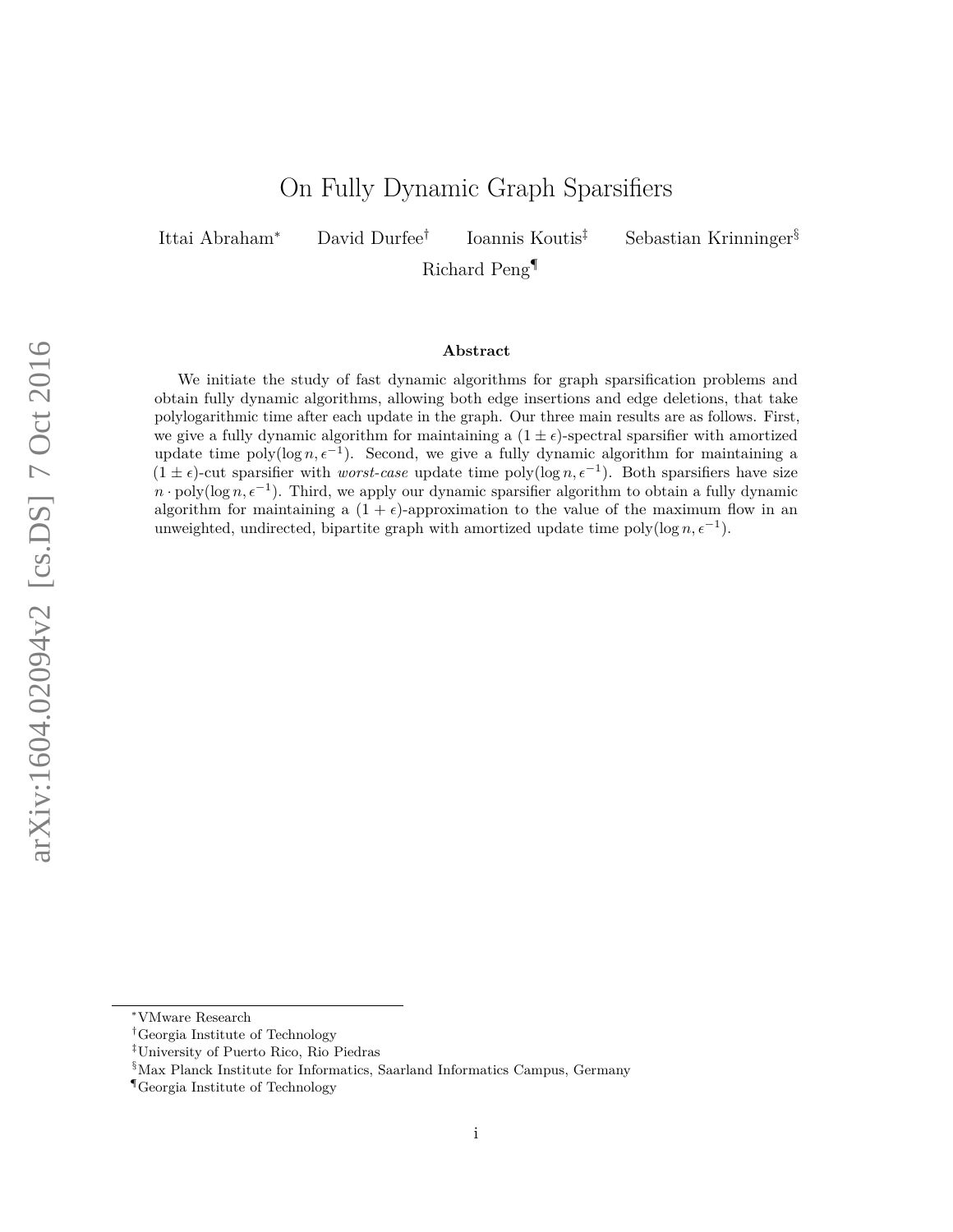| $\mathbf{1}$   | Introduction                                                                                                                                                                                              | 1                                                                                                |  |  |  |  |  |
|----------------|-----------------------------------------------------------------------------------------------------------------------------------------------------------------------------------------------------------|--------------------------------------------------------------------------------------------------|--|--|--|--|--|
| $\bf{2}$       | <b>Background</b><br>2.1<br>2.2<br>2.3<br>2.4<br>2.5<br>2.6                                                                                                                                               | $\overline{2}$<br>$\overline{2}$<br>3<br>3<br>$\overline{4}$<br>$\overline{4}$<br>$\overline{5}$ |  |  |  |  |  |
| $\bf{3}$       | <b>Overview and Related Work</b><br>3.1<br>3.2<br>$(1-\epsilon)$ -Approximate Undirected Bipartite Flow<br>3.3<br>3.4                                                                                     | $\overline{5}$<br>$\overline{5}$<br>$\overline{7}$<br>$8\phantom{1}$<br><b>10</b>                |  |  |  |  |  |
| $\overline{4}$ | <b>Dynamic Spectral Sparsifier</b><br>4.1<br>4.2<br>Decremental Spanner with Monotonicity Property<br>4.3<br>4.4<br>Turning Decremental Spectral Sparsifier into Fully Dynamic Spectral Sparsifier<br>4.5 | 11<br><b>12</b><br>13<br>16<br>20<br>22                                                          |  |  |  |  |  |
| $\bf{5}$       | <b>Dynamic Cut Sparsifier</b><br>5.1<br>5.2<br>5.3<br>5.4<br>5.5                                                                                                                                          | 23<br>24<br>25<br>25<br>27<br>30                                                                 |  |  |  |  |  |
| 6              | Application of Dynamic Cut Sparsifier: Undirected Bipartite Min-Cut<br>6.1<br>Dynamic Algorithm for Maintaining a Minimum $s - t$ Cut on Bipartite Graphs $\ldots$<br>6.2<br>6.3                          | 32<br>32<br>34<br>36                                                                             |  |  |  |  |  |
| 7              | Vertex Sampling in Bipartite Graphs                                                                                                                                                                       |                                                                                                  |  |  |  |  |  |
| 8              | Maintaining $(1 + \epsilon)$ -Approximate Undirected Bipartite Min-Cut<br>8.1<br>8.2                                                                                                                      |                                                                                                  |  |  |  |  |  |
|                | A Omitted Proofs of Section 4.2<br>62                                                                                                                                                                     |                                                                                                  |  |  |  |  |  |
|                | <b>B</b> Guarantees of Combinatorial Reductions                                                                                                                                                           | 64                                                                                               |  |  |  |  |  |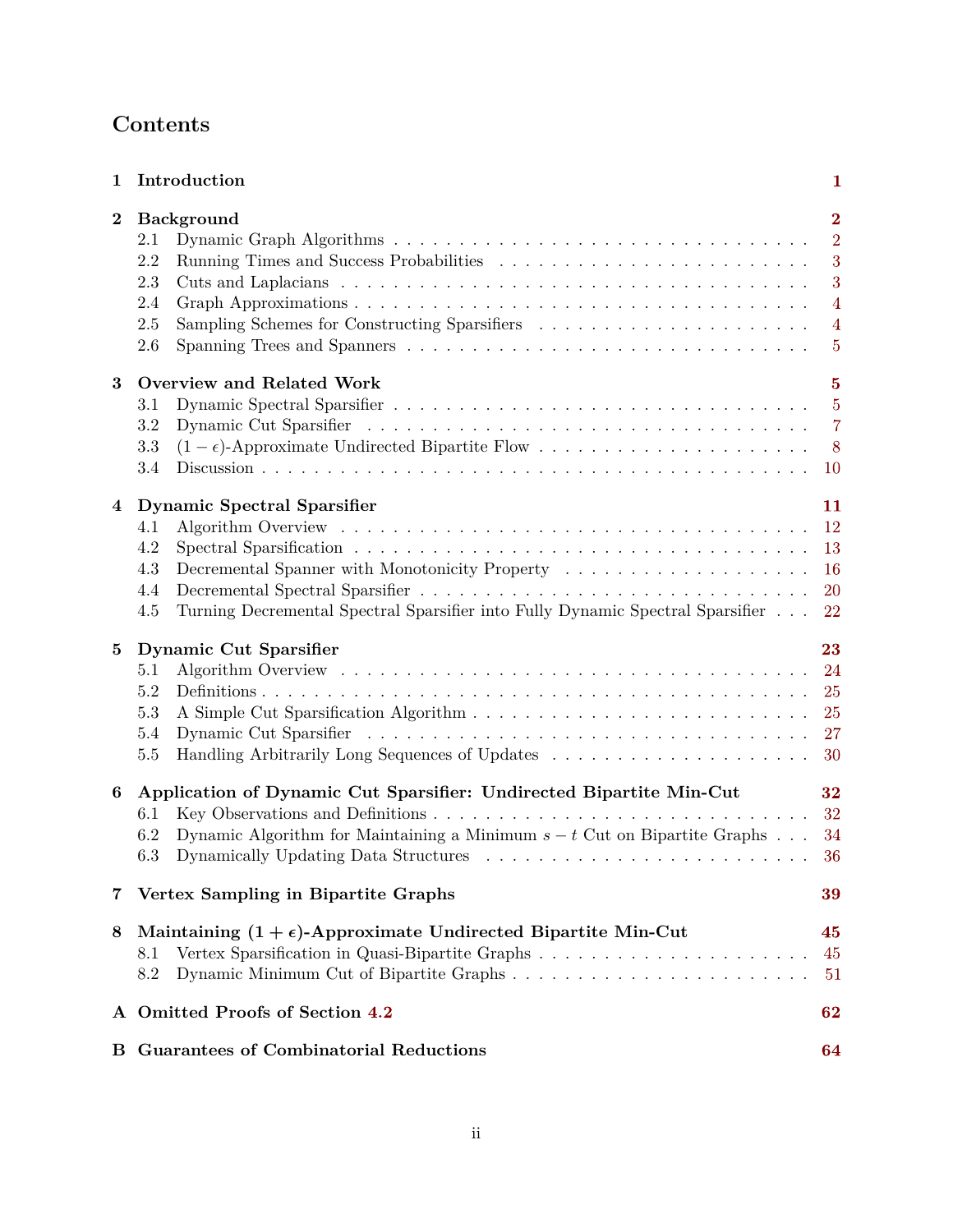# <span id="page-2-1"></span><span id="page-2-0"></span>**1 Introduction**

Problems motivated by graph cuts are well studied in theory and practice. The prevalence of large graphs motivated sublinear time algorithms for cut based problems such as clustering [\[ST13,](#page-62-0) [BBC](#page-58-0)<sup>+</sup>12, [ACL06,](#page-58-1) [AP09,](#page-58-2) [OV11,](#page-61-0) GT12. In many cases such as social networks or road networks, these algorithms need to run on dynamically evolving graphs. In this paper, we study an approach for obtaining sublinear time algorithms for these problems based on dynamically maintaining graph sparsifiers.

Recent years have seen a surge of interest in dynamic graph algorithms. On the one hand, very efficient algorithms, with polylogarithmic running time per update in the graph, could be found for some key problems in the field [\[HK99,](#page-59-1) [HLT01,](#page-60-0) [KKM13,](#page-60-1) [OR10,](#page-61-1) [NS13,](#page-61-2) [BGS15,](#page-58-3) [BHI15,](#page-58-4) [BKS12,](#page-58-5)  $ACD+16$  $ACD+16$ . On the other hand, there are polynomial conditional lower bounds for many basic graph problems  $[Pat10, AVW14, HKN<sup>+</sup>15]$  $[Pat10, AVW14, HKN<sup>+</sup>15]$  $[Pat10, AVW14, HKN<sup>+</sup>15]$  $[Pat10, AVW14, HKN<sup>+</sup>15]$  $[Pat10, AVW14, HKN<sup>+</sup>15]$  $[Pat10, AVW14, HKN<sup>+</sup>15]$ . This leads to the question which problems can be solved with polylogarithmic update time. Another relatively recent trend in graph algorithmics is graph sparsification where we reduce the size of graphs while approximately preserving key properties such as the sizes of cuts [\[BK15\]](#page-58-7). These routines and their extensions to the spectral setting [\[ST11,](#page-62-1)  $BSS<sup>+</sup>13$  $BSS<sup>+</sup>13$  play central roles in a number of recent algorithmic advances [\[Mad10,](#page-61-4) [She13,](#page-61-5) [KLO](#page-60-2)<sup>+</sup>14, [PS14,](#page-61-6) [ST14,](#page-62-2) [KLP](#page-60-3)<sup>+</sup>16, Pen16, often leading to graph algorithms that run in almost-linear time. In this paper, we study problems at the intersection of dynamic algorithms and graph sparsification, leveraging ideas from both fields.

At the core of our approach are data structures that dynamically maintain graph sparsifiers in polylog *n* time per edge insertion or deletion. They are motivated by the spanner based constructions of spectral sparsifiers of Koutis [\[Kou14\]](#page-60-4). By modifying dynamic algorithms for spanners [\[BKS12\]](#page-58-5), we obtain data structures that spend amortized polylog *n* per update. Our main result for spectral sparsifiers is:

**Theorem 1.1.** *Given a graph with polynomially bounded edge weights, we can dynamically maintain a*  $(1 \pm \epsilon)$ -spectral sparsifier of size  $n \cdot \text{poly}(\log n, \epsilon^{-1})$  with amortized update time  $\text{poly}(\log n, \epsilon^{-1})$ *per edge insertion / deletion.*

When used as a black box, this routine allows us to run cut algorithms on sparse graphs instead of the original, denser network. Its guarantees interact well with most routines that compute minimum cuts or solve linear systems in the graph Laplacian. Some of them include:

- 1. min-cuts, sparsest cuts, and separators [\[She09\]](#page-61-8),
- 2. eigenvector and heat kernel computations [\[OSV12\]](#page-61-9),
- 3. approximate Lipschitz learning on graphs  $[KRS^+15]$  $[KRS^+15]$  and a variety of matrix polynomials in the graph Laplacian  $[CL<sup>+</sup>15]$ .

In many applications the full power of spectral sparsifiers is not needed, and it suffices to work with a cut sparsifier. As spectral approximations imply cut approximations, research in recent years has focused spectral sparsification algorithms [\[KL13,](#page-60-6) [KLP12,](#page-60-7) [KLM](#page-60-8)<sup>+</sup>14, [ZLO15,](#page-62-3) [LS15,](#page-61-10) [JK15\]](#page-60-9). In the dynamic setting however we get a strictly stronger result for cut sparsifiers than for spectral sparsifiers: we can dynamically maintain cut sparsifiers with polylogarithmic *worst-case* update time after each insertion / deletion. We achieve this by generalizing Koutis' sparsification paradigm [\[Kou14\]](#page-60-4) and replacing spanners with approximate maximum spanning trees in the construction. While there are no non-trivial results for maintaining spanners with worst-case update time, spanning trees can be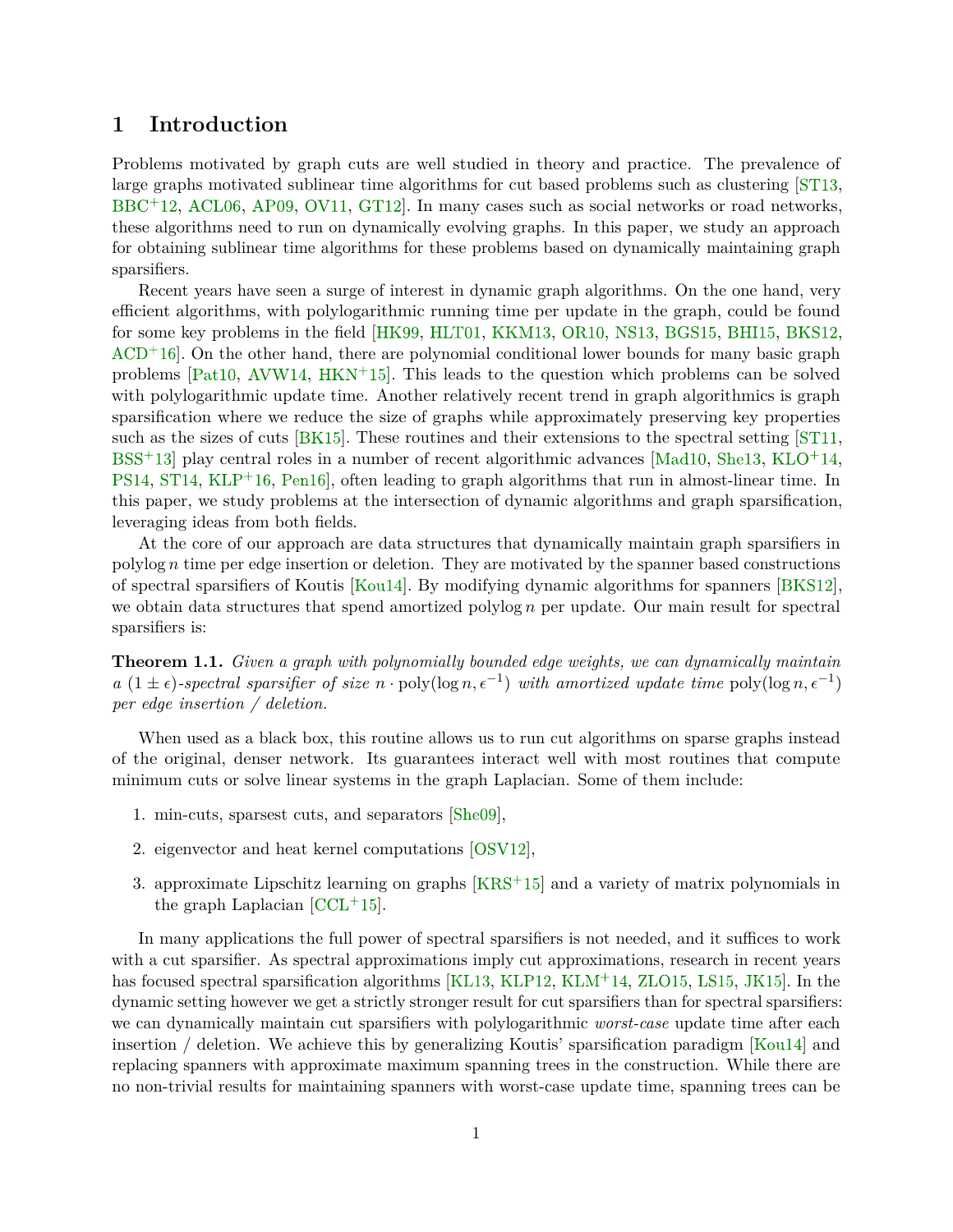<span id="page-3-4"></span>maintained with polylogarithmic worst-case update time by a recent breakthrough result [\[KKM13\]](#page-60-1). This allows us to obtain the following result for cut sparsifiers:

<span id="page-3-3"></span>**Theorem 1.2.** *Given a graph with polynomially bounded edge weights, we can dynamically maintain*  $a(1 \pm \epsilon)$ -cut sparsifier of size  $n \cdot \text{poly}(\log n, \epsilon^{-1})$  with worst-case update time  $\text{poly}(\log n, \epsilon^{-1})$  per *edge insertion / deletion.*

We then explore more sophisticated applications of dynamic graph sparsifiers. A key property of these sparsifiers is that they have arboricity polylog *n*. This means the sparsifier is locally sparse, and can be represented as a union of spanning trees. This property is becoming increasingly important in recent works [\[NS13,](#page-61-2) [PS16\]](#page-61-11): Peleg and Solomon [\[PS16\]](#page-61-11) gave data structures for maintaining approximate maximum matchings on fully dynamic graphs with amortized cost parameterized by the arboricity of the graphs. We demonstrate the applicability of our data structures for designing better data structures on the undirected variant of the problem. Through a two-stage application of graph sparsifiers, we obtain the first non-separator based approach for dynamically maintaining  $(1 - \epsilon)$ -approximate maximum flow on fully dynamic graphs:

<span id="page-3-2"></span>**Theorem 1.3.** *Given a dynamically changing unweighted, undirected, bipartite graph*  $G = (A, B, E)$ *with demand* −1 *on every vertex in A and demand* 1 *on every vertex in B, we can maintain a*  $(1 - \epsilon)$ *-approximation to the value of the maximum flow, as well as query access to the associated approximate minimum cut, with amortized update time* poly(log  $n, \epsilon^{-1}$ ) *per edge insertion* / deletion.

To obtain this result we give stronger guarantees for vertex sparsification in bipartite graphs, identical to the terminal cut sparsifier question addressed by Andoni, Gupta, and Krauthgamer [\[AGK14\]](#page-58-8). Our new analysis profits from the ideas we develop by going back and forth between combinatorial reductions and spectral sparsification. This allows us to analyze a vertex sampling process via a mirror edge sampling process, which is in turn much better understood.

Overall, our algorithms bring together a wide range of tools from data structures, spanners, and randomized algorithms. We will provide more details on our routines, as well as how they relate to existing combinatorial and probabilistic tools in Section [3.](#page-6-1)

## <span id="page-3-0"></span>**2 Background**

#### <span id="page-3-1"></span>**2.1 Dynamic Graph Algorithms**

In this paper we consider undirected graphs  $G = (V, E)$  with *n* vertices and *m* edges that are either unweighted or have non-negative edge weights. We denote the weight of an edge  $e = (u, v)$  in a graph *G* by  $w_G(e)$  or  $w_G(u, v)$  and the ratio between the largest and the smallest edge weight by *W*. The weight  $w_G(F)$  of a set of edges  $F \subseteq E$  is the sum of the individual edge weights. We will assume that all weights are polynomially bounded because there are standard reductions from the general case using minimum spanning trees (e.g. [\[SS11\]](#page-61-12) Section 10.2.,  $[EES<sup>+</sup>08]$  $[EES<sup>+</sup>08]$  Theorem 5.2). Also, these contraction schemes in the data structure setting introduces another layer of complexity akin to dynamic connectivity, which we believe is best studied separately.

A *dynamic algorithm* is a data structure for dynamically maintaining the result of a computation while the underlying input graph is updated periodically. We consider two types of updates: edge insertions and edge deletions. An *incremental* algorithm can handle only edge insertions, a *decremental* algorithm can handle only edge deletions, and a *fully dynamic* algorithm can handle both edge insertions and deletions. After every update in the graph, the dynamic algorithm is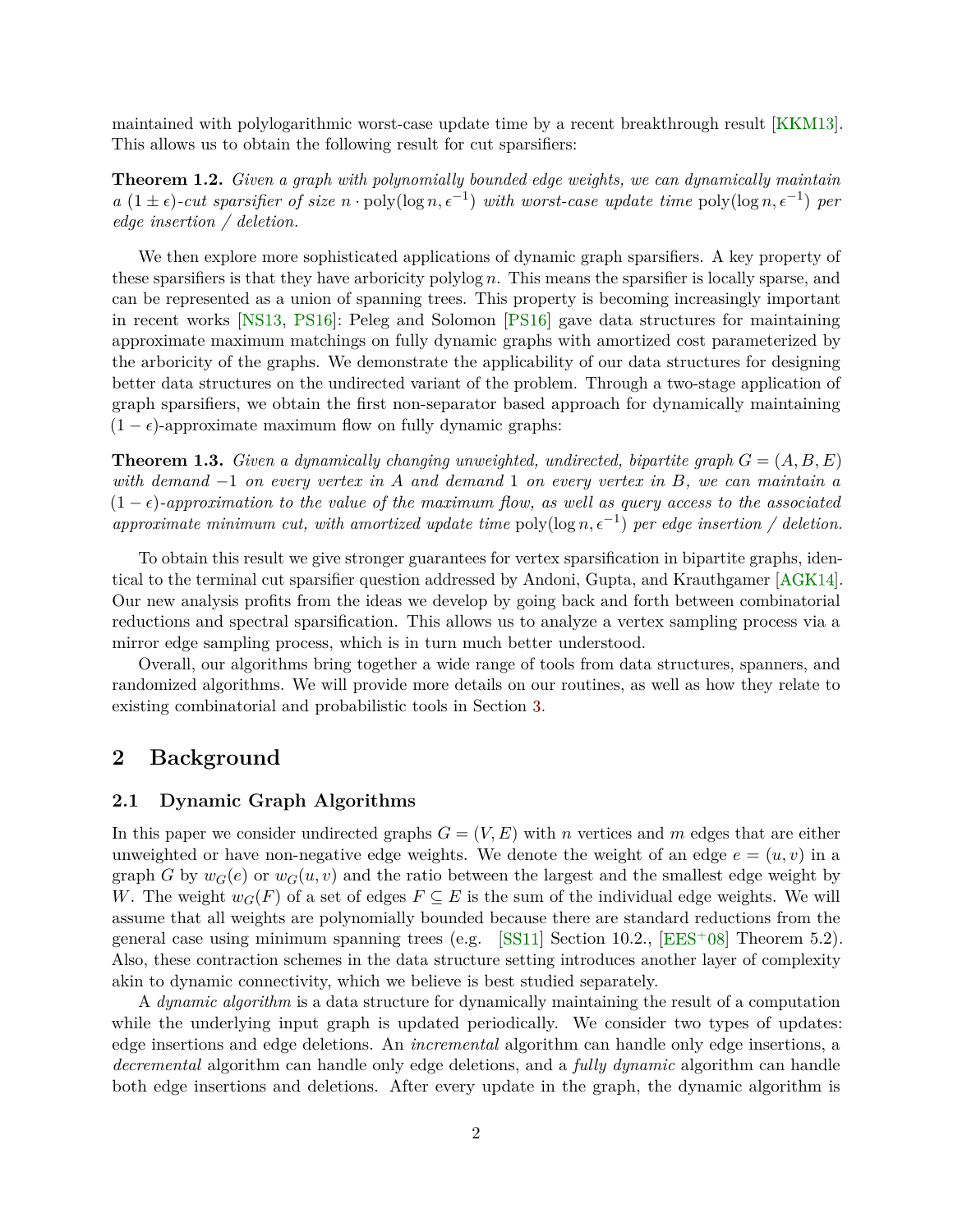allowed to process the update to compute the new result. For the problem of maintaining a sparsifier, we want the algorithm to output the changes to the sparsifier (i.e., the edges to add to or remove from the sparsifier) after every update in the graph.

#### <span id="page-4-0"></span>**2.2 Running Times and Success Probabilities**

The running time spent by the algorithm after every update is called *update time*. We distinguish between *amortized* and *worst-case* update time. A dynamic algorithm has amortized update time  $T(m, n, W)$ , if the total time spent after *q* updates in the graph is at most  $qT(m, n, W)$ . A dynamic algorithm has worst-case update time  $T(m, n, W)$ , if the total time spent after *each* update in the graph is at most  $T(m, n, W)$ . Here *m* refers to the maximum number of edges ever contained in the graph. All our algorithms are randomized.

The guarantees we report in this paper (quality and size of sparsifier, and update time) will hold *with high probability (w.h.p.)*, i.e. with probability at least  $1 - 1/n<sup>c</sup>$  for some arbitrarily chosen constant  $c \geq 1$ . These bounds are against an *oblivious adversary* who chooses its sequence of updates independently from the random choices made by the algorithm. Formally, the oblivious adversary chooses its sequence of updates before the algorithm starts. In particular, this means that the adversary is not allowed to see the current edges of the sparsifier. As our composition of routines involve  $poly(n)$  calls, we will assume the composability of these w.h.p. bounds.

Most of our update costs have the form  $O(\log^{O(1)} n \epsilon^{-O(1)})$ , where  $\epsilon$  is the approximation error. We will often state these as  $poly(log n, \epsilon^{-1})$  when the exponents exceed 3, and explicitly otherwise.

#### <span id="page-4-1"></span>**2.3 Cuts and Laplacians**

A *cut*  $U \subseteq V$  of *G* is a subset of vertices whose removal makes *G* disconnected. We denote by  $\partial_G(U)$ the edges crossing the cut  $U$ , i.e., the set of edges with one endpoint in  $U$  and one endpoint in *V* \ *U*. The weight of the cut *U* is  $w_G(\partial_G(U))$ . An *edge cut F* ⊆ *E* of *G* is a a subset of edges whose removal makes *G* disconnected and the weight of the edge cut *F* is  $w_G(F)$ . For every pair of vertices *u* and *v*, the *local edge connectivity*  $\lambda_G(u, v)$  is the weight of the minimum edge cut separating *u* and *v*. If *G* is unweighted, then  $\lambda_G(u, v)$  amounts to the number of edges that have to be removed from *G* to make *u* and *v* disconnected.

Assuming some arbitrary order  $v_1, \ldots v_n$  on the vertices, the *Laplacian matrix*  $\mathcal{L}_G$  of an undirected graph *G* is the  $n \times n$  matrix that in row *i* and column *j* contains the negated weight  $-w_G(v_i, v_j)$ of the edge  $(v_i, v_j)$  and in the *i*-th diagonal entry contains the weighted degree  $\sum_{j=1}^n w_G(v_i, v_j)$  of vertex  $v_i$ . Note that Laplacian matrices are symmetric. The matrix  $\mathcal{L}_e$  of an edge  $e$  of  $G$  is the  $n \times n$  Laplacian matrix of the subgraph of *G* containing only the edge *e*. It is 0 everywhere except for a  $2 \times 2$  submatrix.

For studying the spectral properties of *G* we treat the graph as a resistor network. For every edge  $e \in E$  we define the *resistance* of *e* as  $r_G(e) = 1/w_G(e)$ . The *effective resistance*  $R_G(e)$  of an edge  $e = (v, u)$  is defined as the potential difference that has to be applied to *u* and *v* to drive one unit of current through the network. A closed form expression of the effective resistance is  $R_G(e) = b_{u,v}^{\top} \mathcal{L}_G^{\dagger} b_{u,v}$ , where  $\mathcal{L}_G^{\dagger}$  is the Moore-Penrose pseudo-inverse of the Laplacian matrix of *G* and  $b_{u,v}$  is the *n*-dimensional vector that is 1 at position *u*, −1 at position *v*, and 0 otherwise.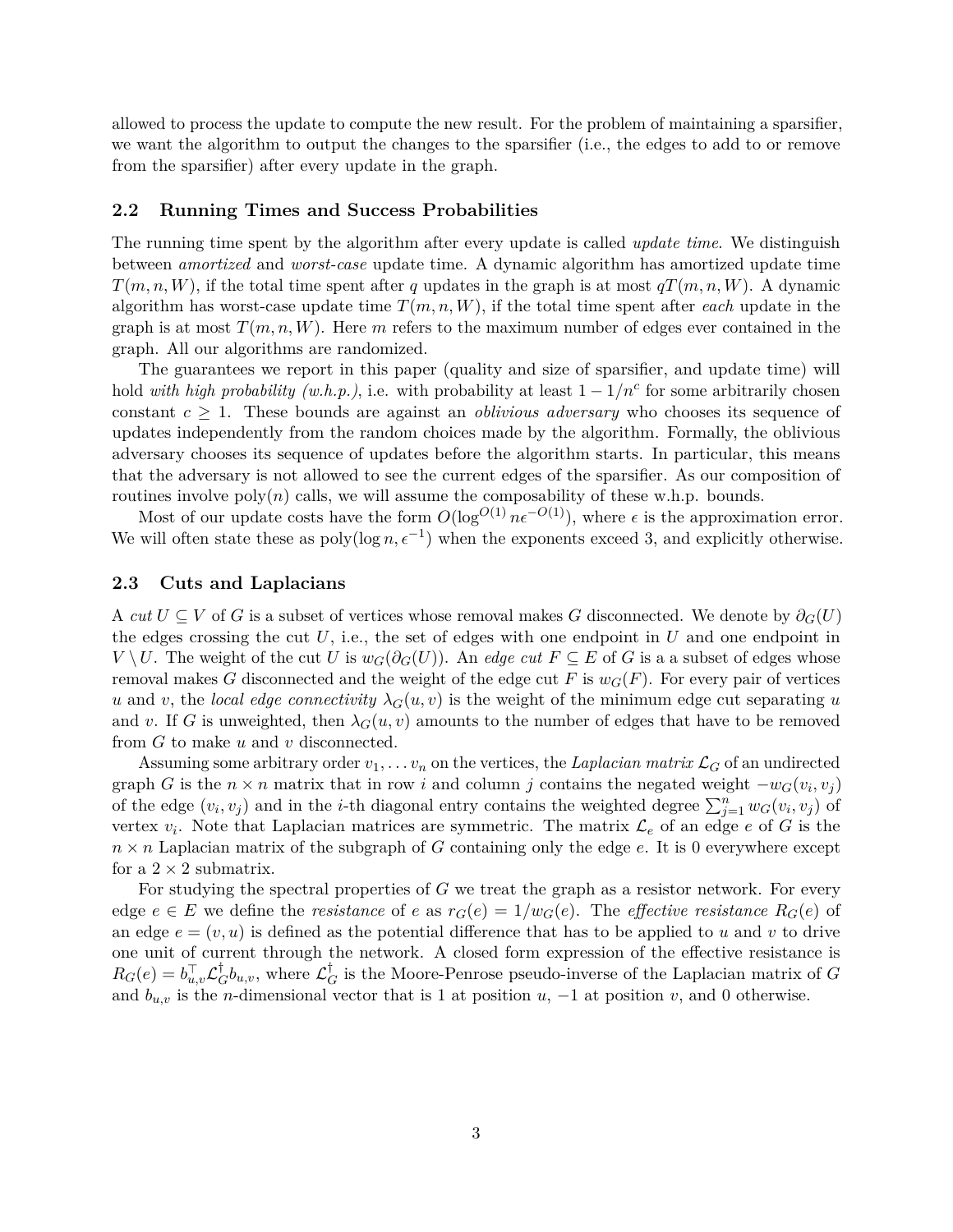#### <span id="page-5-2"></span><span id="page-5-0"></span>**2.4 Graph Approximations**

The goal of graph sparsification is to find sparse subgraphs, or similar small objects, that approximately preserve certain metrics of the graph. We first define spectral sparsifiers where we require that Laplacian quadratic form of the graph is preserved approximately. Spectral sparsifiers play a pivotal role in fast algorithms for solving Laplacian systems, a special case of linear systems.

**Definition 2.1.** *A* ( $1 \pm \epsilon$ )-spectral sparsifier *H of a graph G is a subgraph of G with weights*  $w_H$ *such that for every vector*  $x \in \mathbb{R}^n$ 

$$
(1 - \epsilon)x^{\top} \mathcal{L}_H x \leq x^{\top} \mathcal{L}_G x \leq (1 + \epsilon)x^{\top} \mathcal{L}_H x.
$$

Using the Loewner ordering on matrices this condition can also be written as  $(1 - \epsilon)\mathcal{L}_H \preceq \mathcal{L}_G \preceq$  $(1+\epsilon)\mathcal{L}_H$ . An  $n \times n$  matrix A is *positive semi-definite*, written as  $\mathcal{A} \succeq 0$ , if  $x^\top \mathcal{A} x \geq 0$  for all  $x \in \mathbb{R}^n$ . For two  $n \times n$  matrices A and B we write  $A \succeq B$  as an abbreviation for  $A - B \succeq 0$ .

Note that  $x^{\top} \mathcal{L}_G x = \sum_{(u,v) \in E} w(u,v)(x(u) - x(v))^2$  where the vector *x* is treated as a function on the vertices and  $x(v)$  is the value of x for vertex v. A special case of such a function on the vertices is given by the binary indicator vector  $x_U$  associated with a cut U, where  $x_U(v) = 1$  is  $v \in U$  and 0 otherwise. If limited to such indicator vectors, the sparsifier approximately preserves the value of every cut.

**Definition 2.2.** *A*  $(1 \pm \epsilon)$ -cut sparsifier *H of a graph G is a subgraph of G with weights*  $w_H$  *such that for every subset*  $U \subset V$ 

$$
(1 - \epsilon)w_H(\partial_H(U)) \le w_G(\partial_G(U)) \le (1 + \epsilon)w_H(\partial_H(U)).
$$

#### <span id="page-5-1"></span>**2.5 Sampling Schemes for Constructing Sparsifiers**

Most efficient constructions of sparsifiers are randomized, partly because when *G* is the complete graph, the resulting sparsifier needs to be an expander. These randomized schemes rely on importance sampling, which for each edge:

- 1. Keeps it with probability *pe*,
- 2. If the edge is kept, its weight is rescaled to  $\frac{w_e}{p_e}$ .

A crucial property of this process is that the edge's expectation is preserved. As both cut and spectral sparsifiers can be viewed as preserving sums over linear combinations of edge weights, each of these terms have correct expectation. The concentration of such processes can then be bounded using either matrix concentration bounds in the spectral case [\[Tro12,](#page-62-4) [SS11\]](#page-61-12), or a variety of combinatorial arguments [\[BK15\]](#page-58-7).

Our algorithms in this paper will use an even simpler version of this importance sampling scheme: all of our  $p_e$ 's will be set to either 1 or  $1/2$ . This scheme has a direct combinatorial interpretation:

- 1. Keep some of the edges.
- 2. Take a random half of the other edges, and double the weights of the edges kept.

Note that composing such a routine  $O(\log n)$  times gives a sparsifier, as long as the part we keep is small. So the main issue is to figure out how to get a small part to keep.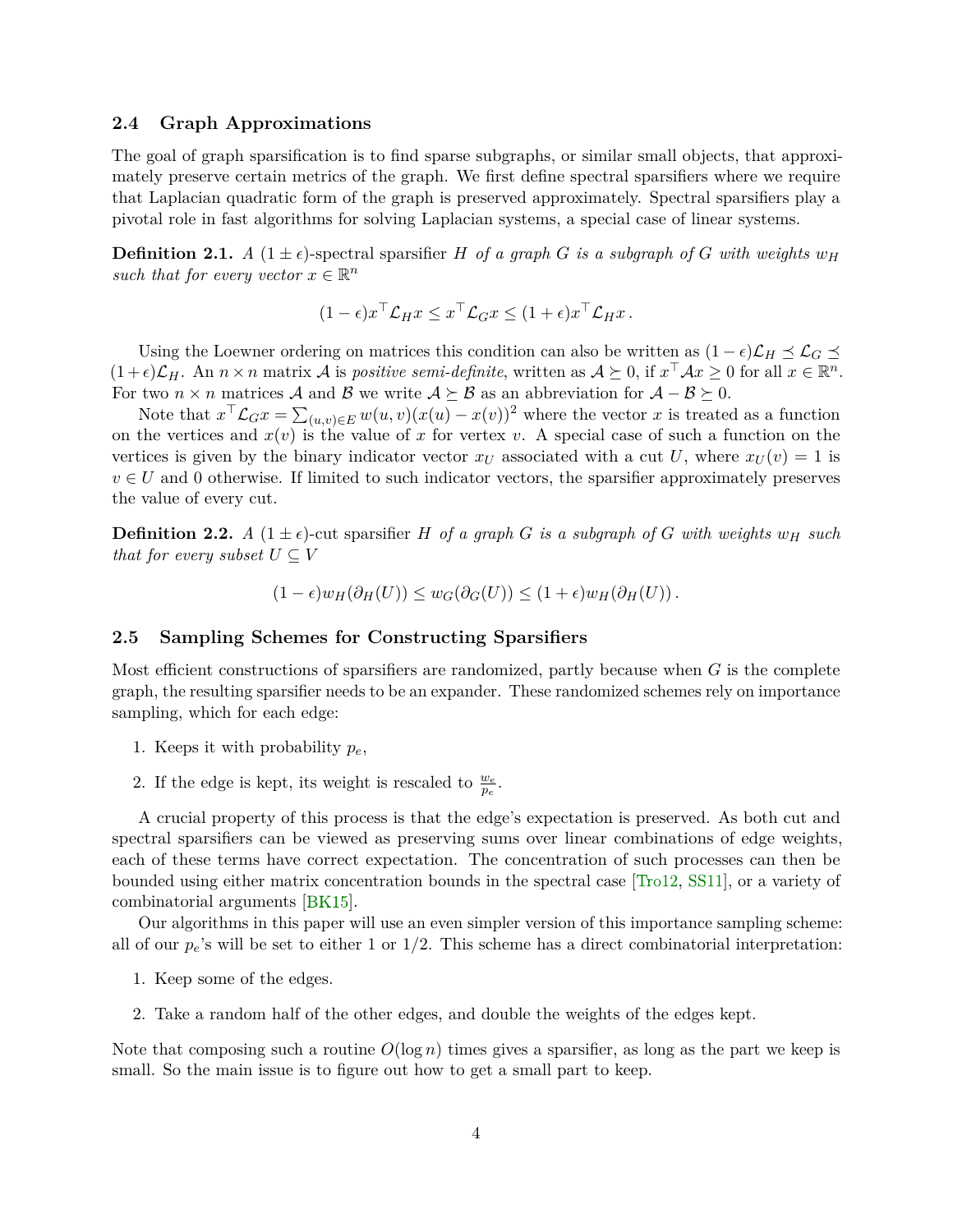#### <span id="page-6-3"></span><span id="page-6-0"></span>**2.6 Spanning Trees and Spanners**

A *spanning forest F* of *G* is a forest (i.e., acyclic graph) on a subset of the edges of *G* such that every pair of vertices that is connected in *G* is also connected in *F*. A minimum/maximum spanning forest is a spanning forest of minimum/maximum total weight.

For every pair of vertices *u* and *v* we denote by  $d_G(u, v)$  the distance between *u* and *v* (i.e., the length of the shortest path connecting  $u$  and  $v$ ) in  $G$  with respect to the resistances. The graph sparsification concept also exists with respect to distances in the graph. Such sparse subgraphs that preserves distances approximately are called spanners.

**Definition 2.3.** *A* spanner of stretch  $\alpha$ , or short  $\alpha$ -spanner, (where  $\alpha \geq 1$ ) of an undirected *(possibly weighted) graph G is a subgraph H of G such that, for every pair of vertices u and v,*  $d_H(u, v) \leq \alpha d_G(u, v)$ .

# <span id="page-6-1"></span>**3 Overview and Related Work**

#### <span id="page-6-2"></span>**3.1 Dynamic Spectral Sparsifier**

We first develop a fully dynamic algorithm for maintaining a spectral sparsifier of a graph with polylogarithmic amortized update time.

**Related Work.** Spectral sparsifiers play important roles in fast numerical algorithms [\[BSS](#page-59-3)<sup>+</sup>13]. Spielman and Teng were the first to study these objects [\[ST11\]](#page-62-1). Their algorithm constructs a  $(1 \pm \epsilon)$ -spectral sparsifier of size  $O(n \cdot \text{poly}(\log n, \epsilon^{-1}))$  in nearly linear time. This result has seen several improvements in recent years [\[SS11,](#page-61-12) [bHS16,](#page-58-9) [Zou12,](#page-62-5) [ZLO15\]](#page-62-3). The state of the art in the sequential model is an algorithm by Lee and Sun [\[LS15\]](#page-61-10) that computes a  $(1 \pm \epsilon)$ -spectral sparsifier of size  $O(n\epsilon^{-2})$  in nearly linear time. Most closely related to the data structural question are streaming routines, both in one pass incremental  $\text{[KL13]}$  $\text{[KL13]}$  $\text{[KL13]}$ , and turnstile  $\text{[AGM13, KW14, KLM+14]}$  $\text{[AGM13, KW14, KLM+14]}$  $\text{[AGM13, KW14, KLM+14]}$  $\text{[AGM13, KW14, KLM+14]}$  $\text{[AGM13, KW14, KLM+14]}$  $\text{[AGM13, KW14, KLM+14]}$  $\text{[AGM13, KW14, KLM+14]}$ .

A survey of spectral sparsifier constructions is given in [\[BSS](#page-59-3)+13]. Many of these methods rely on solving linear systems built on the graph, for which there approaches with a combinatorial flavor using low-stretch spanning trees  $[KOS<sup>+</sup>13, LS13]$  $[KOS<sup>+</sup>13, LS13]$  $[KOS<sup>+</sup>13, LS13]$  and purely numerical solvers relying on sparsifiers  $[PS14]$  or recursive constructions  $[KLP<sup>+</sup>16]$  $[KLP<sup>+</sup>16]$ . We build on the spectral sparsifier obtained by a simple, combinatorial construction of Koutis [\[Kou14\]](#page-60-4), which initially was geared towards parallel and distributed implementations.

**Sparsification Framework.** In our framework we determine 'sampleable' edges by using spanners to compute a set of edges of bounded effective resistance. From these edges we then sample by coin flipping to obtain a (moderately sparser) spectral sparsifier in which the number of edges has been reduced by a constant fraction. This step can then be iterated a small number of times in order to compute the final sparsifier.

Concretely, we define a *t*-bundle spanner  $B = T_1 \cup \cdots \cup T_t$  (for a suitable, polylogarithmic, value of *t*) as a sequence of spanners  $T_1, \ldots, T_t$  where the edges of each spanner are removed from the graph before computing the next spanner, i.e.,  $T_1$  is a spanner of  $G$ ,  $T_2$  is a spanner of  $G \setminus T_1$ , etc; here each spanner has stretch  $O(\log n)$ . We then sample each non-bundle edge in  $G \setminus B$  with some constant probability *p* and scale the edge weights of the sampled edges proportionally. The *t*-bundle spanner serves as a certificate for small resistance of the non-bundle edges in  $G \setminus B$  as it guarantees the presence of *t* disjoint paths of length at most the stretch of the spanner. Using this property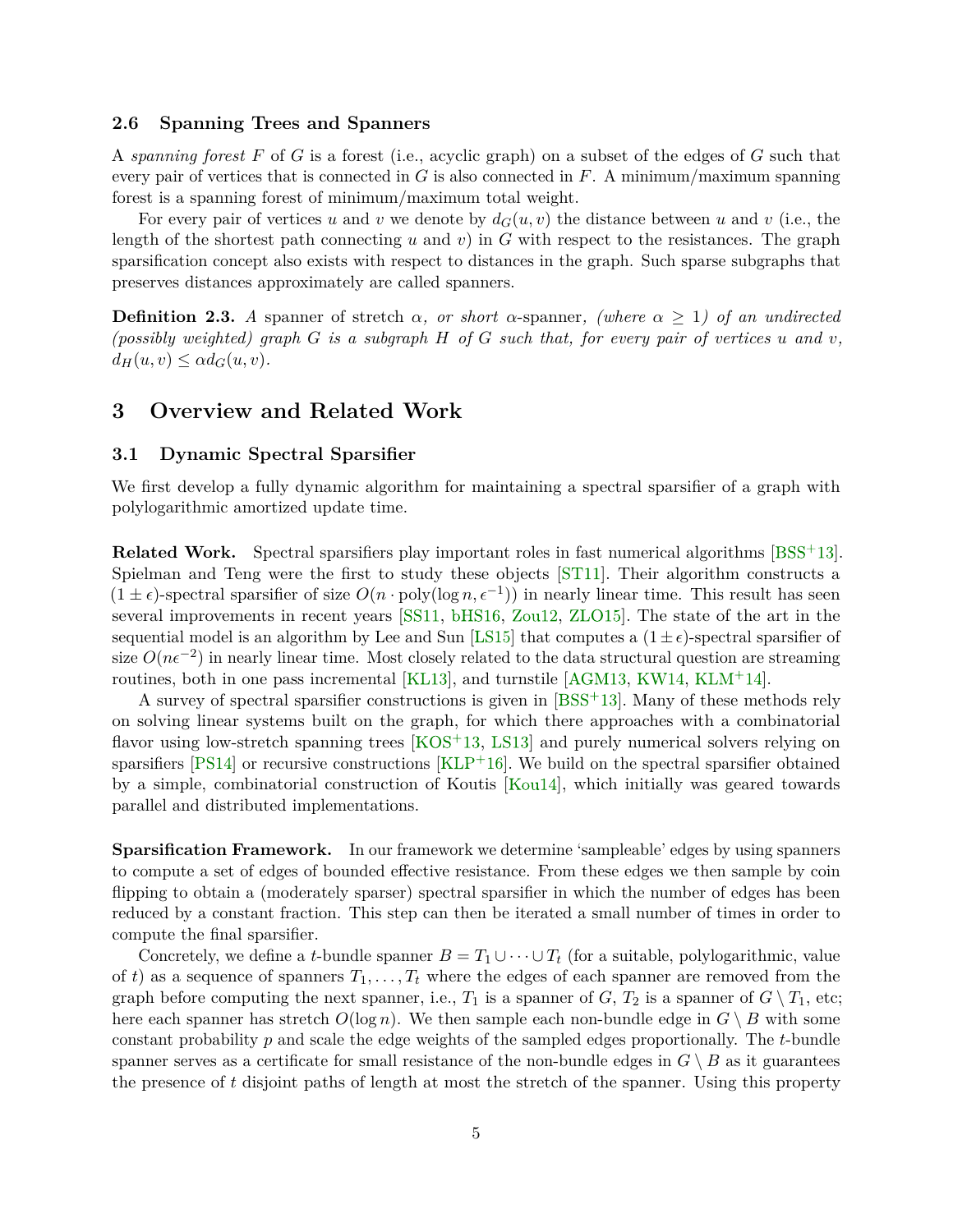<span id="page-7-1"></span>one can apply matrix concentration bounds [\[Tro12\]](#page-62-4) to show the *t*-bundle together with the sampled edges is a moderately sparse spectral sparsifier. We repeat this process of 'peeling off' a *t*-bundle from the graph and sampling from the remaining edges until the graph is sparse enough (which happens after a logarithmic number of iterations). Our final sparsifier consists of all *t*-bundles together with the sampled edges of the last stage.

**Towards a Dynamic Algorithm.** To implement the spectral sparsification algorithm in the dynamic setting we need to dynamically maintain a *t*-bundle spanner. Our approach to this problem is to run *t* different instances of a dynamic spanner algorithm, in order to separately maintain a spanner  $T_i$  for each graph  $G_i = G \setminus \bigcup_{j=1}^{i-1} T_j$ , for  $1 \leq i \leq t$ .

Baswana, Khurana, and Sarkar [\[BKS12\]](#page-58-5) gave a fully dynamic algorithm for maintaining a spanner of stretch  $O(\log n)$  and size  $O(n \log^2 n)$  with polylogarithmic update time.<sup>[1](#page-7-0)</sup> A natural first idea would be to use this algorithm in a black-box fashion in order to separately maintain each spanner of a *t*-bundle. However, we do not know how to do this because of the following obstacle. A single update in *G* might lead to several changes of edges in the spanner  $T_1$ , an average of  $\Omega(\log n)$ according to the amortized upper bound. This means that the next instance of the fully dynamic spanner algorithm which is used for maintaining *T*2, not only has to deal with the deletion in *G* but also the artificially created updates in  $G_2 = G \setminus T_1$ . This of course propagates to more updates in all graphs *G<sup>i</sup>* . Observe also that any given update in *G<sup>t</sup>* caused by an update in *G*, can be requested *repeatedly*, as a result of subsequent updates in *G*. Without further guarantees, it seems that with this approach we can only hope for an upper bound of  $O(\log^{t-1} n)$  (on average) on the number of changes to be processed for updating *G<sup>t</sup>* after a single update in *G*. That is too high because the sparsification algorithm requires us to take  $t = \Omega(\log n)$ . Our solution to this problem lies in a substantial modification of the dynamic spanner algorithm in [\[BKS12\]](#page-58-5) outlined below.

**Dynamic Spanners with Monotonicity.** The spanner algorithm of Baswana et al. [\[BKS12\]](#page-58-5) is at its core a decremental algorithm (i.e., allowing only edge deletions in  $G$ ), which is subsequently leveraged into a fully dynamic algorithm by a black-box reduction. We follow the same approach by first designing a decremental algorithm for maintaining a *t*-bundle spanner. This is achieved by modifying the decremental spanner algorithm so that, in addition to its original guarantees, it has the following **monotonicity** property:

Every time an edge is added to the spanner *T*, it stays in *T* until it is deleted from *G*.

Recall that we initially want to maintain a *t*-bundle spanner  $T_1, \ldots, T_t$  under edge deletions only. In general, whenever an edge is added to  $T_1$ , it will cause its deletion from the graph  $G \setminus T_1$ for which the spanner  $T_2$  is maintained. Similarly, removing an edge from  $T_1$  causes its insertion into  $G \setminus T_1$ , *unless* the edge is deleted from *G*. This is precisely what the monotonicity property guarantees: that an edge will not be removed from  $T_1$  unless deleted from  $G$ . The consequence is that no edge insertion can occur for  $G_2 = G \setminus T_1$ . Inductively, no edge is ever inserted into  $G_i$ , for each *i*. Therefore the algorithm for maintaining the spanner  $T_i$  only has to deal with edge deletions from the graph  $G_i$ , thus it becomes possible to run a different instance of the same decremental spanner algorithm for each *G<sup>i</sup>* . A single deletion from *G* can still generate many updates in the

<span id="page-7-0"></span><sup>1</sup>More precisely, they gave two fully dynamic algorithms for maintaing a (2*k* − 1)-spanner for any integer *k* ≥ 2: The first algorithm guarantees a spanner of expected size  $O(kn^{1+1/k} \log n)$  and has expected amortized update time  $O(k^2 \log^2 n)$  and the second algorithm guarantees a spanner of expected size  $O(k^8 n^{1+1/k} \log^2 n)$  and has expected amortized update time  $O(7^{k/2})$ .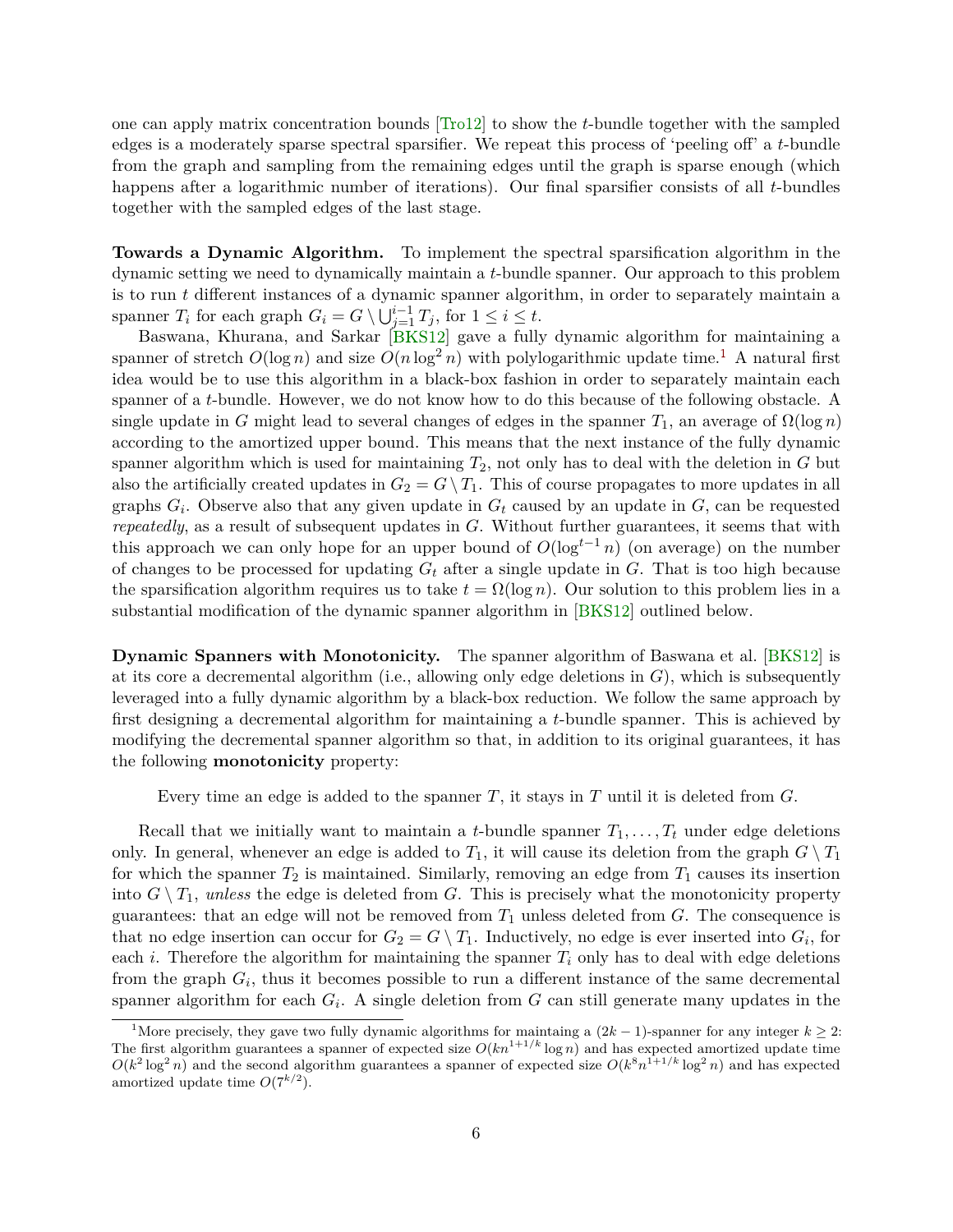<span id="page-8-1"></span>bundle. But for each  $i$ , the instance of the dynamic spanner algorithm working on  $G_i$  can only delete each edge *once*. Furthermore, we only run a small number *t* of instances. So the total number of updates remains bounded, allowing us to claim the upper bound on the amortized update time.

In addition to the modification of the dynamic spanner algorithm, we have also deviated from Koutis' original scheme [\[Kou14\]](#page-60-4) in that we explicitly 'peel off' each iteration's bundle from the graph. In this way we avoid that the *t*-bundles from different iterations share any edges, which seems hard to handle in the decremental setting we ultimately want to restrict ourselves to.

The modified spanner algorithm now allows us to maintain *t*-bundles in polylogarithmic update time, which is the main building block of the sparsifier algorithm. The remaining parts of the algorithm, like sampling of the non-bundle edges by coin-flipping, can now be carried out in the straightforward way in polylogarithmic amortized update time. At any time, our modified spanner algorithm can work in a purely decremental setting. As mentioned above, the fully dynamic sparsifier algorithm is then obtained by a reduction from the decremental sparsifier algorithm.

#### <span id="page-8-0"></span>**3.2 Dynamic Cut Sparsifier**

We then give dynamic algorithms for maintaining a  $(1 \pm \epsilon)$ -cut sparsifier. We obtain a fully dynamic algorithm with polylogarithmic worst-case update time by leveraging a recent worst-case update time algorithm for dynamically maintaining a spanning tree of a graph [\[KKM13\]](#page-60-1). As mentioned above, spectral sparsifiers are more general than cut sparsifiers. The big advantage of studying cut sparsification as a separate problem is that we can achieve polylogarithmic *worst-case* update time, where the update time guarantee holds for each individual update and is *not* amortized over a sequence of updates.

**Related Work.** In the static setting, Benczúr and Karger [\[BK15\]](#page-58-7) developed an algorithm for computing a  $(1 \pm \epsilon)$ -cut sparsifier of size  $O(n \cdot \text{poly}(\log n, \epsilon^{-1}))$  in nearly linear time. Their approach is to first compute a value called *strength* for each edge and then sampling each edge with probability proportional to its strength. Their proof uses a cut-counting argument that shows that the majority of cuts are large, and therefore less likely to deviate from their expectation. A union bound over these (highly skewed) probabilities then gives the overall w.h.p. success bound. This approach was refined by Fung et al.  $[FHH+11]$  $[FHH+11]$  who show that a cut sparsifier can also be obtained by sampling each edge with probability inversely proportional to its (approximate) local edge connectivity, giving slightly better guarantees on the sparsifier. The work of Kapron, King, and Mountjoy [\[KKM13\]](#page-60-1) contains a fully dynamic approximate "cut oracle" with worst-case update time  $O(\log^2 n)$ . Given a set  $U \subseteq V$  as the input of a query, it returns a 2-approximation to the number of edges in  $U \times V \setminus U$ in time  $O(|U|\log^2 n)$ . The cut sparsifier question has also been studied in the (dynamic) streaming model [\[AG09,](#page-58-11) [AGM12a,](#page-58-12) [AGM12b\]](#page-58-13).

**Our Framework.** The algorithm is based on the observation that the spectral sparsification scheme outlined above in Section [3.1.](#page-6-2) becomes a cut sparsification algorithm if we simply replace spanners by maximum weight spanning trees (MSTs). This is inspired by sampling according to edge connectivities; the role of the MSTs is to certify lower bounds on the edge connectivities. We observe that the framework does not require us to use exact MSTs. For our *t*-bundles we can use a relaxed, approximate concept that we call  $\alpha$ -MST that. Roughly speaking, an  $\alpha$ -MST guarantees a 'stretch' of  $\alpha$  in the infinity norm and, as long as it is sparse, does not necessarily have to be a tree.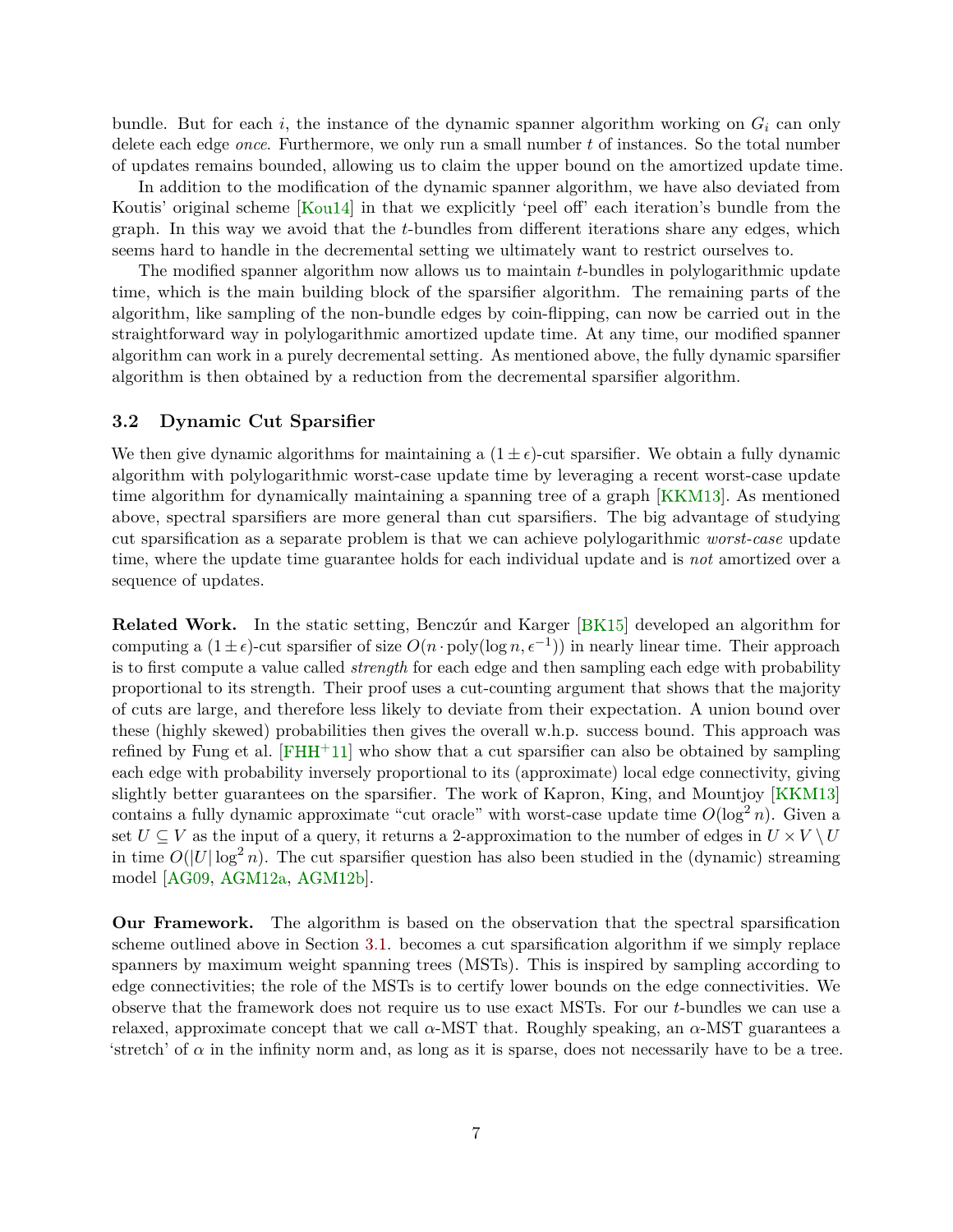<span id="page-9-1"></span>Similarly to before, we define a *t*-bundle  $\alpha$ -MST *B* as the union of a sequence of  $\alpha$ -MSTs  $T_1, \ldots, T_t$ where the edges of each tree are removed from the graph before computing the next  $\alpha$ -MST. The role of  $\alpha$ -MST is to certify uniform lower bounds on the connectivity of edges; these bounds are sufficiently large to allow uniform sampling with a fixed probability.

This process of peeling and sampling is repeated sufficiently often and our cut sparsifier then is the union of all the *t*-bundle *α*-MSTs and the non-bundle edges remaining after taking out the last bundle. Thus, the cut sparsifier consists of a polylogarithmic number of *α*-MSTs and a few (polylogarithmic) additional edges. This means that for *α*-MSTs based on spanning trees, our cut sparsifiers are not only sparse, but also have polylogarithmic *arboricity*, which is the minimum number of forests into which a graph can be partitioned.

**Simple Fully Dynamic Algorithm.** Our approach immediately yields a fully dynamic algorithm by using a fully dynamic algorithm for maintaining a spanning forest. Here we basically have two choices. Either we use the randomized algorithm of Kapron, King, and Mountjoy [\[KKM13\]](#page-60-1) with polylogarithmic worst-case update time. Or we use the deterministic algorithm of Holm, de Lichtenberg, and Thorup [\[HLT01\]](#page-60-0) with polylogarithmic amortized update time. The latter algorithm is slightly faster, at the cost of providing only amortized update-time guarantees. A *t*-bundle 2-MST can be maintained fully dynamically by running, for each of the log *W* weight classes of the graph, *t* instances of the dynamic spanning tree algorithm in a 'chain'.

An important observation about the spanning forest algorithm is that with every update in the graph, at most one edge is changed in the spanning forest: If for example an edge is deleted from the spanning forest, it is replaced by another edge, but no other changes are added to the tree. Therefore a single update in *G* can only cause one update for each graph  $G_i = G \setminus \bigcup_{j=1}^{i-1} T_j$  and  $T_i$ . This means that each instance of the spanning forest algorithm creates at most one 'artificial' update that the next instance has to deal with. In this way, each dynamic spanning forest instance used for the *t*-bundle has polylogarithmic update time. As  $t = \text{polylog } n$ , the update time for maintaining a *t*-bundle is also polylogarithmic. The remaining steps of the algorithm can be carried out dynamically in the straightforward way and overall give us polylogarithmic worst-case or amortized update time.

A technical detail of our algorithm is that the high-probability correctness achieved by the Chernoff bounds only holds for a polynomial number of updates in the graph. We thus have to restart the algorithm periodically. This is trivial when we are shooting for an amortized update time. For a worst-case guarantee we can neither completely restart the algorithm nor change all edges of the sparsifier in one time step. We therefore keep two instances of our algorithm that maintain two sparsifiers of two alternately growing and shrinking subgraphs that at any time partition the graph. This allows us to take a blend of these two subgraph sparsifiers as our end result and take turns in periodically restarting the two instances of the algorithm.

#### <span id="page-9-0"></span>**3.3**  $(1 - \epsilon)$ -Approximate Undirected Bipartite Flow

We then study ways of utilizing our sparsifier constructions to give routines with truly sublinear update times. The problem that we work with will be maintaining an approximate maximum flow problem on a bipartite graph  $G_{A,B} = (A, B, E)$  with demand  $-1$  and 1 on each vertex in A and *B*, respectively. All edges are unit weight and we dynamically insert and delete edges. The maximum flow minimum cut theorem states that the objective here equals to the minimum *s* − *t* cut or maximum  $s - t$  flow in *G*, which will be  $G_{A,B}$  where we add vertices *s* and *t*, and connect each vertex in *A* to *s* and each vertex in *B* to *t*. The only dynamic changes in this graph will be in edges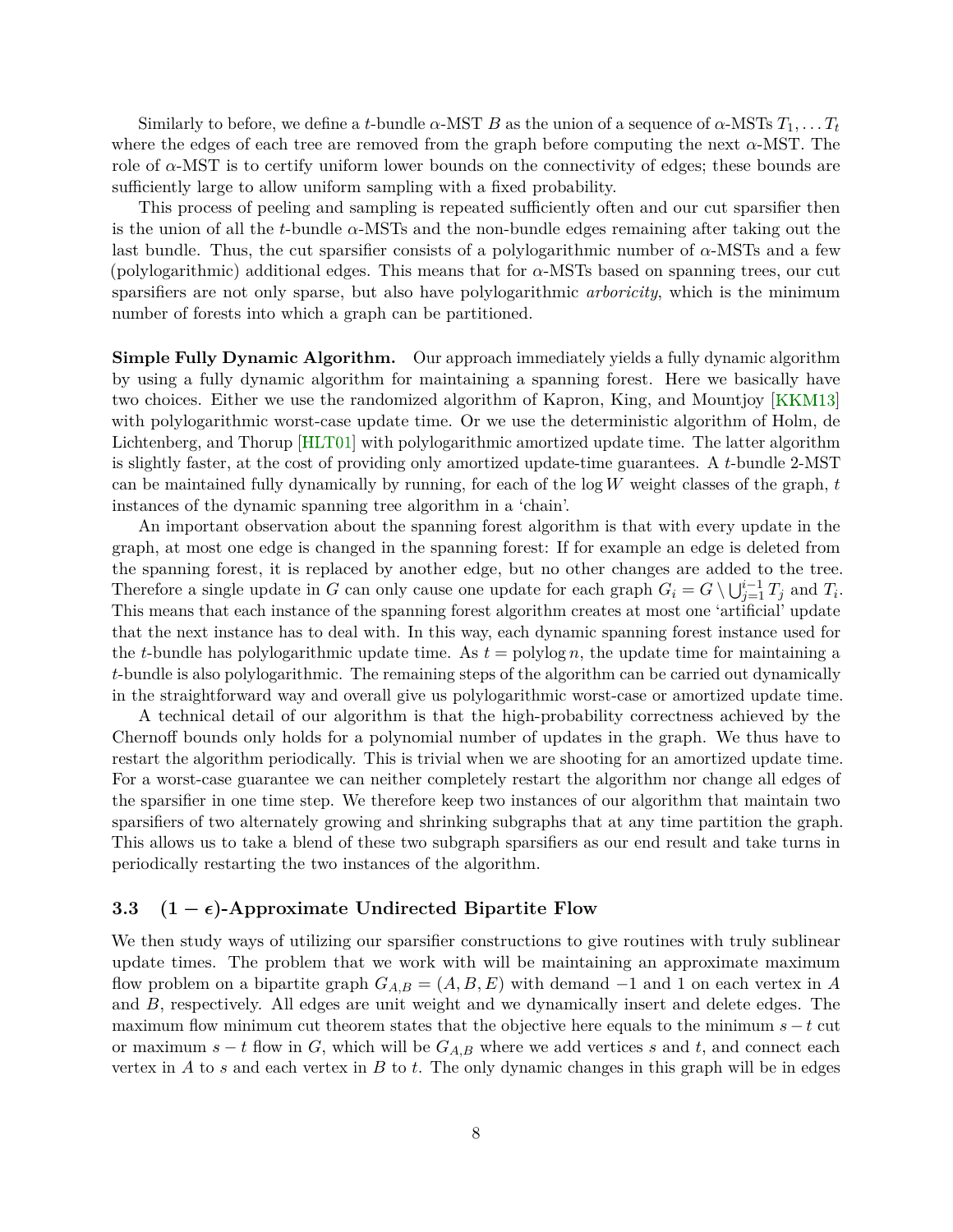<span id="page-10-1"></span>between *A* and *B*. As our algorithms builds upon cut sparsifiers, and flow sparsifiers [\[KLO](#page-60-2)+14] are more involved, we will focus on only finding cuts.

This problem is motivated by the dynamic approximate maximum matching problem, which differs in that the edges are directed, and oriented from *A* to *B*. This problem has received much attention recently [\[OR10,](#page-61-1) [BGS15,](#page-58-3) [NS13,](#page-61-2) [GP13,](#page-59-7) [PS16,](#page-61-11) [BS16\]](#page-59-8), and led to the key definition of low arboricity graphs [\[NS13,](#page-61-2) [PS16\]](#page-61-11). On the other hand, bipartite graphs are known to be difficult to sparsify: the directed reachability matrix from *A* to *B* can encode  $\Theta(n^2)$  bits of information. As a result, we study the undirected variant of this problem instead, with the hope that this framework can motivate other definitions of sparsification suitable for wider classes of graphs.

Another related line of work are fully dynamic algorithm for maintaining the global minimum cut [\[Tho07,](#page-62-6) [TK00\]](#page-62-7) with update time  $O(\sqrt{n} \text{ polylog } n)$ . As there are significant differences between approximating global minimum cuts and *st*-minimum cuts in the static setting [\[Kar00\]](#page-60-12), we believe that there are some challenges to adapting these techniques for this problem. The data structure by Thorup [\[Tho07\]](#page-62-6) can either maintain global edge connectivity up to polylog *n* exactly or, with high probability, arbitrary global edge connectivity with an approximation of  $1 + o(1)$ . The algorithms also maintain concrete (approximate) minimum cuts, where in the latter algorithm the update time increases to  $O(\sqrt{m} \text{ polylog } n)$  (and cut edges can be listed in time  $O(\log n)$  per edge). Thorup's result was preceded by a randomized algorithm with worse approximation ratio for the global edge connectivity by Thorup and Karger [\[TK00\]](#page-62-7) with update time  $O(\sqrt{n} \text{ polylog } n)$ .

At the start of Section [6](#page-33-0) we will show that the problem we have formulated above is in fact different from matching. On the other hand, our incorporation of sparsifiers for maintaining solutions to this problem relies on several properties that hold in a variety of other settings:

- 1. The static version can be efficiently approximated.
- 2. The objective can be approximated via graph sparsifiers.
- 3. A small answer (for which the algorithm's current approximation may quickly become suboptimal) means the graph also has a small vertex cover.
- 4. The objective does not change much per each edge update.

As with algorithms for maintaining high quality matchings [\[GP13,](#page-59-7) [PS16\]](#page-61-11), our approach aims to get a small amortized cost by keeping the same minimum  $s - t$  cut for many consecutive dynamic steps. Specifically, if we have a minimum  $s - t$  cut of size  $(2 + \frac{\epsilon}{2})OPT$ , then we know this cut will remain  $(2 + \epsilon)$  approximately optimal for  $\frac{\epsilon}{2}OPT$  dynamic steps. This allows us to only compute a new minimum  $s - t$  cut every  $\frac{\epsilon}{2}OPT$  dynamic steps.

As checking for no edges would be an easy boundary case, we will assume throughout all the analysis that  $OPT > 0$ . To obtain an amortized  $O(poly(\log n, \epsilon^{-1}))$  update cost, it suffices for this computation to take  $O(OPT \cdot poly(\log n, \epsilon^{-1}))$  time. In other words, we need to solve approximate maximum flow on a graph of size  $O(OPT \cdot poly(\log n, \epsilon^{-1}))$ . Here we incorporate sparsifiers using the other crucial property used in matching data structures [\[OR10,](#page-61-1) [GP13,](#page-59-7) [PS16\]](#page-61-11): if *OP T* is small, *G* also has a small vertex cover.

<span id="page-10-0"></span>**Lemma 3.1.** The minimum vertex cover in G has size at most  $OPT + 2$  where  $OPT$  is the size of *the minimum*  $s - t$  *cut in G*.

We utilize the low arboricity of our sparsifiers to find a small vertex cover with the additional property that all non-cover vertices have small degree. We will denote this (much) smaller set of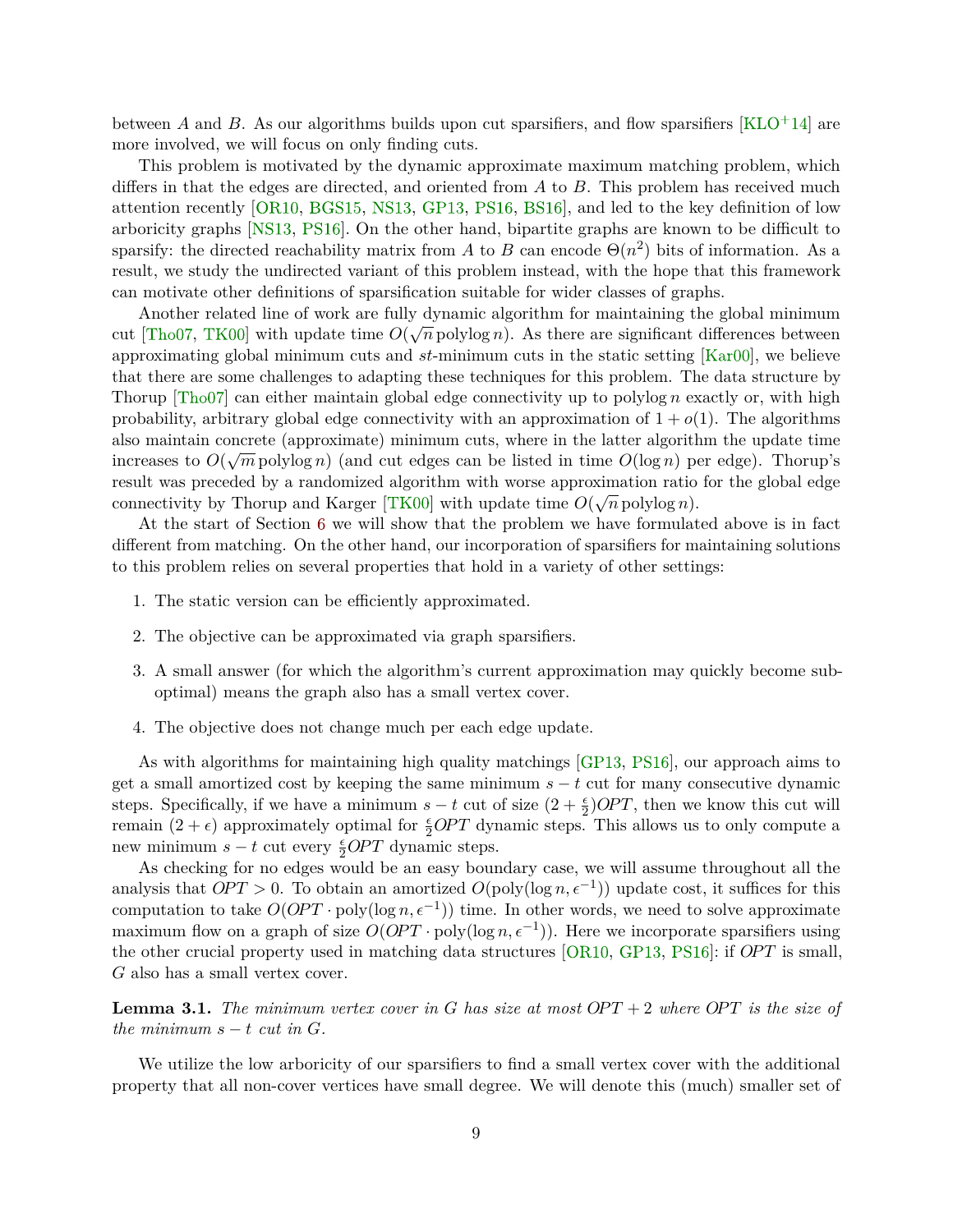<span id="page-11-2"></span>vertices as  $VC$ . In a manner similar to eliminating vertices in numerical algorithms  $KLP+16$ , the graph can be reduced to only edges on *VC* at the cost of a  $(2 + \epsilon)$ -approximation. Maintaining a sparsifier of this routine again leads to an overall routine that maintains a  $(2 + \epsilon)$ -approximation in polylog *n* time per update, which we show in Section [6.](#page-33-0)

Sparsifying vertices instead of edges inherently implies that an approximation of all cut values cannot be maintained. Instead, the sparsifier, which will be referred to as a *terminal-cut-sparsifier*, maintains an approximation of all minimum cuts between any two terminal vertices, where the vertex cover is the terminal vertex set for our purposes. More specifically, given a minimum cut between two terminal vertices on the sparsified graph, by adding each independent vertex from the original graph to the cut set it is more connected to, an approximate minimum cut on the original graph is achieved. This concept of *terminal-cut-sparsifier* will be equivalent to that in [\[AGK14\]](#page-58-8), and will be given formal treatment in Section [8.](#page-46-0)

The large approximation ratio motivated us to reexamine the sparsification routines, namely the one of reducing the graph to one whose size is proportional to |*V C*|. This is directly related to the terminal cut sparsifiers studied in [\[AGK14,](#page-58-8) [KK15\]](#page-60-13). However, for an update time of poly( $\log n, \epsilon^{-1}$ ), it is crucial for the vertex sparsifier to have size  $O(|V\!C|)$  poly(log  $n, \epsilon^{-1})$ ). As a result, instead of doing a direct union bound over all  $2^{|VC|}$  cuts to get a size of poly( $|VC|$ ) as in [\[AGK14\]](#page-58-8), we need to invoke cut counting as with cut sparsifier constructions. This necessitates the use of objects similar to *t*-bundles to identify edges with small connectivity. This leads to a sampling process motivated by the  $(2 + \epsilon)$ -approximate routine, but works on vertices instead of edges.

By relating the processes, we are able to absorb the factor 2 error into the sparsifier size. In Section [7,](#page-40-0) we formalize this process, as well as its guarantees on graphs with bounded weights. Here a major technical challenge compared to analyses of cut sparsifiers [\[FHH](#page-59-6)+11] is that the natural scheme of bucketing by edge weights is difficult to analyze because a sampled vertex could have non-zero degree in multiple buckets. We work around this issue via a pre-processing scheme on *G* that creates an approximation so that all vertices outside of  $VC$  have degree polylog  $n$ . This scheme is motivated in part by the weighted expanders constructions from  $KLP<sup>+</sup>16$ . Bucketing after this processing step ensures that each vertex belongs to a unique bucket. In terms of a static sparsifier on terminals, the result that is most comparable to results from previous works is:

<span id="page-11-1"></span>**Corollary 3.2.** *Given any graph*  $G = (V, E)$ *, and a vertex cover VC of G, where*  $X = V \setminus V$ *C, with error*  $\epsilon$ , we can build an  $\epsilon$ -approximate terminal-cut-sparsifier H with  $O(|VC| \text{poly}(\log n, \epsilon^{-1}))$ *vertices in*  $O(m \cdot \text{poly}(\log n, \epsilon^{-1}))$  *work.* 

Turning this into a dynamic routine leads to the result described in Theorem [1.3:](#page-3-2) a  $(1 + \epsilon)$ approximate solution that can be maintained in time  $\text{polylog}(n)$  per update. It is important to note that Theorem [1.2](#page-3-3) plays an integral role in extending Corollary [3.2](#page-11-1) to a dynamic routine, particularly the low arboricity property that allows us to maintain a small vertex cover such that all non-cover vertices have low degree. These algorithmic extensions, as well as their incorporation into data structures are discussed in Section [8.](#page-46-0)

#### <span id="page-11-0"></span>**3.4 Discussion**

**Graph Sparsification.** We use a sparsification framework in which we 'peel off' bundles of sparse subgraphs to determine 'sampleable' edges, from which we then sample by coin flipping. This leads to combinatorial and surprisingly straightforward algorithms for maintaining graph sparsifiers. Additionally, this gives us low-arboricity sparsifiers; a property that we exploit for our main application.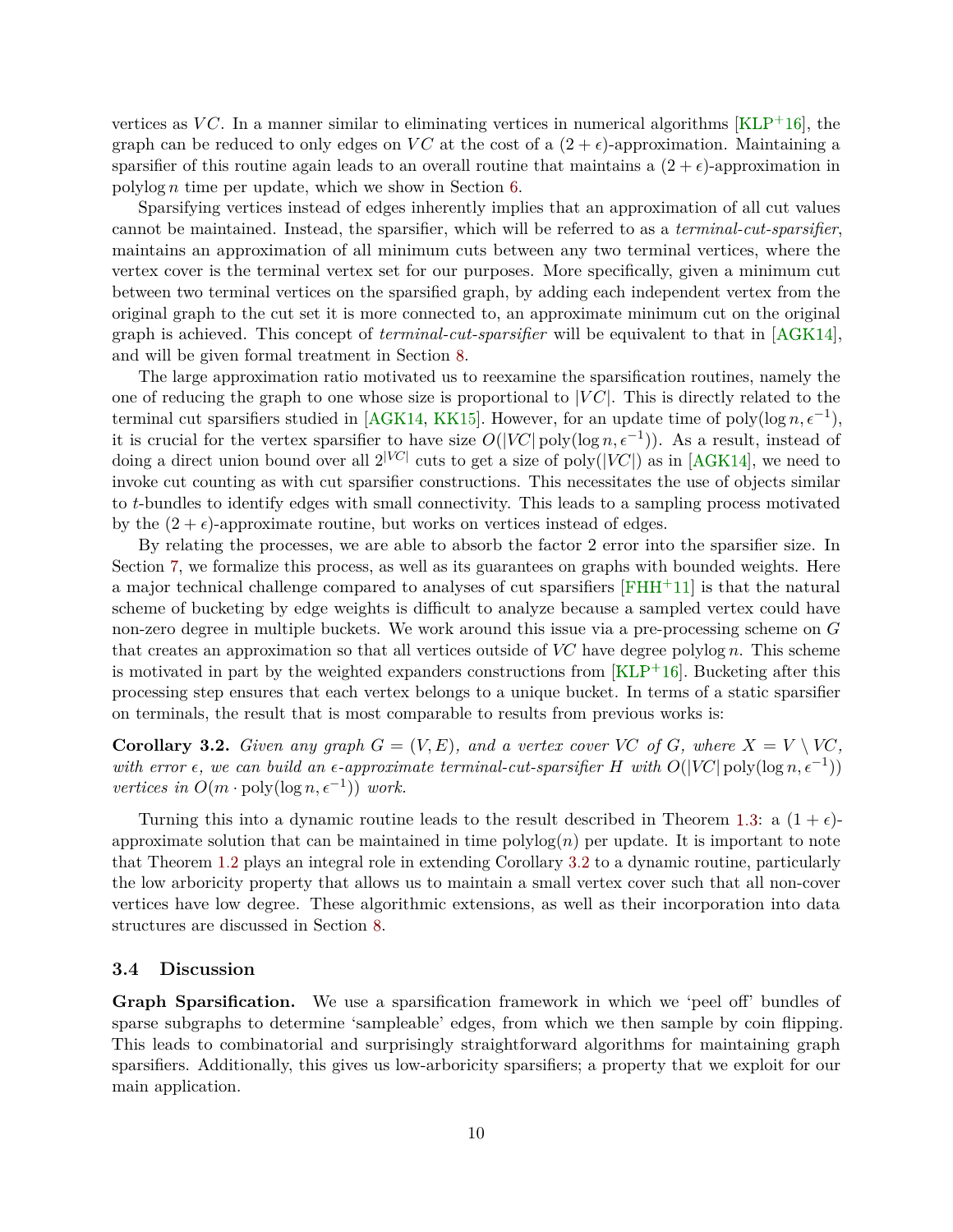<span id="page-12-2"></span>Although spectral sparsification is more general than cut sparsification. Our treatment of cut sparsification has two motivations. First, we can obtain stronger running time guarantees. Second, our sparsifier for the  $(1 - \epsilon)$ -approximate maximum flow algorithm on bipartite graphs hinges upon improved routines for vertex sparsification, a concept which leads to different objects in the spectral setting.

**Dynamic Graph Algorithms.** In our sparsification framework we sequentially remove bundles of sparse subgraphs to determine 'sampleable' edges. This leads to 'chains' of dynamic algorithms where the output performed by one algorithm might result in updates to the input of the next algorithm. This motivates a more fine-grained view on of dynamic algorithms with the goal of obtaining strong bounds on the number of changes to the output.

**Future Work.** The problem whether spectral sparsifiers can be maintained with polylogarithmic *worst-case* update time remains open. Our construction goes via spanners and therefore a natural question is whether spanners can be maintained with worst-case update time. Maybe there are also other more direct ways of maintaining the sparsifier. A more general question is whether we can find more dynamic algorithms for numerical problems.

Our dynamic algorithms cannot avoid storing the original graph, which is undesirable in terms of space consumption. Can we get space-efficient dynamic algorithms without sacrificing fast update time?

The sparsification framework for peeling off subgraphs and uniformly sampling from the remaining edges is very general. Are there other sparse subgraphs we could start with in the peeling process? Which properties do the sparsifiers obtained in this way have? In particular, it would be interesting to see whether our techniques can be generalized to flow sparsifiers  $[KLO<sup>+</sup>14, AGK14]$  $[KLO<sup>+</sup>14, AGK14]$  $[KLO<sup>+</sup>14, AGK14]$ .

The combination of sparsifiers with density-sensitive approaches for dynamic graph data struc-tures [\[NS13,](#page-61-2) [PS16\]](#page-61-11) provides an approach for obtaining poly(log,  $\epsilon^{-1}$ ) update times. We believe this approach can be generalized to other graph cut problems. In particular, the flow networks solved for balanced cuts and graph partitioning are also bipartite and undirected, and therefore natural directions for future work.

# <span id="page-12-0"></span>**4 Dynamic Spectral Sparsifier**

In this section we give an algorithm for maintaining a spectral sparsifier under edge deletions and insertions with polylogarithmic amortized update time. The main result of this section is as follows.

<span id="page-12-1"></span>**Theorem 4.1.** *There exists a fully dynamic randomized algorithm with polylogarithmic update time for maintaining a*  $(1 \pm \epsilon)$ -spectral sparsifier *H of a graph G*, with probability at least  $1 - 1/n^c$  for *any*  $0 < \epsilon \leq 1$  *and*  $c \geq 1$ *. Specifically, the amortized update time of the algorithm is* 

$$
O(c\epsilon^{-2}\log^3\rho\log^6 n)
$$

*and the size of H is*

$$
O(cn\epsilon^{-2}\log^3\rho\log^5 n\log W + m\rho^{-1}),
$$

*where*  $1 \leq \rho \leq m$  *is a parameter of choice. Here, W is the ratio between the largest and the smallest edge weight in*  $G$ *. The ratio between the largest and the smallest edge weight in*  $H$  *is at most*  $O(nW)$ *.*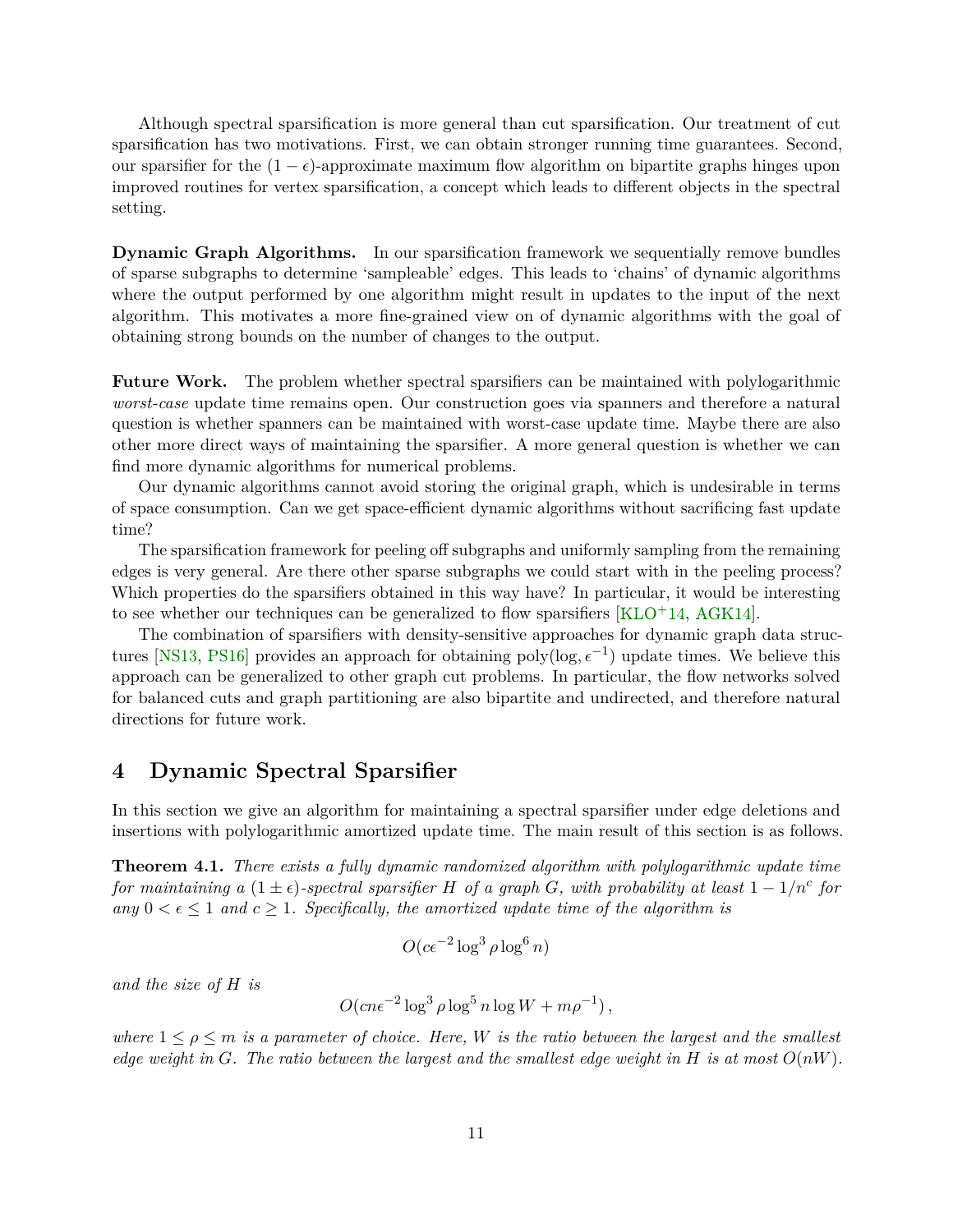<span id="page-13-2"></span>After giving an overview of our algorithm, we first explain our spectral sparsification scheme in a static setting and prove its properties. Subsequently, we show how we can dynamically maintain the edges of such a sparsifier by making this scheme dynamic.

#### <span id="page-13-0"></span>**4.1 Algorithm Overview**

**Sparsification Framework.** In our framework we determine 'sampleable' edges by using spanners to compute a set of edges of bounded effective resistance. From these edges we then sample by coin flipping to obtain a (moderately sparser) spectral sparsifier in which the number of edges has been reduced by a constant fraction. This step can then be iterated a small number of times in order to compute the final sparsifier.

Concretely, we define a *t*-bundle spanner  $B = T_1 \cup \cdots \cup T_t$  (for a suitable, polylogarithmic, value of t) as a sequence of spanners  $T_1, \ldots, T_t$  where the edges of each spanner are removed from the graph before computing the next spanner, i.e.,  $T_1$  is a spanner of  $G$ ,  $T_2$  is a spanner of  $G \setminus T_1$ , etc; here each spanner has stretch  $O(\log n)$ . We then sample each non-bundle edge in  $G \setminus B$  with some constant probability *p* and scale the edge weights of the sampled edges proportionally. The *t*-bundle spanner serves as a certificate for small resistance of the non-bundle edges in  $G \setminus B$  as it guarantees the presence of *t* disjoint paths of length at most the stretch of the spanner. Using this property one can apply matrix concentration bounds to show the *t*-bundle together with the sampled edges is a moderately sparse spectral sparsifier. We repeat this process of 'peeling off' a *t*-bundle from the graph and sampling from the remaining edges until the graph is sparse enough (which happens after a logarithmic number of iterations). Our final sparsifier consists of all *t*-bundles together with the sampled edges of the last stage.

**Towards a Dynamic Algorithm.** To implement the spectral sparsification algorithm in the dynamic setting we need to dynamically maintain a *t*-bundle spanner. Our approach to this problem is to run *t* different instances of a dynamic spanner algorithm, in order to separately maintain a spanner  $T_i$  for each graph  $G_i = G \setminus \bigcup_{j=1}^{i-1} T_j$ , for  $1 \leq i \leq t$ .

Baswana, Khurana, and Sarkar [\[BKS12\]](#page-58-5) gave a fully dynamic algorithm for maintaining a spanner of stretch  $O(\log n)$  and size  $O(n \log^2 n)$  $O(n \log^2 n)$  $O(n \log^2 n)$  with polylogarithmic update time.<sup>2</sup> A natural first idea would be to use this algorithm in a black-box fashion in order to separately maintain each spanner of a *t*-bundle. However, we do not know how to do this because of the following obstacle. A single update in *G* might lead to several changes of edges in the spanner  $T_1$ , an average of  $\Omega(\log n)$ according to the amortized upper bound. This means that the next instance of the fully dynamic spanner algorithm which is used for maintaining *T*2, not only has to deal with the deletion in *G* but also the artificially created updates in  $G_2 = G \setminus T_1$ . This of course propagates to more updates in all graphs *G<sup>i</sup>* . Observe also that any given update in *G<sup>t</sup>* caused by an update in *G*, can be requested *repeatedly*, as a result of subsequent updates in *G*. Without further guarantees, it seems that with this approach we can only hope for an upper bound of  $O(\log^{t-1} n)$  (on average) on the number of changes to be processed for updating *G<sup>t</sup>* after a single update in *G*. That is too high because the sparsification algorithm requires us to take  $t = \Omega(\log n)$ . Our solution to this problem lies in a substantial modification of the dynamic spanner algorithm in [\[BKS12\]](#page-58-5) outlined below.

<span id="page-13-1"></span><sup>&</sup>lt;sup>2</sup>More precisely, they gave two fully dynamic algorithms for maintaing a  $(2k-1)$ -spanner for any integer  $k \geq 2$ : The first algorithm guarantees a spanner of expected size  $O(kn^{1+1/k}\log n)$  and has expected amortized update time  $O(k^2 \log^2 n)$  and the second algorithm guarantees a spanner of expected size  $O(k^8 n^{1+1/k} \log^2 n)$  and has expected amortized update time  $O(7^{k/2})$ .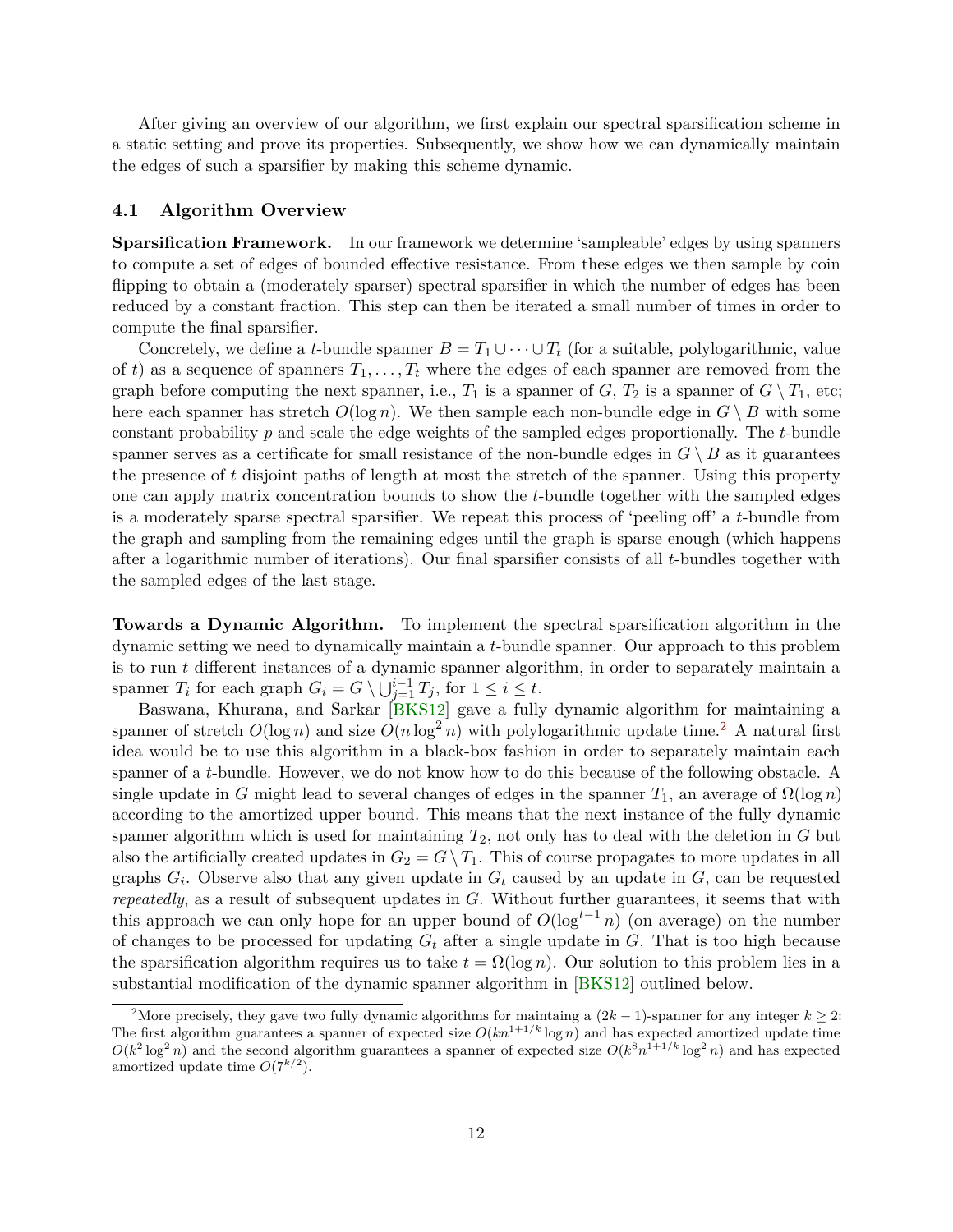<span id="page-14-1"></span>**Dynamic Spanners with Monotonicity.** The spanner algorithm of Baswana et al. [\[BKS12\]](#page-58-5) is at its core a decremental algorithm (i.e., allowing only edge deletions in *G*), which is subsequently leveraged into a fully dynamic algorithm by a black-box reduction. We follow the same approach by first designing a decremental algorithm for maintaining a *t*-bundle spanner. This is achieved by modifying the decremental spanner algorithm so so that, additional to its original guarantees, it has the following **monotonicity** property:

Every time an edge is added to the spanner *T*, it stays in *T* until it is deleted from *G*.

Recall that we initially want to maintain a *t*-bundle spanner  $T_1, \ldots, T_t$  under edge deletions only. In general, whenever an edge is added to  $T_1$ , it will cause its deletion from the graph  $G \setminus T_1$ for which the spanner  $T_2$  is maintained. Similarly, removing an edge from  $T_1$  causes its insertion into  $G \setminus T_1$ , *unless* the edge is deleted from G. This is precisely what the monotonicity property guarantees: that an edge will not be removed from  $T_1$  unless deleted from  $G$ . The consequence is that no edge insertion can occur for  $G_2 = G \setminus T_1$ . Inductively, no edge is ever inserted into  $G_i$ , for each *i*. Therefore the algorithm for maintaining the spanner  $T_i$  only has to deal with edge deletions from the graph  $G_i$ , thus it becomes possible to run a different instance of the same decremental spanner algorithm for each *G<sup>i</sup>* . A single deletion from *G* can still generate many updates in the bundle. But for each *i* the instance of the dynamic spanner algorithm working on  $G_i$  can only delete each edge *once*. Furthermore, we only run a small number *t* of instances. So the total number of updates remains bounded, allowing us to claim the upper bound on the amortized update time.

In addition to the modification of the dynamic spanner algorithm, we have also deviated from Koutis' original scheme [\[Kou14\]](#page-60-4) in that we explicitly 'peel off' each iteration's bundle from the graph. In this way we avoid that the *t*-bundles from different iterations share any edges, which seems hard to handle in the decremental setting we ultimately want to restrict ourselves to.

The modified spanner algorithm now allows us to maintain *t*-bundles in polylogarithmic update time, which is the main building block of the sparsifier algorithm. The remaining parts of the algorithm, like sampling of the non-bundle edges by coin-flipping, can now be carried out in the straightforward way in polylogarithmic amortized update time. At any time, our modified spanner algorithm can work in a purely decremental setting. As mentioned above, the fully dynamic sparsifier algorithm is then obtained by a reduction from the decremental sparsifier algorithm.

#### <span id="page-14-0"></span>**4.2 Spectral Sparsification**

As outlined above, iteratively 'peels off' bundles of spanners from the graph.

**Definition 4.2.** *A t*-bundle *α*-spanner *(where*  $t \geq 1$ *,*  $\alpha \geq 1$ *) of an undirected graph G is the union*  $T = \bigcup_{i=1}^k T_i$  of a sequence of graphs  $T_1, \ldots, T_k$  such that, for every  $1 \leq i \leq k$ ,  $T_i$  is an  $\alpha$ -spanner of  $G \setminus \bigcup_{j=1}^{i-1} T_j$  *.* 

The algorithm for spectral sparsification is presented in Figures [1](#page-15-0) and [2.](#page-15-1) Algorithm LIGHT-SPECTRAL-SPARSIFY computes a moderately sparser  $(1 \pm \epsilon)$ -spectral sparsifier. Algorithm SPECTRAL-SPARSIFY takes a parameter  $\rho$  and computes the sparsifier in  $k = \lceil \log \rho \rceil$  iterations of LIGHT-Spectral-Sparsify.

<span id="page-14-2"></span>We will now prove the properties of these algorithms. We first need the following lemma that shows how *t*-bundle spanners can be used to bound effective resistances. We highlight the main intuition of this crucial observation in our proof sketch.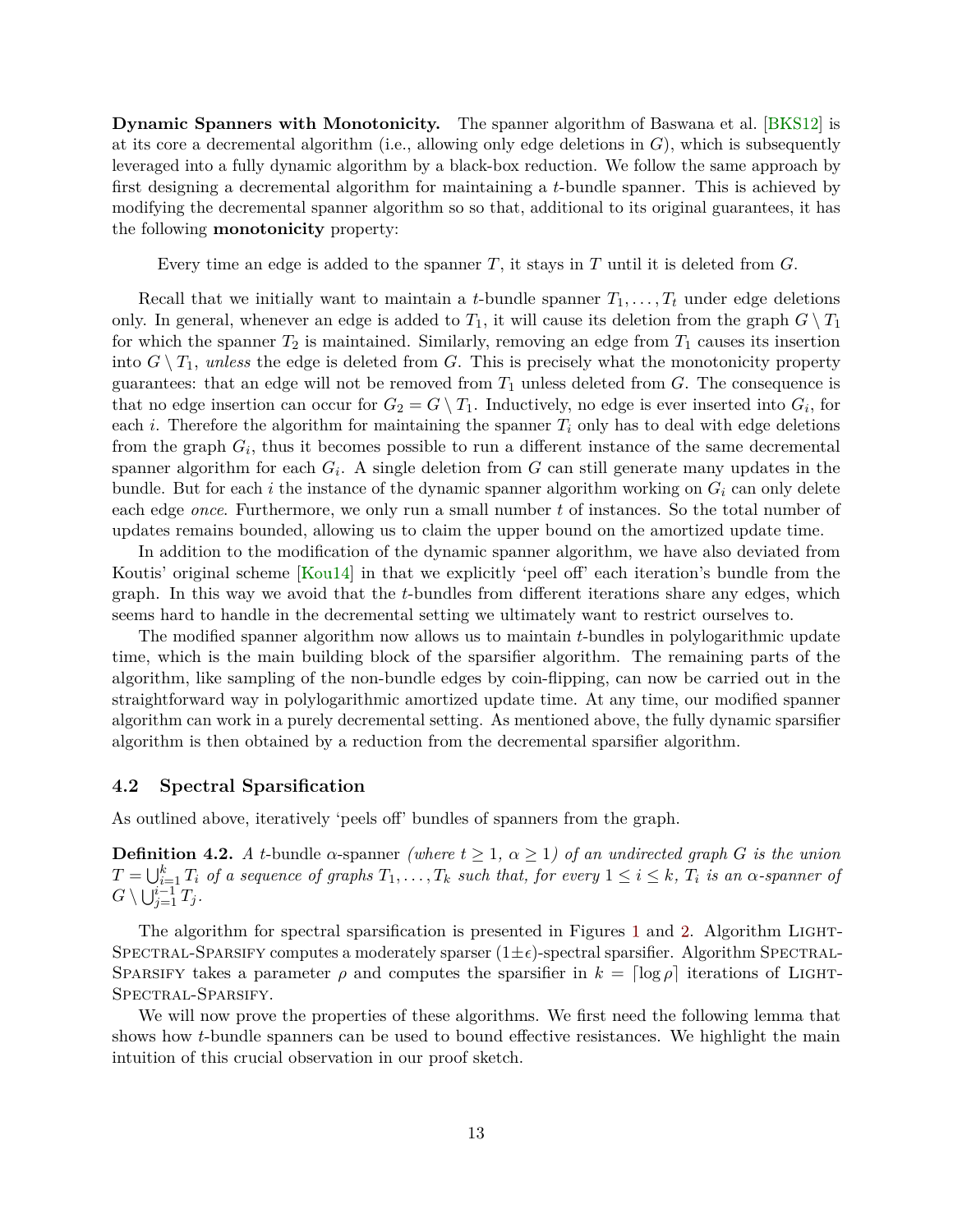LIGHT-SPECTRAL-SPARSIFY  $(G, \epsilon)$ 1.  $t \leftarrow [12(c+1)\alpha\epsilon^{-2} \ln n]$  for some absolute constant *c*. 2. let  $B = \bigcup_{j=1}^{t} T_j$  be a *t*-bundle *α*-spanner of *G* 3.  $H := B$ 4. **for each** edge  $e \in G \setminus B$ (a) with probability 1/4: add *e* to *H* with  $w_H(e) \leftarrow 4w_G(e)$ 5. **return** (*H, B*)

<span id="page-15-0"></span>Figure 1: LIGHT-SPECTRAL-SPARSIFY  $(G, c, \epsilon)$ . We give a dynamic implementation of this algorithm in Section [4.4.2.](#page-22-0) In particular we dynamically maintain the *t*-bundle  $\alpha$ -spanner *B* which results in a dynamically changing graph  $G \setminus B$ .

SPECTRAL-SPARSIFY  $(G, c, \epsilon)$ 1.  $k \leftarrow \lceil \log \rho \rceil$ 2.  $G_0 \leftarrow G$ 3.  $B_0 \leftarrow (V, \emptyset)$ 4. **for**  $i = 1$  **to**  $k$  $(h)$   $(H_i, B_i)$  ← LIGHT-SPECTRAL-SPARSIFY $(G_{i-1}, c, \epsilon/(2k))$ (b)  $G_i \leftarrow H_i \setminus B_i$ (c) **if**  $G_i$  has less than  $(c+1) \ln n$  edges **then break** (\* break loop \*) 5.  $H \leftarrow \bigcup_{1 \leq j \leq i} B_j \cup G_i$ 6. **return**  $(H, {B_j}_{j=1}^i, G_i)$ 

<span id="page-15-1"></span>Figure 2: SPECTRAL-SPARSIFY  $(G, c, \epsilon)$ . We give a dynamic implementation of this algorithm in Section [4.4.3.](#page-22-1) In particular we dynamically maintain each  $H_i$  and  $B_i$  as the result of a dynamic implementation of LIGHT-SPECTRAL-SPARSIFY which results in dynamically changing graphs  $G_i$ .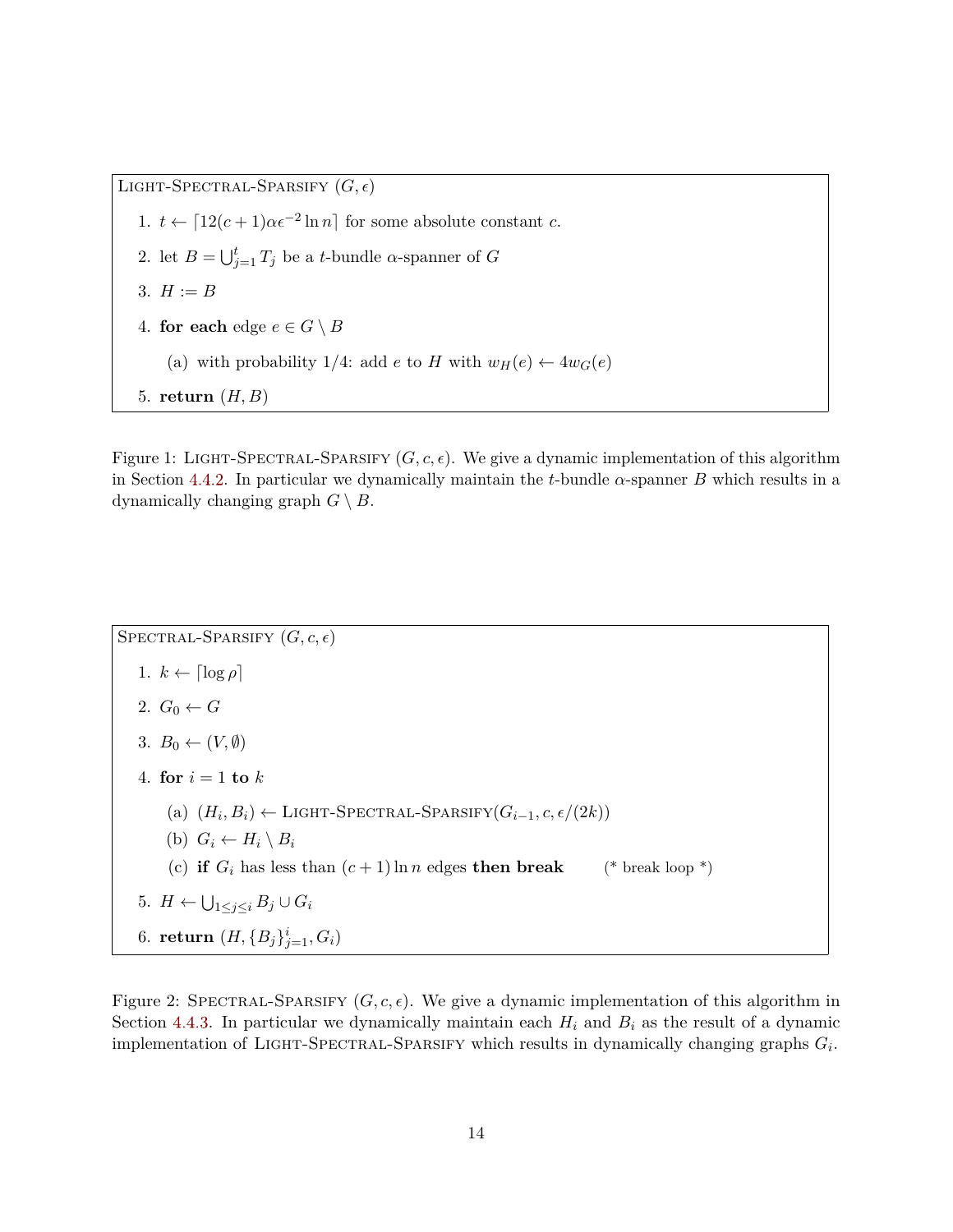<span id="page-16-3"></span>**Lemma 4.3** ([\[Kou14\]](#page-60-4))**.** *Let G be a graph and B be a t-bundle α-spanner of G. For every edge e of*  $G \setminus B$ *, we have* 

$$
w_G(e) \cdot R_G(e) \le \frac{\alpha}{t}
$$

*which implies that*

$$
w_G(e) \cdot \mathcal{L}_e \preceq \frac{\alpha}{t} \cdot \mathcal{L}_G
$$

*where*  $\mathcal{L}_e$  *is the*  $n \times n$  *Laplacian of the unweighted edge*  $e$ *.* 

*Sketch.* Fix some edge  $e = (u, v)$  of  $G \ B$  and let  $T_1, \ldots, T_t$  denote the (pairwise disjoint)  $\alpha$ -spanners contained in *B*. For every  $1 \leq i \leq t$ , let  $\pi_i$  denote the shortest path from *u* to *v* in  $T_i$ . The length of the path  $\pi$  in  $T_i$  exceeds the distance from *u* to *v* in  $G \setminus \bigcup_{j=1}^{i-1} T_j$  by at most a factor of  $\alpha$  (property of the spanner  $T_i$ ). Since *e* is contained in  $G \setminus B$ , the latter distance is at most the resistance of the edge *e* as we have defined distances as the length of shortest paths with respect to the resistances of the edges.

Consider each path  $\pi_i$  as a subgraph of *G* and let  $\Pi$  be the subgraph consisting of all paths  $\pi_i$ . Observe that Π consists of a parallel composition of paths, which in turn consists of a serial composition of edges, the we can view as resistors. We can now apply the well-known rules for serial and parallel composition for computing effective resistances and get the desired bounds.  $\Box$ 

Our second tool in the analysis the following variant [\[Har12\]](#page-59-9) of a matrix concentration inequality by Tropp [\[Tro12\]](#page-62-4).

<span id="page-16-4"></span>**Theorem 4.4.** Let  $Y_1, \ldots, Y_k$  be independent positive semi-definite matrices of size  $n \times n$ . Let  $Y = \sum_{i=1}^{k} Y_i$  and  $Z = \mathbb{E}[Y]$ *. Suppose*  $Y_i \preceq RZ$ *, where*  $R$  *is a scalar, for every*  $1 \leq i \leq k$ *. Then for all*  $\epsilon \in [0, 1]$ 

$$
\mathbb{P}\left[\sum_{i=1}^{k} Y_i \le (1-\epsilon)Z\right] \le n \cdot \exp(-\epsilon^2/2R)
$$

$$
\mathbb{P}\left[\sum_{i=1}^{k} Y_i \ge (1+\epsilon)Z\right] \le n \cdot \exp(-\epsilon^2/3R)
$$

Given these facts we can now prove the following Lemma which is a slight generalization of a Lemma in [\[Kou14\]](#page-60-4). As the proof is quite standard we have moved it to Appendix [A](#page-63-0) (together with the proofs of the subsequent two lemmas). For applying the lemma in our dynamic algorithm it is crucial that the input graph (which might be generated by another randomized algorithm) is independent of the random choices of algorithm LIGHT-SPECTRAL-SPARSIFY.

<span id="page-16-1"></span>**Lemma 4.5.** *The output H of* LIGHT-SPECTRAL-SPARSIFY *is a*  $(1 \pm \epsilon)$ *-spectral sparsifier with probability at least*  $1 - n^{-(c+1)}$  *for any input graph G that is independent of the random choices of the algorithm.*

By iteratively applying the sparsification of LIGHT-SPECTRAL-SPARSIFY as done in SPECTRAL-Sparsify we obtain sparser and sparser cut sparsifiers.

<span id="page-16-2"></span><span id="page-16-0"></span>**Lemma 4.6.** The output *H* of algorithm SPECTRAL-SPARSIFY is a  $(1 \pm \epsilon)$ -spectral sparsifier with *probability at least*  $1 - 1/n^{c+1}$  *for any input graph G that is independent of the random choices of the algorithm.*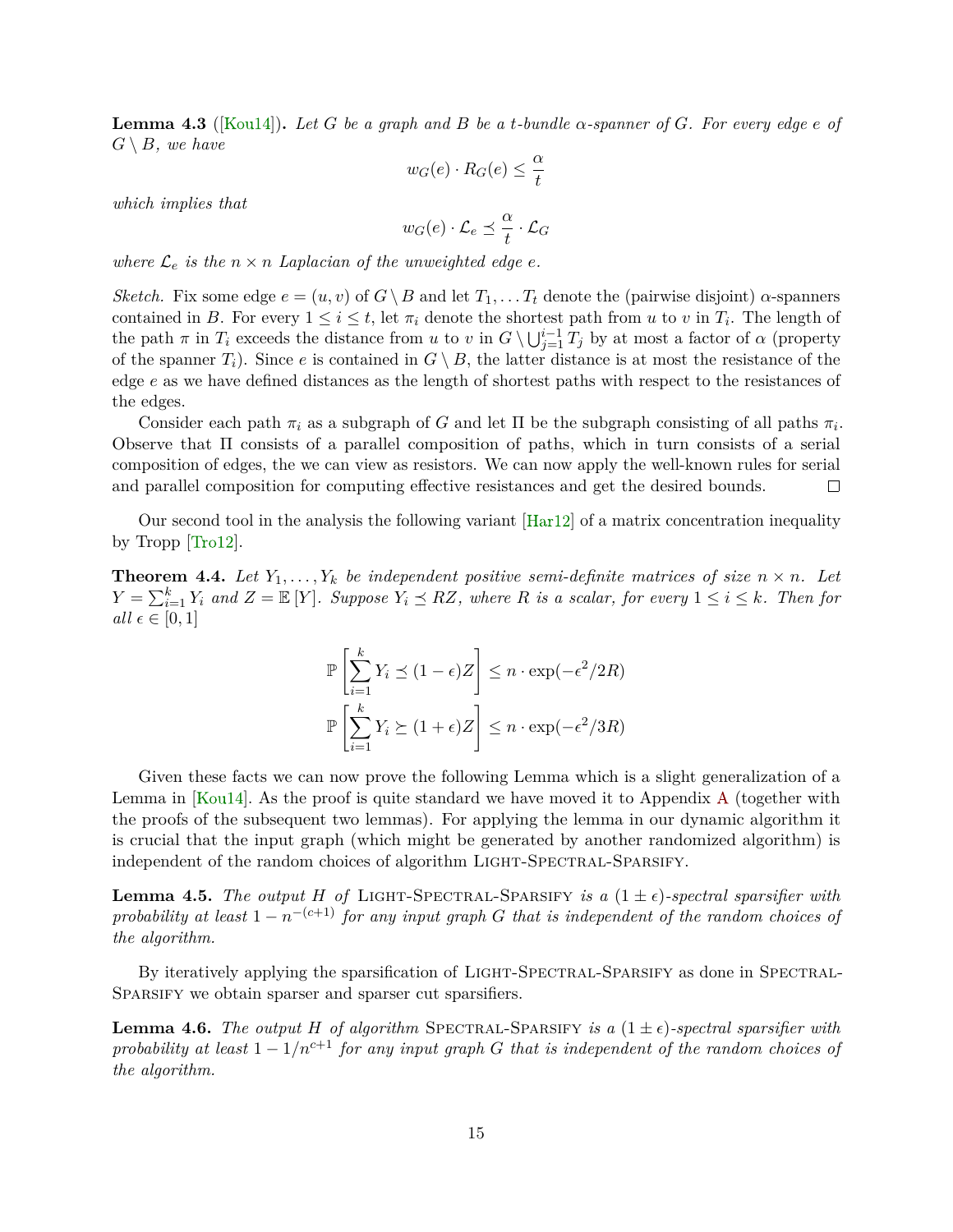<span id="page-17-2"></span>**Lemma 4.7.** *With probability at least*  $1-2n^{-c}$ , *the number of iterations before algorithm* SPECTRAL-SPARSIFY *terminates* is

 $\min\{\lceil \log \rho \rceil, \lceil \log m/((c+1) \log n) \rceil\}.$ 

*Moreover the size of H is*

$$
O\left(\sum_{1\leq j\leq i}|B_i|+m/\rho+c\log n\right),\,
$$

*and the size of the third output of the graph is at most*  $\max\{O(c \log n), O(m/\rho)\}.$ 

We conclude that with probability at least  $1 - n^{-c}$  our construction yields a  $(1 \pm \epsilon)$ -spectral sparsifier that also has the properties of Lemma [4.7.](#page-16-0)

Typically, the *t*-bundle spanners will consist of a polylogarithmic number of spanners of size  $O(n \text{ poly} \log n)$  and thus the resulting spectral sparsifier will have size  $O(n \text{ poly} \log n, \epsilon^{-1} + m/\rho)$ . In each of the at most log *n* iterations the weight of the sampled edges is increased by a factor of 4. Thus, the ratio between the largest and the smallest edge weight in *H* is at most by a factor of  $O(n)$  more than in *G*, i.e.,  $O(nW)$ .

#### <span id="page-17-0"></span>**4.3 Decremental Spanner with Monotonicity Property**

We first develop the decremental spanner algorithm, which will give us a  $(\log n)$ -spanner of size  $O(n \text{ poly}(\log n))$  with a total update time of  $O(m \text{ poly}(\log n))$ . Our algorithm is a careful modification of the dynamic spanner algorithm of Baswana et al. [\[BKS12\]](#page-58-5) having the following additional monotonicity property: Every time an edge is added to *H*, it stays in *H* until it is deleted from *G* by the adversary. Formally, we will prove the following theorem.

<span id="page-17-1"></span>**Lemma 4.8.** For every  $k \geq 2$  and every  $0 \leq \epsilon \leq 1$ , there is a decremental algorithm for maintaining *a*  $(1+\epsilon)(2k-1)$ -spanner *H* of expected size  $O(k^2n^{1+1/k} \log n \log_{1+\epsilon} W)$  for an undirected graph *G with non-negative edge weights that has an expected total update time of*  $O(k^2m \log n)$ *, where W is the ratio between the largest and the smallest edge weight in G. Additional H has the following property: Every time an edge is added to H, it stays in H until it is deleted from G. The bound on the expected size and the expected running time hold against an oblivious adversary.*

It would be possible to enforce the monotonicity property for any dynamic spanner algorithm by simply overriding the algorithms' decision for removing edges from the spanner before they are deleted from *G*. Without additional arguments however, the algorithm's bound on the size of the spanner might then not hold anymore. In particular, we do not know how obtain a version of the spanner of Baswana et al. that has the monotonicity property without modifying the internals of the algorithm.

Similar to Baswana et al. [\[BKS12\]](#page-58-5) we actually develop an algorithm for unweighted graphs and then extend it to weighted graphs as follows. Let *W* be the ratio of the largest to the smallest edge weight in *G*. Partition the edges into  $log_{1+\epsilon} W$  subgraphs based on their weights and maintain a  $(2k-1)$ -spanner ignoring the weights. The union of these spanners will be a  $(1+\epsilon)(2k-1)$ -spanner of *G* and the size increases by a factor of  $log_{1+\epsilon} W$  compared to the unweighted version. The update time stays the same as each update in the graph is performed only in one of the  $log_{1+\epsilon} W$  subgraphs. Therefore we assume in the following that *G* is an unweighted graph.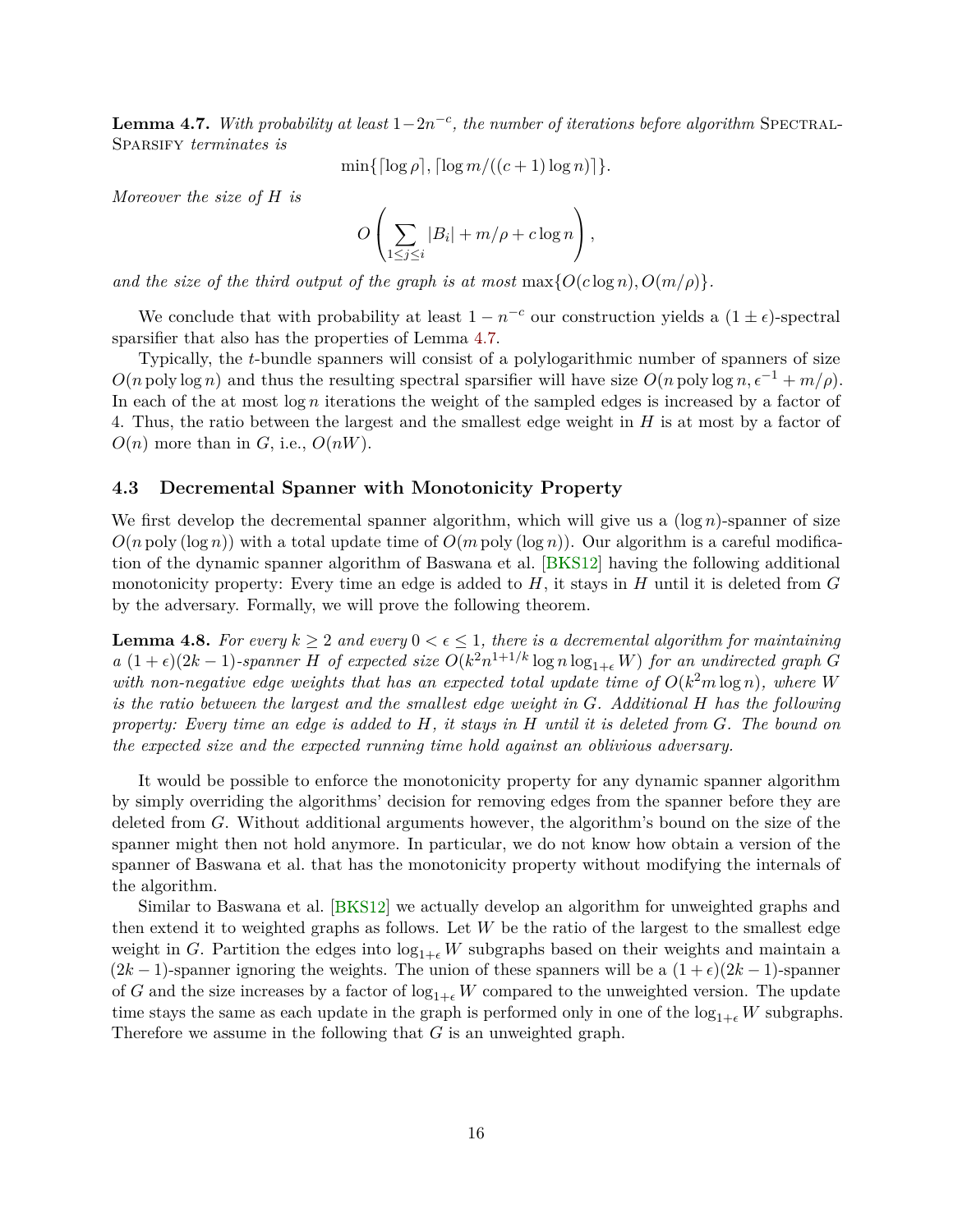#### <span id="page-18-4"></span>**4.3.1 Algorithm and Running Time**

We follow the approach of Baswana et al. and first explain how to maintain a clustering of the vertices and then define our spanner using this clustering.

**Clustering.** Consider an unweighted undirected graph  $G = (V, E)$  undergoing edge deletions. Let *S* ⊆ *V* be a subset of the vertices used as cluster centers. Furthermore, consider a permutation *σ* on the set of vertices *V* and an integer  $i \geq 0$ .

The goal is to maintain a clustering  $C_{S,\sigma,i}$  consisting of disjoint clusters with one cluster  $C_{S,\sigma,i}[s] \subseteq V$  for every  $s \in S$ . Every vertex within distance *i* to the vertices in *S* is assigned to the cluster of its closest vertex in *S*, where ties are broken according to the permutation  $\sigma$ . More formally,  $v \in C_{S,\sigma,i}[s]$  if and only if

- $d_G(v, s) \leq i$  and
- for every  $s' \in S \setminus \{s\}$  either

$$
- d_G(v, s) < d_G(v, s') \text{ or}
$$

 $- d_G(v, s) = d_G(v, s')$  and  $\sigma(s) < \sigma'(s)$ .

Observe that each cluster  $C_{S,\sigma,i}[s]$  of a vertex  $s \in S$  can be organized as a tree consisting of shortest paths to  $s$ . We demand that in this tree every vertex  $v$  chooses the parent that comes first in the permutation  $\sigma$  among all candidates (i.e., among the vertices that are in the same cluster  $C_i[s]$  as *v* and that are at distance  $d(v, s) - 1$  from *s*).<sup>[3](#page-18-0)</sup> These trees of the clusters define a forest  $F_{S,\sigma,i}$  that we wish to maintain together with the clustering  $C_{S,\sigma,i}$ .

Using a modification of the Even-Shiloach algorithm [\[ES81\]](#page-59-10) all the cluster trees of the clustering  $C_i$  together can be maintained in total time  $O(im \log n)$ .

<span id="page-18-1"></span>**Theorem 4.9** ([\[BKS12\]](#page-58-5)). *Given a graph*  $G = (V, E)$ *, a set*  $S \subseteq V$ *, a random permutation*  $\sigma$  of  $V$ *, and an integer*  $i \geq 0$ , there is a decremental algorithm for maintaining the clustering  $C_{S,\sigma,i}$  and the *corresponding forest FS,σ,i of partial shortest path trees from the cluster centers in expected total time*  $O(mi \log n)$ *.* 

Note that we deviate from the original algorithm of Baswana et al. by choosing the parent in the tree of each cluster according to the random permutation. In the algorithm of Baswana et al. the parents in these trees were chosen arbitrarily. However, it can easily be checked that running time guarantee of Theorem [4.9](#page-18-1) also holds for our modification.

The running time analysis of Baswana et al. hinges on the fact that the expected number of times a vertex changes its cluster is  $O(i \log n)$ .

<span id="page-18-2"></span>**Lemma 4.10** ([\[BKS12\]](#page-58-5))**.** *For every vertex v the expected number of times v changes its cluster in*  $C_{S,\sigma,i}$  *is at most*  $O(i \log n)$ *.* 

By charging time  $O(\deg(v))$  to every change of the cluster of *v* and every increase of the distance from *v* to *S* (which happens at most *i* times), Baswana et al. get a total update time of *O*(*im* log *n*) over all deletions in *G*. For our version of the spanner that has the monotonicity property we additionally need the following observation whose proof is similar to the one of the lemma above.

<span id="page-18-3"></span><span id="page-18-0"></span><sup>&</sup>lt;sup>3</sup>Using the permutation to choose a random parent is not part of the original construction of Baswana et al.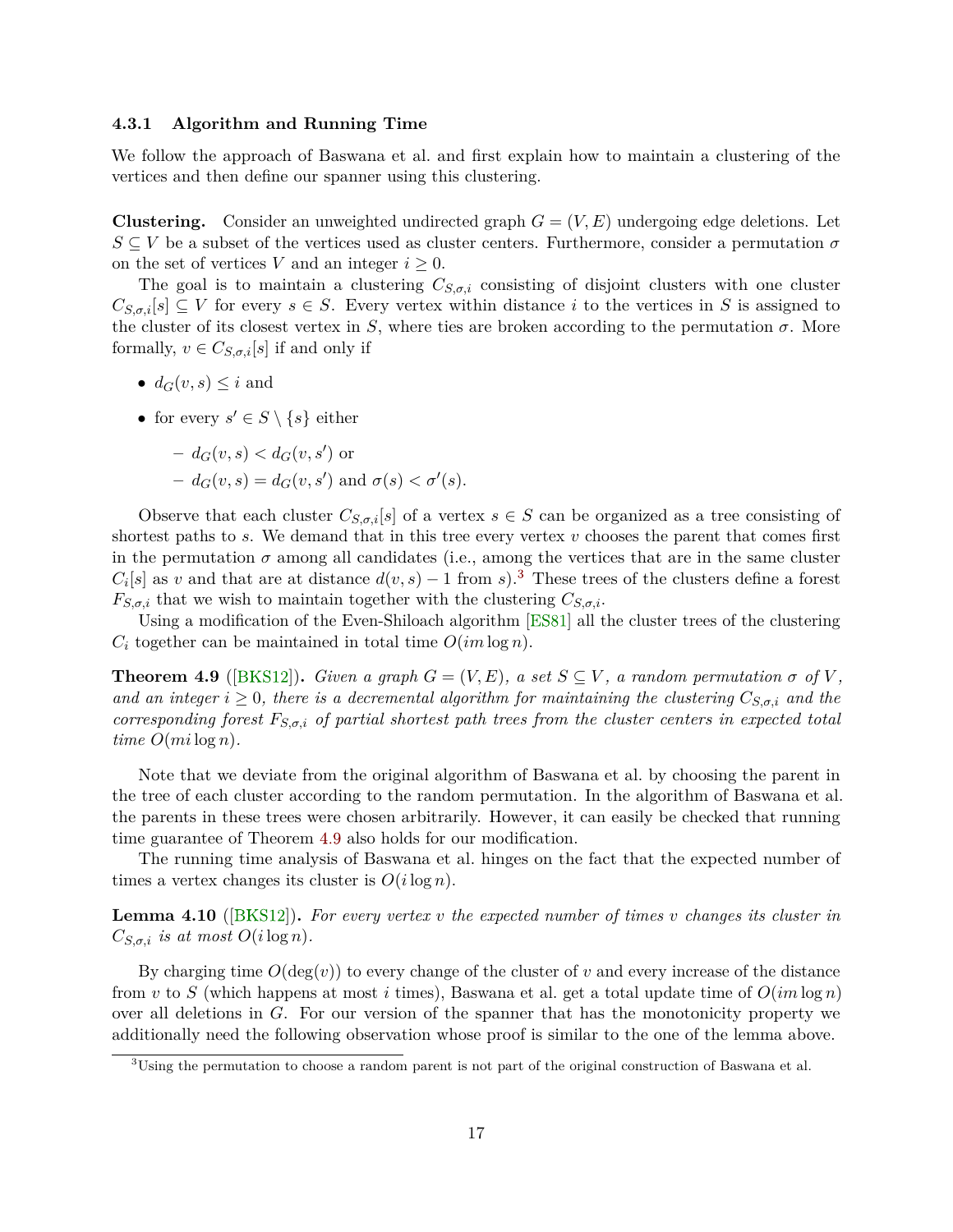**Lemma 4.11.** *For every vertex v the expected number of times v changes its parent in*  $F_{S,\sigma,i}$  *is at*  $most \ O(i \log n)$ .

*Proof.* Remember that we assume the adversary to be oblivious, which means that the sequence of deletions is independent of the random choices of our algorithm. We divide the sequence of deletions into phases. For every  $1 \leq l \leq i$  the *l*-th phase consists of the (possibly empty) subsequence of deletions during which the distance from *v* to *S* is exactly *l*, i.e.,  $d_G(v, S) = l$ .

Consider first the case  $l \geq 2$ . We will argue about possible 'configurations'  $(s, u)$  such that v is in the cluster of s and u is the parent of v that might occur in phase l. Let  $(s_1, u_1), (s_2, u_2), \ldots, (s_{t^{(l)}}, u_{t^{(l)}})$ (where  $t^{(l)} \leq n^2$ ) be the sequence of all pairs of vertices such that, at the beginning of phase *l*, for every  $1 \leq j \leq t^{(l)}$ ,  $s_j$  is at distance *l* from *v* and  $u_j$  is a neighbor of *v*. The pairs  $(s_i, u_i)$  in this sequence are ordered according to the point in phase *l* at which they cease to be possible configurations, i.e., at which either the distance of *s<sup>i</sup>* to *v* increases to more than *l* or *u* is not a neighbor of *v* anymore.

Let  $A_i^{(l)}$  $j^{(i)}$  denote the event that, at some point during phase *l*, *v* is in the cluster of  $s_j$  and  $u_j$ is the parent of *v*. The expected number of times *v* changes its parent in  $F_{S,\sigma,i}$  during phase *l* is equal to the expected number of *j*'s such that event  $A_i^{(l)}$  $j_j^{(l)}$  takes place. Let  $B_j^{(l)}$  $j_j^{(t)}$  denote the event that  $(s_j, u_j)$  is lexicographically first among all pairs  $(s_j, u_j), \ldots, (s_t, u_{t^{(l)}})$  under the permutation  $\sigma$ , i.e., for all  $j \leq j' \leq t^{(l)}$  either  $\sigma(s_j) \leq \sigma(s_{j'})$  or  $\sigma(s_j) = \sigma(s_{j'})$  and  $\sigma(u_j), \sigma(u_{j'})$ . Observe that  $\mathbb{P}\left[A_i^{(l)}\right]$  $\left[\begin{smallmatrix} l\ j \end{smallmatrix}\right]\leq \mathbb{P}\left[B_j^{(l)}\right]$  $\begin{bmatrix} l \\ j \end{bmatrix}$  because the event  $A_j^{(l)}$  $j^{(l)}$  can only take place if the event  $B_j^{(l)}$  $j^{(t)}$  takes place. Furthermore,  $\mathbb{P}\left[B_i^{(l)}\right]$  $\begin{bmatrix} u \ j \end{bmatrix} = 1/(t^{(l)} - j + 1)$  as every pair of (distinct) vertices has the same probability of being first in the lexicographic order induced by  $\sigma$ . Thus, by linearity of expectation, the number of times *v* changes its parent in  $F_{S,\sigma,i}$  during phase *l* is at most

$$
\sum_{j=1}^{t^{(l)}} \mathbb{P}\left[A_j^{(l)}\right] \leq \sum_{j=1}^{t^{(l)}} \mathbb{P}\left[B_j^{(l)}\right] = \sum_{j=1}^{t^{(l)}} \frac{1}{t^{(l)} - j + 1} = \sum_{j=1}^{t^{(l)}} \frac{1}{j} = O(\log t^{(l)}) = O(\log n).
$$

In the second case  $l = 1$ , a slightly simpler argument bounds the number of times *v* changes its parent (which is equal to the number of times *v* changes its cluster) by ordering the neighbors of *v* in the order of deleting their edge to *v*. This is the original argument of Baswana et al. [\[BKS12\]](#page-58-5) of Lemma [4.10.](#page-18-2) We therefore also get that the number of times *v* changes its parent in  $F_{S,\sigma,i}$  in phase 1 is at most  $O(\log n)$ .

We now sum up the expected number of changes during all phases, and, by linearity of expectation, get that the number of times *v* changes its parent in  $F_{S,\sigma,i}$  is at most  $O(i \log n)$ .  $\Box$ 

**Spanner.** Let  $2 \leq k \leq \log n$  be a parameter of the algorithm. At the initialization, we first create a sequence of sets  $V = S_0 \supseteq S_1 \supseteq \ldots \supseteq S_k = \emptyset$  by obtaining  $S_{i+1}$  from sampling each vertex of  $S_i$ with probability  $n^{-1/k}$ . Furthermore, we pick a random permutation  $\sigma$  of the vertices in *V*.

We use the algorithm of Theorem [4.9](#page-18-1) to maintain, for every  $1 \leq i \leq k$ , the clustering  $C_i := C_{S_i, \sigma}$ together with the forest  $F_i := F_{S_i, \sigma}$ . Define the set  $V_i$  as  $V_i = \{v \in V \mid d_G(v, S_i) \leq i\}$ , i.e., the set of vertices that are at distance at most *i* to some vertex of *S<sup>i</sup>* . Observe that the vertices in *V<sup>i</sup>* are exactly those vertices that are contained in some cluster  $C_i[s]$  of the clustering  $C_i$ . For every vertex  $v \in V_i$  (where  $C_i[s]$  is the cluster of *v*) we say that a cluster  $C_i[s']$  (for some  $s' \in S_i \setminus \{s\}$ ) is *neighboring* to *v* if *G* contains an edge  $(v, v')$  such that  $v' \in C_i[s']$ .

Our spanner *H* consists of the following two types of edges: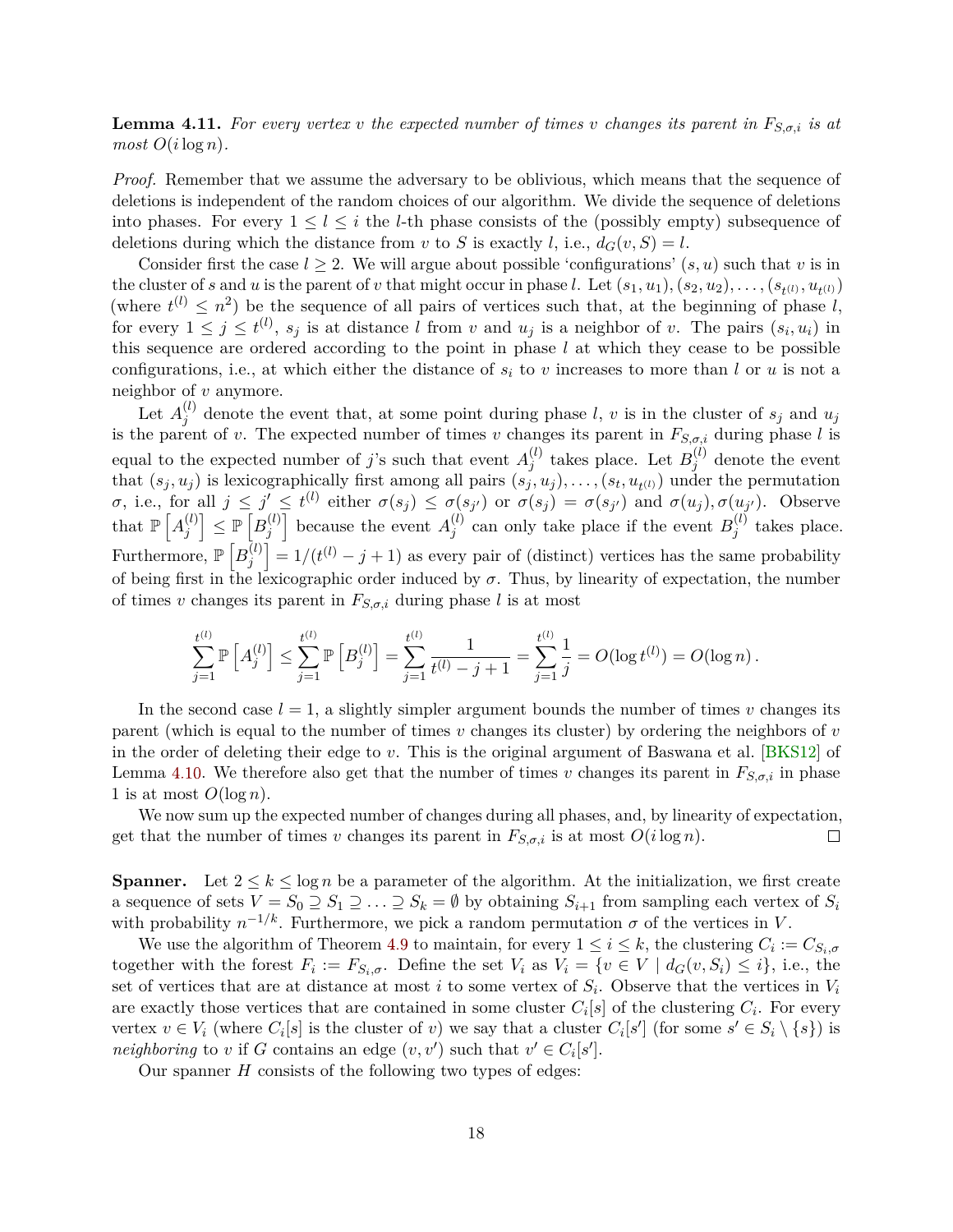- <span id="page-20-0"></span>1. For every  $1 \leq i \leq k$ , *H* contains all edges of the forest  $F_i$  consisting of partial shortest path trees from the cluster centers.
- 2. For every  $1 \leq i \leq k$ , every vertex  $v \in V_i \setminus V_{i+1}$  (contained in some cluster  $C_i[s]$ ), and every neighboring cluster  $C_i[s']$  of *v*, *H* contains *one* edge to  $C_i[s']$ , i.e., one edge  $(v, v')$  such that  $v' \in C_i[s']$ .

The first type of edges can be maintained together with the spanning forests of the clustering algorithm of Theorem [4.9.](#page-18-1) The second type of edges can be maintained with the following update rule: Every time the clustering of a vertex  $v \in V_i \setminus V_{i+1}$  changes, we add to *H* one edge to each neighboring cluster. Every time such a 'selected' edge is deleted from *G*, we replace it with another edge to this neighboring cluster until all of them are used up.

We now enforce the monotonicity property mentioned above in the straightforward way. Whenever we have added an edge to *H*, we only remove it again from *H* when it is also deleted from *G*. We argue below that this makes the size of the spanner only slightly worse than in the original construction of Baswana et al.

#### **4.3.2 Stretch and Size**

We now prove the guarantees on the stretch and size of H. The stretch argument is very similar to the ones of Baswana et al. We include it here for completeness. In the stretch argument we need stronger guarantees than Baswana et al. as we never remove edges from *H*, unless they are deleted from *G* as well.

**Lemma 4.12** ([\[BKS12\]](#page-58-5)). *H is a*  $(2k - 1)$ *-spanner of G.* 

*Proof.* Consider any edge (*u, v*) of the current graph *G* and the first *j* such that *u* and *v* are both contained in  $V_j$  and at least one of *u* or *v* is not contained in  $V_{j+1}$ . Without loss of generality assume that  $u \notin V_{j+1}$ . Since  $v \in V_j$ , we know that v is contained in some cluster  $C_j[s]$  and because of the edge  $(u, v)$  this cluster is neighboring to *u*. Similarly, the cluster of *u* is neighboring to *v*. Consider the vertex out of *u* and *v* that has changed its cluster within *C<sup>i</sup>* most recently (or take any of the two if both of them haven't changed their cluster since the initialization). Assume without loss of generality that this vertex was *u*. Then *C<sup>i</sup>* [*s*] has been a neighboring cluster of *u* at the time the cluster of *u* changed, and thus, the spanner *H* contains some edge  $(u, v')$  such that  $v' \in C_j[s]$ . Using the cluster tree of  $C_j[s]$  we find a path from  $v'$  to  $v$  via  $s$  of length at most 2 $i$  in  $H$ . Thus,  $H$ contains a path from *u* to *v* of length at most  $2i + 1 \leq 2k - 1$  as desired.  $\Box$ 

# **Lemma 4.13.** *The number of edges of H is*  $O(k^2n^{1+1/k} \log n)$  *in expectation.*

*Proof.* Consider the first type of edges which are the ones stemming from the partial shortest path trees from the cluster centers. We charge to each vertex *v* a total of  $O(k^2 \log n)$  edges given by all of *v*'s parents in the partial shortest path trees from the cluster centers over the course of the algorithm. For every  $1 \leq i \leq k$ , we know by Lemma [4.11](#page-18-3) that the parent of *v* in  $F_i$  changes at most  $O(i \log n)$  times in expectation, which gives an overall bound of  $O(k^2 \log n)$ .

We get the bound on the second type of edges by charging to each vertex *v* a total of  $O(k^2 n^{1/k} \log n)$  edges. Consider a vertex  $v \in V_i \setminus V_{i+1}$  for some  $0 \leq i \leq k-1$ . The number of neighboring clusters of  $v$  is equal to the number of vertices of  $S_i$  that are at distance exactly  $i + 1$  from *v*. Since  $v \notin V_{i+1}$  the number of such vertices is  $n^{1/k}$  in expectation. Thus, whenever a vertex  $v \in V_i \setminus V_{i+1}$  changes its cluster in  $C_i$  we can charge  $n^{1/k}$  to  $v_i$  to pay for the  $n^{1/k}$  edges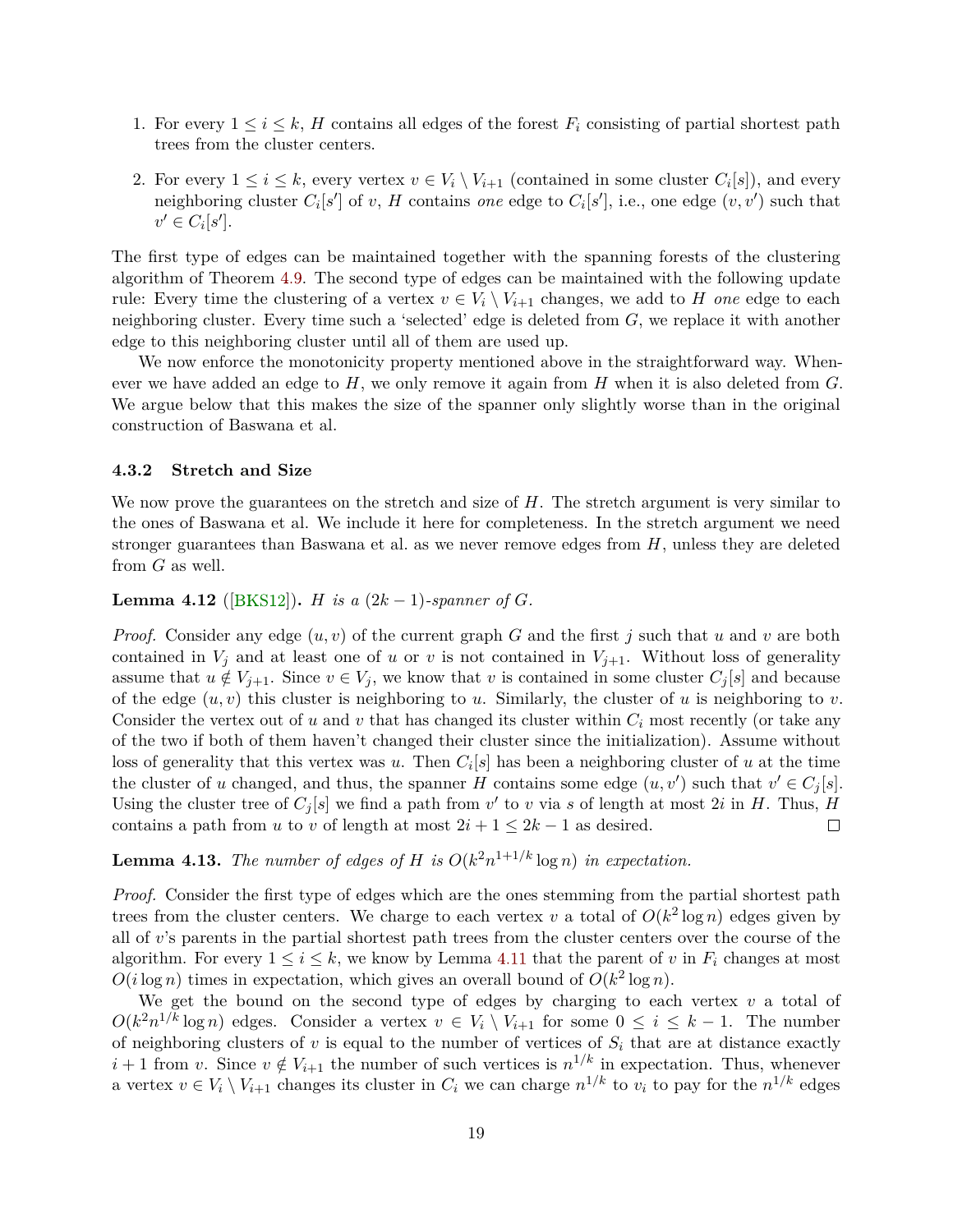to neighboring clusters. As *v* changes its cluster in  $C_i$   $O(i \log n)$  times by Lemma [4.10](#page-18-2) and there are *k* clusterings, the total number of edges of the second type contained in *H* is  $O(k^2n^{1+1/k}\log n)$ . Note that are allowed to multiply the two expectations because the random variables in question are independent.

The overall bound of  $O(k^2n^{1+1/k}\log n)$  on the expected number of edges follows from the linearity of expectation.  $\Box$ 

#### <span id="page-21-0"></span>**4.4 Decremental Spectral Sparsifier**

In the following we explain how to obtain a decremental algorithm for maintaining a spectral sparsifier using the template of Section [4.2.](#page-14-0) Internally we use our decremental spanner algorithm of Section [4.3.](#page-17-0) It is conceptually important for our approach to first develop a decremental algorithm, that is turned into a fully dynamic algorithm in Section [4.5.](#page-23-0) We follow the template of Section [4.2](#page-14-0) by first showing how to maintain *t*-bundle spanners under edge deletions, and then giving decremental implementations of LIGHT-CUT-SPARSIFY and CUT-SPARSIFY.

The overall algorithm will use multiple instances of the dynamic spanner algorithm, where outputs of one instance will be used as the input of the next instance. We will do so in a strictly hierarchical manner which means that we can order the instances in a way such that the output of instance *i* only affects instances  $i + 1$  and above. In this way it is guaranteed that the updates made to instance *i* are independent of the internal random choices of instance *i*, which means that each instance *i* is running in the oblivious-adversary setting required for Section [4.3.](#page-17-0)

#### **4.4.1 Decremental** *t***-Bundle Spanners**

We first show how to maintain a *t*-bundle log *n*-spanner under edge deletions for some parameter *t*. Using the decremental spanner algorithm of Lemma [4.8](#page-17-1) with  $k = |(\log n)/4|$  and  $\epsilon = 1$  we maintain a sequence  $H_1, \ldots H_t$  of log *n*-spanners by maintaining  $H_i$  as the spanner of  $G \setminus \bigcup_{1 \leq j \leq i-1} H_j$ . Here we have to argue that this is legal in the sense that every instance of the algorithm of Lemma [4.8](#page-17-1) is run on a graph that only undergoes edge deletions.

<span id="page-21-1"></span>**Lemma 4.14.** *If no edges are ever inserted into G after the initialization, then this also holds for*  $G \setminus \bigcup_{1 \leq j \leq i-1} H_j$  *for every*  $1 \leq i \leq t+1$ *.* 

*Proof.* The proof is by induction on *i*. The claim is trivially true for  $i = 1$  by the assumption that there are only deletions in *G*. For  $i \geq 2$  we the argument uses the monotonicity property of the dynamic algorithm for maintaining the spanner  $H_{i-1}$ . By the induction hypothesis we already know that no edges are ever added to the graph  $G \setminus \bigcup_{1 \leq j \leq i-2} H_j$ . Therefore the only possibility of an edge being added to  $G \setminus \bigcup_{1 \leq j \leq i-1} H_j$  would be to remove an edge *e* from  $H_{i-1}$ . However, by the monotonicity property, when *e* is removed from  $H_{i-1}$ , it is also deleted from *G*. Thus, *e* will not be inserted into  $G \setminus \bigcup_{1 \leq j \leq i-2} H_j$ .  $\Box$ 

<span id="page-21-2"></span>Our resulting *t*-bundle log *n*-spanner then is  $B = \bigcup_{1 \leq i \leq t} H_i$ , the union of all these spanners. Since the  $H_i$ 's are disjoint the edges of *B* can be maintained in the obvious way by observing all changes to the  $H_i$ <sup>*i*</sup>, By our choice of parameters,  $n^{1/k} = O(1)$  and thus the expected size of *B* is  $O(tn\log^2 n\log W)$ . Observe that Lemma [4.14](#page-21-1) implies that no edges will ever be inserted into the complement  $G \setminus B$ , which will be relevant for our application in the spectral sparsifier algorithm. We can summarize the guarantees of our decremental *t*-bundle spanner algorithm as follows.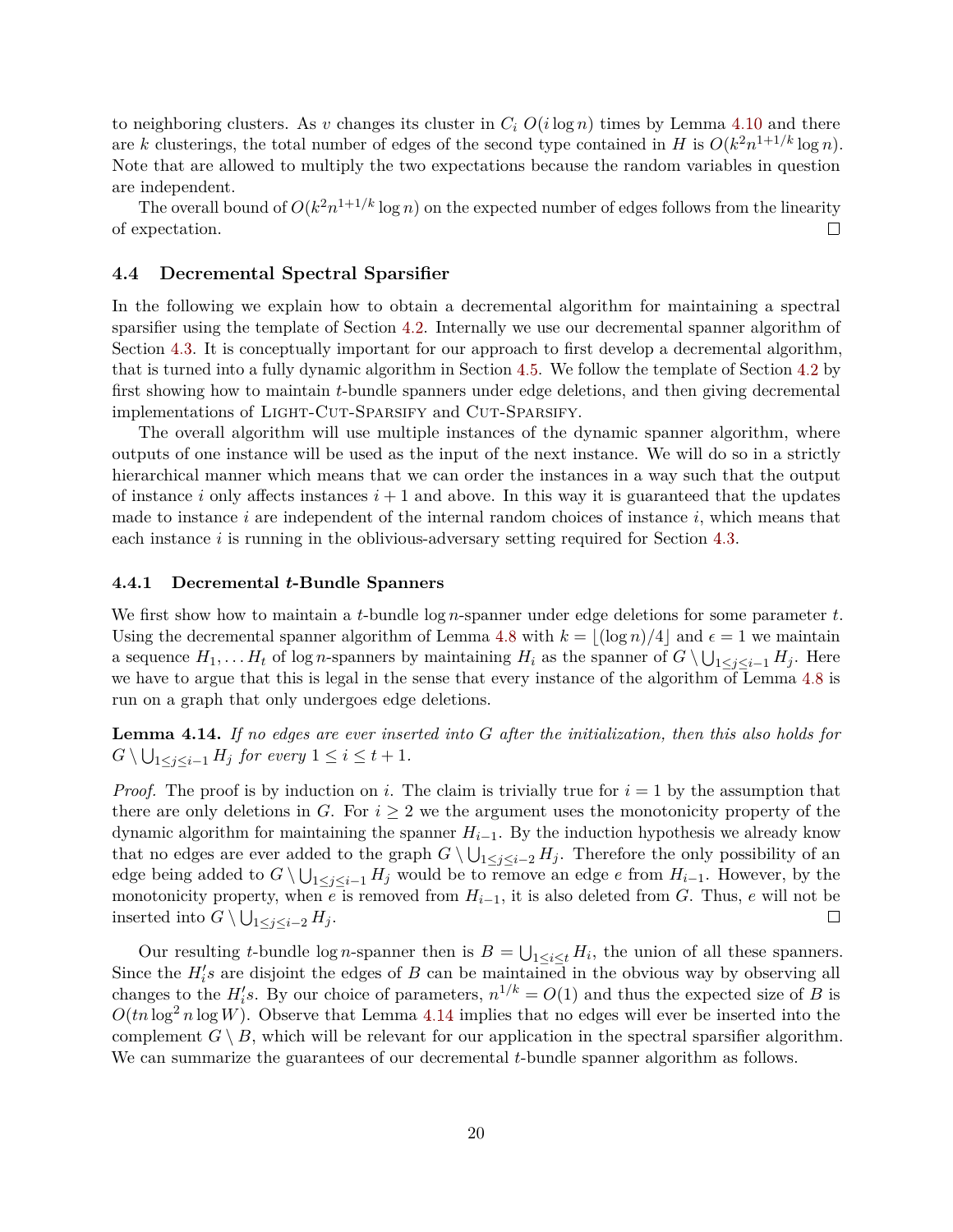**Lemma 4.15.** For every  $t \geq 1$ , there is a decremental algorithm for maintaining a *t*-bundle  $\log n$ *spanner B of expected size*  $O(tn \log^2 n \log W)$  *for an undirected graph G with non-negative edge weights that has an expected total update time of*  $O(tm \log^3 n)$ *, where W is the ratio between the largest and the smallest edge weight in G. Additional B has the following property: After the initialization, no edges are ever inserted into the graph*  $G \setminus B$ *. The bound on the expected size and the expected running time hold against an oblivious adversary.*

#### <span id="page-22-0"></span>**4.4.2 Dynamic Implementation of** Light-Spectral-Sparsify

We now show how to implement the algorithm LIGHT-SPECTRAL-SPARSIFY decrementally for a graph *G* undergoing edge deletions.

For this algorithm we set  $t = \left[12(c+3)\alpha\epsilon^{-2}\ln n\right]$ . Note that this value is slightly larger than the one proposed in the static pseudocode of Figure [1.](#page-15-0) For the sparsification proof in Section [4.2](#page-14-0) we have to argue that by our choice of *t* certain events happen with high probability. In the dynamic algorithm we need ensure the correctness for up to  $n^2$  versions of the graph, one version for each deletion in the graph. By increasing the multiplicative constant in *t* by 2 (as compared to the static proof of Section [4.2\)](#page-14-0) all desired events happen with high probability for all, up to  $n^2$ , versions of the graph by a union bound.

The first ingredient of the algorithm is to maintain a *t*-bundle log *n*-spanner *B* of *G* under edge deletions using the algorithm of Lemma [4.15.](#page-21-2) We now explain how to maintain a graph  $H'$  – with the intention that *H*<sup> $\prime$ </sup> contains the sampled non-bundle edges of  $G \setminus B$  – as follows: At the initialization, we determine the graph *H*<sup> $\prime$ </sup> by sampling each edge of *G* \ *B* with probability 1/4 and adding it to *H*<sup> $\prime$ </sup> with weight  $4w_G(e)$ . We then maintain *H*<sup> $\prime$ </sup> under the edge deletions in *G* using the following update rules:

After every deletion in *G* we first propagate the update to the algorithm for maintaining the *t*-bundle spanner *B*, possibly changing *B* to react to the deletion. We then check whether the deletion in *G* and the change in *B* cause an deletion in the complement graph  $G \setminus B$ . Whenever an edge *e* is deleted from  $G \setminus B$ , it is removed from  $H'$ . Note that by Lemma [4.15](#page-21-2) no edge is ever inserted into  $G \setminus B$ . We now simply maintain the graph *H* as the union of *B* and *H'* and make it the first output of our algorithm; the second output is *B*.

By the update rules above (and the increased value of *t* to accommodate for the increased number of events), this decremental algorithm imitates the static algorithm of Figure [1](#page-15-0) and for the resulting graph *H* we get the same guarantees as in Lemma [4.5.](#page-16-1) The total update time of our decremental version of LIGHT-SPECTRAL-SPARSIFY is  $O(tm \log^3 n)$ , as it is dominated by the time for maintaining the *t*-bundle log *n*-spanner *B*.

As an additional property we get that no edge is ever added to the graph  $H' = H \backslash B$ . Furthermore, for all edges added to  $H'$  weights are always increased by the same factor. Therefore the ratio between the largest and the smallest edge weight in  $H'$  will always be bounded by  $W$ , which is the value of this quantity in *G* (before the first deletion).

#### <span id="page-22-1"></span>**4.4.3 Dynamic Implementation of** SPECTRAL-SPARSIFY

Finally, we show how to implement the algorithm SPECTRAL-SPARSIFY decrementally for a graph *G* undergoing edge deletions.

We set  $k = \lceil \log \rho \rceil$  as in the pseudocode of Figure [2](#page-15-1) and maintain k instances of the dynamic version of LIGHT-SPECTRAL-SPARSIFY above. We maintain the *k* graphs  $G_0, \ldots, G_k, B_1, \ldots, B_k$ , and  $H_1, \ldots, H_k$  as in the pseudocode. For every  $1 \leq i \leq k$  we maintain  $H_i$  and  $B_i$  as the two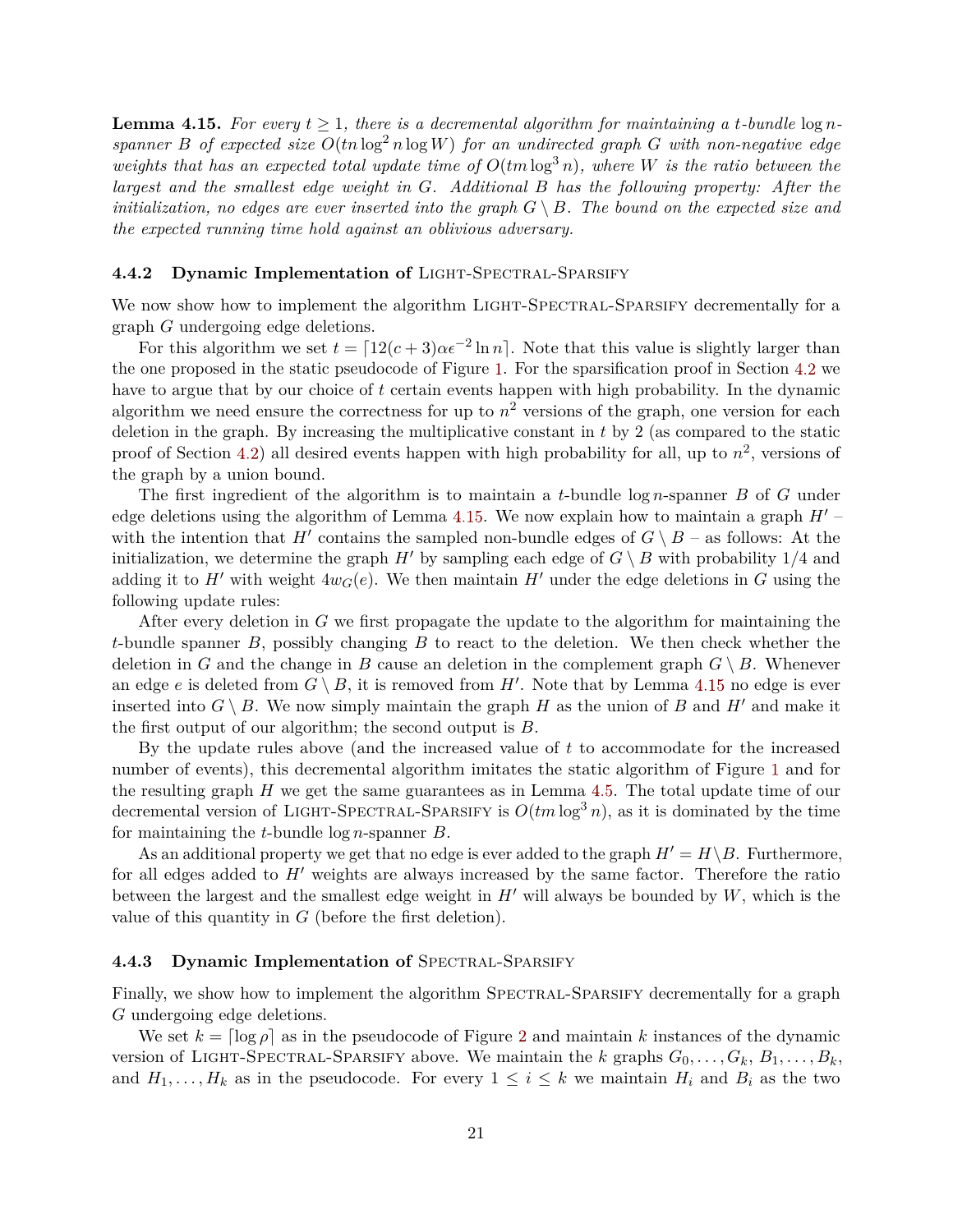<span id="page-23-4"></span>results of running the decremental version of Light-Spectral-Sparsify on *Gi*−<sup>1</sup> and maintain  $G_i$  as the graph  $H_i \setminus B_i$ . As argued above (for *H*<sup> $\prime$ </sup> in Section [4.4.3\)](#page-22-1), no edge is ever added to  $G_i = H_i \setminus B_i$  for every  $1 \leq i \leq k$  and we can thus use our purely decremental implementation of Light-Spectral-Sparsify.

At the initialization, we additionally count the number of edges of every graph *G<sup>i</sup>* and ignore every graph  $G_i$  with less than  $(c+1)$  ln *n* edges. Formally we set *k* maximal such that  $G_k$  has at least  $(c+1)$  ln *n* edges.

The output of our algorithm is the graph  $H = \bigcup_{i=1}^{k} B_i \cup G_k$ . Now by the same arguments as for the static case, *H* gives the same guarantees as in Lemmas [4.6](#page-16-2) and [4.7.](#page-16-0) Thus, by our choices of *k* and *t*, *H* is a  $(1 \pm \epsilon)$ -spectral sparsifier of size  $O(c\epsilon^{-2} \log^3 \rho \log^4 n \log W + m\rho^{-1})$ . As the total running time is dominated by the running time of the *k* instances of the decremental algorithm for LIGHT-SPECTRAL-SPARSIFY, the total update time is  $O(c m \epsilon^{-2} \log^3 \rho \log^5 n)$ . The guarantees of our decremental sparsifier algorithm can be summarized as follows.

<span id="page-23-1"></span>**Lemma 4.16.** For every  $0 < \epsilon \leq 1$ , every  $1 \leq \rho \leq m$ , and every  $c \geq 1$ , there is a decremental *algorithm for maintaining, with probability at least*  $1 - 1/n<sup>c</sup>$  *against an oblivious adversary, a*  $(1 \pm \epsilon)$ -spectral sparsifier *H* of size  $O(c\epsilon^{-2} \log^3 \rho \log^4 n \log W + m\rho^{-1})$  for an undirected graph *G*  $w$ *ith non-negative edge weights that has a total update time of*  $O(cm\epsilon^{-2} \log^3 \rho \log^5 n)$ , where *W is the ratio between the largest and the smallest edge weight in G.*

### <span id="page-23-0"></span>**4.5 Turning Decremental Spectral Sparsifier into Fully Dynamic Spectral Sparsifier**

<span id="page-23-2"></span>We use a well-known reduction to turn our decremental algorithm into a fully dynamic algorithm.

**Lemma 4.17.** *Given a decremental algorithm for maintaining a*  $(1 \pm \epsilon)$ -spectral *(cut) sparsifier of size*  $S(m, n, W)$  *for an undirected graph with total update time*  $m \cdot T(m, n, W)$ , *there is a fully dynamic algorithm for maintaining a*  $(1 \pm \epsilon)$ -spectral (cut) sparsifier of size  $O(S(m, n, W) \log n)$ *with amortized update time*  $O(T(m, n, W) \log n)$ *.* 

Together with Lemma [4.16](#page-23-1) this immediately implies Theorem [4.1.](#page-12-1) A similar reduction has been used by Baswana et al. [\[BKS12\]](#page-58-5) to turn their decremental spanner algorithm into a fully dynamic one. The only additional aspect we need is the lemma below on the decomposability of spectral sparsifiers. We prove this property first and then give the reduction, which carries over almost literally from [\[BKS12\]](#page-58-5).

<span id="page-23-3"></span>**Lemma 4.18** (Decomposability). Let  $G = (V, E)$  be an undirected weighted graph, let  $E_1, \ldots, E_k$ *be a partition of the set of edges E, and let, for every*  $1 \leq i \leq k$ *, H<sub>i</sub> be a*  $(1 \pm \epsilon)$ *-spectral sparsifier of*  $G_i = (V, E_i)$ *. Then*  $H = \bigcup_{i=1}^k H_i$  *is a*  $(1 \pm \epsilon)$ *-spectral sparsifier of*  $G$ *.* 

*Proof.* Because  $H_i$  is a spectral sparsifier of  $G_i$ , for any vector *x* and  $i = 1, \ldots, k$  we have

$$
(1 - \epsilon)x^T \mathcal{L}_{H_i} x \le x^T \mathcal{L}_{G_i} x \le (1 + \epsilon)x^T \mathcal{L}_{H_i} x
$$

Summing these *k* inequalities, we get that

$$
(1 - \epsilon)x^{T}\mathcal{L}_{H}x \leq x^{T}\mathcal{L}_{G}x \leq (1 + \epsilon)x^{T}\mathcal{L}_{H}x,
$$

which by definition means that *H* is a  $(1 \pm \epsilon)$ -spectral sparsifier of *H*.

 $\Box$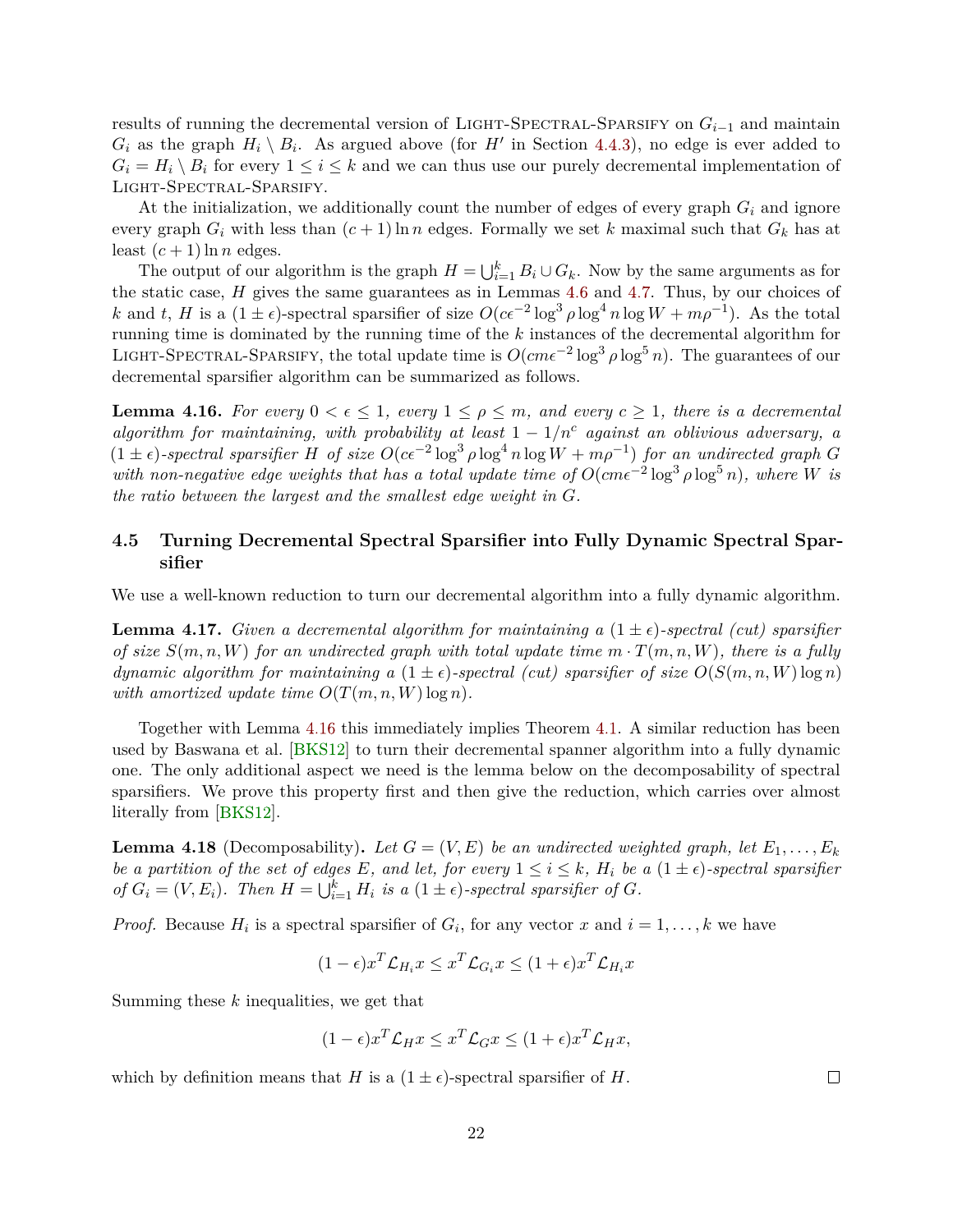*Proof of Lemma [4.17.](#page-23-2)* Set  $k = \lceil \log(n^2) \rceil$ . For each  $1 \le i \le k$ , we maintain a set  $E_i \subseteq E$  of edges and an instance  $A_i$  of the decremental algorithm running on the graph  $G_i = (V, E_i)$ . We also keep a binary counter *C* that counts the number of insertions modulo *n* <sup>2</sup> with the least significant bit in *C* being the right-most one.

A deletion of some edge  $e$  is carried out by simply deleting  $e$  from the set  $E_i$  it is contained in and propagating the deletion to instance  $A_i$  of the decremental algorithm.

An insertion of some edge *e* is carried out as follows. Let *j* be the highest (i.e., left-most) bit that gets flipped in the counter when increasing the number of insertions. Thus, in the updated counter the *j*-th bit is 1 and all lower bits (i.e., bits to the right of *j*) are 0. We first add the edge  $e$  as well as all edges in  $\bigcup_{i=1}^{j-1} E_i$  to  $E_j$ . Then we set  $E_i = \emptyset$  for all  $1 \leq i \leq j-1$ . Finally, we re-initialize the instance  $A_j$  on the new graph  $G_j = (V, E_j)$ .

We know bound the total update time for each instance  $A_i$  of the decremental algorithm. First, observe that the *i*-th bit of the binary counter is reset after every  $2^i$  edge insertions. A simple induction then shows that at any time  $E_i \leq 2^i$  for all  $1 \leq i \leq k$ . Now consider an arbitrary sequence of updates of length  $\ell$ . The instance  $A_i$  is re-initialized after every  $2^i$  insertions. It will therefore be re-initialized at most  $\ell/2^i$  times. For every re-initialization we pay a total update time of  $|E_i| \cdot T(|E_i|, n, W) \leq 2^i T(m, n, W)$ . For the entire sequence of  $\ell$  updates, the total time spent for instance  $A_i$  is therefore  $(\ell/2^i) \cdot 2^i T(m, n, W) = \ell \cdot T(m, n, W)$ . Thus we spend total time  $O(\ell \cdot T(m, n, W) \log n)$  for the whole algorithm, which amounts to an amortized update time of  $O(T(m, n, W) \log n)$ .  $\Box$ 

# <span id="page-24-0"></span>**5 Dynamic Cut Sparsifier**

In this section we give an algorithm for maintaining a cut sparsifier under edge deletions and insertions with polylogarithmic worst-case update time. The main result of this section is as follows.

<span id="page-24-1"></span>**Theorem 5.1.** *There exists a fully dynamic randomized algorithm with polylogarithmic update time for maintaining a*  $(1 \pm \epsilon)$ -cut sparsifier *H of a graph G*, with probability at least  $1 - n^{-c}$  for any  $0 < \epsilon \leq 1$  and  $c \geq 1$ . Specifically, the algorithm either has worst-case update time

$$
O(c\epsilon^{-2}\log^2\rho\log^5 n\log W)
$$

*or amortized update time*

$$
O(c\epsilon^{-2}\log^2\rho\log^3 n\log W)
$$

*and the size of H is*

$$
O(cn\epsilon^{-2}\log^2\rho\log n\log W + m\rho^{-1}),
$$

*where*  $1 \leq \rho \leq m$  *is a parameter of choice. Here, W is the ratio between the largest and the smallest edge weight in*  $G$ *. The ratio between the largest and the smallest edge weight in*  $H$  *is at most*  $O(nW)$ *.* 

By running the algorithm with basically  $\rho = m$  we additionally get that *H* has low arboricity, i.e., it can be partitioned into a polylogarithmic number of trees. We will algorithmically exploit the low arboricity property in Sections [6](#page-33-0) and [8.](#page-46-0)

<span id="page-24-2"></span>**Corollary 5.2.** *There exists a fully dynamic randomized algorithm with polylogarithmic update time for maintaining a*  $(1 \pm \epsilon)$ -cut sparsifier *H* of a graph *G*, with probability at least  $1 - n^{-c}$  for any 0 <  $\epsilon \leq 1$  and  $c \geq 1$ . Specifically, the algorithm either has worst-case update time  $O(c\epsilon^{-2} \log^7 n \log W)$ *or amortized update time*  $O(c\epsilon^{-2} \log^5 n \log W)$ *. The arboricity of H is*  $k = O(c\epsilon^{-2} \log^3 n \log W)$ *.*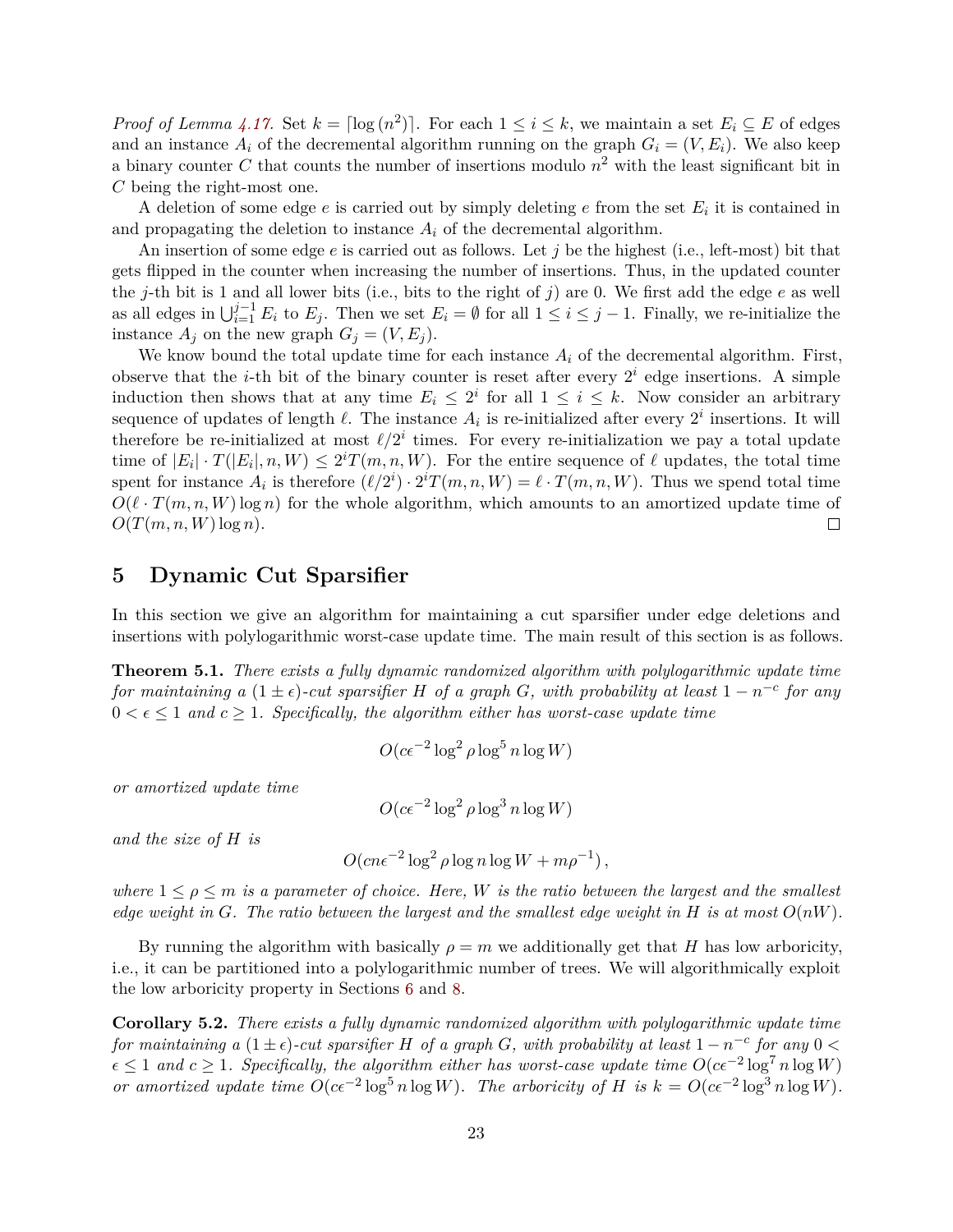<span id="page-25-1"></span>*Here, W is the ratio between the largest and the smallest edge weight in G. The ratio between the largest and the smallest edge weight in H is at most O*(*nW*)*. We can maintain a partition of H into disjoint forests*  $T_1, \ldots, T_k$  *such that every vertex keeps a list of its neighbors together with its degree in each forest Ti. After every update in G at most one edge is added to and at most one edge is removed from each forest*  $T_i$ *.* 

After giving an overview of our algorithm, we first explain our cut sparsification scheme in a static setting and prove its properties. Subsequently, we show how we can dynamically maintain the edges of such a sparsifier with both amortized and worst-case update times by making this scheme dynamic.

#### <span id="page-25-0"></span>**5.1 Algorithm Overview**

**Our Framework.** The algorithm is based on the observation that the spectral sparsification scheme outlined above in Section [3.1.](#page-6-2) becomes a cut sparsification algorithm if we simply replace spanners by maximum weight spanning trees (MSTs). This is inspired by sampling according to edge connectivities; the role of the MSTs is to certify lower bounds on the edge connectivities. We observe that the framework does not require us to use exact MSTs. For our *t*-bundles we can use a relaxed, approximate concept that we call  $\alpha$ -MST that. Roughly speaking, an  $\alpha$ -MST guarantees a 'stretch' of  $\alpha$  in the infinity norm and, as long as it is sparse, does not necessarily have to be a tree.

Similarly to before, we define a *t*-bundle  $\alpha$ -MST *B* as the union of a sequence of  $\alpha$ -MSTs  $T_1, \ldots, T_t$ where the edges of each tree are removed from the graph before computing the next *α*-MST. The role of  $\alpha$ -MST is to certify uniform lower bounds on the connectivity of edges; these bounds are sufficiently large to allow uniform sampling with a fixed probability.

This process of peeling and sampling is repeated sufficiently often and our cut sparsifier then is the union of all the *t*-bundle *α*-MSTs and the non-bundle edges remaining after taking out the last bundle. Thus, the cut sparsifier consists of a polylogarithmic number of *α*-MSTs and a few (polylogarithmic) additional edges. This means that for *α*-MSTs based on spanning trees, our cut sparsifiers are not only sparse, but also have polylogarithmic *arboricity*, which is the minimum number of forests into which a graph can be partitioned.

**Simple Fully Dynamic Algorithm.** Our approach immediately yields a fully dynamic algorithm by using a fully dynamic algorithm for maintaining a spanning forest. Here we basically have two choices. Either we use the randomized algorithm of Kapron, King, and Mountjoy [\[KKM13\]](#page-60-1) with polylogarithmic worst-case update time. Or we use the deterministic algorithm of Holm, de Lichtenberg, and Thorup [\[HLT01\]](#page-60-0) with polylogarithmic amortized update time. The latter algorithm is slightly faster, at the cost of providing only amortized update-time guarantees. A *t*-bundle 2-MST can be maintained fully dynamically by running, for each of the log *W* weight classes of the graph, *t* instances of the dynamic spanning tree algorithm in a 'chain'.

An important observation about the spanning forest algorithm is that with every update in the graph, at most one edge is changed in the spanning forest: If for example an edge is deleted from the spanning forest, it is replaced by another edge, but no other changes are added to the tree. Therefore a single update in *G* can only cause one update for each graph  $G_i = G \setminus \bigcup_{j=1}^{i-1} T_j$  and *Ti* . This means that each instance of the spanning forest algorithm creates at most one 'artificial' update that the next instance has to deal with. In this way, each dynamic spanning forest instance used for the *t*-bundle has polylogarithmic update time. As  $t = \text{poly}(\log n)$ , the update time for maintaining a *t*-bundle is also polylogarithmic. The remaining steps of the algorithm can be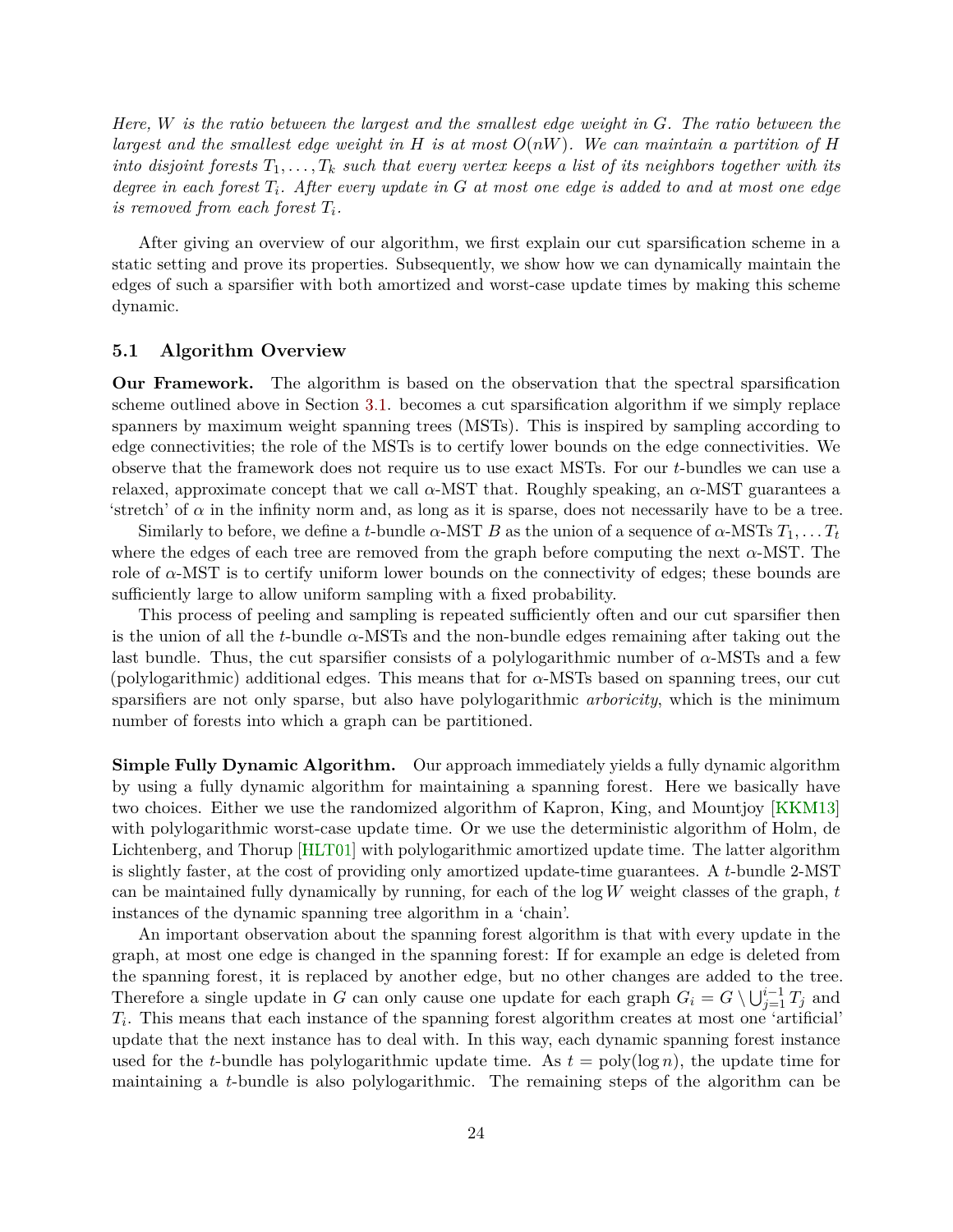<span id="page-26-4"></span>carried out dynamically in the straightforward way and overall give us polylogarithmic worst-case or amortized update time.

A technical detail of our algorithm is that the high-probability correctness achieved by the Chernoff bounds only holds for a polynomial number of updates in the graph. We thus have to restart the algorithm periodically. This is trivial when we are shooting for an amortized update time. For a worst-case guarantee we can neither completely restart the algorithm nor change all edges of the sparsifier in one time step. We therefore keep two instances of our algorithm that maintain two sparsifiers of two alternately growing and shrinking subgraphs that at any time partition the graph. This allows us to take a blend of these two subgraph sparsifiers as our end result and take turns in periodically restarting the two instances of the algorithm.

#### <span id="page-26-0"></span>**5.2 Definitions**

We will work with a relaxed notion of an MST, which will be useful when maintaining an exact maximum spanning tree is hard (as is the case for worst-case update time guarantees).

**Definition 5.3.** *A subgraph T of an undirected graph G is an*  $\alpha$ *-MST* ( $\alpha \geq 1$ ) *if for every edge*  $e = (u, v)$  of G there is a path  $\pi$  from u to v such that  $w_G(e) \leq \alpha w_G(f)$  for every edge f on  $\pi$ .

Note that in this definition we do not demand that *T* is a tree; any subgraph with these properties will be fine. A maximum spanning tree in this terminology is a 1-MST.

**Definition 5.4.** *A t*-bundle *α*-MST  $(t, \alpha \ge 1)$  *of an undirected graph G is the union*  $B = \bigcup_{i=1}^{k} T_i$ of a sequence of graphs  $T_1, \ldots, T_t$  such that, for every  $1 \leq i \leq t$ ,  $T_i$  is an  $\alpha$ -MST of  $G \setminus \bigcup_{j=1}^{i-1} T_j$ .

We can imagine such a *t*-bundle being obtained by iteratively peeling-off *α*-MSTs from *G*.

### <span id="page-26-1"></span>**5.3 A Simple Cut Sparsification Algorithm**

We begin with algorithm LIGHT-CUT-SPARSIFY in Figure [3;](#page-27-0) this is the core iteration used to compute a sparser cut approximation with approximately half the edges. Algorithm CUT-SPARSIFY in Figure [3](#page-27-0) is the full sparsification routine.

The properties of these algorithm are given in the following lemmas.

<span id="page-26-3"></span>**Lemma 5.5.** The output *H* of algorithm LIGHT-CUT-SPARSIFY is a  $(1 \pm \epsilon)$ -cut approximation of *the input G, with probability*  $1 - n^{-c}$ *.* 

We will need a slight generalization of a Theorem in [\[FHH](#page-59-6)<sup>+</sup>11].

<span id="page-26-2"></span>**Lemma 5.6.** *(generalization of Theorem 1.1 [\[FHH](#page-59-6)+11]) Let H be obtained from a graph G with weights in*  $(1/2, 1]$  *by independently sampling edge edge e with probability*  $p_e \ge \rho/\lambda_G(e)$ *, where*  $\rho = C_{\xi}c\log^2 n/4\epsilon^2$ , and  $\lambda_G(e)$  is the local edge connectivity of edge  $e$ ,  $C_{\xi}$  is an explicitly known *constant. Then H is a* (1 ±  $\epsilon$ )-cut sparsifier, with probability at least 1 –  $n^{-c}$ .

*Proof.* (Sketch) The generalization lies in introducing the parameter *c* to control the probability of failure. This reflects the standard behavior of Chernoff bounds: increasing the number of samples by a factor of  $c$  drives down the failure probability by a factor of  $n^{-c}$ . Also, the original theorem assumes that all edges are unweighted, but a standard variant of the Chernoff bound can absorb constant ranges, with a corresponding constant factor increase in the number of samples. Finally, the original theorem is stated with  $p_e = \rho/\lambda_G(e)$ , but all arguments remain identical if this is relaxed to an inequality.  $\Box$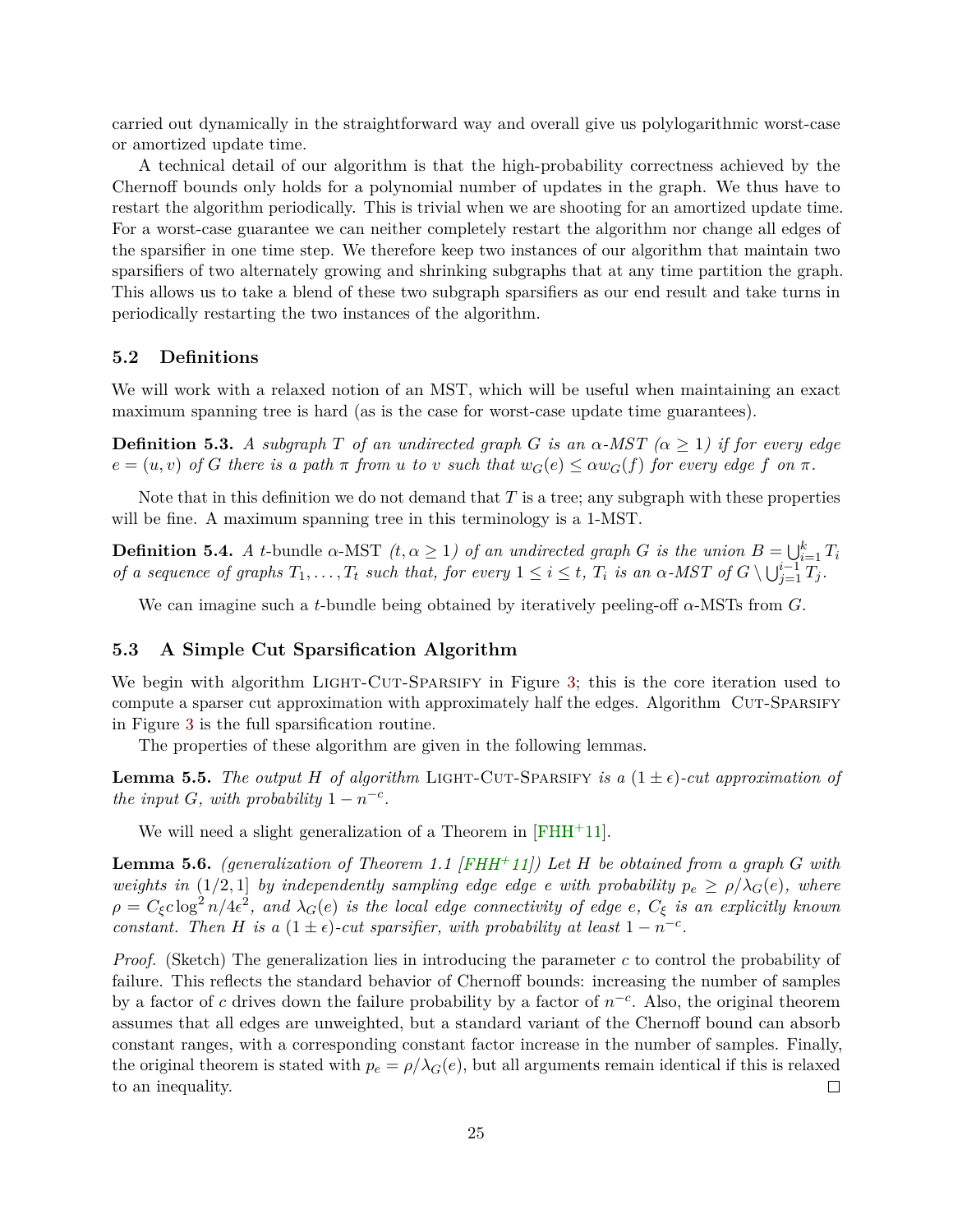LIGHT-CUT-SPARSIFY  $(G, c, \epsilon)$ 1.  $t \leftarrow C_{\xi} c \alpha \log W \log^2 n / \epsilon^2$ 2. Let  $B$  be a *t*-bundle  $\alpha$ -MST of G 3.  $H := B$ 4. For each edge  $e \in G \setminus B$ (a) With probability  $1/4$  add  $e$  to  $H$  with  $4w_H(e) \leftarrow w_G(e)$ 5. **Return** (*H, B*)

<span id="page-27-0"></span>Figure 3: LIGHT-CUT-SPARSIFY  $(G, c, \epsilon)$ . We give a dynamic implementation of this algorithm in Section [5.4.2.](#page-30-0) In particular we dynamically maintain the *t*-bundle  $\alpha$ -MST *B* which results in a dynamically changing graph  $G \setminus B$ .

CUT-SPARSIFY  $(G, c, \epsilon)$ 1.  $k \leftarrow \lceil \log \rho \rceil$ 2.  $G_0 \leftarrow G$ 3.  $B_0 \leftarrow (V, \emptyset)$ 4. **for**  $i = 1$  **to**  $k$ (a)  $(H_i, B_i) \leftarrow$  LIGHT-CUT-SPARSIFY $(G, c + 1, \epsilon/(2k))$ (b)  $G_{i+1} \leftarrow H_i \setminus B_i$ (c) **if**  $G_{i+1}$  has less than  $(c+2)$  ln *n* edges **then break** (\* break loop \*) 5.  $H \leftarrow \bigcup_{1 \leq j \leq i} B_j \cup G_{i+1}$ 6. **return**  $(H, \{B_j\}_{j=1}^i, G_{i+1})$ 

<span id="page-27-1"></span>Figure 4: CUT-SPARSIFY  $(G, c, \epsilon)$  We give a dynamic implementation of this algorithm in Sec-tion [5.4.3.](#page-30-1) In particular we dynamically maintain each  $H_i$  and  $B_i$  as the result of a dynamic implementation of LIGHT-CUT-SPARSIFY which results in dynamically changing graphs  $G_i$ .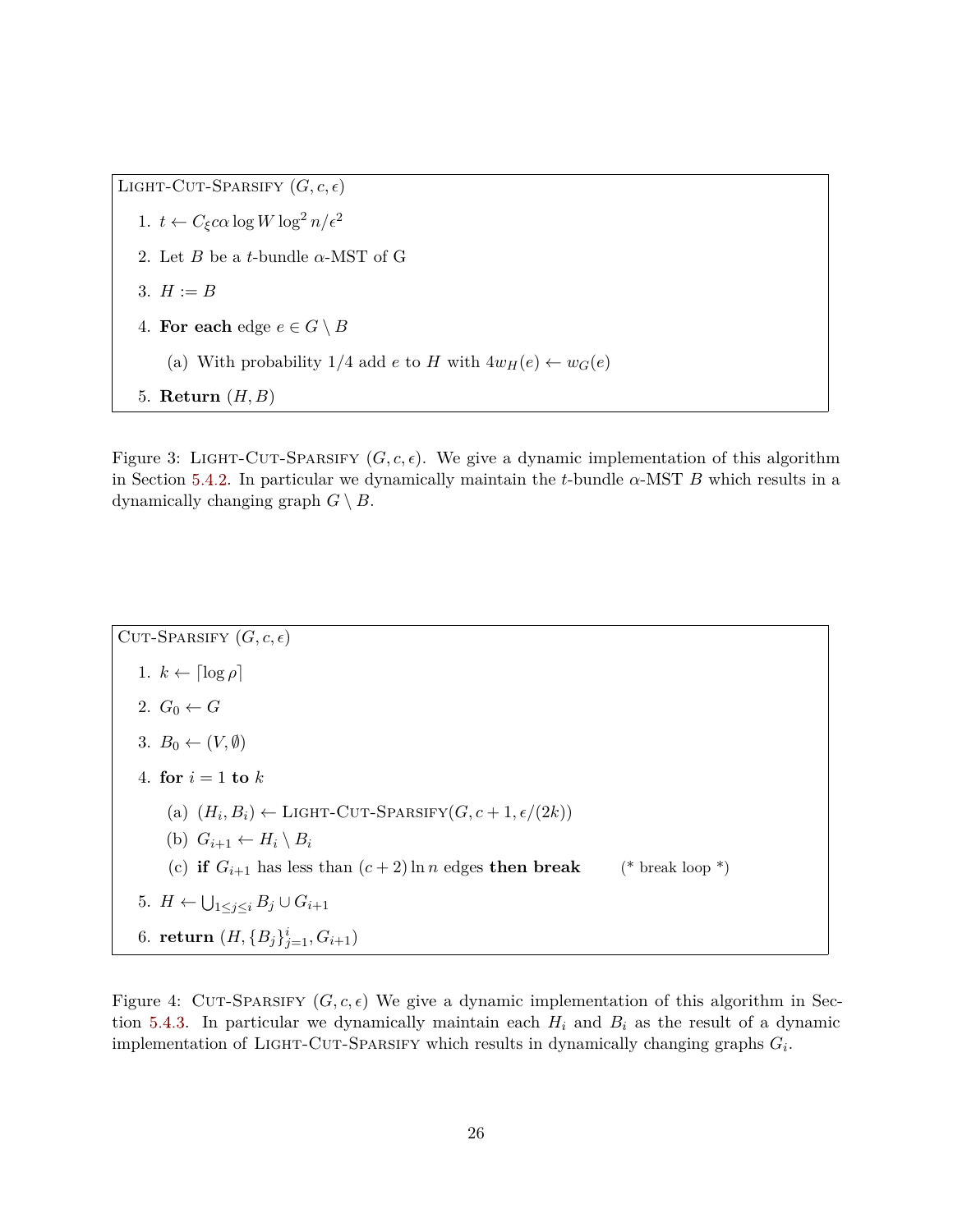<span id="page-28-4"></span>*Proof.* Suppose without loss of generality that the maximum weight in *G* is 1. We decompose *G* into log *W* edge-disjoint graphs, where  $G_i$  consists of the edges with weights in  $(2^{-(i+1)}, 2^{-i}]$  plus  $B_i = B/2^{-(i+1)}$ , where *B* is the bundle returned by the algorithm.

By definition of the *α*-MST *t*-bundle, the connectivity of each edge of  $G_i \setminus B_i$  in  $G_i$  is at least  $4\rho c$ , for  $c = d \log W$  where  $\rho$  is as defined in Lemma [5.6.](#page-26-2) Assume for a moment that all edges in  $B_i$ are also in  $(2^{-(i+1)}, 2^{-i}]$ . Then we can set  $p_e = 1$  for each  $e \in B_i$  and  $p_e = 1/4$  for all other edges, and apply Lemma [5.6.](#page-26-2) In this way we get that  $H_i$  is  $(1 \pm \epsilon)$ -cut sparsifier with probability at least  $1 - n^{d \log W}$ .

The assumption about  $B_i$  can be removed as follows. We observe that one can find a subgraph  $B_i'$  of  $B_i$  (by splitting weights when needed, and dropping smaller weights), such that  $B_i'$  is a *t*-bundle *α*-MST of  $G_i$ . This follows by the definition of the *t*-bundle  $\alpha$ -MST. We can thus apply the lemma on  $G_i' = (G_i \setminus B_i) \cup B_i'$ , and get that the sampled graph  $H_i'$  is a  $(1 \pm \epsilon)$ -cut sparsifier. We then observe that  $G_i = G'_i \cup (B_i \setminus B'_i)$  and  $H_i = G'_i \cup (B_i \setminus B'_i)$ , from which it follows that  $H_i$  is a  $(1 \pm \epsilon)$ -cut sparsifier of  $G_i$ .  $\Box$ 

Note: The number of logarithms in LIGHT-CUT-SPARSIFY is not optimal. One can argue that the lower bounds we compute can be used in place of the *strong connectivities* used in [\[BK15\]](#page-58-7) and reduce by one the number of logarithms. It is also possible to replace  $\log W$  with  $\log n$  by carefully re-working some of the details in [\[BK15\]](#page-58-7).

We finally have the following Lemmas. The proofs are identical to those for the corresponding Lemmas in Section [4,](#page-12-0) so we omit them.

<span id="page-28-2"></span>**Lemma 5.7.** The output *H* of algorithm CUT-SPARSIFY is a  $(1 \pm \epsilon)$ -spectral sparsifier of the input *G, with probability at least*  $1 - 1/n^{c+1}$ *.* 

<span id="page-28-3"></span>**Lemma 5.8.** With probability at least  $1 - 2n^{-c}$ , the number of iterations before algorithm CUT-Sparsify *terminates is*

 $\min\{\lceil \log \rho \rceil, \lceil \log m/((c+1) \log n) \rceil\}.$ 

*Moreover the size of H is*

$$
O\left(\sum_{1\leq j\leq i}|B_i|+m/\rho+c\log n\right),\,
$$

*and the size of the third output of the graph is at most*  $\max\{O(c \log n), O(m/\rho)\}.$ 

#### <span id="page-28-0"></span>**5.4 Dynamic Cut Sparsifier**

We now explain how to implement the cut sparsifier algorithm of Section [5.3](#page-26-1) dynamically. The main building block of our algorithm is a fully dynamic algorithm for maintaining a spanning forest with polylogarithmic update time. We either use an algorithm with worst-case update time, or a slightly faster algorithm with amortized update time. In both algorithms, an insertion might join two subtrees of the forest and after a deletion the forest is repaired by trying to find a single replacement edge. This strongly bounds the number of changes in the forest after each update.

<span id="page-28-1"></span>**Theorem 5.9** ([\[KKM13,](#page-60-1) [GKK](#page-59-11)<sup>+</sup>15]). There is a fully dynamic deterministic algorithm for main*taining a spanning forest*  $T$  *of an undirected graph*  $G$  *with worst-case update time*  $O(\log^4 n)$ *. Every time an edge e is inserted into G, the only potential change to T is the insertion of e. Every time an edge e is deleted from G, the only potential change to T is the removal of e and possibly the addition of at most one other edge to T. The algorithm is correct with high probability against an oblivious adversary.*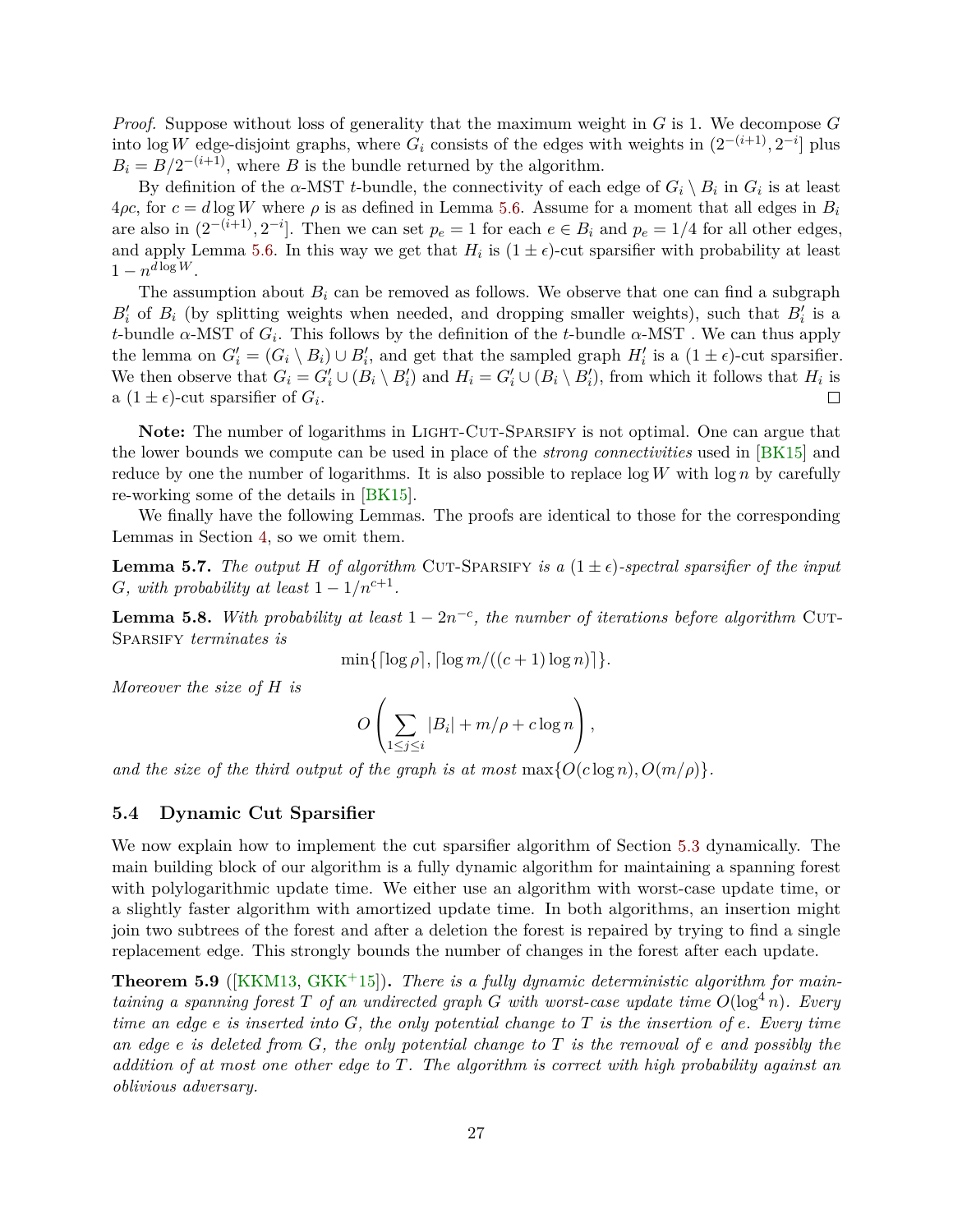<span id="page-29-1"></span>**Theorem 5.10** ([\[HLT01\]](#page-60-0))**.** *There is a fully dynamic deterministic algorithm for maintaining a minimum spanning forest*  $T$  *of a weighted undirected graph*  $G$  *with amortized update time*  $O(\log^2 n)$ *. Every time an edge e is inserted into G, the only potential change to T is the insertion of e. Every time an edge e is deleted from G, the only potential change to T is the removal of e and possibly the addition of at most one other edge to T.*

We first explain how to use these algorithms in a straightforward way to maintain a 2-MST. Subsequently we show how to dynamically implement the procedures LIGHT-CUT-SPARSIFY and Cut-Sparsify. The overall algorithm will use multiple instances of a dynamic spanning forest algorithm, where outputs of one instance will be used as the input of the next instance. We will do so in a strictly hierarchical manner which means that we can order the instances in a way such that the output of instance *i* only affects instances  $i + 1$  and above. In this way it is guaranteed that the updates made to instance  $i$  are independent of the internal random choices of instance  $i$ , which means that each instance *i* is running in the oblivious-adversary setting required for Theorem [5.9.](#page-28-1)

#### **5.4.1 Dynamic Maintenance of 2-MST**

For every  $0 \le i \le \lfloor \log W \rfloor$ , let  $E_i$  be the set of edges of weight between  $2^i$  and  $2^{i+1}$ , i.e.,  $E_i = \{e \in E_i\}$  $E | 2^i \leq w_G(e) < 2^{i+1}$ , and run a separate instance of the dynamic spanning forest algorithm for the edges in  $E_i$ . For every  $0 \le i \le \lfloor \log W \rfloor$ , let  $F_i$  be the spanning forest of the edges in  $E_i$ maintained by the *i*-th instance. We claim that the union of all these trees is a 2-MST of *G*.

**Lemma 5.11.**  $T = \bigcup_{i=0}^{\lfloor \log W \rfloor} F_i$  *is a* 2*-MST of G.* 

*Proof.* Consider some edge  $e = (u, v)$  of *G* and let *i* be the (unique) index such that  $2^i \leq w_G(e) < 2^{i+1}$ . Since  $F_i$  is spanning tree of  $G$ , there is a path  $\pi$  from  $u$  to  $v$  in  $F_i$  (and thus also in  $T$ ). Every edge *f* of  $\pi$  is in the same weight class as *e*, i.e.,  $2^{i} \leq w_G(f) < 2^{i+1}$ . Thus,  $w_G(e) < 2^{i+1} \leq 2w_G(f)$  as desired.  $\Box$ 

Every time an edge *e* is inserted or deleted, we determine the weight class *i* of *e* and perform the update in the *i*-th instance of the spanning forest algorithm. This 2-MST of size  $O(n \log W)$ can thus be maintained with the same asymptotic update time as the dynamic spanning forest algorithm.

We now show how to maintain a *t*-bundle 2-MST and consequently a  $(1 \pm \epsilon)$ -cut sparsifier *H* according to the construction presented in Section [5.3.](#page-26-1) For the *t*-bundle 2-MST  $B = \bigcup_{1 \leq i \leq k} T_i$  we maintain, for every  $1 \leq i \leq t$ , a 2-MST of  $G \setminus \bigcup_{j=1}^{i-1} T_j$ . We now analyze how changes to  $\overline{G} \setminus \overline{\bigcup_{j=1}^{i-1} T_j}$ affect  $G \setminus \bigcup_{j=1}^{i} T_j$  (for every  $1 \leq i \leq k$ ):

- Whenever an edge *e* is inserted into  $G \setminus \bigcup_{j=1}^{i-1} T_j$ , the 2-MST algorithm either adds *e* to  $T_i$  or not.
	- **–** If *e* is added to  $T_i$ , then  $G \setminus \bigcup_{j=1}^i T_j$  does not change.
	- $-$  If *e* is not added to  $T_i$ , then *e* is added to  $G \setminus \bigcup_{j=1}^i T_j$ .
- Whenever an edge *e* is deleted from  $G \setminus \bigcup_{j=1}^{i-1} T_j$ , either *e* is contained in  $T_i$  or not.
	- $-$  If *e* is contained in  $T_i$ , then *e* is removed from  $T_i$  and some other edge  $f$  is added to  $T_i$ . This edge *f* is removed from  $G \setminus \bigcup_{j=1}^{i} T_j$ .<sup>[4](#page-29-0)</sup>

<span id="page-29-0"></span><sup>&</sup>lt;sup>4</sup>The edge *e* will not be added to  $G \setminus \bigcup_{j=1}^{i} T_j$  because it is removed from both  $G \setminus \bigcup_{j=1}^{i-1} T_j$  and  $T_i$ .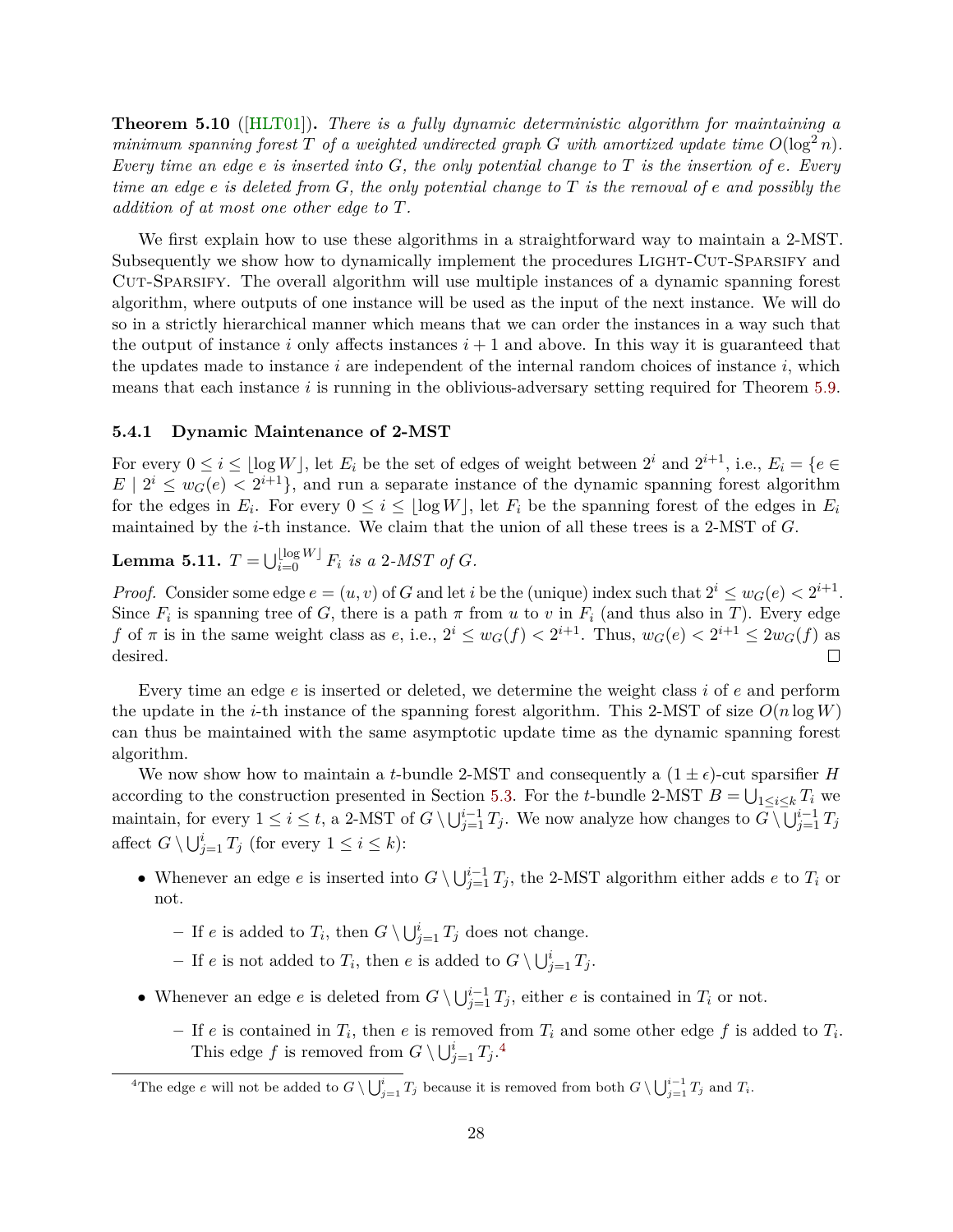$-$  If *e* is not contained in  $T_i$ , then *e* is removed from  $G \setminus \bigcup_{j=1}^i T_j$ .

Thus, every change to  $G \setminus \bigcup_{j=1}^{i-1} T_j$  results in at most one change to  $G \setminus \bigcup_{j=1}^{i} T_j$ . Consequently, a single update to *G* results to at most one update in each instance of the dynamic MST algorithm. For every update in *G* we therefore incur an amortized update time of  $O(t \log^4 n)$ . Thus, we can summarize the guarantees for maintaining a *t*-bundle 2-MST as follows.

<span id="page-30-2"></span>**Corollary 5.12.** *There are fully dynamic algorithms for maintaining a t-bundle* 2*-MST B (where*  $t \geq 1$  *is an integer)* of size  $O(tn \log W)$  with worst-case update time  $O(t \log^4 n)$  or amortized update *time*  $O(t \log^2 n)$ *, respectively. After every update in G, the graph*  $G \setminus B$  *changes by at most one edge.*

# <span id="page-30-0"></span>**5.4.2 Dynamic Implementation of LIGHT-CUT-SPARSIFY**

For this algorithm we set  $t = (C_{\xi} + 2)d\alpha\epsilon^{-2}\log W \log^2 n$ . Note that this value is slightly larger than the one proposed in Figure [3.](#page-27-0) For the sparsification proof in Section [5.3](#page-26-1) we have to argue that by our choice of *t* certain events happen with high probability. In the dynamic algorithm we need ensure the correctness for a polynomial number of versions of the graph, one version for each update made to the graph. We show in Section [5.5](#page-31-0) that it is sufficient to be correct for up to  $4n^2$  updates to the graph, as then we can extend the algorithm to an arbitrarily long sequence of updates. By making *t* slightly large than in the static proof of Section [5.3](#page-26-1) all the desired events happen with high probability for all  $4n^2$  versions of the graph by a union bound.

The first ingredient of the algorithm is to dynamically maintain a *t*-bundle 2-MST *B* using the algorithm of Corollary [5.12](#page-30-2) above. We now explain how to maintain a graph  $H'$  – with the intention that *H*<sup> $\prime$ </sup> contains the sampled non-bundle edges of  $G \setminus B$  – as follows: After every update in *G* we first propagate the update to the algorithm for maintaining the *t*-bundle 2-MST *B*, possibly changing *B* to react to the update. We then check whether the update in *G* and the change in *B* cause an update in the complement graph  $G \setminus B$ .

- Whenever an edge is inserted into  $G \setminus B$ , it is added to  $H'$  with probability  $1/4$  and weight  $4w_G(e)$ .
- Whenever an edge  $e$  is deleted from  $G \setminus B$ , it is removed from  $H'$ .

We now simply maintain the graph  $H$  as the union of  $B$  and  $H'$  and make it the first output of our algorithm; the second output is *B*.

By the update rules above (and the increased value of *t* to accommodate for the increased number of events), this dynamic algorithm imitates the static algorithm of Figure [3](#page-27-0) and for the resulting graph *H* we get the same guarantees as in Lemma [5.5.](#page-26-3) The update time of our dynamic version of LIGHT-SPECTRAL-SPARSIFY is  $O(t \log^4 n)$  worst-case and  $O(t \log^2 n)$  worst-case, as it is dominated by the time for maintaining the *t*-bundle 2-MST *B*.

As an additional property we get that with every update in *G* at most one change is performed to  $H' = H \setminus B$ . Furthermore, for all edges added to  $H'$  weights are always increased by the same factor. Therefore the ratio between the largest and the smallest edge weight in  $H'$  will always be bounded by *W*, which is the value of this quantity in *G* (before the first deletion).

#### <span id="page-30-1"></span>**5.4.3 Dynamic Implementation of CUT-SPARSIFY**

We set  $k = \lceil \log \min(\rho, m/((c+2) \log n)) \rceil$  and maintain k instances of the dynamic version of LIGHT-CUT-SPARSIFY above, using the other parameters just like in the pseudo-code of Figure [4.](#page-27-1)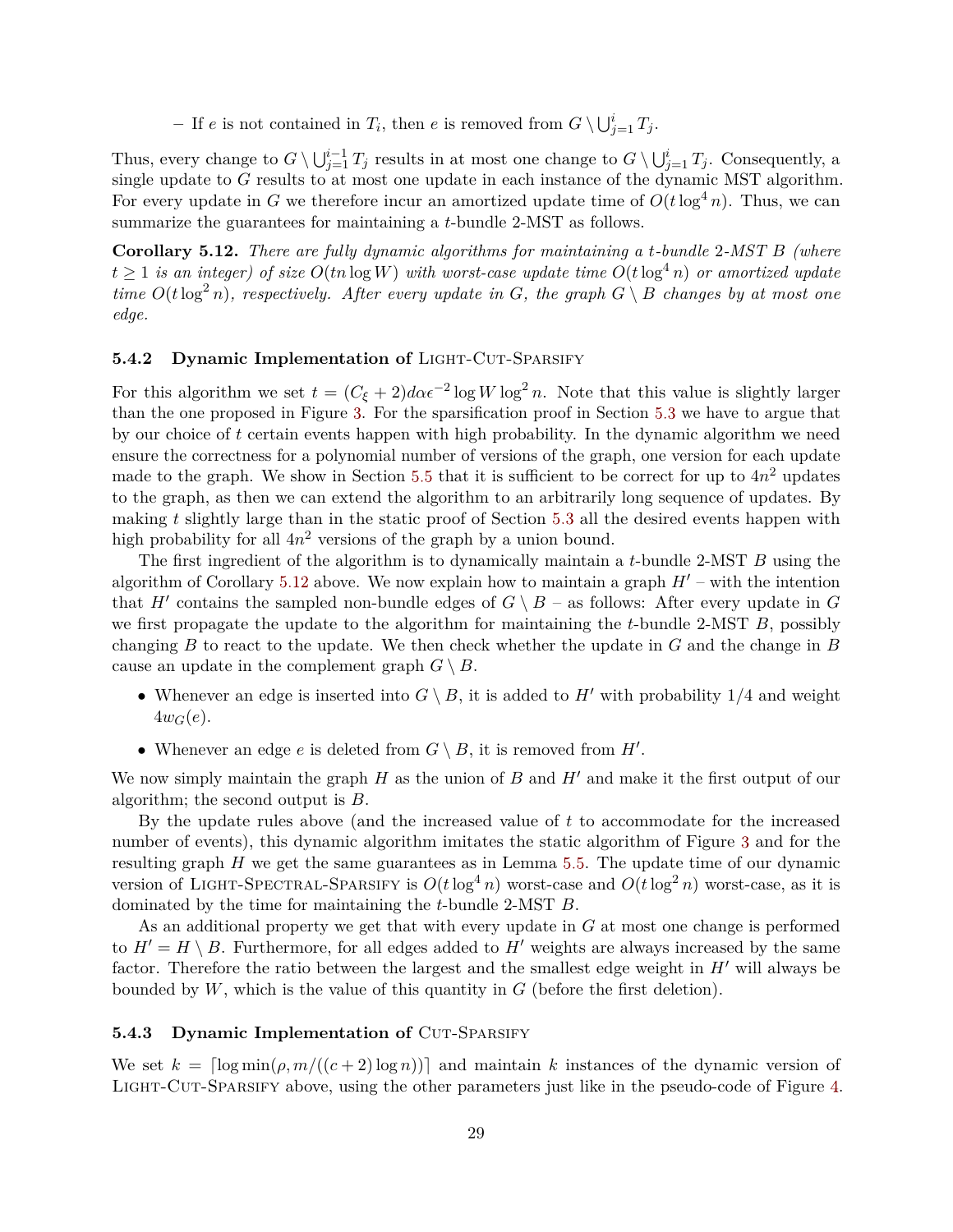By this choice of *k* we ensure that we do not have to check the breaking condition in the pseudo-code explicitly, which is more suited for a dynamic setting where the number of edges in the maintained subgraphs might grow and shrink.

We maintain the *k* graphs  $G_0, \ldots, G_k, B_1, \ldots, B_k$ , and  $H_1, \ldots, H_k$  as in the pseudocode. For every  $1 \leq i \leq k$  we maintain  $H_i$  and  $B_i$  as the two results of running the dynamic version of LIGHT-CUT-SPARSIFY on  $G_{i-1}$  and maintain  $G_i$  as the graph  $H_i \setminus B_i$ .

The output of our algorithm is the graph  $H = \bigcup_{i=1}^{k} B_i \cup G_k$ . Note that, by our choice of *k*,  $G_k$ has at most  $\max(m/\rho, (c+2)\log n)$  edges. Now by the same arguments as for the static case, *H* gives the same guarantees as in Lemmas [5.7](#page-28-2) and [5.8](#page-28-3) for up to a polynomial number of updates (here at most  $4n^2$ ) in the graph.

As argued above (for  $H'$  in Section [5.4.2\)](#page-30-0), every update in  $G_{i-1}$  results in at most one change to  $G_i = H_i \setminus B_i$  for every  $1 \leq i \leq k$ . By an inductive argument this means that every update in *G* results in at most one change to  $G_i$  for every  $1 \leq i \leq k$ . As each instance of the dynamic LIGHT-CUT-SPARSIFY algorithm has update time  $O(t \log^4 n)$  worst-case or  $O(t \log^2 n)$  amortized. this implies that our overall algorithm has update time  $O(kt \log^4 n)$  or  $O(kt \log^2 n)$ , respectively. Together with Lemma [5.14](#page-32-0) in Section [5.3,](#page-26-1) we have proved Theorem [5.1](#page-24-1) stated at the beginning of this section.

In Corollary [5.2](#page-24-2) we additionally claim that for  $\rho = m$  we obtain a sparsifier with polylogarithmic arboricity. This is true because the cut sparsifier *H* mainly consists of a collection of bundles, which in turn consists of a collection of trees. In total, *H* consists of  $O(tk \log W)$  trees and  $O(c \log n)$ remaining edges in *Gk*, each of which can be seen as a separate tree. Furthermore we can maintain the collection of trees explicitly with appropriate data structures for storing them.

#### <span id="page-31-0"></span>**5.5 Handling Arbitrarily Long Sequences of Updates**

The high-probability guarantees of the algorithm above only holds for a polynomially bounded number of updates. We now show how to extend it to an arbitrarily long sequence of updates providing the same asymptotic update time and size of the sparsifier. We do this by concurrently running two instances of the dynamic algorithm that periodically take turns in being restarted, which is a fairly standard approach for such situations. The only new aspect necessary for our purposes is that both instances explicitly maintain a sparsifier and when taking turns we cannot simply replace all the edges of one sparsifier with the edges of the other sparsifier as processing all these edges would violate the worst-case update time guarantee. For this reason we exploit the decomposability of graph sparsifiers and maintain a 'blend' of the two sparsifiers computed by the concurrent instances of the dynamic algorithm. This step is not necessary for other dynamic problems such as connectivity where we only have to make sure that the query is delegated to the currently active instance.

<span id="page-31-1"></span>**Lemma 5.13** (Decomposability). Let  $G = (V, E)$  be an undirected weighted graph, let  $E_1, \ldots, E_k$ *be a partition of the set of edges E, and let, for every*  $1 \leq i \leq k$ *, H<sub>i</sub> be a*  $(1 \pm \epsilon)$ *-cut sparsifier of*  $G_i = (V, E_i)$ *. Then*  $H = \bigcup_{i=1}^k H_i$  *is a*  $(1 \pm \epsilon)$ *-cut sparsifier of G.* 

*Proof.* Let *U* be a cut in *G*. First observe that

$$
w_G(\partial_G(U)) = w_G(\bigcup_{i=1}^k \partial_{G_i}(U)) = \sum_{i=1}^k w_G(\partial_{G_i}(U)) = \sum_{i=1}^k w_{G_i}(\partial_{G_i}(U))
$$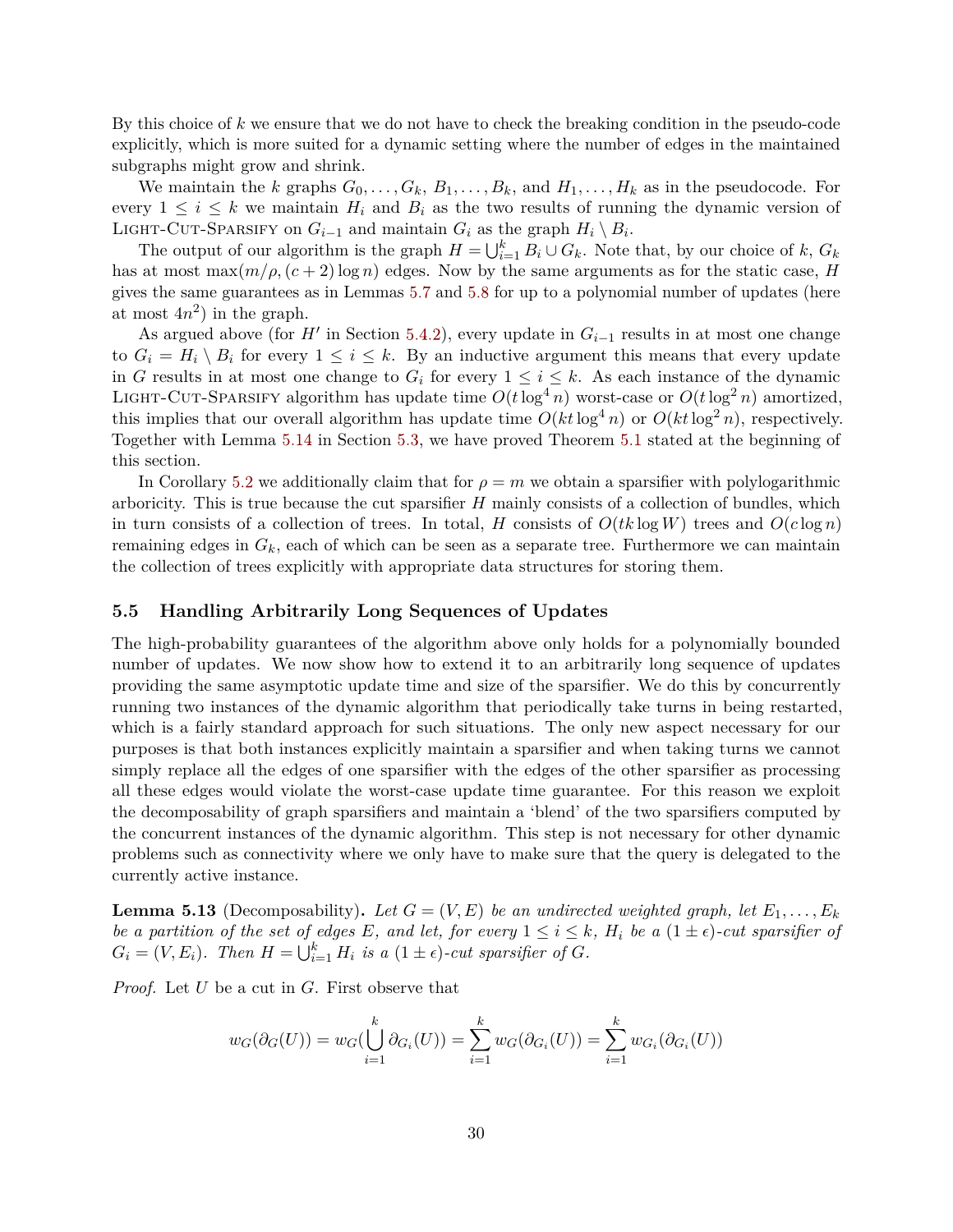and similarly  $w_H(\partial_H(U)) = \sum_{i=1}^k w_{H_i}(\partial_{H_i}(U))$ . Now since

 $(w - \epsilon) w_{H_i}(\partial_{H_i}(U)) \leq w_{G_i}(\partial_{G_i}(U)) \leq (1 + \epsilon) w_{H_i}(\partial_{H_i}(U))$ 

for every  $1 \leq i \leq k$ , we have

$$
(1 - \epsilon)w_H(\partial_H(U)) = (1 - \epsilon) \sum_{i=1}^k w_{H_i}(\partial_{H_i}(U)) \le \sum_{i=1}^k w_{G_i}(\partial_{G_i}(U)) = w_G(\partial_G(U))
$$
  
=  $\cdots \le (1 + \epsilon)w_H(\partial_H(U)).$ 

<span id="page-32-0"></span>**Lemma 5.14.** *Assume there is a fully dynamic algorithm for maintaining a*  $(1 \pm \epsilon)$ *-cut (spectral) sparsifier of size at most*  $S(m, n, W)$  *with worst-case update time*  $T(m, n, W)$  *for up to*  $4n^2$  *updates in G*. Then there also is a fully dynamic algorithm for maintaining a  $(1 \pm \epsilon)$ -cut (spectral) sparsifier *of size at most*  $O(S(m, n, W))$  *with worst-case update time*  $O(T(m, n, W))$  *for an arbitrary number of updates.*

*Proof.* We exploit the decomposability of cut sparsifiers. We maintain a partition of *G* into two disjoint subgraphs  $G_1$  and  $G_2$  and run two instances  $A_1$  and  $A_2$  of the dynamic algorithm on  $G_1$  and  $G_2$ , respectively. These two algorithms maintain a  $(1 \pm \epsilon)$ -sparsifier of  $H_1$  of  $G_1$  and a  $(1 \pm \epsilon)$ -sparsifier  $H_2$  of  $G_2$ . By the decomposability stated in Lemmas [5.13](#page-31-1) and [4.18,](#page-23-3) the union  $H := H_1 \cup H_2$  is a  $(1 \pm \epsilon)$ -sparsifier of  $G = G_1 \cup G_2$ .

We divide the sequence of updates into phases of length  $n^2$  each. In each phase of updates one of the two instances *A*1, *A*<sup>2</sup> is in the state *growing* and the other one is in the state *shrinking*. *A*<sup>1</sup> and *A*<sup>2</sup> switch their states at the end of each phase. In the following we describe the algorithm's actions during one phase. Assume without loss of generality that, in the phase we are fixing, *A*<sup>1</sup> is growing and  $A_2$  is shrinking.

At the beginning of the phase we restart the growing instance *A*1. We will orchestrate the algorithm in such a way that at the beginning of the phase  $G_1$  is the empty graph and  $G_2 = G$ . After every update in *G* we execute the following steps:

- 1. If the update was the insertion of some edge *e*, then *e* is added to the graph *G*<sup>1</sup> and this insertion is propagated to the *growing* instance *A*1.
- 2. If the update was the deletion of some edge  $e$ , then  $e$  is removed from the graph  $G_i$  it is contained in and this deletion is propagated to the corresponding instance *A<sup>i</sup>* .
- 3. In addition to processing the update in  $G$ , if  $G_2$  is non-empty, then one arbitrary edge  $e$  is first removed from  $G_2$  and deleted from instance  $A_2$  and then added to  $G_1$  and inserted into instance *A*1.

Observe that these rules indeed guarantee that *G*<sup>1</sup> and *G*<sup>2</sup> are disjoint and together contain all edges of *G*. Furthermore, since the graph  $G_2$  of the shrinking instance has at most  $n^2$  edges at the beginning of the phase, the length of  $n^2$  updates per phase guarantees that  $G_2$  is empty at the end of the phase. Thus, the growing instance always starts with an empty graph *G*1.

As both  $H_1$  and  $H_2$  have size at most  $S(n, m, W)$ , the size of  $H = H_1 \cup H_2$  is  $O(S(n, m, W))$ . With every update in *G* we perform at most 2 updates in each of *A*<sup>1</sup> and *A*2. It follows that the worst-case update time of our overall algorithm is  $O(T(m, n, W))$ . Furthermore since each of the instances  $A_1$  and  $A_2$  is restarted every other phase, each instance of the dynamic algorithm sees at most 4*n* <sup>2</sup> updates before it is restarted.  $\Box$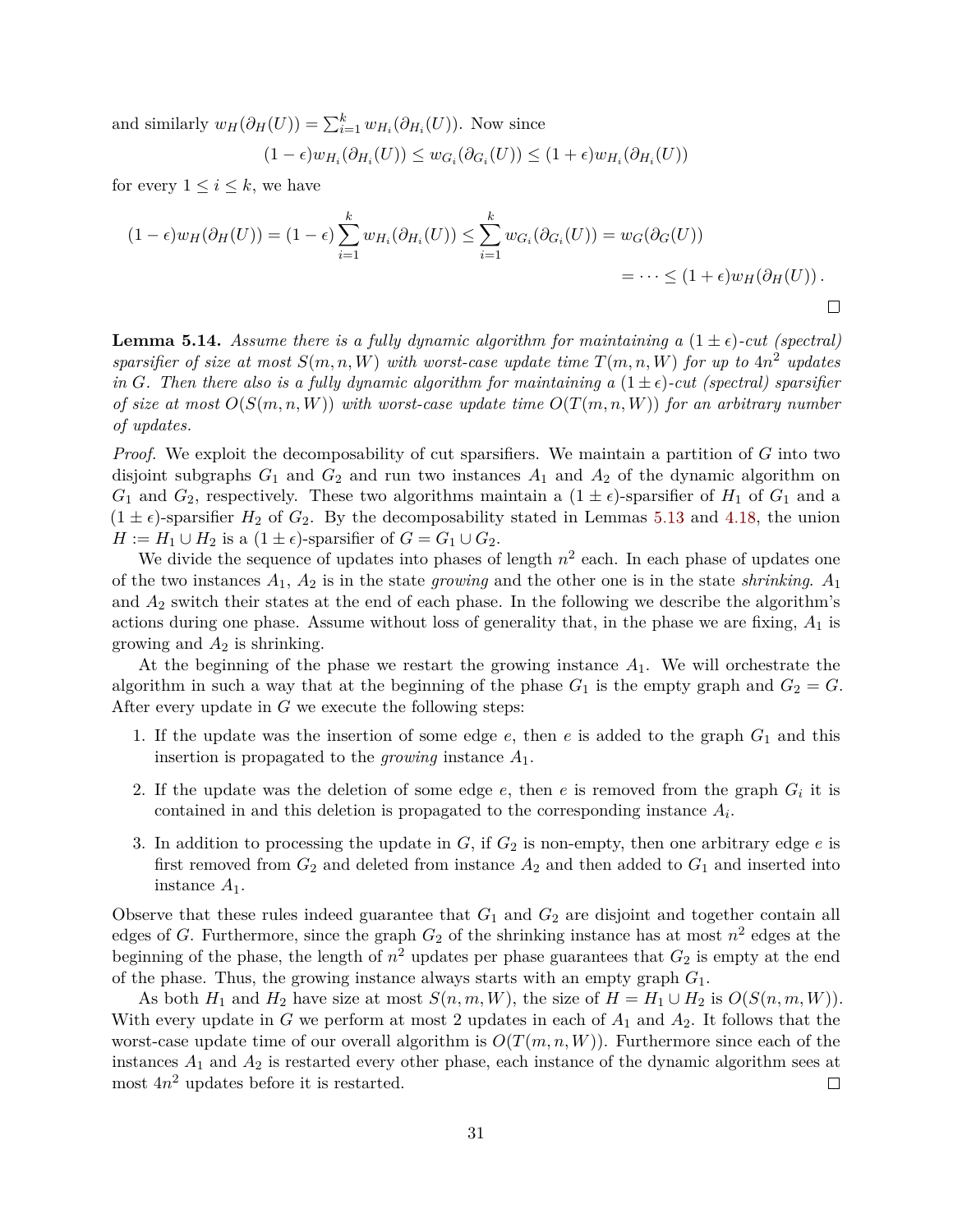# <span id="page-33-3"></span><span id="page-33-0"></span>**6 Application of Dynamic Cut Sparsifier: Undirected Bipartite Min-Cut**

We now utilize our sparsifier data structure to maintain a  $(2+\epsilon)$ -approximate *st*-min-cut in amortized  $O(poly(\log n, \epsilon^{-1}))$  time per update. In this section, we will define several tools that are crucial for the better analyses in Sections [7](#page-40-0) and [8.](#page-46-0)

This result is a weaker form of Theorem [1.3](#page-3-2) with an approximation factor of  $2 + \epsilon$  instead of  $1 + \epsilon$ . The main result that we will show in this section is:

<span id="page-33-2"></span>**Theorem 6.1.** For every  $0 < \epsilon \leq 1$ , there is a fully dynamic algorithm for maintaining a  $(2 + \epsilon)$ *approximate minimum cut in an unweighted undirected graph that's a bipartite graph with source/sink s* and *t* attached to each of the partitions with amortized update time  $O(\text{poly}(\log n, \epsilon^{-1}))$ .

To add motivation for solving this problem, we would like to point out that there are examples in which the maximum  $s - t$  flow is much larger than the minimum vertex cover, and we cannot simply consider the problem as finding a maximum matching in  $G_{A,B}$ . Specifically, let  $A = A_{k^2} \cup A_k$ and  $B = B_{k^2} \cup B_k$ , where  $|A_k|, |B_k| = k$  and  $|A_{k^2}|, |B_{k^2}| = k^2$ , then construct a complete bipartite graph on  $(A_{k^2}, B_k), (A_k, B_k), (A_k, B_{k^2})$ , while having no edges between  $A_{k^2}$  and  $B_{k^2}$ . A vertex cover would be  $A_k \cup B_k \cup \{s, t\}$ , but we can achieve a max-flow in *G* of  $\Omega(k^2)$ .

Accordingly, the objective cannot be approximated using matching routines even in the static case. However, the solution can still be approximated using recent developments in flow algorithms [\[She13,](#page-61-5)  $KLO+14$  $KLO+14$ , Pen16. Below we will show that these routines can be sped up on dynamic graphs using multiple layers of sparsification. Specifically, the cut sparsifiers from Section [5.4](#page-28-0) allow us to dynamically maintain a  $(1 + \epsilon)$ -approximation of the solution value, as well as some form of query access to the minimum cut, in  $O(poly(\log n, \epsilon^{-1}))$  per update.

The section is organized as follows. Section [6.1](#page-33-1) will give some of the high level ideas and critical observations on which our dynamic algorithm will hinge. Section [6.2](#page-35-0) will present the dynamic algorithm for maintaining a  $(2 + \epsilon)$ -approximate minimum  $s - t$  cut, prove that the approximation factor is correct, and show that the dynamic update time is  $O(\text{poly}(\log n, \epsilon^{-1}))$  if we can dynamically update all data structures necessary for the algorithm in  $O(poly(\log n, \epsilon^{-1}))$ time. Finally, Section [6.3](#page-37-0) will present all of the necessary data structures and show how we can dynamically maintain them in  $O(poly(\log n, \epsilon^{-1}))$  time.

#### <span id="page-33-1"></span>**6.1 Key Observations and Definitions**

Our starting point is the observation that a small solution value implies a small vertex cover.

**Lemma 3.1.** The minimum vertex cover in G has size at most  $OPT + 2$  where  $OPT$  is the size of *the minimum*  $s - t$  *cut in G*.

*Proof.* Denote the minimum vertex cover as *MVC*, and the minimum  $s - t$  cut in *G* as  $(S, S)$  where  $S = \{s\} \cup A_s \cup B_s$  and  $\overline{S} = \{t\} \cup A_t \cup B_t$ . Hence, we must have  $OPT \ge |A_t| + |B_s| + |E(A_s, B_t)|$ where  $E(A_s, B_t)$  are all of the edges between  $A_s$  and  $B_t$ .

Let  $V_A(A_s, B_t)$  denote all of the vertices in *A* that are incident to an edge in  $E(A_s, B_t)$ , so  $|V_A(A_s, B_t)| \leq |E(A_s, B_t)|$ . We know  $G_{A,B}$  is bipartite, so  $A_t \cup B_s \cup V_A(A_s, B_t)$  must be a vertex cover in  $G_{A,B}$ , which implies  $|MVC| \leq OPT + 2$  by adding *s* and *t* to the cover.

 $\Box$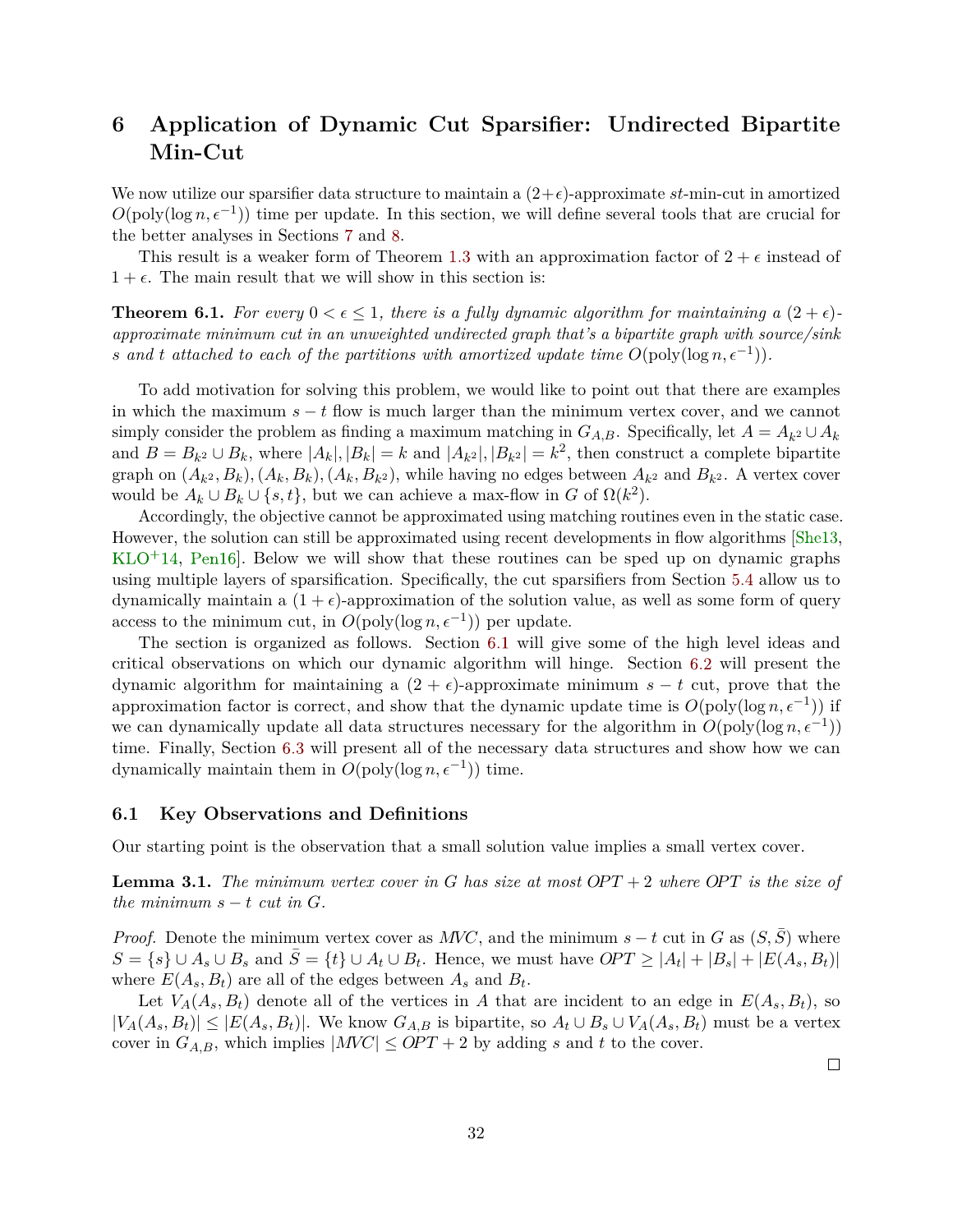<span id="page-34-1"></span>Our goal, for the rest of this section, is to show ways of reducing the graph onto a small vertex cover, while preserving the flow value. The first issue that we encounter is that the minimum vertex cover can also change during the updates. However, in our case, the low arboricity property of the sparsifier given in Corollary [5.2](#page-24-2) gives a more direct way of obtaining a small cover:

<span id="page-34-2"></span>**Lemma 6.2.** *For any tree T, the vertex cover of all vertices other than the leaves is within a* 2*-approximation of the minimum vertex cover.*

This is proven in Appendix [B.](#page-65-0) We suspect that this is a folklore result, but it was difficult to find a citation of it, as there exist far better algorithms for maintaining vertex covers on dynamic trees [\[GS09\]](#page-59-12). Since there are at most  $O(poly(\log n, \epsilon^{-1}))$  trees, and the overall vertex cover needs to be at least the size of any cover in one of the trees, we can set the cover as the set of all non-leaf vertices in the trees.

**Definition 6.3.** *Given a set of disjoint spanning forests*  $F = F_1 \cup \ldots \cup F_K$ *, we say that*  $VC =$  $\bigcup_{i\in [K]} V C_i$  *is a branch vertex cover of*  $F$ *, if each*  $V C_i$  *is the set of all vertices other than the leaves in F<sup>i</sup>*

<span id="page-34-0"></span>**Corollary 6.4.** For any graph  $G = (V, E)$  and corresponding sparsified graph  $\tilde{G} = F_1 \cup \ldots \cup F_K$ . If *VC is a branch vertex cover* of  $\tilde{G}$ , then, *VC is a* 2*K-approximate vertex cover* of  $\tilde{G}$ *. Furthermore,*  $any \; x \in V \setminus VC$  *has degree at most K in*  $\tilde{G}$ 

*Proof.* Since the size of a minimum vertex cover in subgraph can only be smaller, we have

$$
|MVC_{F_i}| \leq |MVC_G|.
$$

Coupling this the choice of  $|VC|$  gives  $|VC_i| \leq 2|MVC_{F_i}|$ , and summing over all K trees gives the bound. The bound on the degree of *x* follows from all leaves having degree 1.  $\Box$ 

We will ensure that *s* and *t* are placed in the cover, and use *X* to denote the non-cover vertices. If we let the neighborhood of x be  $N(x)$ , its interaction with various partitions of S can be described as:

**Definition 6.5.** For a cut on VC,  $S \subseteq VC$ , and a non-cover vertex  $x \in X$  with neighborhood  $N(x)$ , *let*

1. 
$$
w(x, S) := \sum_{u \in S \cap N(x)} w(x, u),
$$

2. 
$$
w^{(x)}(S) := \min\{w(x, S), w(x, VC \setminus S)\}.
$$

**Definition 6.6.** *Given a graph*  $G = (V, E)$  *and some*  $\hat{V} \subseteq V$  *such that*  $\hat{V}$  *is a vertex cover of*  $G$ *, and*  $X = V \setminus \widehat{V}$ 

- *1. For any*  $S ⊂ V$ *, let*  $\Delta_G(S)$  *be the weight of cut S on G*
- *2.* For any  $S_{\widehat{V}} \subset V$ , let the weight of a cut that is minimally extended from  $S_{\widehat{V}}$  then be given by

$$
\Delta_G(S_{\widehat{V}}) := \Delta_{G \backslash X}(S_{\widehat{V}}) + \sum_{x \in X} w^{(x)}(S_{\widehat{V}}),
$$

**Definition 6.7.** Given  $G = (V_G, E_G)$  and  $H = (V_H, E_H)$  such that  $V_H \subseteq V_G$  and  $\hat{V}$  is a vertex *cover of both graphs*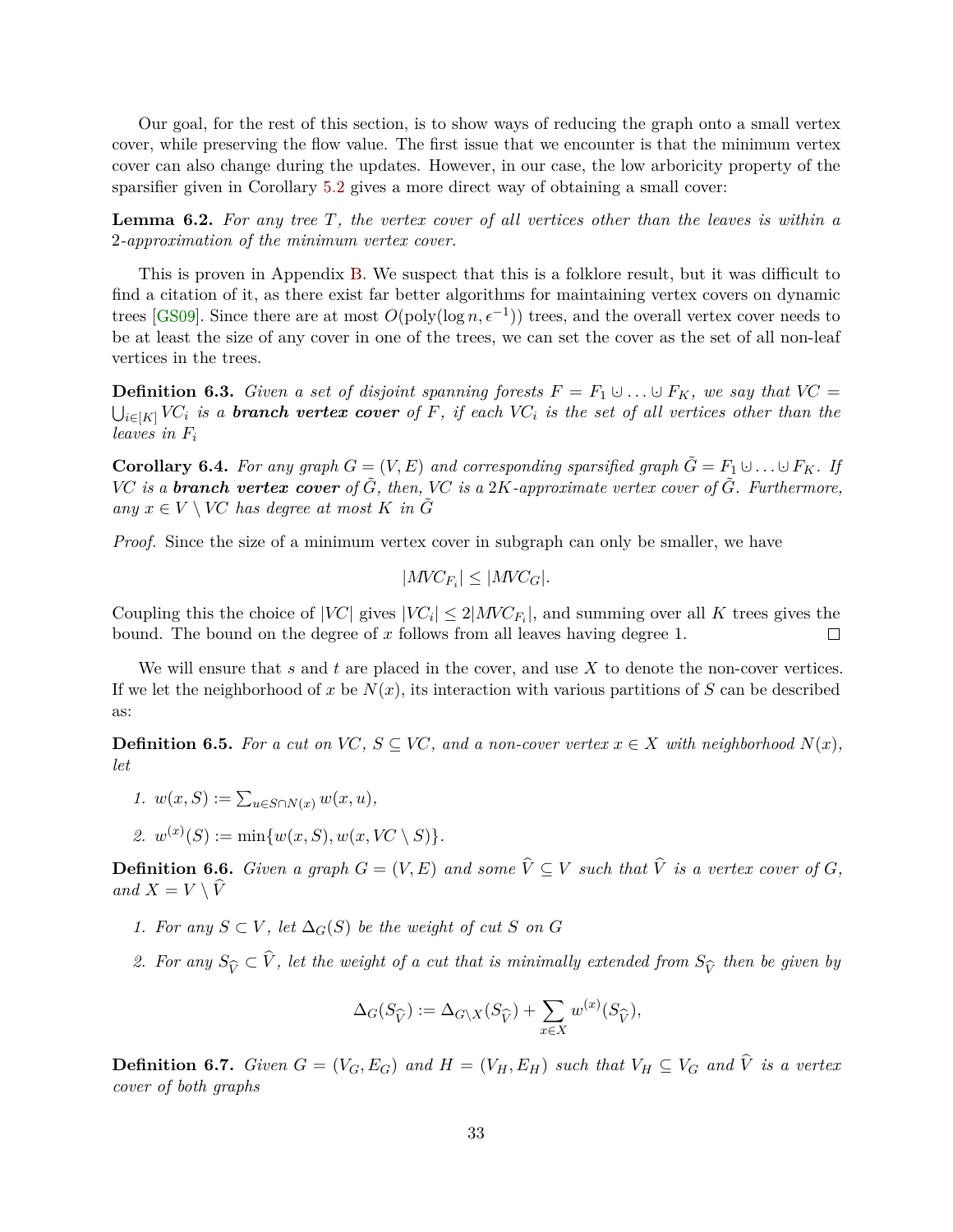*1. If*  $V_H = V_G$ , then we say  $H \approx_{\epsilon} G$  *if for any*  $S \subset V_G$ 

$$
(1 - \epsilon)\Delta_H(S) \leq \Delta_G(S) \leq (1 + \epsilon)\Delta_H(S)
$$

2. *If*  $V_H \subset V_G$ , then we say  $H \approx_{\epsilon}^V G$ , if for any  $S_{\widehat{V}} \subset \widehat{V}$ 

$$
(1 - \epsilon)\Delta_H(S_{\widehat{V}}) \leq \Delta_G(S_{\widehat{V}}) \leq (1 + \epsilon)\Delta_H(S_{\widehat{V}})
$$

Note that if some  $x \in X$  has degree 1, it will always belong to the same side as its neighbor in a minimum *s* − *t* cut; while if *x* is incident to two neighbors *u* and *v*, it will always go with the neighbor with smaller weight. That means that if  $w(x, u) \leq w(x, v)$ , then this is equivalent to an edge of weight  $w(x, u)$  between *u* and *v*. This suggests that we can reduce the star out of *x*,  $N_x$ , to a set of edges on its neighborhood. We formalize the construction of this graph, *Kx*, as well as the resulting graph by removing all of *X* below:

<span id="page-35-1"></span>**Definition 6.8.** *Given a weighted graph*  $G = (V, E)$  *and*  $w(u, v) \rightarrow \mathbb{R}_+$ *, and any S, let:*  $K_x$  *be the clique generated by running* VertexElimination*: for any two neighbors u and v of x, the edge weight of*  $(u, v)_x$  *is* 

$$
\frac{w(x,v)w(x,u)}{\sum_{i\in N(x)}w(x,i)}.
$$

*For some vertex cover VC and independent set*  $X = V \setminus V$ *C, we let*  $G_{V}C = (G \setminus X) \cup \bigcup_{x \in X} K_x$ 

Note that we're using a subscript  $x$  to denote the origin of the edge. Specifically, an edge  $e_x \in G_{V\!C}$  implies that  $e_x \in K_x$ , and an edge  $e_{\emptyset} \in G_{V\!C}$  means it's from *VC*, i.e.  $e_{\emptyset} \in G \setminus X$ . Note that  $G_{V\!C}$  also defines a weight for each cut  $S_{V\!C} \subset V\!C$ , where  $\Delta_{G_{V\!C}}(S_{V\!C})$ . The crucial property of Definition [6.8](#page-35-1) is that it preserves the values all cuts within a factor of 2. We prove the following in Appendix [B.](#page-65-0)

<span id="page-35-3"></span>**Theorem 6.9.** *Given a weighted graph*  $G = (V, E)$  *and*  $w(u, v) \rightarrow \mathbb{R}_+$ *, with some vertex cover VC and independent set*  $X = V \setminus VC$ *. For any*  $S_{VC} \subset VC$ 

$$
\frac{1}{2}\Delta_G(S_{VC}) \leq \Delta_{G_{VC}}(S_{VC}) \leq \Delta_G(S_{VC})
$$

<span id="page-35-2"></span>**Lemma 6.10.** *Given*  $G = (V, E)$  *with all weights in* [ $\gamma$ ,  $\gamma U$ ]*, along with vertex cover VC and independent set X, such that any*  $x \in X$  *has degree at most d. Then the weight of any edge in*  $G_{V\!C}$ *is in*  $[\gamma(dU)^{-1}, \gamma U]$ 

# <span id="page-35-0"></span>**6.2 Dynamic Algorithm for Maintaining a Minimum** *s* **−** *t* **Cut on Bipartite Graphs**

Our algorithm can then be viewed as dynamically maintaining this cover using two layers of dynamic graph sparsifiers intermixed with elimination routines. Its main steps are shown in Figure [5.](#page-36-0)

One issue with maintaining a cut is that its two sides could have size  $O(n)$ , which cannot be returned in amortized  $O(poly(\log n, \epsilon^{-1}))$  time. Instead, we will maintain the cut  $\widehat{S}_{VC} \subset VC$  with  $s \in S_{VC}$ , and allow querying of any vertex. For a vertex  $v \in VC$ , return *v* is with  $s$  iff  $v \in S_{VC}$ , which takes  $O(1)$  time. For a vertex  $x \notin VC$ , return that  $x$  is with  $s$  iff  $w(x, \hat{S}_{VC}) = w^{(x)}(\hat{S}_{VC})$  in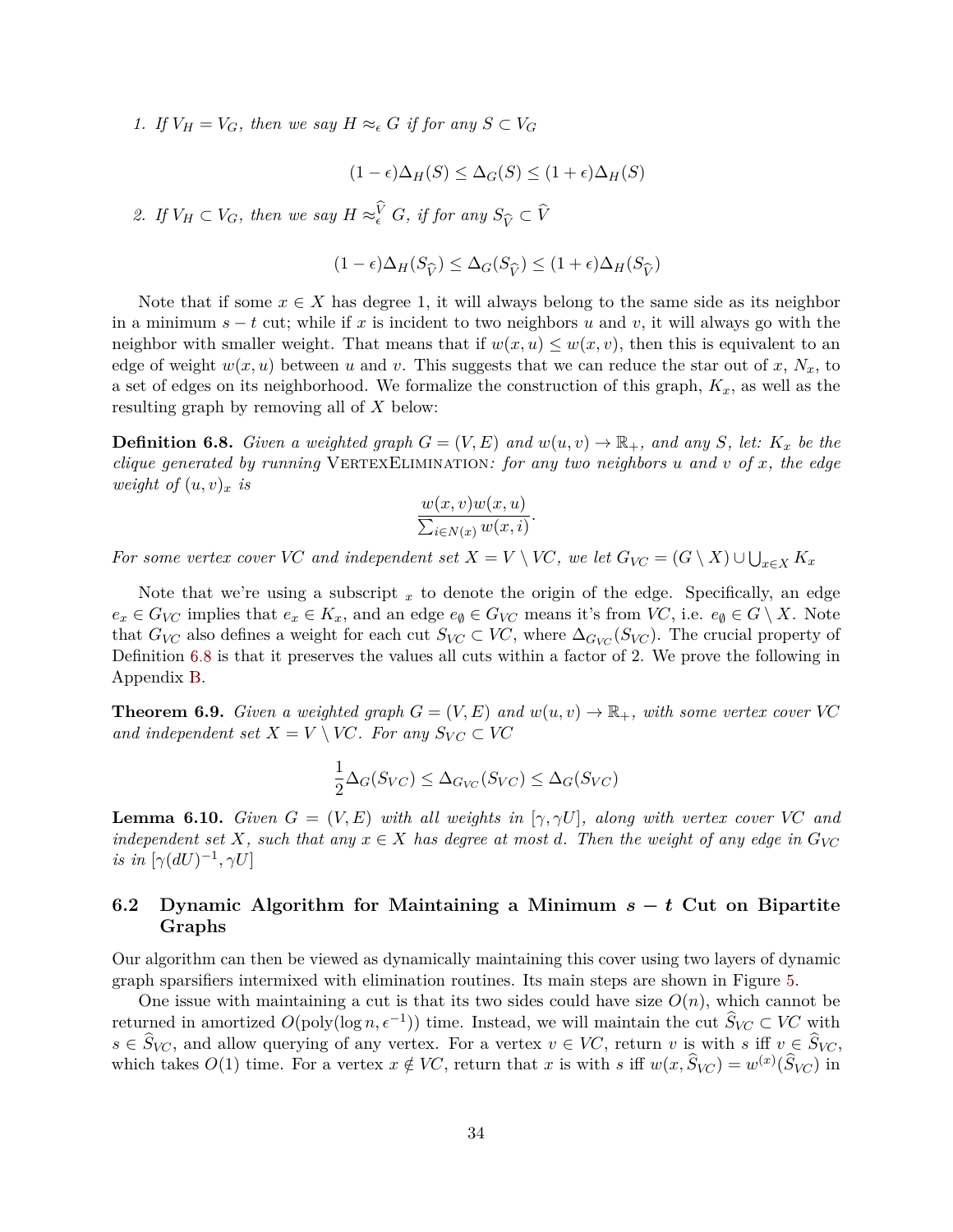- 1. Dynamically maintain a sparsified  $G$ , which we will denote  $G$
- 2. Dynamically maintain a *branch vertex cover*, *VC*, of  $\tilde{G}$ , where we ensure  $s, t \in V\mathbb{C}$
- 3. Dynamically maintain multi-graph  $\tilde{G}_{V\!C}$
- 4. Dynamically maintain a sparsified  $\tilde{G}_{VC}$ , which we will denote as *H* with vertex set *V*
- <span id="page-36-1"></span>5. Every  $\frac{\epsilon}{2} \Delta_H(\hat{S}_{VC})$  dynamic steps, recompute  $\hat{S}_{VC} \subset VC$ , an approximate minimum  $s - t$ cut on *H*, ignoring all degree zero vertices

<span id="page-36-0"></span>Figure 5: Dynamic  $(2 + \epsilon)$ -approximate Minimum  $s - t$  Cut

 $\tilde{G}$ , taking  $O(\text{poly}(\log n, \epsilon^{-1}))$  time to compute  $w(x, \hat{S}_{VC})$  and  $w(x, VC \setminus \hat{S}_{VC})$ . Specifically, the cut will be

$$
\widehat{S} = \widehat{S}_{VC} \cup \{x \in V \setminus VC : w(x, \widehat{S}_{VC}) = w^{(x)}(\widehat{S}_{VC})\},\
$$

the extension of  $\widehat{S}_{VC}$  on  $\tilde{G}$  which allows for the  $O(\text{poly}(\log{n}, \epsilon^{-1}))$  query computation by Corollary [5.2](#page-24-2) and Corollary [6.4.](#page-34-0)

We first establish the quality of this cut on *H* that we maintain:

<span id="page-36-2"></span>**Theorem 6.11.** *Computing a*  $(1+\hat{\epsilon})$ *-approximate minimum*  $s-t$  *cut in H as in Step [5](#page-36-0) of Figure 5 takes*  $O(OPT \cdot poly(log n, \epsilon^{-1}))$  *time for*  $\hat{\epsilon} = \frac{\epsilon}{O(1)}$ *, and cut*  $\hat{S}_{VC} \subset VC$  *can be extended to*  $\hat{S}$  *a*  $2(1+\hat{\epsilon})^5$ -approximate minimum  $s-t$  cut in G with high probability

*Proof.*  $\tilde{G} = F_1 \cup \ldots \cup F_K$  for some  $K = O(\text{poly}(\log n, \epsilon^{-1}))$  by Corollary [5.2,](#page-24-2) so from Lemma [3.1](#page-10-0) and Corollary [6.4,](#page-34-0) we know  $|VC| = O(OPT \cdot \text{poly}(\log n, \epsilon^{-1}))$ . From Corollary [5.2,](#page-24-2) the weights of  $\tilde{G}$  are  $\int [1, O(n)]$ , and Lemma [6.10](#page-35-2) implies that the weights of  $\tilde{G}_{V\!C}$  are in  $[O(n^{-1} \text{ poly}(\log n, \epsilon^{-1}))^{-1}, O(n)]$ . Further, each  $K_x$  of  $\tilde{G}_{VC}$  has at most  $K^2 = O(\text{poly}(\log n, \epsilon^{-1}))$  edges, so  $\tilde{G}_{VC}$  has  $O(n \cdot \text{poly}(\log n, \epsilon^{-1}))$ edges. Corollary [5.2](#page-24-2) then tells us that *H* has  $O(|VC| \cdot \text{poly}(\log n, \epsilon^{-1})) = O(OPT \cdot \text{poly}(\log n, \epsilon^{-1}))$ edges, and that we can find a  $(1 + \hat{\epsilon})$  approximate minimum  $s - t$  cut in *H*,  $S_{VC}$  in  $O(OPT \cdot$ poly(log  $n, \epsilon^{-1}$ )) time.

From Corollary [5.2,](#page-24-2) we assume that  $H \approx_{\widehat{\epsilon}} \widetilde{G}_{VC}$  and  $G \approx_{\widehat{\epsilon}} \widetilde{G}$  with high probability.<br>Suppose  $\widehat{S}_{VC} \subset VC$  is returned as a  $(1+\widehat{\epsilon})$ -approximate minimum  $s-t$  cut in H Suppose  $S_{VC} \subset VC$  is returned as a  $(1 + \hat{\epsilon})$ -approximate minimum  $s - t$  cut in *H*, and let

$$
\widehat{S} = \widehat{S}_{VC} \cup \{ x \in V \setminus VC : w(x, \widehat{S}_{VC}) = w^{(x)}(\widehat{S}_{VC}) \}
$$

be its extension onto  $\tilde{G}$ . The left-hand side of Theorem [6.9](#page-35-3) implies

$$
\Delta_{\tilde{G}}(\widehat{S}_{VC}) \le 2\Delta_{\tilde{G}_{VC}}(\widehat{S}_{VC}),
$$

which along with the approximations  $G \approx_{\widehat{\epsilon}} \widetilde{G}$  and  $\widetilde{G}_{VC} \approx_{\widehat{\epsilon}} H$  gives

$$
\Delta_G(\widehat{S}) \le (1+\widehat{\epsilon})\Delta_{\widetilde{G}}(\widehat{S}) \le 2(1+\widehat{\epsilon})\Delta_{\widetilde{G}_{VC}}(\widehat{S}_{VC}) \le 2(1+\widehat{\epsilon})^2\Delta_H(\widehat{S}_{VC}).
$$

On the other hand, let  $\overline{S} \subset V$  be the minimum  $s - t$  cut in *G*, and  $\overline{S}_{VC} \subset V\overline{C}$  be its restriction to *VC*. Since right-hand side of Theorem [6.9](#page-35-3) is over optimum choices of  $V \setminus S_{VC}$ , we have

$$
\Delta_{\tilde{G}}(\overline{S}) \geq \Delta_{\tilde{G}}(\overline{S}_{VC}) \geq \Delta_{\tilde{G}_{VC}}(\overline{S}_{VC}),
$$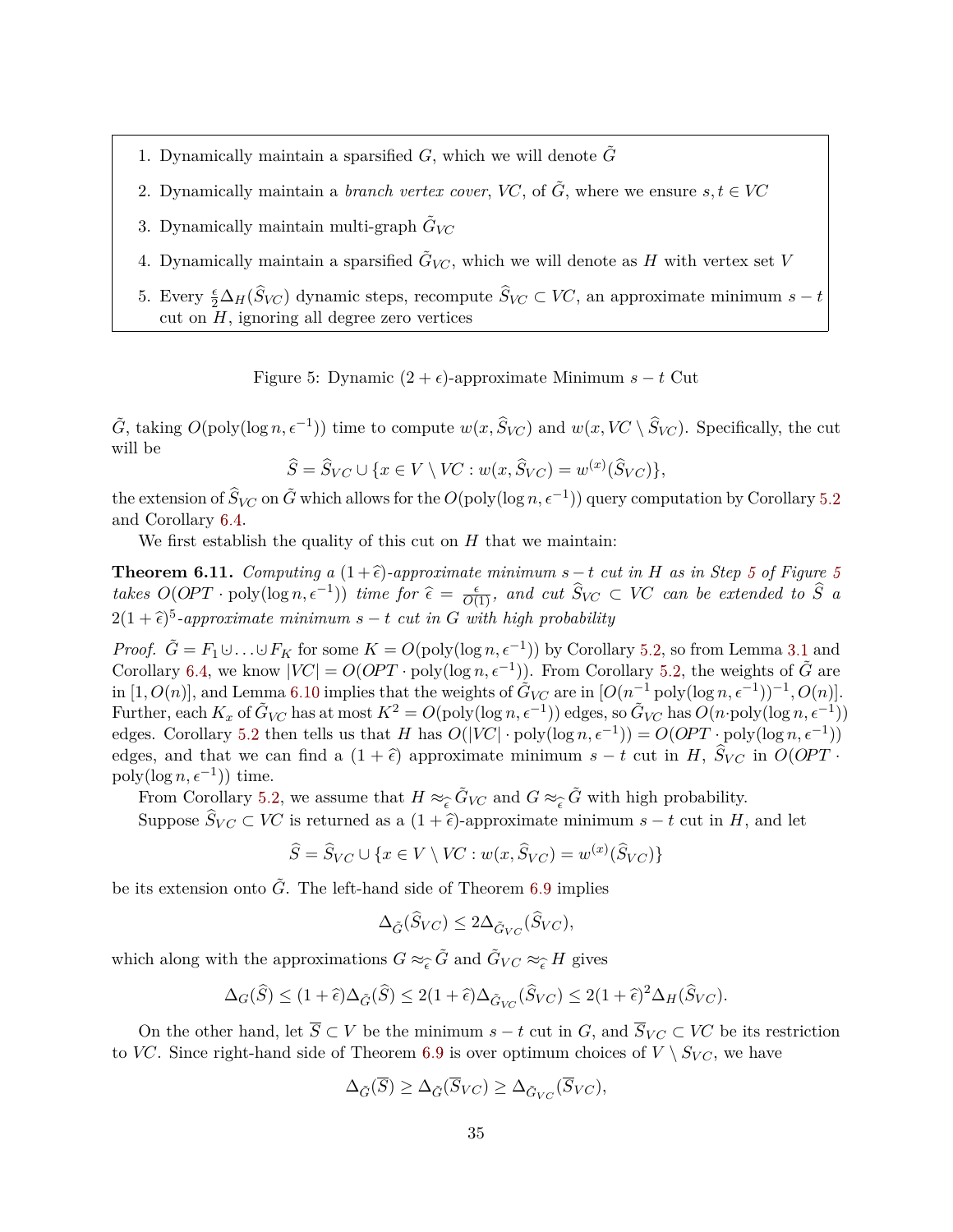which when combined with the approximations  $G \approx_{\widehat{\epsilon}} \widetilde{G}$  and  $\widetilde{G}_{VC} \approx_{\widehat{\epsilon}} H$  gives

$$
\Delta_G(\overline{S}) \ge (1 - \widehat{\epsilon}) \Delta_{\widetilde{G}}(\overline{S}) \ge (1 - \widehat{\epsilon}) \Delta_{\widetilde{G}_{VC}}(\overline{S}_{VC}) \ge (1 - \widehat{\epsilon})^2 \Delta_H(\overline{S}_{VC}).
$$

The result then follows from the near-optimality of  $S_{VC}$  on  $H$ ,  $\Delta_H(\overline{S}_{VC}) \geq (1 - \hat{\epsilon})\Delta_H(S_{VC})$ .

<span id="page-37-1"></span>**Corollary 6.12.** *The dynamic algorithm maintains a*  $(2 + \epsilon)$ *-approximate minimum s − t cut in G*, *and will only compute an approximate minimum*  $s - t$  *cut on*  $H$  *every*  $O(\epsilon OPT)$  *dynamic steps.* 

*Proof.* Choosing  $\hat{\epsilon} = \frac{\epsilon}{O(1)}$  in Theorem [6.11](#page-36-2) can give a  $(2 + \frac{\epsilon}{2})$ -approximate minimum  $s - t$  cut in *G*. Borrowing notation from the proof of Theorem [6.11,](#page-36-2) an approximate minimum  $s - t$  cut on *H* will be re-computed in  $\frac{\epsilon}{2}\Delta_H(\widehat{S}_{VC})$  dynamic steps.  $OPT = \Delta_G(\overline{S}) \leq \Delta_G(\widehat{S}) \leq 2(1+\widehat{\epsilon})^2\Delta_H(\widehat{S}_{VC})$ , so  $\Delta_H(S_{V\!C}) = O(OPT)$ 

 $\Box$ 

 $\Box$ 

#### <span id="page-37-0"></span>**6.3 Dynamically Updating Data Structures**

As was shown in Corollary [6.12,](#page-37-1) the dynamic algorithm maintains a  $(2 + \epsilon)$ -approximate minimum *s* − *t* cut of *G*, an approximate minimum *s* − *t* cut of *H* is computed every  $O(\epsilon OPT)$ , and that computation takes  $O(OPT \cdot poly(\log n, \epsilon^{-1}))$  time from Theorem [6.11.](#page-36-2) Therefore, in order to establish that the amortized dynamic update time is  $O(poly(\log n, \epsilon^{-1}))$ , it suffices to show that all data structures can be maintained in  $O(poly(\log n, \epsilon^{-1}))$  time per dynamic update, thereby finishing the proof of Theorem [6.1.](#page-33-2) As a result of Corollary [5.2,](#page-24-2) it suffices to show the following

<span id="page-37-2"></span>**Theorem 6.13.** For each addition/deletion of an edge in  $\tilde{G}$ , data structures for  $\tilde{G}$ , VC,  $\tilde{G}_{VC}$ , and *H can be maintained in*  $O(\text{poly}(\log n, \epsilon^{-1}))$  *time.* 

Bounds on the dynamic update time of each data structure will all ultimately follow from the  $O(\text{poly}(\log n, \epsilon^{-1}))$  degree bound for  $\tilde{G}$  of all vertices not in the *branch vertex cover, VC*. This is a direct result of the  $O(\text{poly}(\log n, \epsilon^{-1}))$  arboricity of  $\tilde{G}$  from Corollary [5.2,](#page-24-2) and the properties of a *branch vertex cover* of *G* in Corollary [6.4.](#page-34-0)

**Data structure for**  $\tilde{G}$ **:** A list of  $O(\text{poly}(\log n, \epsilon^{-1}))$  spanning forests, which we will denote SPANNERS*G*.

**Data structure for adjacency lists of**  $\tilde{G}$ **:**, We will denote it as ADJ-LIST<sub> $\tilde{G}$ </sub>, and it will have, for each vertex  $v$ , two lists  $LEAF_v$  and  $BRANCH_v$ :

- The list LEAF*<sup>v</sup>* will have the adjacency list of *v* for each spanning forest in SPANNERS*<sup>G</sup>* in which *v* is a leaf.
- Similarly, the list BRANCH*<sup>v</sup>* will have the adjacency list of *v* edge for each spanning forest in  $SPANNERS<sub>G</sub>$  in which *v* is not a leaf.

**Data structure for** *VC*: We will denote it as  $VC_{\tilde{G}}$ , which will be a list of all vertices *v* whose list  $\text{BRANCH}_v$  is non-empty.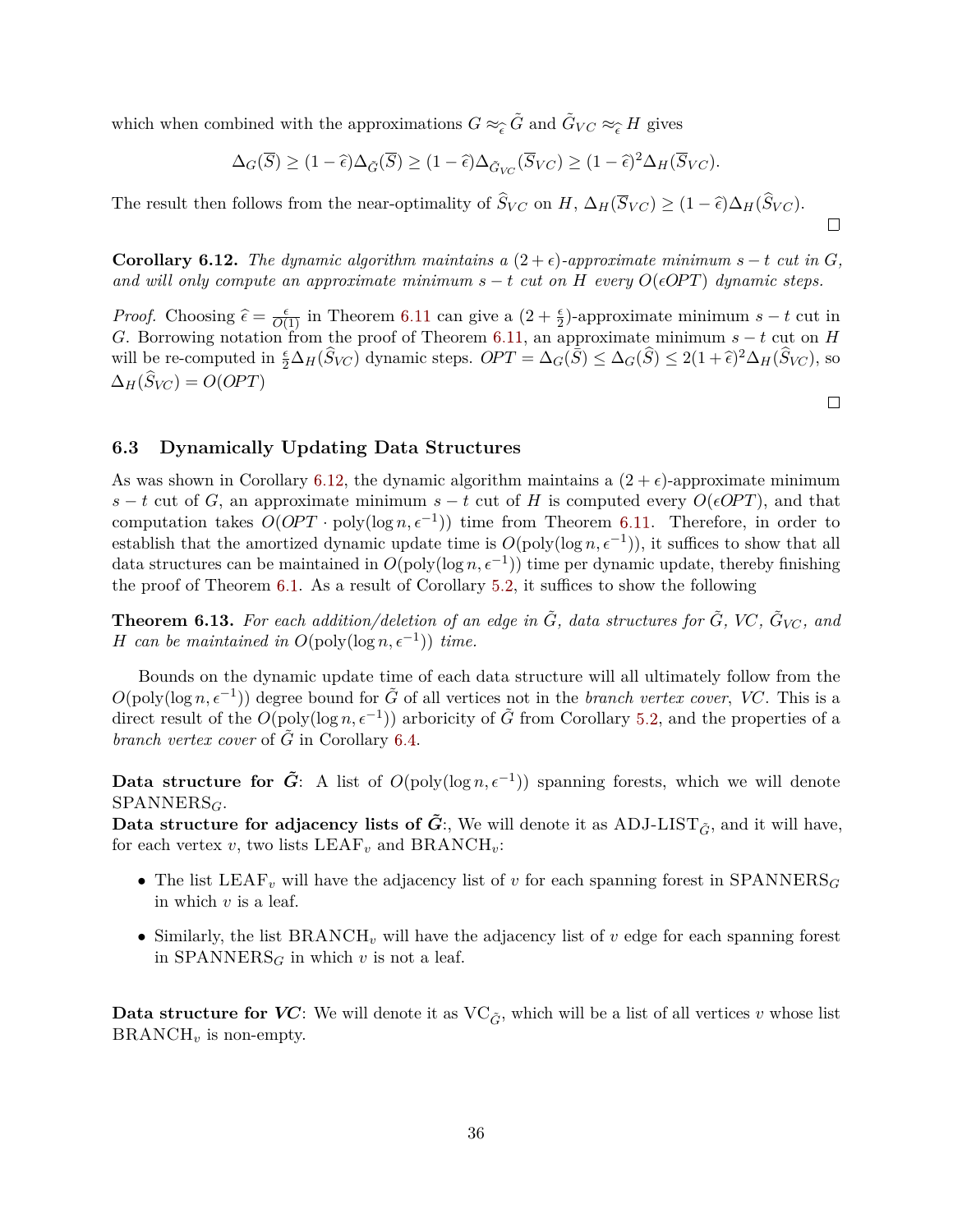InsertVC(*G, VC, v*)

- 1. Delete all edges  $e_v \in K_v$  in GRAPH<sub>*VC*</sub>.
- 2. For all edges  $e$  adjacent to  $v$  in ADJ-LIST<sub> $\tilde{G}$ </sub>, insert  $e_{\emptyset}$  into GRAPH<sub>VC</sub>.

Figure 6: Moving a Vertex into *VC*

RemoveVC(*G, VC, v*)

- 1. For all edges *e* adjacent to *v* in ADJ-LIST<sub> $\tilde{G}$ </sub>, delete  $e_{\emptyset}$  from GRAPH<sub>VC</sub>.
- 2. Use all incident edges to compute  $K_v$  and insert all  $e_v \in K_v$  into GRAPH<sub>VC</sub>

Figure 7: Removing a Vertex from *VC*

**Data structure for**  $\tilde{G}_{VC}$ **:** We will denote it as  $\text{GRAPH}_{VC}$ , and it will contain an adjacency list,  $\text{ADJ}_v$ , for each vertex  $v \in VC$ . Assume that each  $\text{ADJ}_v$  has a data structure such that deletion and insertion of any edge takes  $O(\log n)$  time.

**Data structure for** *H*: We will denote it as SPARSE<sub>*VC*</sub>, and it will be the sparsified multi-graph.

We first show that moving a vertex in / out of the vertex cover can be done in  $O(\text{poly}(\log n, \epsilon^{-1}))$ time, assuming that the degree of the vertex added/removed is small. Note that the small number of forests in *G*˜ and the choice of *VC* allow us to meet this requirement.

<span id="page-38-0"></span>**Lemma 6.14.** *If v is not in*  $VC_{\tilde{G}}$ *, then running* INSERT<sub>*VC*</sub>(*v*) *on* GRAPH<sub>*VC*</sub>*, using* ADJ-LIST<sub> $\tilde{G}$ </sub>*, will output*  $\text{GRAPH}_{VC}$  *equivalent to*  $\tilde{G}_{VC\cup v}$  *of* ADJ-LIST<sub> $\tilde{G}$ </sub> *in*  $O(\text{poly}(\log n, \epsilon^{-1}))$  *time.* 

*Proof.* Costs of the two steps are:

- 1. Delete all edges  $e_v \in K_v$  in GRAPH<sub>VC</sub>. This requires finding all incident vertices to v in LEAF<sub>*v*</sub> and BRANCH<sub>*v*</sub>, which is at most  $O(\text{poly}(\log n, \epsilon^{-1}))$  because BRANCH<sub>*v*</sub> is empty due to *v* not in  $VC_{\tilde{G}}$ . Every pair of vertices has a corresponding edge  $e_v$  in GRAPH<sub>VC</sub>, so this takes  $O(\text{poly}(\log n, \epsilon^{-1}))$  time.
- 2. There are at most  $O(poly(\log n, \epsilon^{-1}))$  edges adjacent to *v* in ADJ-LIST<sub> $\tilde{G}$ </sub>, so adding all these edges into  $\text{GRAPH}_{VC}$  takes  $O(\text{poly}(\log n, \epsilon^{-1}))$  time.

<span id="page-38-1"></span>If *v* is not in  $VC_G$ , then *v* must only be incident to *VC* in ADJ-LIST<sub> $\tilde{G}$ </sub>. Therefore in  $\tilde{G}_{VC\cup v}$ , *v* will only be incident to edges  $e_{\emptyset}$  for each  $e$  incident to  $v$  in ADJ-LIST<sub> $\tilde{G}$ </sub>, and no edges  $e_v$  will be in  $\tilde{G}_{V\!C\cup v}$ . INSERT<sub>*VC*</sub> $(v)$  will perform exactly these operations on GRAPH<sub>*VC*</sub>.

 $\Box$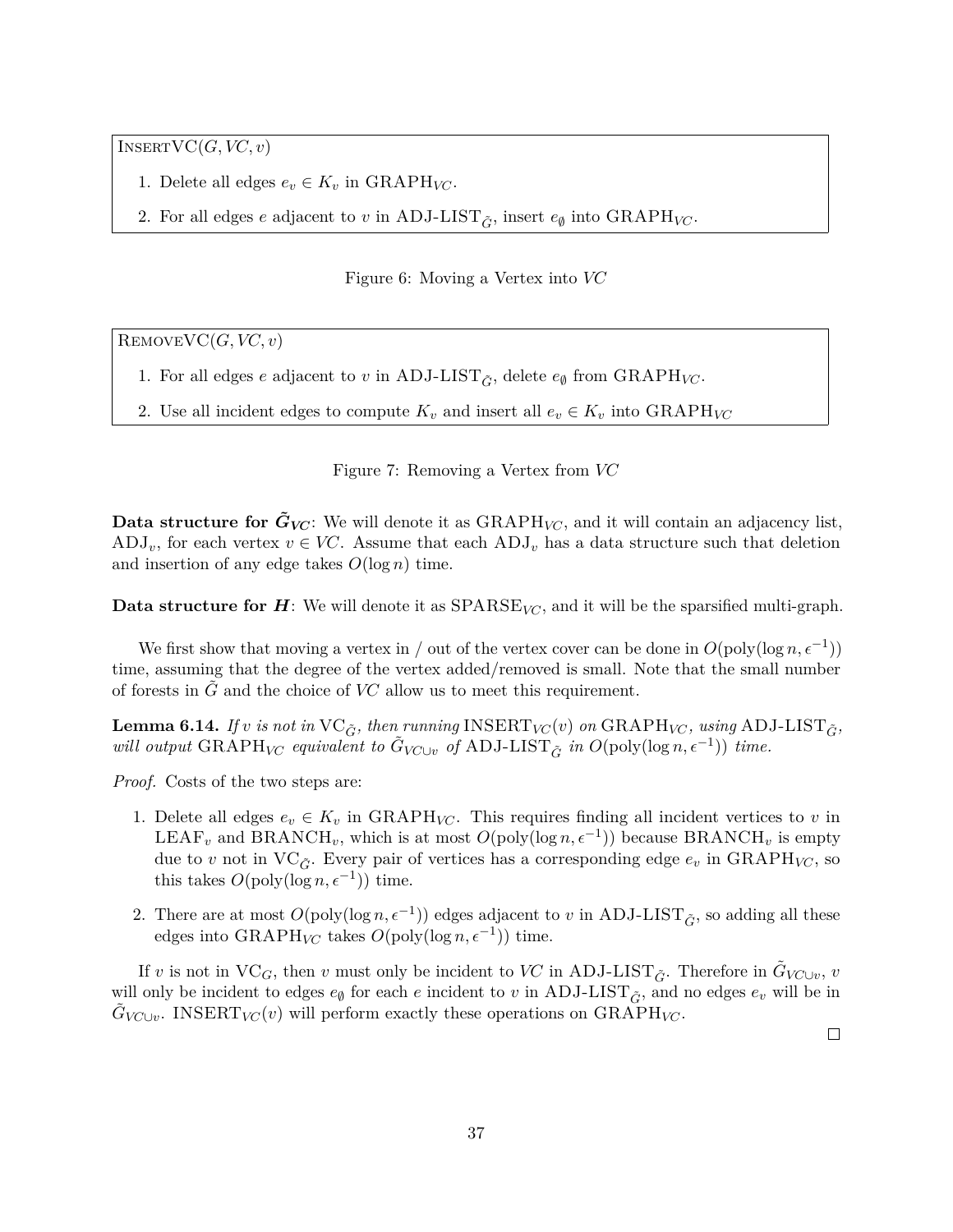$UPDATEADJ(G, VC, e)$ 

- 1. If *e* has been added/deleted, then add/delete *e* from the adjacency list of *u* and *v* for *F<sup>i</sup>* in ADJ-LIST<sub> $\tilde{G}$ </sub>, which will be denoted  $L_{u,i}$  and  $L_{v,i}$ , respectively.
- 2. For *u* and *v*, if  $L_{v,i}$  has at most one adjacent vertex, place it in LEAF<sub>*v*</sub>, otherwise place it in BRANCH*v*.
- 3. If the degree of *u* and *v* in  $F_i$  is zero before adding *e*, then place  $L_{v,i}$  in BRANCH<sub>*v*</sub> and *Lu,i* in BRANCH*<sup>u</sup>*
- 4. For *u* and *v*, if degree of *v* is two before deleting *e*, check the other vertex incident to *v*, say it is *w*, and if *w* has degree one in  $F_i$  then move  $L_{v,i}$  to BRANCH<sub>*v*</sub> and  $L_{w,i}$  to BRANCH*w*.
- 5. For *u* and *v*, if degree of *v* is one before adding *e*, check the other vertex incident to *v*, say it is *w*, and if *w* has degree one in  $F_i$  then move  $L_{w,i}$  to  $LEAF_w$ .

<span id="page-39-0"></span>Figure 8: Update ADJ-LIST<sub> $\tilde{G}$ </sub>

**Lemma 6.15.** *If* BRANCH<sub>*v*</sub> *is empty, then running* REMOVE<sub>*VC*</sub>(*v*) *on* GRAPH<sub>*VC</sub>*, *using*</sub> ADJ-LIST<sub> $\tilde{G}$ </sub>, will output GRAPH<sub>VC</sub> equivalent to  $\tilde{G}_{V\!C\setminus v}$  of ADJ-LIST<sub> $\tilde{G}$ </sub> in  $O(\text{poly}(\log n, \epsilon^{-1}))$ *time.*

*Proof.* Costs of the two steps are:

- 1. At most  $O(poly(\log n, \epsilon^{-1}))$  edges are adjacent to *v* in ADJ-LIST<sub> $\tilde{G}$ </sub>, so deleting all these edges from  $\text{GRAPH}_{VC}$  takes  $O(\text{poly}(\log n, \epsilon^{-1}))$  time.
- 2.  $v \notin VC$ , so *v* has  $O(poly(\log n, \epsilon^{-1}))$  neighbors, and using all incident edges to compute each  $e_v \in K_v$  and insert  $e_v$  into GRAPH<sub>*VC*</sub> takes  $O(\text{poly}(\log n, \epsilon^{-1}))$  time.

If BRANCH<sub>v</sub> is empty, then *v* must only be incident to *VC* in ADJ-LIST<sub> $\tilde{C}$ </sub>. Therefore in  $\tilde{G}_{V\!C\setminus v}$ , *v* will never be incident to any edges  $e_{\emptyset}$ , and for any of its neighbors *w* and *z*,  $(w, z)_v$  will be in ADJ-LIST<sub> $\tilde{G}$ </sub>. INSERT<sub>*VC*</sub> $(v)$  will perform exactly these operations on GRAPH<sub>*VC*</sub>

 $\Box$ 

We now consider updating  $ADJ-LIST_{\tilde{G}}$  given the addition/deletion of some edge. This process is simple in terms of time complexity, but has a small wrinkle in maintaining the correct LEAF and BRANCH structure. Specifically, for each forest, we can consider all of the degree one vertices to be leaves, except for when there is a disjoint edge in the forest. Accordingly, steps 3, 4, and 5 of the algorithm in Figure [8](#page-39-0) will take care of this edge case.

<span id="page-39-1"></span>**Lemma 6.16.** UPDATEADJ $(G, VC, e)$  *takes*  $O(log n)$  *time and all vertices v such that*  $L_{v,i}$  *are in*  $BRANCH<sub>v</sub>$ *, maintain a 2-approximate vertex cover of*  $F<sub>i</sub>$ *.* 

*Proof.* Finding the adjacency list of *u* and *v* for  $F_i$  in ADJ-LIST<sub> $\tilde{G}$ </sub> takes  $O(\log n)$  time. The rest of the steps all take  $O(1)$  time, as they are just there to ensure we maintain the 2-approximate vertex cover of *F<sup>i</sup>* .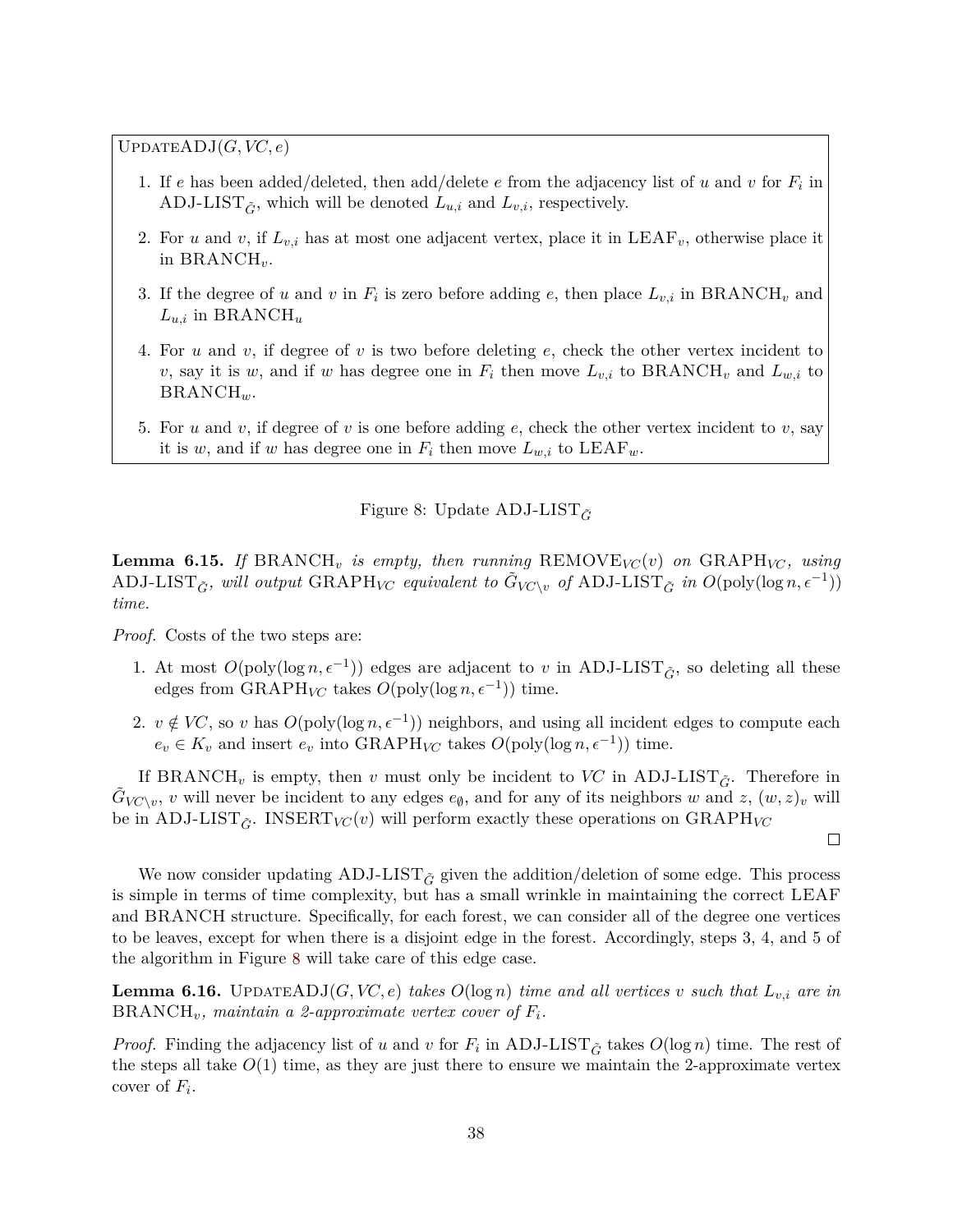<span id="page-40-1"></span>For all trees, other than a single edge, it suffices to put all vertices with degree  $\geq 2$  in the vertex cover, and 2-approx tree theorem tells us that this is a 2-approximate vertex cover. Step 3 and 4 of Update ADJ-LIST<sub> $\tilde{G}$ </sub> ensure that in the single edge case,  $e = (u, v)$  that  $L_{v,i}$  is in BRANCH<sub>*v*</sub> and  $L_{u,i}$  is in BRANCH<sub>u</sub>, which is still a 2-approximate vertex cover. Further, step 5 ensures that anytime an edge is added to a tree that just contains a single edge, all vertices of degree one have their adjacency list moved to the LEAF list.  $\Box$ 

#### **6.3.1 Full Dynamic Update Process**

Finally, we consider the addition/deletion of an edge in  $SPANNERS_G$ . Specifically, let the edge  $e = (u, v)$  be added/deleted from forest  $F_i$ . The above two operations allow us to reduce it to the simpler case of both *u* and *v* being in *VC*. The update process will occur as follows:

- 1. For *u* and *v*, if  $v \notin \text{VC}_{\tilde{G}}$ , then run INSERTVC on GRAPH<sub>*VC*</sub>, VC<sub> $\tilde{G}$ </sub>, and *v*
- 2. Update ADJ-LIST*G*˜
- 3. If *e* was added/deleted from  $\tilde{G}$ , insert/delete edge  $e_{\emptyset}$  from GRAPH<sub>VC</sub> and insert *u* and *v* into  $\mathrm{VC}_{\tilde{G}}$
- 4. For *u* and *v*, if BRANCH<sub>*v*</sub> is empty, then run REMOVEVC on GRAPH<sub>*VC*</sub>, VC<sub> $\tilde{G}$ </sub>, and *v*, and delete *v* from  $VC_{\tilde{G}}$

By Lemma [6.14,](#page-38-0)  $\text{GRAPH}_{V\!C}$  is equivalent to  $\tilde{G}_{V\!C\cup\{u,v\}}$  on updated ADJ-LIST $_{\tilde{G}}$  after step 3 because *u* and *v* are in *VC*. Similarly, the moving of *u* and *v* outside of *VC* ensures our final state is good.

**Proof of Theorem [6.13](#page-37-2)** : The full update process for ADJ-LIST<sub> $\tilde{G}$ </sub>, VC<sub> $\tilde{G}$ </sub>, and GRAPH<sub>VC</sub> only calls InsertVC, RemoveVC, and UpdateADJ a constant number of times. Therefore, by Lemma [6.14,](#page-38-0) Lemma [6.15,](#page-38-1) and Lemma [6.16](#page-39-1) this process takes  $O(\text{poly}(\log n, \epsilon^{-1}))$  time. This also implies that at most  $O(poly(\log n, \epsilon^{-1}))$  edges can be added/deleted from  $\tilde{G}_{VC}$ , and by Corollary [5.2](#page-24-2) maintaining *H* will take at most  $O(\text{poly}(\log n, \epsilon^{-1}))$  time.

# <span id="page-40-0"></span>**7 Vertex Sampling in Bipartite Graphs**

We now design an improved method for reducing a graph onto one whose vertex size is  $O(|VC| \text{poly}(\log n, \epsilon^{-1}))$ +  $|X|/2$ . Instead of sampling edges of  $G_{VC}$ , it samples vertices in  $X = V \setminus VC$  using  $G_{VC}$  as a guide. This question that we're addressing, and the vertex sampling scheme, is identical to the terminal cut sparsifier question addressed in [\[AGK14\]](#page-58-8). In the next section we will apply this sampling scheme to obtain a vertex sparsification routine that will reduce onto a graph of size proportional to  $O(|VC|$  poly(log  $n, \epsilon^{-1})$ ) without losing a factor of 2 approximation.

We will reuse the notation from Section [6.1,](#page-33-1) and we encourage the reader to revisit the definitions in that subsection. For this section, we will exclusively be dealing with subsets of *VC*, and we will drop the *VC* subscript from each  $S_{VC}$ . So, formally our goal is to find *H* so that for all  $S \subset VC$ ,

$$
(1 - \epsilon)\Delta_G(S) \le \Delta_H(S) \le (1 - \epsilon)\Delta_G(S).
$$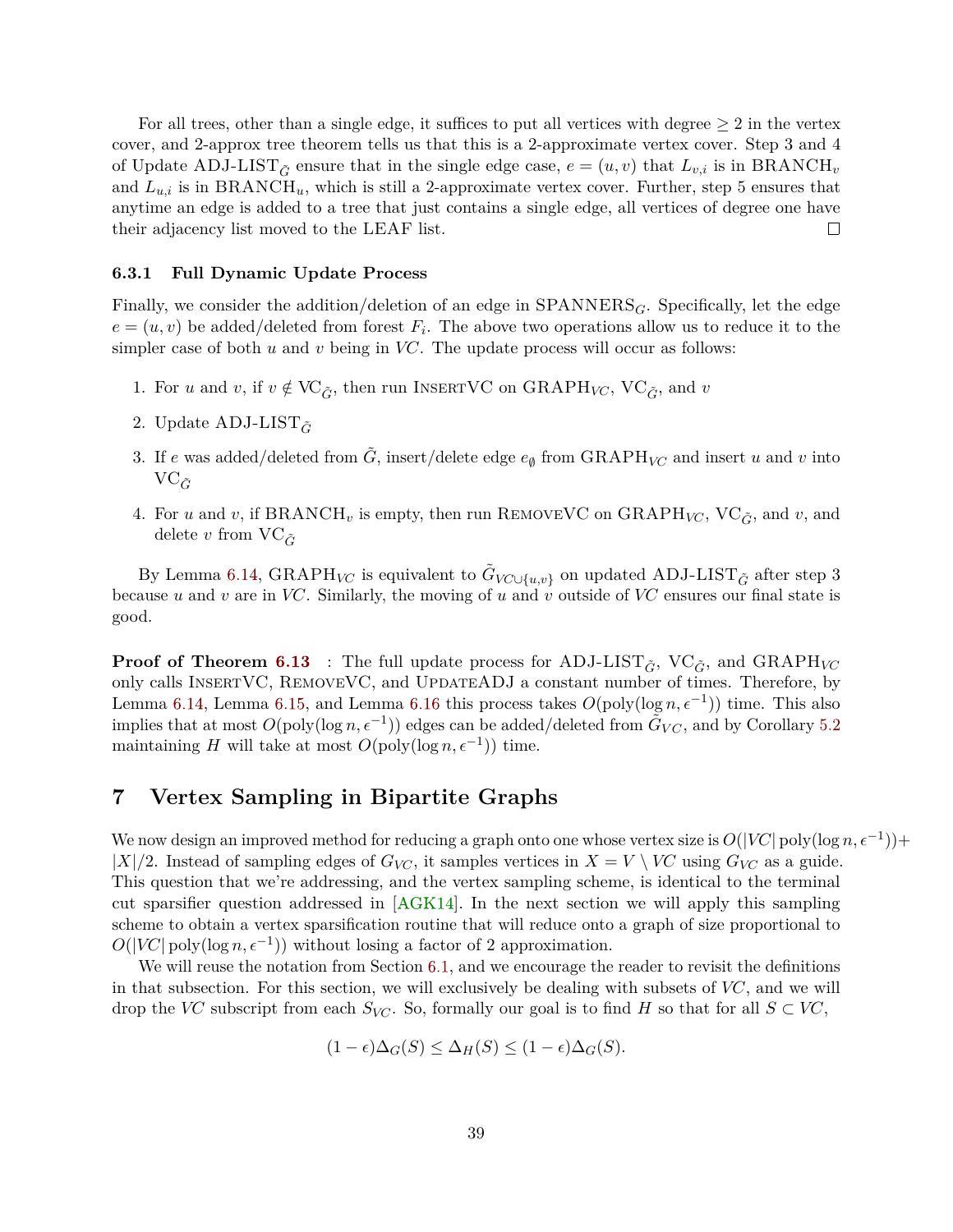<span id="page-41-0"></span>This sampling scheme allows us to keep expectation of the cuts on *VC* to be exactly the same, instead of having a factor 2 error from the conversion from *G* to  $G_{V\!C}$ . The connection to  $G_{V\!C}$  on the other hand allows us to bound the variance of this sampling process as before.

In our application of this sampling routine to vertex sparsification, we will consider sparsifying  $G \setminus X$  separately, so for simplicity, we assume here that  $(VC, X)$  is a bipartition and

$$
G = \bigcup_{x \in X} N_x
$$

Further, we first focus on the case where all vertices in *X* have degree *d*, and all edge weights in *X* are within a factor of *U* from each other. We will show reductions from general cases to ones meeting these assumptions in Subsection [8.1.1.](#page-47-0)

As before, let  $G_{V\!C}$  be the multigraph generated by the clique edges from Theorem [6.9:](#page-35-3)

$$
G_{V\!C} = \bigcup_{x \in X} K_x.
$$

Lemma [6.10](#page-35-2) implies that the weights of every (multi) edge  $e_x \in G_{VC}$  are within a factor of  $O(U^2d)$ from each other.

As mentioned, we ultimately want to obtain a vertex sparsification scheme that reduces to size  $O(|V\tilde{C}| \text{poly}(\log n, \epsilon^{-1}))$  for further application. As a result, instead of doing a direct union bound over all  $2^{|VC|}$  cuts to get a size of poly( $|VC|$ ) as in [\[AGK14\]](#page-58-8), we need to invoke cut counting as with cut sparsifier constructions. This necessitates the use of objects similar to *t*-bundles to identify edges with small connectivity.

Our proof will use a similar structure to that of Fung et al.  $[FHH^+11]$  $[FHH^+11]$ , particularly the cutcounting based analysis of cut sparsifiers. We will follow their definitions, which are in turn based on the definition of edge strength by Benczur and Karger [\[BK15\]](#page-58-7).

**Definition 7.1.** *In a graph G, an edge is e k* − *heavy if the connectivity of its endpoints is at least k in G. Furthermore, for a cut S, its k* − *projection is the set of k* − *heavy edges in the edges cut, ∂*(*S*)*.*

We will refer to edges that we cannot certify to be heavy as light. These edges are analogous to the bundle edges from the cut sparsifier routine from Section [5.4.](#page-28-0)

Before we continue, we remark that these definitions of heavy/strong edges in  $[FHH<sup>+</sup>11, BK15]$  $[FHH<sup>+</sup>11, BK15]$  $[FHH<sup>+</sup>11, BK15]$ is almost the opposite of definitions in spectral sparsification. In spectral sparsification, the edges with high leverage scores are kept, and the low leverage score ones are sampled. This issue can also be reflected in the robustness of this definition in the presence of weights: a natural way of generalizing heaviness is to divide the connectivity of *uv* by the weight  $w(u, v)$ . This leads to a situation where halving the weight of an edge actually makes it heavier. In fact, these definitions of heaviness / strength are measuring the connectivity in the graph between the endpoints of *e*, instead of the strength of *e* itself. As our routines are in the cut-sparsification setting, we will use these definitions in this version in order to be consistent with previous works  $[FHH^+11, BK15]$  $[FHH^+11, BK15]$  $[FHH^+11, BK15]$ , but may switch to a different set of notations in a future edit.

The main result of  $[FHH^+11]$  $[FHH^+11]$ , when restricted to graphs with bounded edge weights, states that we can sample the  $O(\log n\epsilon^{-2})$ -heavy edges by a factor of 2. Our goal is to prove the analogous statement for sampling heavy vertices, which we define as follows: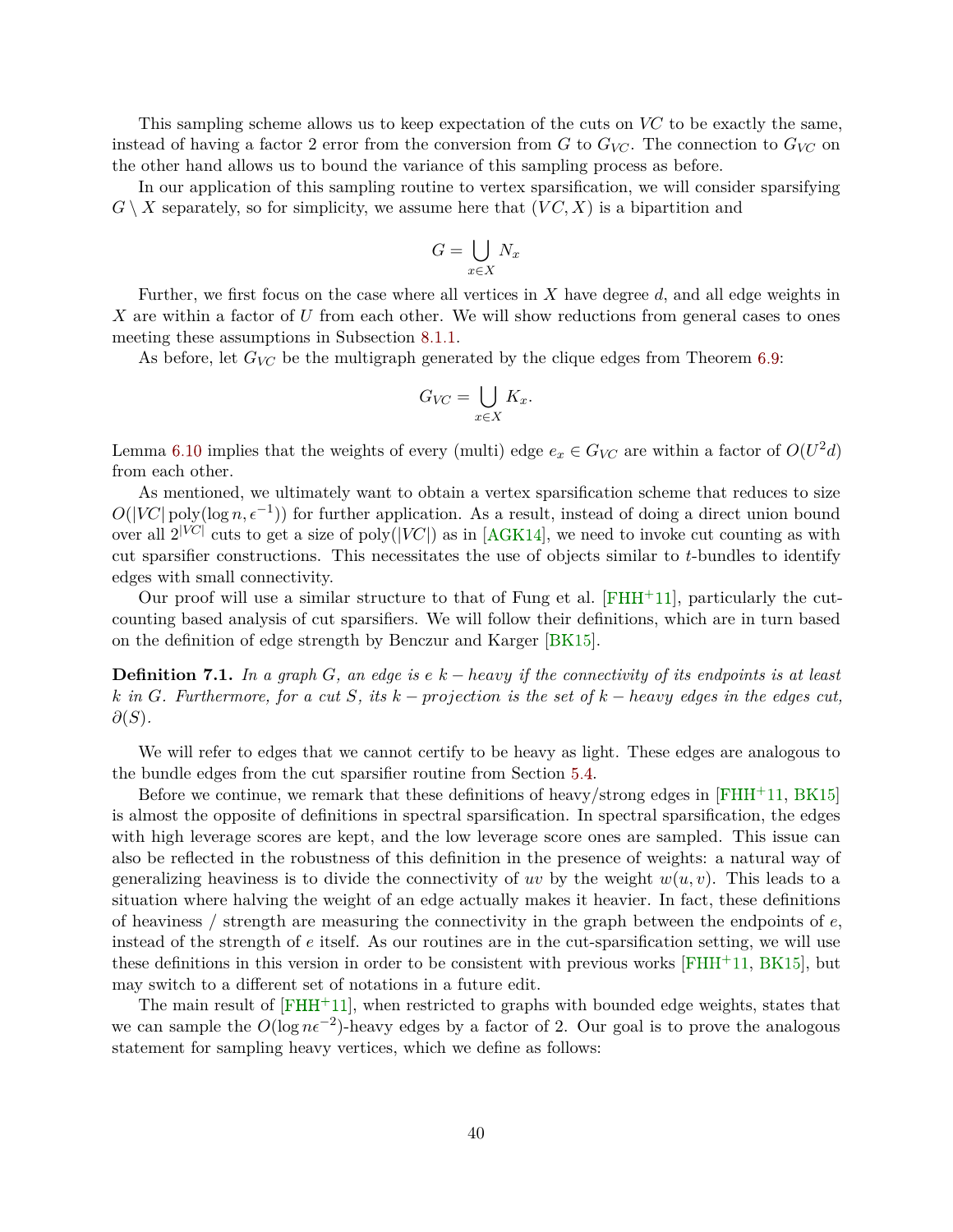<span id="page-42-1"></span> $S$ AMPLE $(G, VC, X^{heavy})$ 

**Input:** Bipartite graph *G* with one bipartition *VC*, heavy subset  $X^{heavy}$  of the other bipartition. **Output:** Bipartite graph *H* with bipartition (*VC, XH*).

1. Initialize  $H \leftarrow \emptyset$ ,  $XH = \emptyset$ .

- 2. For every  $x \in X^{heavy}$ , flip fair coin with probability 1/2, if returns heads:
	- (a)  $H \leftarrow H + 2N_x$ .
	- (b)  $XH \leftarrow XH \cup \{x\}$
- 3. Return (*H, XH*).

#### Figure 9: Sampling Heavy Vertices

**Definition 7.2.** *A subset of X,*  $X^{heavy}$  *is a k-heavy subset if every pair of vertices*  $u, v$  *in some*  $N_x$  *for some*  $x \in X^{heavy}$  *is k-connected in the graph* 

$$
G_{V\!C}^{light} = \cup_{x \notin X^{heavy}} K_x.
$$

We will show in Section [8,](#page-46-0) these heavy/light subsets can be found by taking pre-images of more restricted versions of *t*-bundles on *GVC*. Our main structural result is that a heavy subset can be sampled uniformly while incurring  $\epsilon$ -distortion.

<span id="page-42-0"></span>**Lemma 7.3.** *Given a bipartite graph G between VC and X such that X has maximum degree d and all edge weights are in some range*  $[\gamma, U\gamma]$ *, with*  $U = O(\text{poly}(n))$  *and any non-negative*  $\gamma$ *. For*  $any \epsilon$ , there is a parameter  $t_{\min} = O(dU \log n\epsilon^{-2})$  such that if we're given a subset  $X^{light}$  of X so *that*  $X^{heavy} = X \setminus X^{light}$  *is*  $\gamma(dU)t$ *-heavy with*  $t \geq t_{\min}$  *then the graph consisting of the light vertices and sampled heavy vertices,*

$$
H = N(X^{light}) \cup \text{SAMPLE}(G, VC, X^{heavy})
$$

*meets the condition:*

$$
|\Delta_G(S) - \Delta_H(S)| \le \epsilon \Delta_G(S)
$$

*for all subsets*  $S \subseteq VC$  *w.h.p.* Here the constants in  $t_{\min}$  depends on the failure probability in the *w.h.p.*

The cut-counting proof of cut-sparsifiers from  $[FHH+11]$  $[FHH+11]$  essentially performs a union bound over distinct sets of *k*-heavy projections over all cuts. We will perform the same here, but over distinct partitions of  $N_x$  over all x in  $X^{heavy}$ . We can first define the partition of a single vertex by a cut  $S \subseteq V\!C$  as:

$$
N_x(S) = \{ S \cap N(x), N(x) \setminus S \}.
$$

Then we can define an equivalence relation on cuts as:

**Definition 7.4.**  $S_1 \equiv_G S_2$  if for any  $x \in X^{heavy}$ ,  $N_x(S_1) = N_x(S_2)$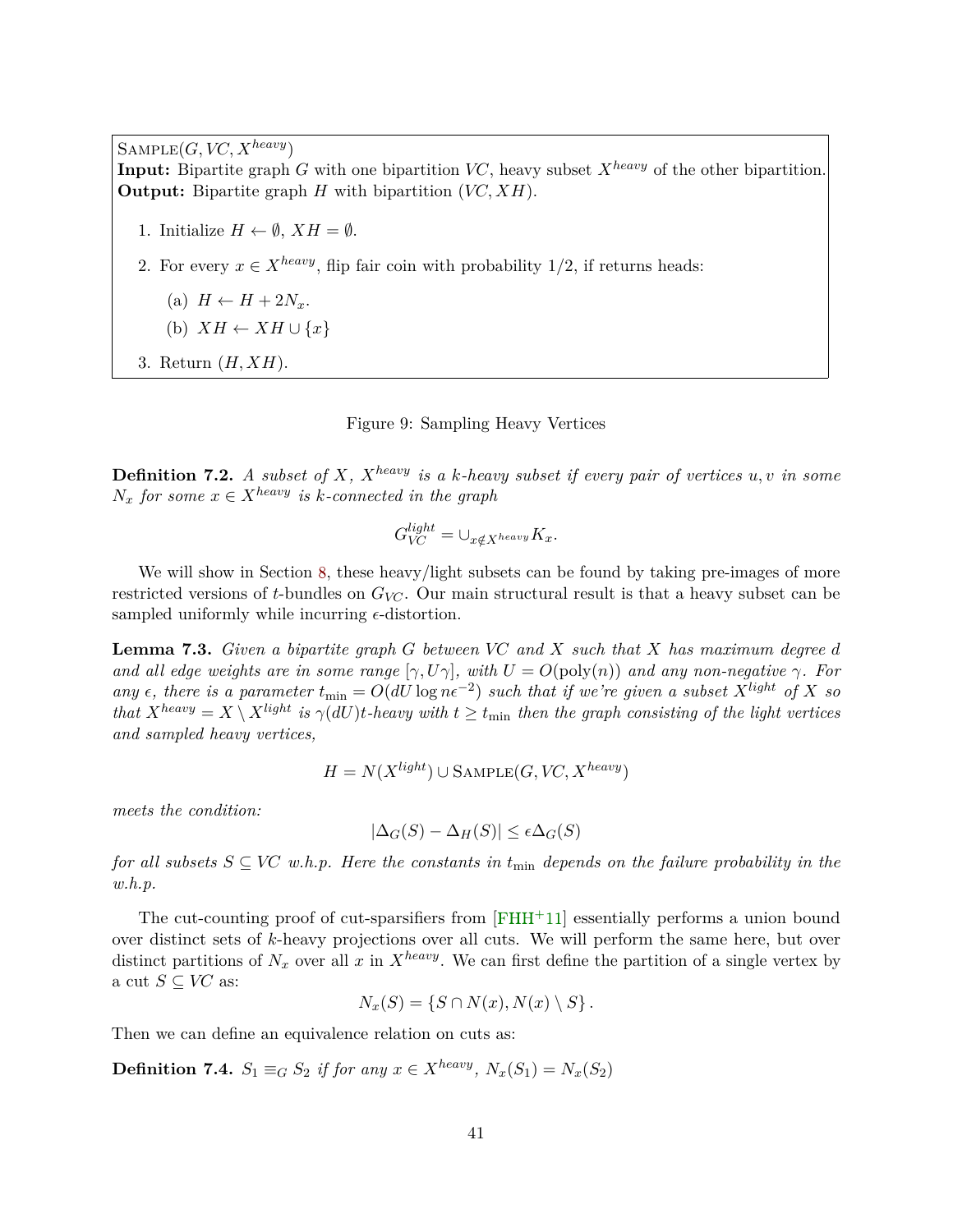Note that this equivalence ignores the presence of edges in *Xlight*. So we need to further take representatives of each equivalence class:

**Definition 7.5.** Define  $\mathcal{S}^{rep}$  to be the set of subsets  $S \subset V\mathbb{C}$  such that

- 1. For every  $S \in \mathcal{S}^{rep}$ , there is some  $x \in X^{heavy}$  s.t.  $N_x(S) \neq \{N_x, \emptyset\}$ , i.e.  $N_x$  is not entirely on *one side of the cut.*
- 2. For any  $S_1, S_2 \in \mathcal{S}^{rep}, S_1 \not\equiv_G S_2$
- *3. For any*  $S \subset V\mathbb{C}$  *such that*  $S \notin \mathcal{S}^{rep}$ *, there exists*  $\overline{S} \in \mathcal{S}^{rep}$  *such that* 
	- $S \equiv_G \overline{S}$ *, and*
	- $\bullet$   $\Delta_G(\overline{S}) \leq \Delta_G(S)$ .

An immediate consequence of condition 1 is that for any  $S \in \mathcal{S}^{rep}$  we have  $\Delta_G(S) > \gamma t (dU)^{-1}$ . This set plays the same role as the unique *k*-projections in cut sparsifiers.

**Lemma 7.6.** Let H be obtained from G by sampling on  $X^{heavy}$ , then for any element of  $S^{rep}$ ,  $\overline{S}$ *we have:*

$$
\mathbb{P}_H\left[\bigcup_{S,S\equiv_G\overline{S}}|\Delta_G(S)-\Delta_H(S)|>\epsilon\Delta_G(S)\right]=\mathbb{P}_H\left[\left|\Delta_G(\overline{S})-\Delta_H(\overline{S})\right|>\epsilon\Delta_G(\overline{S})\right].
$$

*Proof.* Let  $G_{sample} = G \setminus \bigcup_{x \in X^{light}} N_x$  and  $H_{sample} = H \setminus \bigcup_{x \in X^{light}} N_x$  be the graphs being sampled. By construction of *H*, for any  $S \subset V\mathbb{C}$ ,

$$
|\Delta_G(S) - \Delta_H(S)| = \left| \Delta_{G_{sample}}(S) - \Delta_{H_{sample}}(S) \right|.
$$

By construction of our equivalence relation, if  $S \equiv_G \overline{S}$ ,

$$
\left|\Delta_{G_{sample}}(S) - \Delta_{H_{sample}}(S)\right| = \left|\Delta_{G_{sample}}(\overline{S}) - \Delta_{H_{sample}}(\overline{S})\right|.
$$

due to them having the same part that's not in *H*. Therefore, the failure probability is limited by the element in the equivalence class with the smallest  $\Delta_G(S)$ , i.e.  $\overline{S}$ .  $\Box$ 

#### **Corollary 7.7.**

$$
\mathbb{P}_H\left[\bigcup_{S\subset VC}|\Delta_G(S)-\Delta_H(S)|>\epsilon\Delta_G(S)\right]=\mathbb{P}_H\left[\bigcup_{S\in\mathcal{S}^{rep}}|\Delta_G(S)-\Delta_H(S)|>\epsilon\Delta_G(S)\right]
$$

The key observation is that the sizes of subsets of  $\mathcal{S}^{rep}$  of certain sizes can be bounded using cut-counting on  $G_{VC}$ . For any  $S \subset VC$ , define

$$
K_x(S) = E_{K_x}(S \cap N(x), N(x) \setminus S),
$$

which are the edges in  $K_x$  crossing *S*. Similar to  $S_1 \equiv_G S_2$ , we can define  $S_1 \equiv_{G_{VC}} S_2$  if for any *x* ∈ *X*<sup>*heavy*</sup>, *K<sub>x</sub>*(*S*<sub>1</sub>) = *K<sub>x</sub>*(*S*<sub>2</sub>)

<span id="page-43-0"></span>**Lemma 7.8.** For any  $S_1, S_2 \subseteq V\mathbb{C}$ ,  $N_x(S_1) = N_x(S_2)$  iff  $K_x(S_1) = K_x(S_2)$ . Therefore  $S_1, S_2 \subseteq V\mathbb{C}$ ,  $S_1 \equiv_G S_2$  *iff*  $S_1 \equiv_{G_{VC}} S_2$ .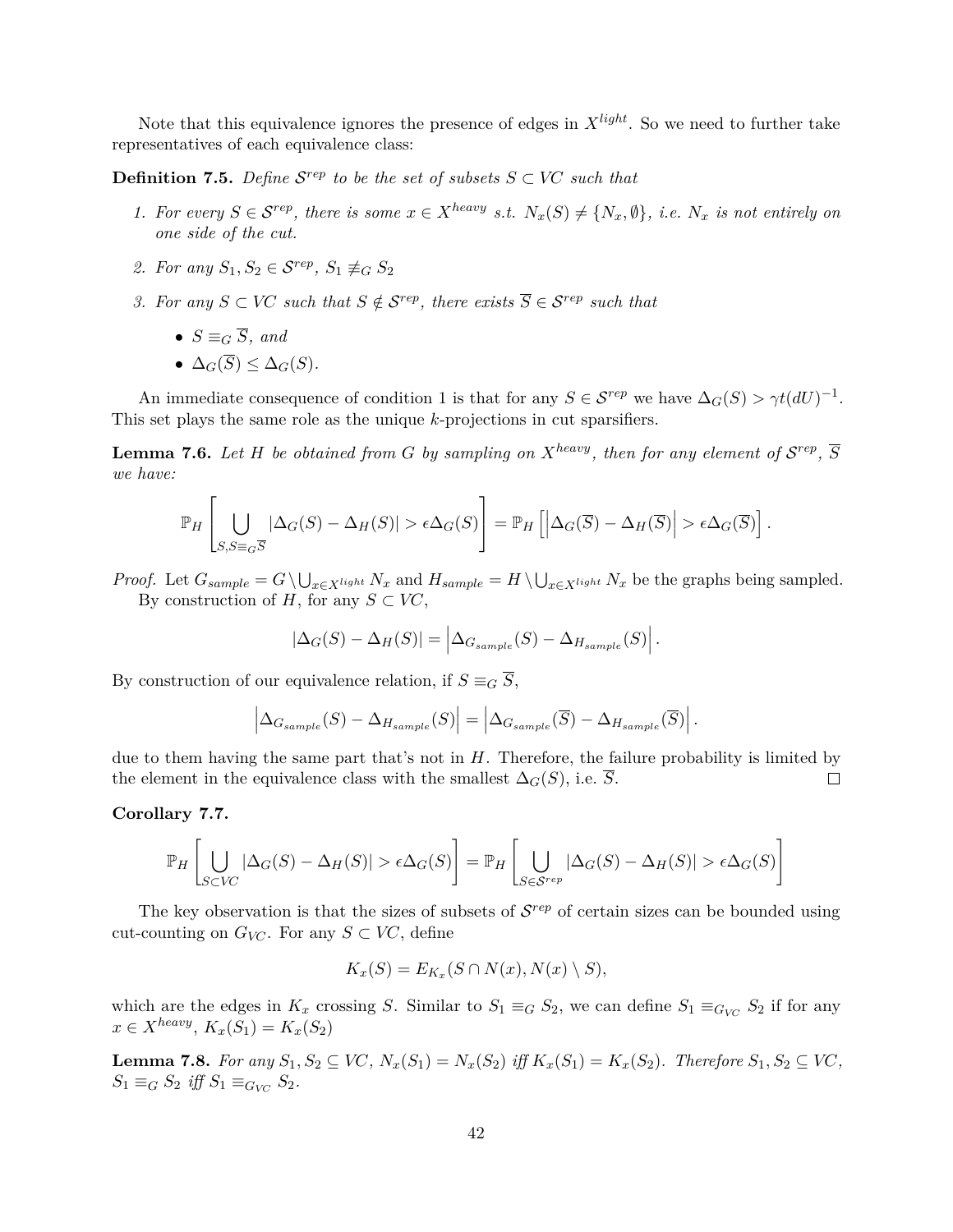<span id="page-44-1"></span>*Proof.* We construct  $K_x$  as a clique, so  $K_x(S_1) = K_x(S_2)$  iff  $S_1 \cap N(x) = S_2 \cap N(x)$  or  $S_1 \cap N(x) = S_2$  $N(x) \setminus S_2$  $\Box$ 

**Lemma 7.9.**  $|\{S \in \mathcal{S}^{rep} | \Delta_{G_{VC}}(S) \leq K\}|$  is less than or equal to the number of distinct  $\gamma(dU)^{-1}t$ *projections in cuts of weight at most K*

*Proof.* Lemma [7.8](#page-43-0) gives that  $S^{rep}$  has the following properties for  $G_{VC}$ 

- 1. For every  $S \in \mathcal{S}^{rep}$ , there is some  $x \in X^{heavy}$  s.t.  $K_x(S) \neq \emptyset$ .
- 2. For any  $S_1, S_2 \in \mathcal{S}^{rep}, S_1 \not\equiv_{G_{VC}} S_2$

For any  $S \in \mathcal{S}^{rep}$ , let  $E_{heavy}(S)$  denote all the  $\gamma(dU)^{-1}t$ -heavy edges crossing *S* in  $G_{VC}$ . The property above gives:

$$
\bigcup_{x \in X^{heavy}} K_x(S)
$$

is a non-empty subset of *Eheavy*(*S*), and

$$
\bigcup_{x \in X^{heavy}} K_x(S_1) \neq \bigcup_{x \in X^{heavy}} K_x(S_2) \qquad \forall S_1, S_2 \in \mathcal{S}^{rep}.
$$

Therefore, each  $S \in \mathcal{S}^{rep}$  such that  $\Delta_{G_{VC}}(S) \leq K$ , must be a distinct  $\gamma(dU)^{-1}t$  – *projection* of weight at most *K*

It remains to combine this correspondence with cut counting to show the overall success probability of the vertex sampling routine.

Proving this requires using Chernoff bounds. The bound that we will use is below, it can be viewed as a scalar version of Theorem 1 of [\[Tro12\]](#page-62-4).

<span id="page-44-0"></span>**Lemma 7.10.** *Let*  $Y_1 \ldots Y_n$  *be random variables s.t.* 

- *1.*  $0 \le Y_i \le 1$ *.*
- 2.  $\mu_i = \mathbb{E}_{Y_i} [Y_i]$
- 3.  $\mu = \sum_i \mu_i$

*Then for any*  $\epsilon \geq 0$ 

$$
\mathbb{P}_{Y_1...Y_n} \left[ \sum_i Y_i > (1 + \epsilon) \mu \right] \le \exp\left( -\frac{\epsilon^2 \mu}{2} \right).
$$

$$
\mathbb{P}_{Y_1...Y_n} \left[ \sum_i Y_i < (1 - \epsilon) \mu \right] \le \exp\left( -\frac{\epsilon^2 \mu}{2} \right).
$$

This bound can be invoked in our setting on a single cut *S* as follows:

**Lemma 7.11.** *For each cut S, we have*

$$
\mathbb{P}_H\left[|\Delta_H(S) - \Delta_G(S)| > \epsilon \Delta_G(S)\right] \leq 2 \exp\left(-\frac{\epsilon^2 \Delta_G(S)}{4\gamma}\right).
$$

 $\Box$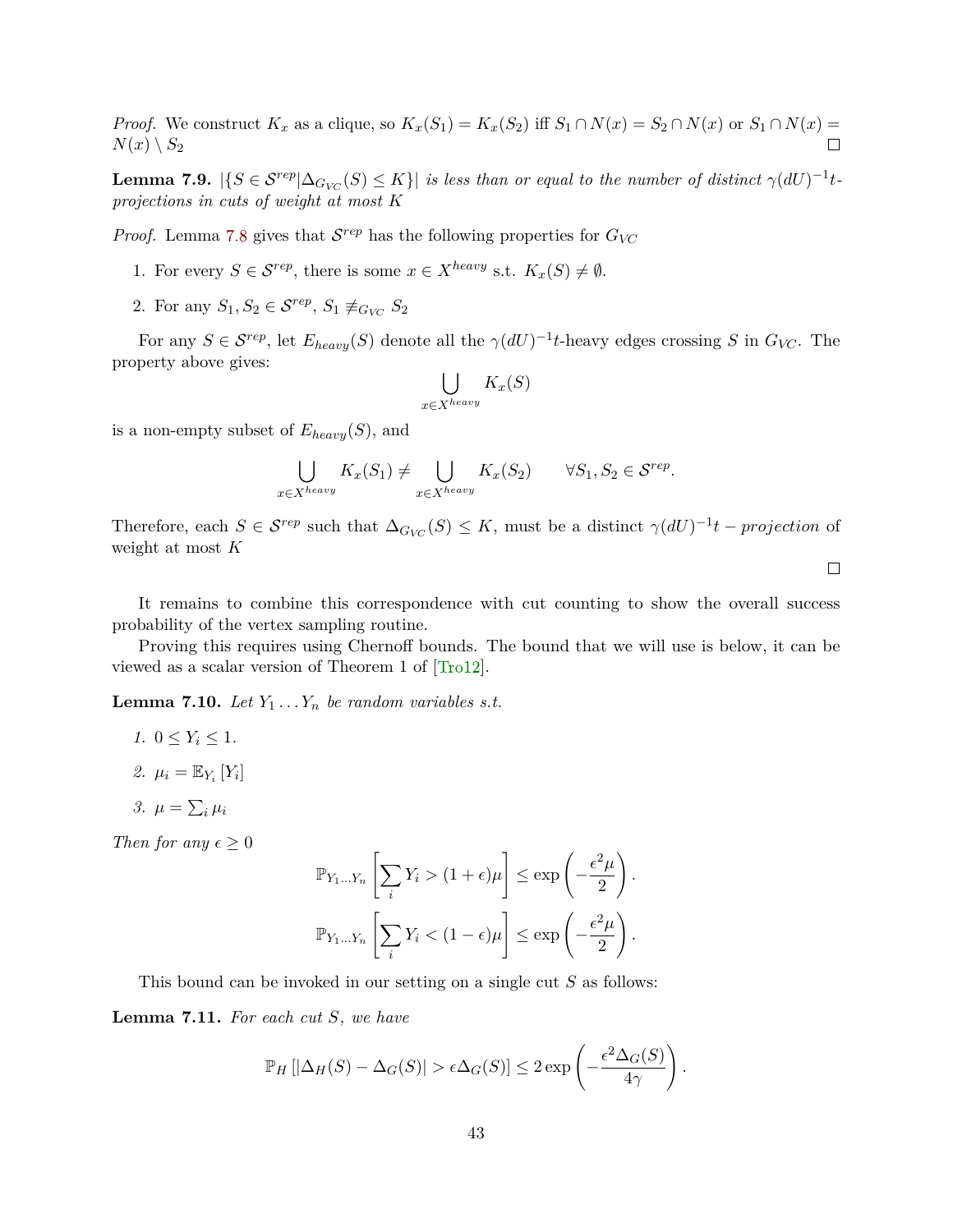<span id="page-45-0"></span>*Proof.* Let

$$
w^{\max}(S) = \max_{x \in X} \{w^{(x)}(S)\}.
$$

We will only consider  $S \in \mathcal{S}^{rep}$ , so we know  $w^{\max}(S) > 0$ , which implies  $w^{\max}(S) \geq \gamma$ . For each *S* ⊆  $S^{rep}$  and for all  $x \in X$ , let  $Y_x(S)$  be the random variable such that either

1. 
$$
Y_x(S) = \frac{w^{(x)}(S)}{2w^{\max}(S)}
$$
 if  $x \in X^{light}$   
2.  $Y_x(S)$  equals  $\frac{w^{(x)}(S)}{w^{\max}(S)}$  w.p. 1/2, and 0 w.p. 1/2.

Accordingly, we have  $\sum_{x\in X} \mathbb{E}_{Y_x(S)} [Y_x(S)] = \frac{1}{2w^{\max}(S)} \sum_{x\in X} w^{(x)}(S) = \frac{1}{2w^{\max}(S)} \Delta_G(S)$ . The bound then follows from invoking Lemma [7.10.](#page-44-0)

*Proof.* (Of Lemma [7.3\)](#page-42-0)

Let  $\Delta_{G_{VC}}(S)$  be the weight of cutting  $S \subset VC$  in  $G_{VC}$ . From Theorem [6.9](#page-35-3) for any  $S \in \mathcal{S}^{rep}$  that  $\Delta_G(S) \geq \Delta_{G_{VC}}(S)$ . Therefore,

$$
\sum_{S \subseteq \mathcal{S}^{rep}} 2 \exp \left(-\frac{\epsilon^2 \Delta_G(S)}{4\gamma}\right) \le \sum_{S \subseteq \mathcal{S}^{rep}} 2 \exp \left(-\frac{\epsilon^2 \Delta_{G_{VC}}(S)}{4\gamma}\right)
$$

The main cut-counting bound follows from Theorem 1.6  $[FHH<sup>+</sup>11]$  $[FHH<sup>+</sup>11]$  on multi-graphs, and by our construction of S *rep* gives:

$$
|\{S \in \mathcal{S}^{rep} | \Delta_{G_{VC}}(S) \le K\}| \le \begin{cases} n^{2KdU(\gamma t)^{-1}} & \text{if } K \ge \gamma (dU)^{-1}t, \\ 0 & \text{otherwise.} \end{cases}
$$

Each vertex adds weight at most  $\gamma dU$  for any cut, so we can upper bound *K* by  $n^2 \gamma U$  because  $d \leq n$ . Invoking cut counting for intervals of length  $\gamma$  from  $K \geq \gamma (dU)^{-1}t$  to  $K \leq n^2 \gamma U$  allows us to bound the overall failure probability by:

$$
\leq \sum_{i=(dU)^{-1}t}^{n^2U} \left( \sum_{\substack{S \in \mathcal{S}^{rep} \\ \gamma i \leq \Delta_{G_{VC}}(S) \leq \gamma(i+1)}} 2 \exp\left(-\frac{\epsilon^2 \Delta_{G_{VC}}(S)}{4\gamma}\right) \right) \n\leq \sum_{i=(dU)^{-1}t}^{n^2U} 2n^{2(i+1)dUt^{-1}} \exp\left(-\frac{\epsilon^2 i}{4}\right) = \sum_{i=(dU)^{-1}t}^{n^2U} 2n^{2(i+1)dUt^{-1} - \frac{\epsilon^2 i}{4\log n}}.
$$
 (1)

Note that we're free to choose *t*, and it can be checked that for  $U \leq n^{c_1}$ , setting  $t \geq (28 +$  $4c_1$ ) $c_2$ dU log  $n\epsilon^{-2}$  bounds this by  $n^{-c_2}$  for any  $c_2 \geq 1$ . Note that if U is larger than  $O(poly(n)),$ we could set  $t = O(dU^2 \log n\epsilon^{-2})$  and still achieve w.h.p., but for our practical purposes assuming  $U = O(poly(n))$  is more than sufficient because *U* will always be  $O(poly(\log n, \epsilon^{-1}))$ .

 $\Box$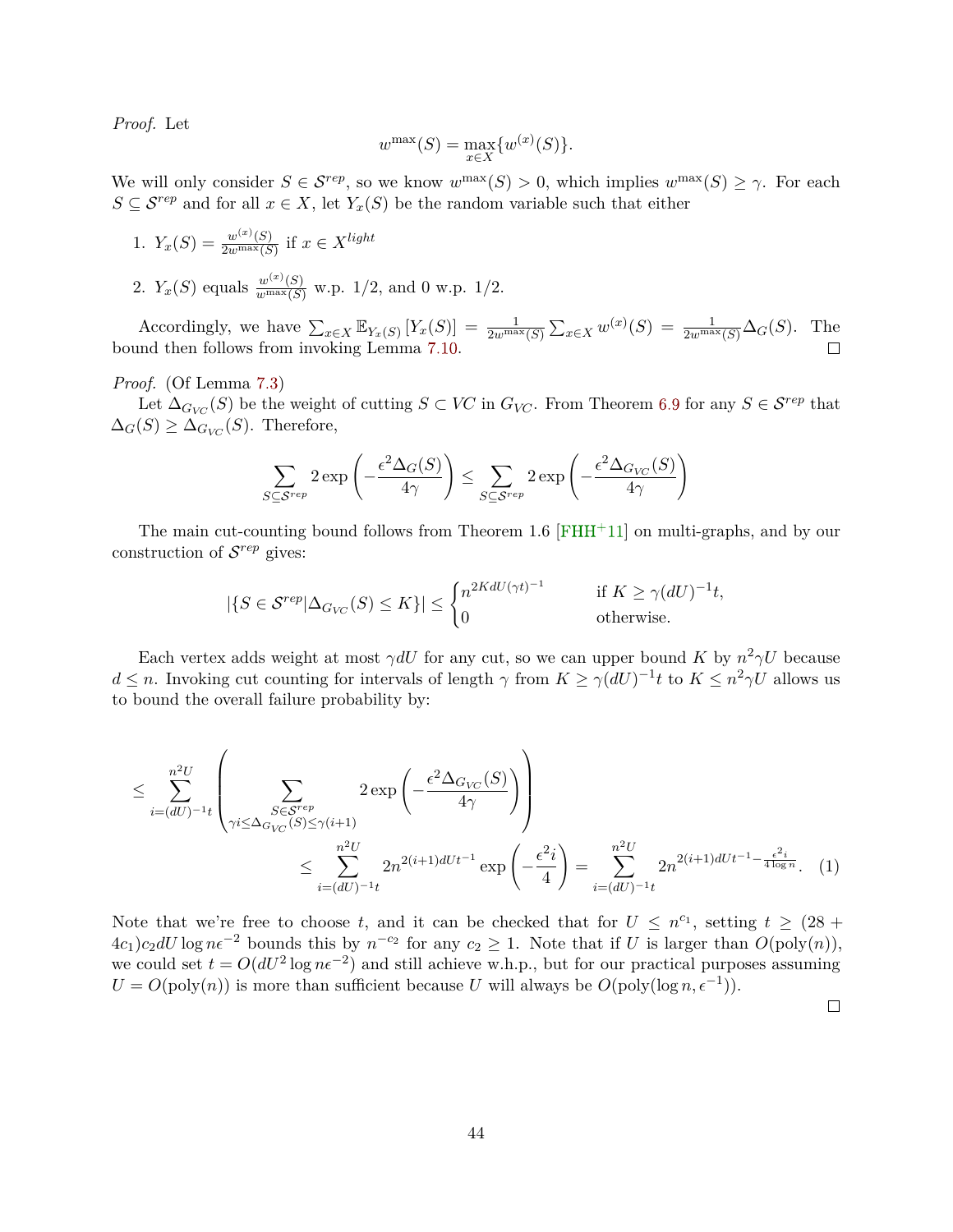# <span id="page-46-0"></span>**8** Maintaining  $(1+\epsilon)$ -Approximate Undirected Bipartite Min-Cut

In this section, we will again consider the bipartite minimum *s* − *t* cut problem of Section [6,](#page-33-0) and will improve the approximation guarantee to  $(1 + \epsilon)$ . This improvement will require many of the techniques from Section [6,](#page-33-0) but we will bypass the loss of a factor 2 approximation by utilizing the vertex sampling scheme presented in Section [7.](#page-40-0) A high level overview of these techniques is in Section [3.3.](#page-9-0) The dynamic algorithm given in this section will rely heavily on the definitions and observations of Subsection [6.1,](#page-33-1) which we encourage the reader to revisit.

Lemma [7.3,](#page-42-0) along with the framework from Section [6](#page-33-0) allow us sample a large set of vertices if the optimal minimum  $s - t$  cut is small, and will guarantee that the sampled vertices have  $O(poly(\log n, \epsilon^{-1}))$  degree. However, Lemma [7.3](#page-42-0) as stated require incident edges of all sampled vertices to have weight within factor  $O(\text{poly}(\log n, \epsilon^{-1}))$  of one another. In this section, we integrate this subroutine into the data structure framework, leading to our main result for approximating undirected bipartite maximum flows:

**Theorem 1.3.** *Given a dynamically changing unweighted, undirected, bipartite graph G* = (*A, B, E*) *with demand* −1 *on every vertex in A and demand* 1 *on every vertex in B, we can maintain a*  $(1 - \epsilon)$ -approximation to the value of the maximum flow, as well as query access to the associated *approximate minimum cut, with amortized update time* poly(log  $n, \epsilon^{-1}$ ) *per edge insertion* / deletion.

Section [8.1](#page-46-1) will show how the vertex sampling scheme given in Section [7](#page-40-0) can be iteratively applied, reducing to a graph with  $O(|VC| \text{poly}(\log n, \epsilon^{-1}))$  vertices and  $O(|VC| \text{poly}(\log n, \epsilon^{-1}))$ edges. This section will first present the full vertex sparsification scheme, and then examine the two primary components of this scheme. Section [8.1.1](#page-47-0) will show how we can pre-process a graph to ensure that all edge weights of each sampled vertex are close to each other, which will be necessary for bucketing sampled vertices. Section [8.1.2](#page-48-0) will utilize these bounded properties and the vertex sampling of Section [7](#page-40-0) to give a vertex sparsification scheme for each bucket, culminating in a proof of correctness for the full scheme in terms of approximation guarantees and bounds on the number of edges and vertices. Section [8.1.3](#page-51-0) will extend vertex sparsification to general graphs without bounds on degree for the static case, proving Corollary [3.2.](#page-11-1)

Section [8.2](#page-52-0) will then use this vertex sparsification scheme along with many of the components from Section [6](#page-33-0) to give a fully dynamic algorithm for maintaining a minimum *s* − *t* cut on a bipartite graph. The correctness of this algorithm will follow from the correctness of the dynamic algorithm in Section [6](#page-33-0) and the correctness of vertex sparsification. Accordingly, it will then only be necessary to establish that we can dynamically update all necessary data structures in  $O(poly(\log n, \epsilon^{-1}))$ time.

#### <span id="page-46-1"></span>**8.1 Vertex Sparsification in Quasi-Bipartite Graphs**

The general framework of the routine is shown in Figure [10.](#page-47-1)

<span id="page-46-2"></span>**Theorem 8.1.** *Given any graph G, vertex cover VC and*  $XG = V \setminus VC$ *, such that the degree of each vertex in XG is bounded by d, with weights in* [ $\gamma$ ,  $O(\gamma W)$ ] *where*  $\log W = O(\text{poly}(\log n))$ *, and error*  $\epsilon$ . Then there is a  $t = O(d^2 \log^3 n \epsilon^{-3})$  whereby VERTEXSPARSIFY(*G, VC, XG, d,*  $\epsilon$ *) returns H s.t. w.h.p.*

*1. H* \*XG is a multi-graph on VC with*  $O(|VC|$  poly(log *n,*  $\epsilon^{-1}$ )) *edges, and each H<sub>i</sub> is a bipartition with VC on one side, and at most O*(|*VC*|*t*log *n*) *vertices of XG on the other.*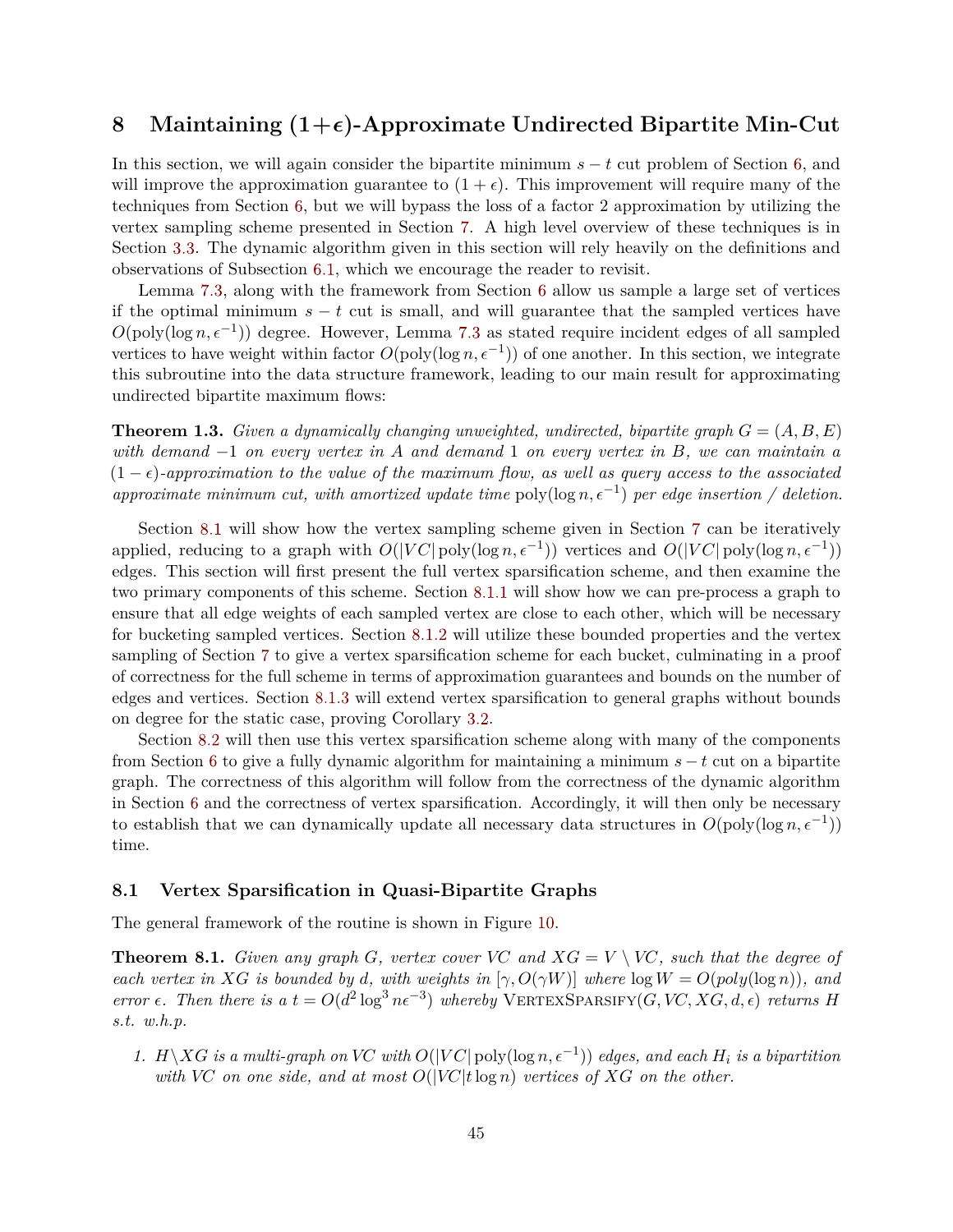$V \text{ERTEXSPARSIFY}(G, VC, XG, d, \epsilon)$ 

**Input:** Graph *G* with vertex cover *VC* and  $XG = V \setminus VC$ , such that the degree of each vertex in *XG* is bounded by *d*.

- 1. Build  $\hat{G}$  on the same vertex set as *G* s.t.  $G \approx_{\epsilon/2} \hat{G}$  and for each *x* in  $X\hat{G}$ , the weights are within a factor of  $O(d/\epsilon)$  of each other.
- 2. Bucket *G* by maximum edge weights in each  $N_x$  into  $G_1 \ldots G_L$ , along with  $G \setminus XG$
- 3. Set  $t = O(d^2 \log^3 n \epsilon^{-3})$ , initialize  $H = (V\mathcal{C}, \emptyset)$ .
- 4. With error  $\epsilon/2$ , sparsify  $\widehat{G} \setminus XG$  and BOUNDEDVERTEXSPARSIFY each  $\widehat{G}_i$ , giving  $H_i$
- 5. Return the union of each sparsified graph,  $H = H \setminus XG \cup H_1 \cup \ldots \cup H_L$ .

<span id="page-47-1"></span>Figure 10: Vertex Sampling in *G*

- 2.  $H \approx_{\epsilon}^{VC} G$ .
- *3. All edge weights of H* are in  $[\gamma, O(\gamma nW)]$

*Here the constant in front of t depends on W as well as in the w.h.p. condition.*

A proof of Theorem [8.1](#page-46-2) will be given at the end of Section [8.1.2.](#page-48-0)

#### <span id="page-47-0"></span>**8.1.1 Reduction to Bounded Weight Case**

The idea here will be to look at each  $N_x$  and move the low weight edges into  $G\setminus X$ , thereby ensuring that the remaining edges in  $N_x$  have weight within a  $O(poly(\log n, \epsilon^{-1}))$  factor. This will create a multi-graph in  $G \setminus X$ , where will use the normal notation  $(u, v)_x$  to denote an edge added by  $N_x$ .

<span id="page-47-3"></span>**Theorem 8.2.** *Given G with bipartition* (*VC, XG*) *with weights in* [ $\gamma$ ,  $\gamma$ *W*], *such that the degree of each vertex in*  $XG$  *is bounded by d, for any*  $\epsilon$ , VERTEXBUCKETING( $G$ ,  $VC$ ,  $XG$ ,  $d$ ,  $\epsilon$ ) will return  $G = G \setminus X \cup G_1 \cup \ldots \cup G_L$  *such that* 

- *1.*  $G ≈ ∈ G$
- 2. For each  $\hat{G}_i$ , the weights of  $\hat{G}_i$  are in  $[\gamma, 2\gamma d\epsilon^{-1}]$  for some  $\gamma$
- *3. Any edge*  $e_{\emptyset} \in \widehat{G}$  *must be in*  $\widehat{G} \setminus X$
- *4.* If  $x \in X$  has non-zero degree in  $G_i$ , then  $x$  has zero degree in  $G \setminus G_i$ , and the degree of  $x$  in  $G_i$  *is bounded by d*

*Proof.* Items 2, 3, and 4 follow from construction, and because *XG* is an independent set in *G*, we can conclude that  $G \approx_{\epsilon} \widehat{G}$  from Lemma [8.3](#page-47-2) and Lemma [8.4](#page-48-1) below.

 $\Box$ 

<span id="page-47-2"></span>**Lemma 8.3.** *Consider a graph on three vertices, x, u, and v with edges between xu and xv. If*  $w(x, v) \leq \epsilon w(x, u)$ , then the graph with edges *xu* with weight  $w(x, u)$  and *uv* with weight  $w(x, v)$  is *an -approximation on all cuts.*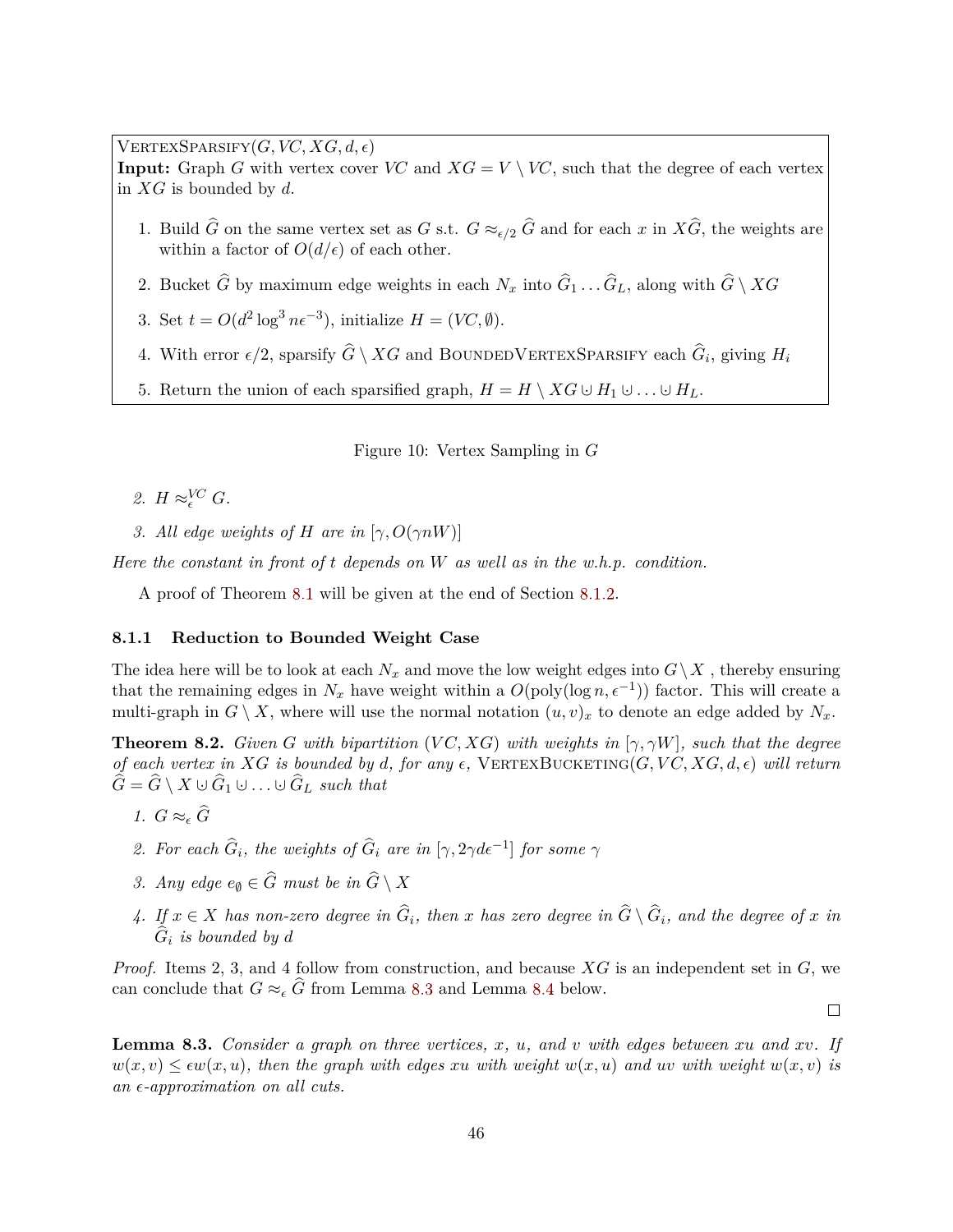$V \text{ERTEXBUCKETING}(G, VC, XG, d, \epsilon)$ **Input:** Bipartite graph *G* with bipartition (*VC, XG*) s.t. the degree of each vertex in *XG* is bounded by *d*.

- 1. Initialize  $G \setminus X = G \setminus X$ , and  $G_i = (VC, \emptyset)$  for  $i = 1 \dots L$  with  $L = O(\log W)$
- 2. For each  $x \in XG$ 
	- (a) Let  $(x, u)$  be the edge with maximum weight in  $N_x$ , where  $w(x, u) \in [\gamma 2^{i-1}, \gamma 2^i]$
	- (b) For each  $(x, v) \in N_x$ , if  $w(x, v) < \frac{\epsilon}{d}w(x, u)$ , then put  $(u, v)_x$  in  $\widehat{G} \setminus X$ . Otherwise, put  $(x, v)$  in  $G_i$
- 3. Return the multi-graph  $G \setminus X$ , and graphs  $G_1 \ldots G_L$

Figure 11: Vertex Bucketing in *G*

*Proof.* The only interesting cuts are singletons:

- 1. Removing *v* has  $w(x, v)$  before and after.
- 2. Removing *x* has  $w(x, u) + w(x, v)$  before, and  $w(x, u)$  after, a factor of  $\epsilon$  difference since

$$
w(x, u) + w(x, v) \le (1 + \epsilon)w(x, u).
$$

3. Removing *u* has  $w(x, u)$  before, and  $w(x, u) + w(x, v)$  after, same as above.

 $\Box$ 

Invoking this repeatedly on small stars gives:

<span id="page-48-1"></span>**Lemma 8.4.** *A star x with degree d can be reduced to one whose maximum and minimum weights is within a factor of*  $O(d\epsilon^{-1})$  *while only distorting cuts by a factor of*  $1 + \epsilon$ .

*Proof.* Let the neighbors of *x* be  $v_1 \ldots v_d$  s.t.  $w(x, v_1) \geq w(x, v_2) \geq \ldots \geq w(x, v_d)$ . Suppose  $w(x, v_i) < \epsilon/dw(x, v_1)$ , then applying Lemma [8.3](#page-47-2) gives a multiplicative error of  $1 + \epsilon/d$ . Applying this at most *d* times gives the approximation ratio, and moves all the light edges onto *v*1.  $\Box$ 

#### <span id="page-48-0"></span>**8.1.2 Bounded Weight Vertex Sparsification**

The bucketing of vertices in the independent set ensures that all the weights in each bucket are within a factor  $O(d/\epsilon)$ , which will allow us to iteratively reduce the number of vertices by applying the SAMPLE algorithm given in Section [7](#page-40-0)  $O(\log n)$  times. Note that our SAMPLE algorithm doubles the weights of each sampled star, so  $N_x^i$  will denote the star *x* in *i*th iteration graph  $G_i$  with updated weights for that graph.

<span id="page-48-2"></span>**Theorem 8.5.** *Given a bipartite graph G with bipartition* (*VC,XG*)*, and weights in* [ $\gamma$ ,*U* $\gamma$ ] *where*  $U = O(poly(n))$ *, with degree of*  $x \in XG$  *bounded by d, and error*  $\epsilon$ *. Then there is a*  $t = O(dU \log^3 n \epsilon^{-2})$  *whereby* BOUNDEDVERTEXSPARSIFY(*G, VC, XG, t*) *returns H, s.t. w.h.p.*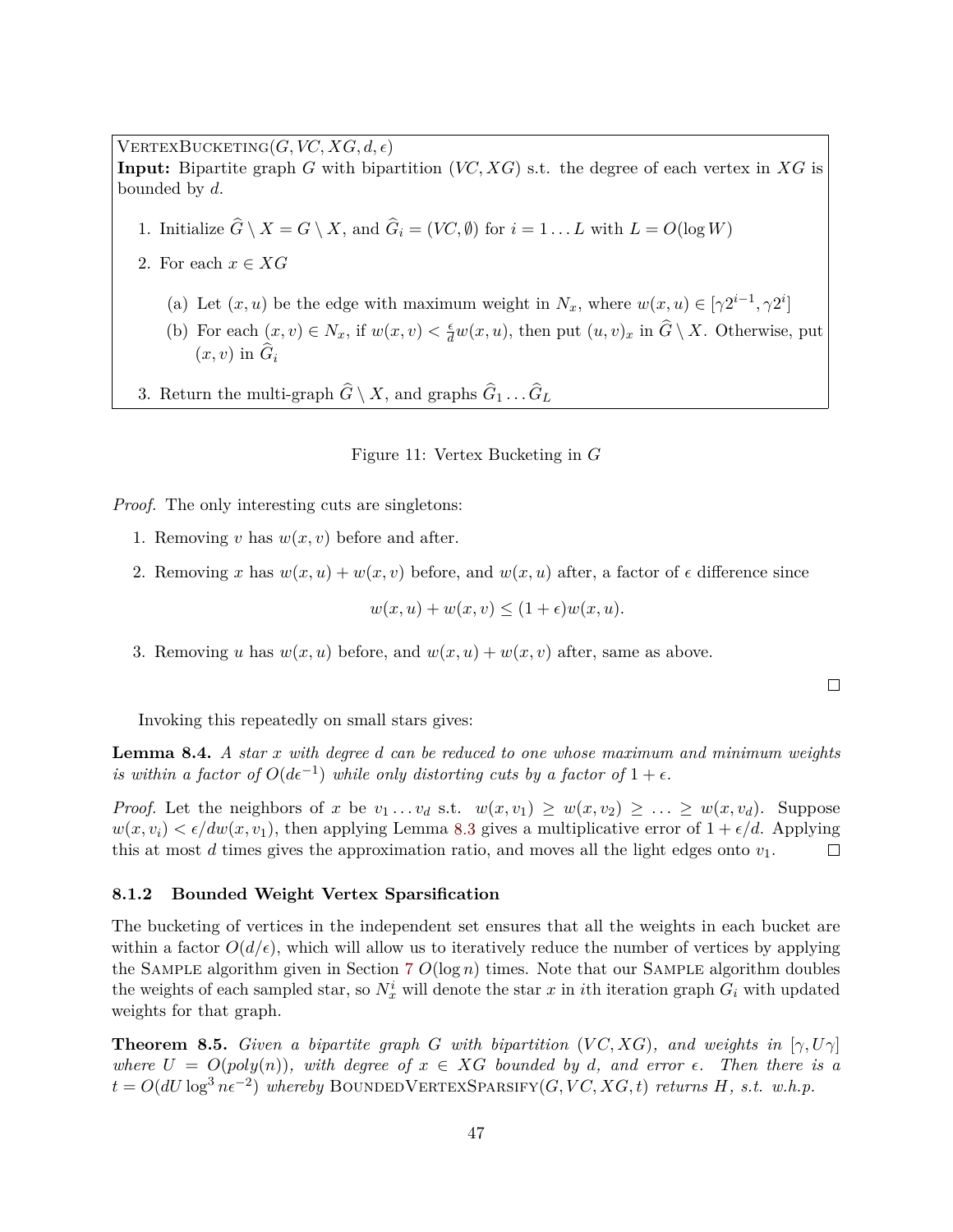BoundedVertexSparsify(*G, VC, XG, t*) **Input:** Bipartite graph *G* with bipartition (*VC, XG*) 1. Initialize  $G_0 \leftarrow G$ ,  $XG_0 \leftarrow XG$ , and  $H \leftarrow \emptyset$ 2. For each  $i = 0$  to  $l - 1$ (a) Compute a *t*-bundle vertex set  $XG_i^{light} \subseteq XG_i$  of  $G_i$ (b)  $(G_{i+1}, XG_{i+1}) \leftarrow Sample(G_i, VC, XG_i, XG_i^{light})$ (c) Add  $\bigcup_{x \in XG_i^{light}} N_x^i$  to *H* 3. Return  $H = H \cup G_l$ 

Figure 12: Bounded Weight Vertex Sparsification in *G*

#### *1. H* is a bipartition with VC on one side and at most  $O(|VC|t \log n)$  vertices on the other

2. 
$$
H \approx_{\epsilon}^{VC} G
$$

*Proof.* (1): Set  $l = O(\log n)$  and note that  $|XG| \leq n$ , so  $G_l$  is unlikely to have many remaining vertices after sampling  $O(\log n)$  times by a standard argument using concentration bounds. Then, Lemma [8.8](#page-50-0) will show  $|XG_i^{light}| \le t|VC|$  for all *i*, giving the desired size.

(2): By construction of BOUNDEDVERTEXSPARSIFY( $G, VC, XG$ ), the weights of each  $G_i$  are in  $[2^i\gamma, 2^i\gamma U]$ . We will show in Lemma [8.8](#page-50-0) that for each  $G_i$  and  $XG_i$ , we can find a *t*-bundle vertex set  $XG_i^{light}$  of  $XG_i$ , such that  $XG_i^{heavy} = XG_i \setminus XG_i^{light}$  is a  $2^i \gamma (dU)^{-1}t - heavy$  vertex subset. Assuming that this is the case, from Lemma [7.3,](#page-42-0) if we set  $\hat{\epsilon} = \frac{\epsilon}{l}$  $\frac{\epsilon}{l}$ , then with high probability

$$
G_i \approx_{\epsilon}^{VC} G_{i+1} \cup \bigcup_{x \in XG_i^{light}} N_x^i
$$

By construction, for all  $j < i$ ,  $XG_j^{light} \cap XG_i = \emptyset$ , so adding each  $\bigcup_{x \in XG_j^{light}} N_x^j$  to both sides will still preserve the relation above. Applying this argument inductively and using  $\hat{\epsilon} = \frac{\epsilon}{l}$  $\frac{\epsilon}{l}$  gives  $H \approx_{\epsilon}^{VC} G$  with high probability.

 $\Box$ 

In order to complete the proof of Theorem [8.5,](#page-48-2) it is now necessary to show that for each  $G_i$ and  $XG_i$ , we can construct  $XG_i^{light}$  such that  $XG_i \setminus XG_i^{light}$  is a  $2^i \gamma (dU)^{-1}t$  – *heavy* subset of *XG*<sup>*i*</sup>. The idea will simply be to construct  $XG_i^{light}$  from *t* disjoint spanning forests in  $G_{VC}^i$  with some additional properties that will allow  $O(\text{poly}(\log n, \epsilon^{-1}))$  dynamic maintenance in the following subsection.

**Definition 8.6.** *Given G with vertex bipartition*  $(VC, X)$ *, we say that*  $F = F_1 \cup \ldots \cup F_t$  *is a t-clique forest if*

*1. Each F<sup>i</sup> is a forest of GVC and all are disjoint.*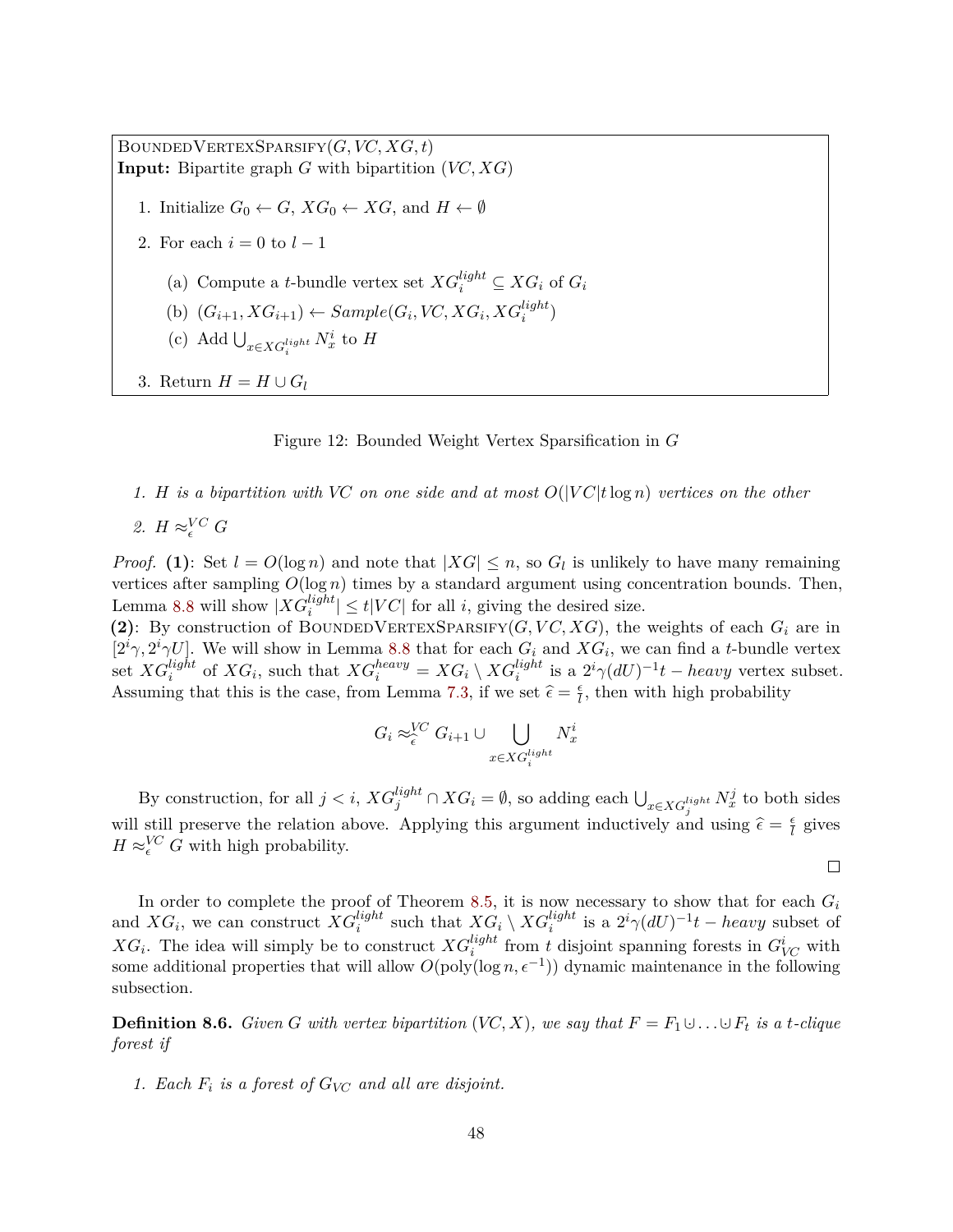$\text{LIGHTVERTICES}(G_i, VC, XG_i)$ **Input:** Bipartite graph  $G_i$  with bipartition  $(VC, XG_i)$ 1. Initialize  $XG_i^{light} \leftarrow \emptyset$  and  $F_i = \bigcup_{j \in [t]} F_{i,j}$  with  $F_{i,j} \leftarrow \emptyset$  for all *j* 2. For each  $j = 1$  to  $t$ (a) While some edge  $e_x \in G^i_{VC}$  can be added to forest  $F_{i,j}$ (b) Place  $e_x$  in  $F_{i,j}$ , place  $x$  in  $XG_i^{light}$ , and remove  $K_x$  from  $G_{VC}^i$ 3. Return  $XG_i^{light}$ 

Figure 13: Light Vertex Set of *XG*

- 2. For any  $x \in X$ , at most one edge  $e_x \in K_x$  is in F.
- 3. For all  $x \in X$  such that  $F \cap K_x = \emptyset$ , for any  $e_x = (u, v)_x \in K_x$ , u and v are connected in all *Fi*

**Lemma 8.7.** *Given G with vertex bipartition* (*VC, X*) *such that all*  $x \in X$  *have maximum degree d,* weights in  $[\gamma, \gamma U]$  and a t-clique forest F, if  $X^{light} = \{x \in X | F \cap K_x = \emptyset\}$ , then  $X^{heavy} = X \setminus X^{light}$  $i$ *s* an  $\gamma(dU)^{-1}$ *t* − *heavy subset of X* 

*Proof.* For some  $(u, v)_x \in K_x$  with  $x \in X^{heavy}$ , suppose  $(u, v)_x$  is in a cut  $S_{VC} \subset VC$  such that  $\Delta_{G_{VC}}(S_{VC}) \leq \gamma(dU)^{-1}t$ . From Lemma [6.10,](#page-35-2) all edges in  $G_{VC}$  have weight at least  $\gamma(dU)^{-1}$ . Therefore, there must exist some  $F_j$  such that  $u$  and  $v$  are not connected, giving a contradiction.

 $\Box$ 

Note that after the algorithm terminates  $G_{VC}^i = \bigcup_{x \in X} G_i^{heavy} K_x$ , which will be necessary for the dynamic maintenance. The following lemma follows by construction and the fact that each forest has at most  $|VC| - 1$  edges.

<span id="page-50-0"></span> ${\bf Lemma~8.8.}$   $F_i$  is a  $t$ -clique forest of  $G_{VC}^i,$   $|XG_i^{light}| \leq t|VC|$ , and  $XG_i^{heavy}$  is a  $2^i \gamma (dU)^{-1}t-heavy$ *subset of XG<sup>i</sup>*

**Proof of Theorem [8.1](#page-46-2)** (1) The first part follows from Theorem [5.1](#page-24-1) and the second part follows from Theorem [8.5](#page-48-2)

**(2)** Property (1) of Theorem [8.2](#page-47-3) gives us  $G \approx_{\epsilon/2} \widehat{G}$  with  $U = 4d\epsilon^{-1}$  for each  $\widehat{G}_i$  from property (2). Then, property (3) implies that each  $G_i$  is bipartite, and property (4) implies that each vertex in  $XG_i$ is bounded by *d*. We can then apply Theorem [8.5](#page-48-2) to each  $\widehat{G}_i$ , with  $U = 4d\epsilon^{-1}$  to get  $\widehat{G}_i \approx_{\epsilon/2}^{VC} H_i$  with high probability. Note that we are implicitly assuming  $U = O(poly(n))$ , aka  $\epsilon^{-1} = O(poly(n))$ . As was discussed at the end of Section [7,](#page-40-0) we could avoid this assumption by adding an extra  $\epsilon^{-1}$  factor to the *t*-bundle, but any  $\epsilon^{-1} = \omega(poly(n))$  loses any practical value.  $L = O(\log W) = O(poly(\log n))$ by assumption, and property (4) of Theorem [8.2](#page-47-3) ensures that a vertex is only sampled in one  $G_i$ , so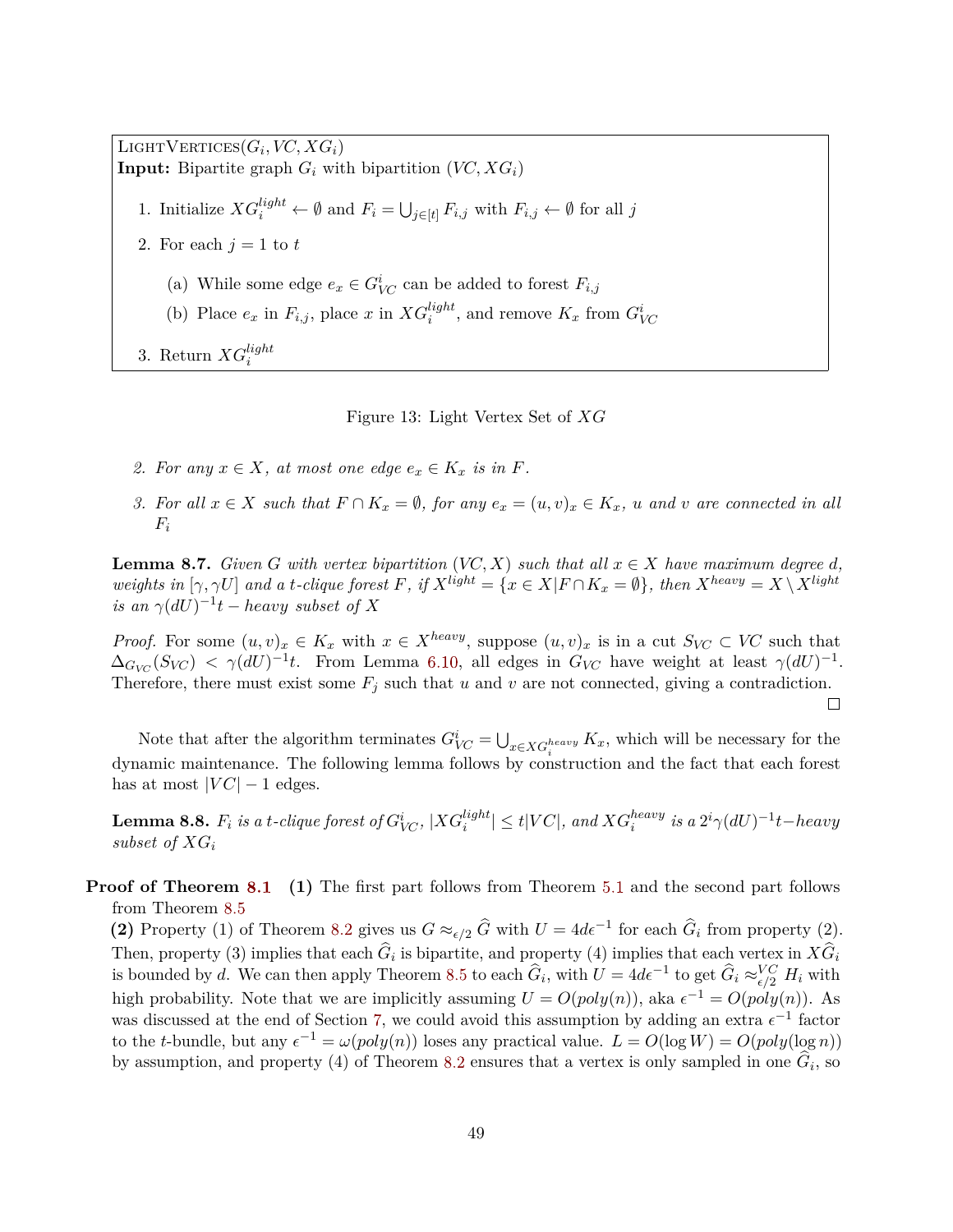<span id="page-51-1"></span>taking the union over  $O(poly(\log n))$  buckets preserves  $\widehat{G} \approx_{\epsilon/2}^{VC} H$  w.h.p. for sufficient constants in *t*.  $G \approx_{\epsilon/2} \widehat{G}$  is a stronger statement than  $G \approx_{\epsilon/2}^{VC} \widehat{G}$ , implying  $G \approx_{\epsilon}^{VC} H$ 

**(3)** Edge weights are only changed in Sample where they are either doubled or left alone. VERTEXSPARSIFY calls SAMPLE at most  $O(\log n)$  times for each bucket of  $\tilde{G}$ , giving the appropriate bound.

#### <span id="page-51-0"></span>**8.1.3 Improved Static Algorithm for General Graphs**

Composing this routine  $O(\log n)$  times, along with spectral sparsifiers, leads to a static routine:

**Corollary 3.2.** *Given any graph*  $G = (V, E)$ *, and a vertex cover VC of G, where*  $X = V \setminus V\mathbb{C}$ *, with error*  $\epsilon$ , we can build an  $\epsilon$ -approximate terminal-cut-sparsifier H with  $O(|VC| \text{poly}(\log n, \epsilon^{-1}))$ *vertices in*  $O(m \cdot \text{poly}(\log n, \epsilon^{-1}))$  *work.* 

Now that we have sufficient notation in place, by *terminal* − *cut* − *sparsif ier*, we mean that  $G \approx_{\epsilon}^{VC} H$  with high probability. Note that this is almost equivalent to Theorem [8.1,](#page-46-2) but we make no assumptions on the degree of vertices in *X*. Also, we will specify  $\text{poly}(\log^n, \epsilon^{-1})$  as  $\log^{18} n\epsilon^{-7}$ .

*Proof.* Consider running the following routine iteratively:

- 1. Sparsify *G* with error  $\hat{\epsilon} = \frac{\epsilon}{O(\log n)}$  $\frac{\epsilon}{O(\log n)}$  and output  $\tilde{G}$
- 2. Find the bipartite subgraph  $\widehat{G}$  containing *VC* and vertices  $X\widehat{G} \subseteq X$  whose degree are less than  $O(\log^2 n\epsilon^{-2})$ . Run VERTEXSPARSIFY on  $\widehat{G}$ , *VC*,  $X\widehat{G}$ , with  $d = O(\log^2 n\epsilon^{-2})$  and with error  $\hat{\epsilon} = \frac{\epsilon}{O(\log \epsilon)}$  $\frac{\epsilon}{O(\log n)}$ , returning *H*
- 3.  $G \leftarrow \tilde{G} \setminus \hat{G}$  and  $H \leftarrow H \cup \hat{H}$

If at any point, we have  $|X| < |VC| \log^{17} n \epsilon^{-7}$ , then return  $H \cup G$ .

From [\[SS11\]](#page-61-12), and the number of edges in  $\tilde{G}$  is  $O(n \log n \tilde{\epsilon}^{-2})$  with high probability. Therefore, at least half of |*X*| have degree less than  $O(\log^2 n\hat{\epsilon}^{-2})$  because otherwise the number of edges in  $\tilde{G}$ would be  $O(|X|\log^2 n\hat{\epsilon}^{-2}) = O(n\log^2 n\hat{\epsilon}^{-2})$  by the assumption  $|X| \geq |VC|$ . This eliminates half the vertices in *X* with high probability for every run of the routine, so the process can continue at most  $O(\log n)$  times. From Theorem [8.1](#page-46-2) each bucket of  $\hat{H}$  will have at most  $O(|VC|t \log n)$  vertices with  $t = O(d^2 \log^3 n \hat{\epsilon}^{-3})$  and  $d = O(\log^2 n \hat{\epsilon}^{-2})$ , giving  $O(|V\mathcal{C}| \log^{15} n \epsilon^{-7})$ . We run sparsification on *G* and VERTEXSPARSIFY on  $\hat{G} O(\log n)$  times, so from the guarantees of Theorem [5.1](#page-24-1) and property (3) of Theorem [8.1,](#page-46-2) the weights are within a factor  $O(n^{O(\log n)})$ . Therefore, there are at most  $O(\log^2 n)$ buckets of  $\hat{H}$ , and at most  $O(|VC|\log^{17} n\epsilon^{-7})$  vertices which has the appropriate size requirement.

Sparsification gives  $G \approx_{\widehat{\epsilon}} \widetilde{G}$  with high probability, which is a stronger statement than  $G \approx_{\widehat{\epsilon}}^{VC} \widetilde{G}$ . Theorem [8.1,](#page-46-2) which is still applicable for weight within a factor  $O(n^{O(\log n)})$ , gives  $\hat{G} \approx_{\hat{\epsilon}}^{VC} \hat{H}$  with better that the sum approach of weight within a ractor  $\sigma(n)$ , gives  $G \circ \sigma$  in with<br>high probability. Therefore  $(\tilde{G} \setminus \hat{G}) \cup \hat{H} \approx_{2\epsilon}^{V\bar{C}} G$  with high probability. Applying this inductively for<br> $O(\log n)$  steps gi  $O(\log n)$  steps gives the desired relation by setting  $\hat{\epsilon} = \frac{\epsilon}{O(\log n)}$  $\frac{\epsilon}{O(\log n)}$  as was done in the iterative routine above.

Sparsifying *G* requires  $O(m \cdot \text{poly}(\log n, \epsilon^{-1}))$  work [\[SS11\]](#page-61-12). Furthermore, in Section [8.2](#page-52-0) we will show that VERTEXSPARSIFY can be maintained dynamically in worst-case update time of  $O(\text{poly}(\log n, \epsilon^{-1}))$ , so it's static runtime must be  $O(m \cdot \text{poly}(\log n, \epsilon^{-1}))$ .

 $\Box$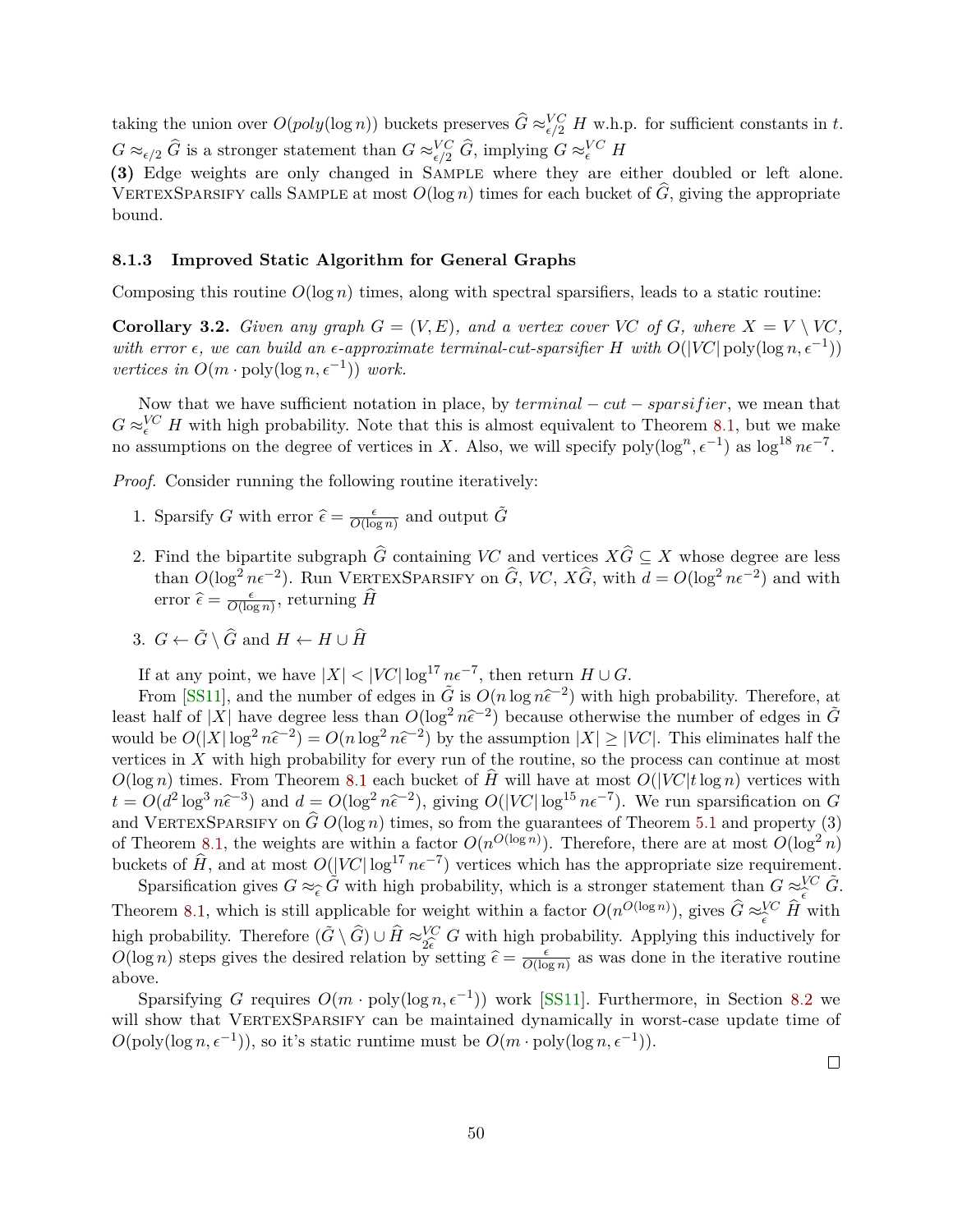- 1. Dynamically maintain a sparsified  $G$ , which we will denote  $G$
- 2. Dynamically maintain a *branch vertex cover*, *VC*, on  $\tilde{G}$ , where we ensure  $s, t \in V\mathbb{C}$
- 3. Dynamically maintain a vertex sparsified  $\tilde{G}$  using *VC* and  $X\tilde{G} = V \setminus V\tilde{G}$  which we will denote *H*
- 4. Every  $\frac{\epsilon}{2} \Delta_H(\hat{S}_{V_H})$  dynamic steps, recompute  $\hat{S}_{V_H} \subset V_H$ , an approximate minimum  $s t$ cut on *H*, ignoring all degree zero vertices

<span id="page-52-1"></span>Figure 14: Dynamic  $(1 + \epsilon)$ -approximate Minimum  $s - t$  Cut

### <span id="page-52-0"></span>**8.2 Dynamic Minimum Cut of Bipartite Graphs**

Now that we have the full process of VERTEXSPARSIFY, we will give the dynamic algorithm for maintaining a  $(1+\epsilon)$ -approximate minimum cut in amortized  $O(poly(\log n, \epsilon^{-1}))$  time. The algorithm in Figure [14](#page-52-1) will be analogous to the one given in Section [6,](#page-33-0) but will replace sparsification of  $G_{V\!C}$ with VERTEXSPARSIFY, improving the approximation by a factor of 2.

In this algorithm we run into the same issue of returning a cut of size  $O(n)$  in amortized  $O(poly(\log n, \epsilon^{-1}))$  time, and will allow a similar querying scheme. Let  $V_H$  be the non-zero degree vertex set of *H*. Our vertex sparsification process ensures that  $VC \subseteq V_H$ , so for the computed  $S_{V_H} \subset V_H$ , we will maintain the cut  $S_{V_H} \cap V_C \subset V_C$  with  $s \in S_{V_H}$ . For a vertex  $v \in V_C$ , return *v* is with *s* iff  $v \in S_{V_H} \cap V_C$ , which takes  $O(1)$  time. For a vertex  $x \notin V_C$ , note that all of  $N(x)$ must be in *VC*, and return that *x* is with *s* iff  $w(x, \hat{S}_{V_H} \cap V_C) = w^{(x)}(\hat{S}_{V_H} \cap V_C)$  in  $\tilde{G}$ , taking  $O(poly(\log n, \epsilon^{-1}))$  time to compute  $w(x, \hat{S}_{V_H} \cap V_C)$  and  $w^{(x)}(\hat{S}_{V_H} \cap V_C)$ , by Corollary [5.2](#page-24-2) and Corollary [6.4.](#page-34-0) Note that by restricting to *VC* we will be able take advantage of the approximation guarantees of vertex sparsification in the corollary below.

**Corollary 8.9.** *The dynamic algorithm maintains a*  $(1 + \epsilon)$ *-approximate minimum*  $s - t$  *cut in G, and will only compute an approximate minimum*  $s - t$  *cut on*  $H$  *every*  $O(\epsilon OPT)$  *dynamic steps, taking*  $O(OPT \cdot poly(log n, \epsilon^{-1}))$  *time each computation* 

*Proof.*  $\tilde{G} = F_1 \cup \ldots \cup F_K$  for some  $K = O(\text{poly}(\log n, \epsilon^{-1}))$  by Corollary [5.2,](#page-24-2) so from Lemma [3.1](#page-10-0) and Corollary [6.4,](#page-34-0) we know  $|VC| = O(OPT \cdot \text{poly}(\log n, \epsilon^{-1}))$  and the degree of all vertices in  $X\tilde{G}$ is  $O(\text{poly}(\log n, \epsilon^{-1}))$ . From Corollary [5.2,](#page-24-2) the weights of  $\tilde{G}$  are in [1,  $O(n)$ ], and so property (1) of Theorem [8.1](#page-46-2) implies that *H* has  $O(OPT \cdot poly(\log n, \epsilon^{-1}))$  edges. Therefore, we can find a  $(1 + \hat{\epsilon})$ approximate minimum  $s - t$  cut in  $H$ , in  $O(OPT \cdot poly(\log n, \epsilon^{-1}))$  time.

Assume  $\hat{S}_{V_H} \subset V_H$  is returned as a  $(1 + \hat{\epsilon})$ -approximate minimum  $s - t$  cut in *H*, with  $\hat{\epsilon} = \frac{\epsilon}{O(1)}$ . Let  $S_{VC} = S_{V_H} \cap VC$  be its restriction to *VC*, and let

$$
\widehat{S} = \widehat{S}_{VC} \cup \{ x \in X\tilde{G} : w(x, \widehat{S}_{VC}) = w^{(x)}(\widehat{S}_{VC}) \}
$$

be the extension of  $\hat{S}_{VC}$  onto  $\tilde{G}$ , which is the cut returned by our vertex querying scheme. From Corollary [5.2](#page-24-2) and Theorem [8.1,](#page-46-2) we have  $G \approx_{\widehat{\epsilon}} \widetilde{G}$  and  $\widetilde{G} \approx_{\widehat{\epsilon}}^{VC} H$ , respectively, which gives

$$
\Delta_G(\widehat{S}) \le (1+\widehat{\epsilon})\Delta_{\widetilde{G}}(\widehat{S}) = (1+\widehat{\epsilon})\Delta_{\widetilde{G}}(\widehat{S}_{VC}) \le (1+\widehat{\epsilon})^2\Delta_H(\widehat{S}_{VC}).
$$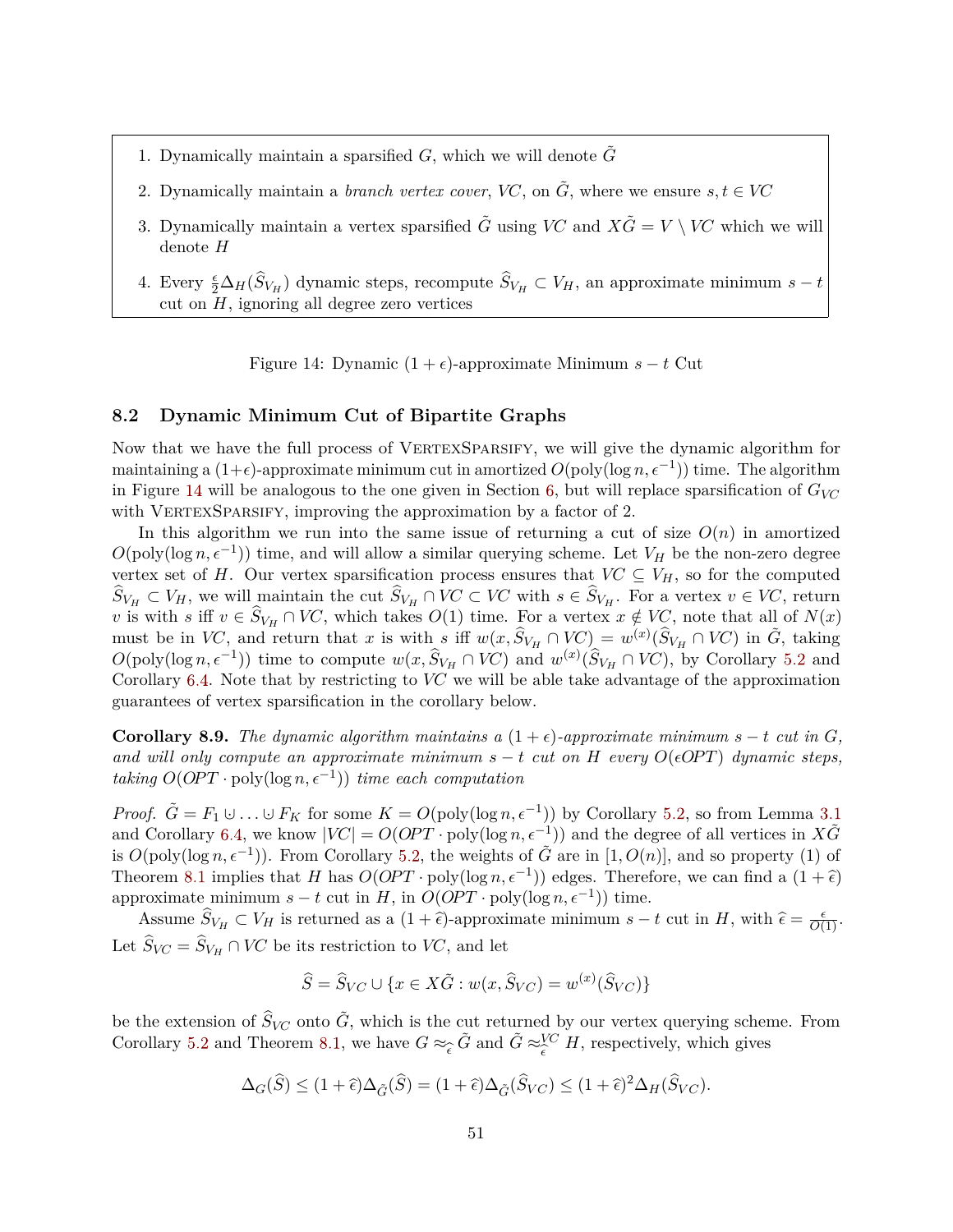On the other hand, let  $\overline{S} \subset V$  be the minimum  $s - t$  cut in *G*, and  $\overline{S}_{VC} \subset V\overline{C}$  be its restriction to *VC*. Using the fact that  $\Delta_{\tilde{G}}(\overline{S}_{VC})$  is the weight of the minimal extension of  $\overline{S}_{VC}$  in  $\tilde{G}$ , along with the approximations  $G \approx_{\widehat{\epsilon}} \widetilde{G}$  and  $\widetilde{G} \approx_{\widehat{\epsilon}}^{VC} H$  gives

$$
\Delta_G(\overline{S}) \ge (1 - \widehat{\epsilon}) \Delta_{\widetilde{G}}(\overline{S}) \ge (1 - \widehat{\epsilon}) \Delta_{\widetilde{G}}(\overline{S}_{VC}) \ge (1 - \widehat{\epsilon})^2 \Delta_H(\overline{S}_{VC}).
$$

The near-optimality of  $S_{V_H}$  on *H* and setting  $S_{V_C} = S_{V_H} \cap V_C$ , gives,

$$
\Delta_H(\overline{S}_{VC}) \ge (1 - \widehat{\epsilon}) \Delta_H(\widehat{S}_{V_H}) \ge (1 - \widehat{\epsilon}) \Delta_H(\widehat{S}_{VC})
$$

Therefore,  $\Delta_G(\widehat{S}) \leq (1+\widehat{\epsilon})^5 \Delta_G(\overline{S})$ , and by choosing  $\widehat{\epsilon} = \frac{\epsilon}{O(1)}$  we maintain a  $(1+\frac{\epsilon}{2})$ -approximate minimum  $s - t$  cut in  $G$ .

An approximate minimum  $s - t$  cut on *H* will be re-computed in  $\frac{\epsilon}{2} \Delta_H(\widehat{S}_{V_H})$  dynamic steps.  $OPT = \Delta_G(\overline{S}) \le (1 + \epsilon) \Delta_H(\overline{S}_{V_H}),$  so  $\Delta_H(\overline{S}_{V_H}) = O(OPT)$ 

 $\Box$ 

All that is left to be shown is that data structures can be maintained in  $O(poly(\log n, \epsilon^{-1}))$  time per dynamic update. As a result of Corollary [5.2,](#page-24-2) it suffices to show the following

<span id="page-53-0"></span>**Theorem 8.10.** For each addition/deletion of an edge in  $\tilde{G}$ , maintaining  $\tilde{G}$ ,  $H$ *, and*  $VC$  takes  $O(\text{poly}(\log n, \epsilon^{-1}))$  *time.* 

As in Section [6.3,](#page-37-0) most of the necessary analysis for Theorem [8.10](#page-53-0) will follow from the fact that all  $x \in X\tilde{G}$  have degree  $O(\text{poly}(\log n, \epsilon^{-1}))$ , and the only substantial changes made to the data structures in one dynamic step, are done within the neighborhood of some  $x \in X\tilde{G}$ . We will also assume all of the dynamic data structure analysis of Section [6.3](#page-37-0) with regards to maintaining a corresponding *GVC* of some *G*.

In the rest of this section, we will first examine dynamically maintaining the pre-processing routine, particularly when vertices are moved in and out of the vertex cover. Then we will consider dynamically maintaining our vertex sparsification routine. Most of the time complexity analysis will follow from Section [6.3,](#page-37-0) and the only tricky part will be ensuring that dynamic changes do not multiply along iterations of the sparsification routine.

**Maintaining**  $\hat{G}$  As with the multi-graph  $G_{VC}$ , for  $\hat{G} \setminus X\tilde{G}$ , an edge  $e_{\emptyset}$  denotes an edge originally in  $\tilde{G}$  and  $e_x$  denotes an edge that was moved into  $\hat{G} \setminus X\tilde{G}$  from  $N_x$ . For each  $x \in X\tilde{G}$ , let  $x_{\text{max}}$ denote the vertex such that  $(x, x_{\text{max}})$  has the maximum weight in  $N_x$ . Let *bucket* $(x)$  be the  $i \in [L]$ such that  $w(x, x_{\text{max}}) \in [2^{i-1}, 2^i]$ . We can use 1 as our scalar here because all weights of *G* are 1, so from Corollary [5.2,](#page-24-2) all weights of  $\tilde{G}$  are in [1,  $O(n)$ ]. In order to maintain each  $x_{\text{max}}$ , we will assume that the data structure of  $G$  is such that the adjacency list of each  $x$  is sorted by edge weight. Consequently, edge insertions/deletions in *G* will require  $O(\log n)$  time.

Maintaining each bucket for an edge insertion/deletion in  $G$  will be analogous to maintaining  $G_{V\!C}$  in Section [6.3.](#page-37-0) We will first show that moving a vertex in and out of  $X\tilde{G}$  can be done in  $O(poly(\log n, \epsilon^{-1}))$  time, then give the overall update process, which will primarily just be composed of these two operations.

**Lemma 8.11.** *If v is not in VC, then running* REMOVEXG( $\hat{G}$ ,  $X\tilde{G}$ ,  $v$ ) *will output*  $\hat{G}$  *with*  $v \in V\tilde{G}$ *in*  $O(deg_v \log n)$  *time, where*  $deg_v$  *is the degree of v in*  $\tilde{G}$ 

*Proof.* Costs of the three steps are: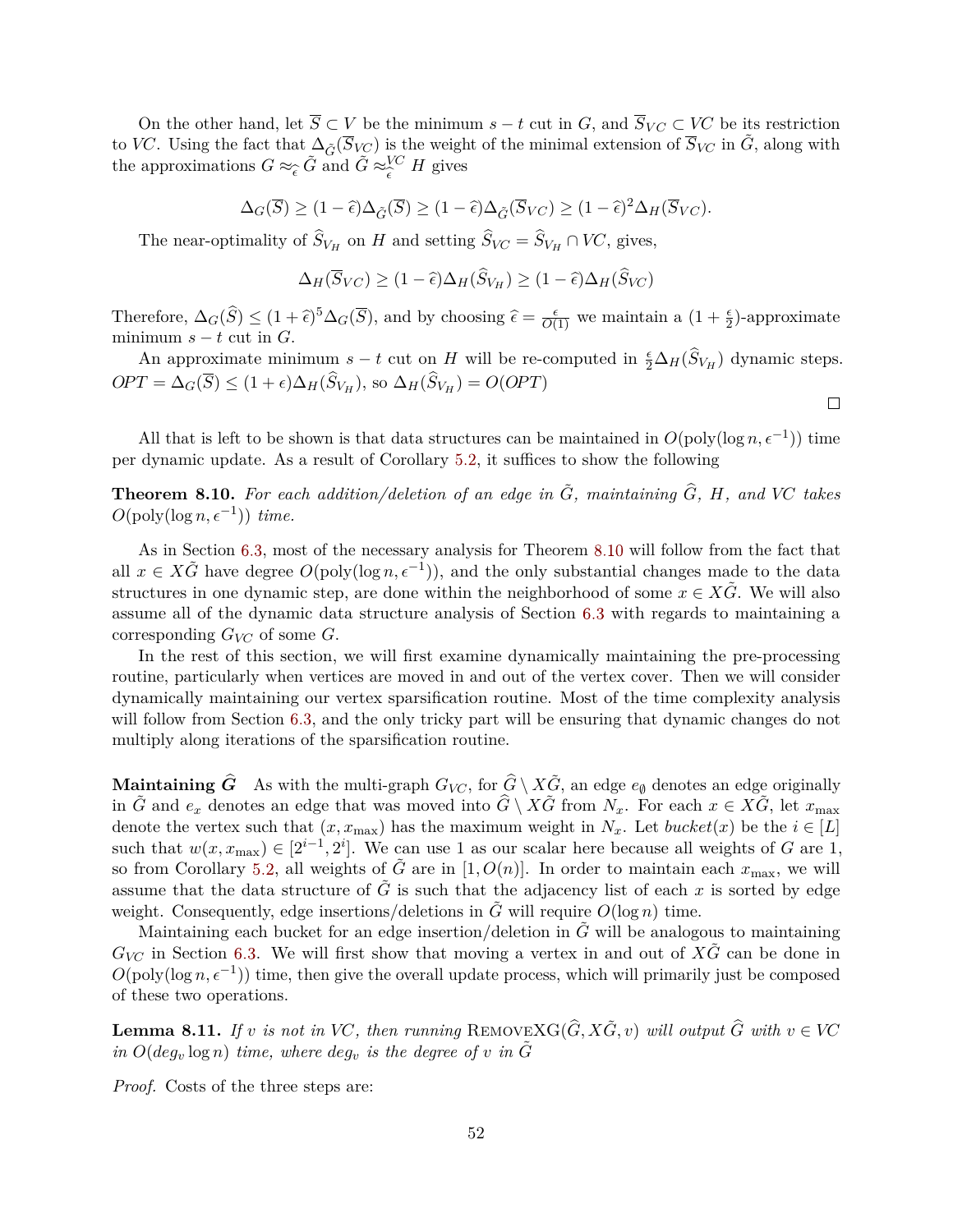$\text{REMOVEXG}(\tilde{G}, X\tilde{G}, v)$ 

- 1. Delete all edges  $e_v$  incident to  $v_{\text{max}}$  from  $\widehat{G} \setminus X\widetilde{G}$
- 2. Delete all edges incident to  $v$  from  $G_{bucket(v)}$
- 3. For all edges *e* incident to *v* in  $\tilde{G}$ , add  $e_{\emptyset}$  into  $\hat{G} \setminus X\tilde{G}$

Figure 15: Removing a Vertex from  $X\tilde{G}$ 

 $I$ <sup>NSERT</sub>XG( $\hat{G}$ ,  $X\tilde{G}$ ,  $v$ )</sup>

- 1. Delete all edges  $e_{\emptyset}$  incident to  $v$  in  $\widehat{G} \setminus X\widetilde{G}$
- 2. For all edges  $e = (v, w) \in \tilde{G}$  incident to *v* 
	- (a) If  $w(v, w) < \frac{\epsilon}{d}w(v, v_{\text{max}})$ : insert  $(w, v_{\text{max}})_v$  into  $\widehat{G} \setminus X\widetilde{G}$
	- (b) Otherwise: insert  $(v, w)$  into  $G_{bucket(v)}$

Figure 16: Inserting a Vertex into  $X\tilde{G}$ 

- 1. Deleting all edges  $e_v$  incident to  $v_{\text{max}}$  from  $\hat{G} \setminus X\tilde{G}$  takes  $O(\log n)$  time per deletion and *O*(*degv*) deletions.
- 2. Deleting all edges incident to *v* from  $G_{bucket(v)}$  takes  $O(\log n)$  time per deletion and  $O(deg_v)$ deletions.
- 3. Adding  $e_{\emptyset}$  into  $\hat{G} \setminus X\tilde{G}$  takes  $O(\log n)$  time and is done for all edges *e* incident to *v* in  $\tilde{G}$ , so  $O(deq_v)$  times

If *v* is not in *VC*, then *v* cannot be incident to any vertices in  $X\tilde{G}$ . Therefore, placing *v* in *VC* implies that *v* cannot be incident to any edges in all  $\hat{G}_k$  and no edges  $e_v$  exist in  $\hat{G} \setminus X\tilde{G}$ . REMOVEX $G(\widehat{G}, X\widetilde{G}, v)$  performs exactly these removals and inserts all necessary  $e_{\emptyset}$  incident to *v* into  $\ddot{G} \setminus X\ddot{G}$ 

$$
\qquad \qquad \Box
$$

**Lemma 8.12.** If *v* is not in VC, but was placed in VC for  $\widehat{G}$ , then running INSERTXG( $\widehat{G}$ ,  $X\widetilde{G}$ ,  $v$ ) *will output*  $\hat{G}$  *with*  $v \notin VC$  *in*  $O(deg_v log n)$  *time, where*  $deg_v$  *is the degree of v in*  $\tilde{G}$ 

*Proof.* Costs of the two steps are:

1. Deleting all edges  $e_{\emptyset}$  incident to *v* in  $\hat{G} \setminus X\tilde{G}$  takes  $O(\log n)$  time per deletion and  $O(deg_v)$ deletions.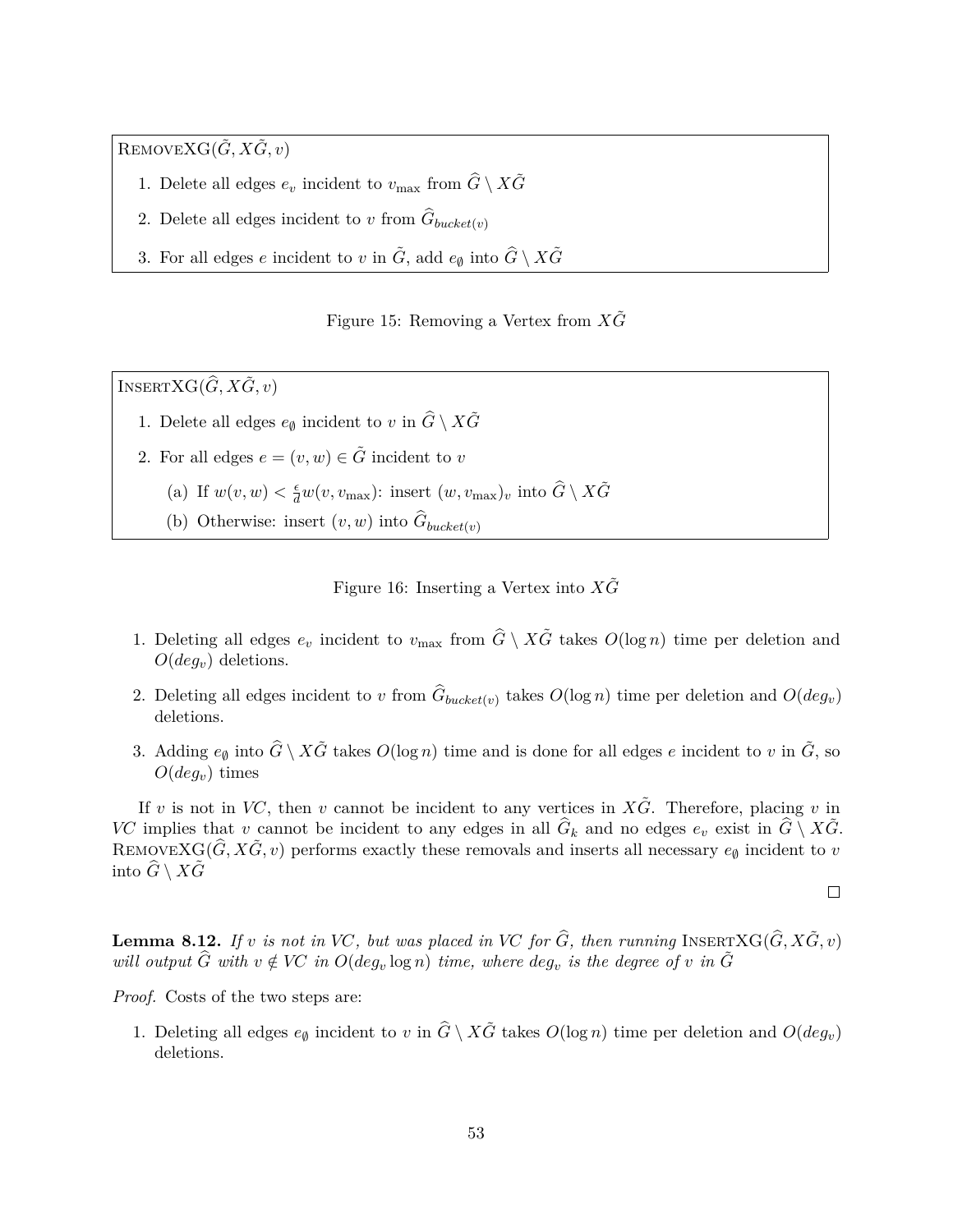<span id="page-55-1"></span>2. Checking if  $w(v, w) < \frac{\epsilon}{d}w(v, v_{\max})$  and inserting  $(w, v_{\max})_v$  into  $\widehat{G} \setminus X$  or inserting  $(v, w)$  into  $\hat{G}_{bucket(v)}$  takes  $O(\log n)$  time. This is done for all edges  $e = (v, w) \in \tilde{G}$  incident to *v*, so *O*(*degv*) times

If *v* is not in *VC*, but was placed in *VC* for  $\hat{G}$ , then only edges  $e_{\emptyset}$  are incident to *v* in  $\hat{G}$ . Removing *v* from *VC* requires deleting all of these edges. Further, all edges  $e$  in  $N_v$  of sufficiently small weight must be moved to  $\hat{G} \setminus X\tilde{G}$  as  $e_v$ , and the rest of  $N_v$  must be placed in the appropriate  $\hat{G}_i$ . INSERTXG( $\hat{G}, X\tilde{G}, v$ ) performs exactly these operations.

 $\Box$ 

The full dynamic update process of  $\hat{G}$  for each  $e = (u, v)$  insertion/deletion in  $\tilde{G}$  will then be as follows.

- 1. For *u* and *v*, REMOVEXG( $\hat{G}$ ,  $X\tilde{G}$ , *v*) if  $v \notin VC$
- 2. Update  $VC$  and  $\tilde{G}$  as done in section 5
- 3. Add/delete  $(u, v)$ <sup> $\emptyset$ </sup> from  $\widehat{G} \setminus X\widetilde{G}$
- 4. Update *u*max and *v*max, which will simply require looking at the first edge incident to *u* and *v* in  $\tilde{G}$ , as the list is sorted by weight
- 5. For *u* and *v*, INSERTXG( $\hat{G}$ ,  $X\tilde{G}$ , *v*) if  $v \notin VC$

<span id="page-55-0"></span>**Lemma 8.13.** For each edge addition/deletion in  $\tilde{G}$ , maintaining  $\hat{G} = \hat{G} \setminus X\tilde{G} \cup \hat{G}_1 \cup \ldots \cup \hat{G}_L$ *takes*  $O(\text{poly}(\log n, \epsilon^{-1}))$  *time.* 

*Proof.* Note that INSERTXG( $\hat{G}$ ,  $X\tilde{G}$ ,  $v$ ) and REMOVEXG( $\hat{G}$ ,  $X\tilde{G}$ ,  $v$ ) are only performed if  $v \notin VC$ , which implies that the degree of *v* in  $\tilde{G}$  is  $O(\text{poly}(\log n, \epsilon^{-1}))$ . Updating *VC* and  $\tilde{G}$  is known to take  $O(\text{poly}(\log n, \epsilon^{-1}))$  time. Steps 3 and 4 clearly take  $O(\log n)$  time. Therefore, the full runtime of this update process is  $O(\text{poly}(\log n, \epsilon^{-1}))$ .

$$
\Box
$$

**Maintaining BoundedVertexSparsify** We will dynamically sparsify the multi-graph  $\hat{G} \setminus X\tilde{G}$ as per usual, so each edge insertion/deletion requires  $O(\text{poly}(\log n, \epsilon^{-1}))$  update time for  $\widehat{G}\setminus X\widetilde{G}$ . Accordingly, we will only consider maintaining the necessary data structures for BOUNDEDVERTEXSPARSIFY of each  $G_k$ , which we will simply denote as  $G$  with bipartition  $(VC, XG)$ .

Alterations to *G* are made by the dynamic update process in the previous section, which implies that we only need to consider the following changes to *G*. Add/Delete a vertex *x* from *X*, and add/delete  $N_x$  from *G*. Add/Delete an edge within  $N_x$  for some  $x \in X$ . If an edge is added/deleted from  $N_x$ , we will simply delete  $N_x$  from  $G$ , and then add  $N_x$  with the edge added/deleted to *G*. Accordingly, in order to establish that our data structures can be maintained in  $O(poly(\log n, \epsilon^{-1}))$  update time, we just need to show that adding/deleting any  $N_x$  from *G* can be done in  $O(\text{poly}(\log n, \epsilon^{-1}))$  update time.

For each level *i* of computing a light vertex set and running SAMPLE, we need to maintain  $G_i$ ,  $G_V^i$ ,  $XG_i^{light}$  and all  $F_{i,j}$  in  $F_i$ . The data structures for  $G_i$  and  $G_{VC}^i$  will be as in Subsection [6.3.](#page-37-0) Assume that the data structure of each  $F_{i,j}$  is such that we can search for edges in  $O(\log n)$ -time, either by search trees or linked lists with back pointers (see e.g.  $\lbrack \text{CLR}^+09 \rbrack$ , Chapters 10.2, 10.3, and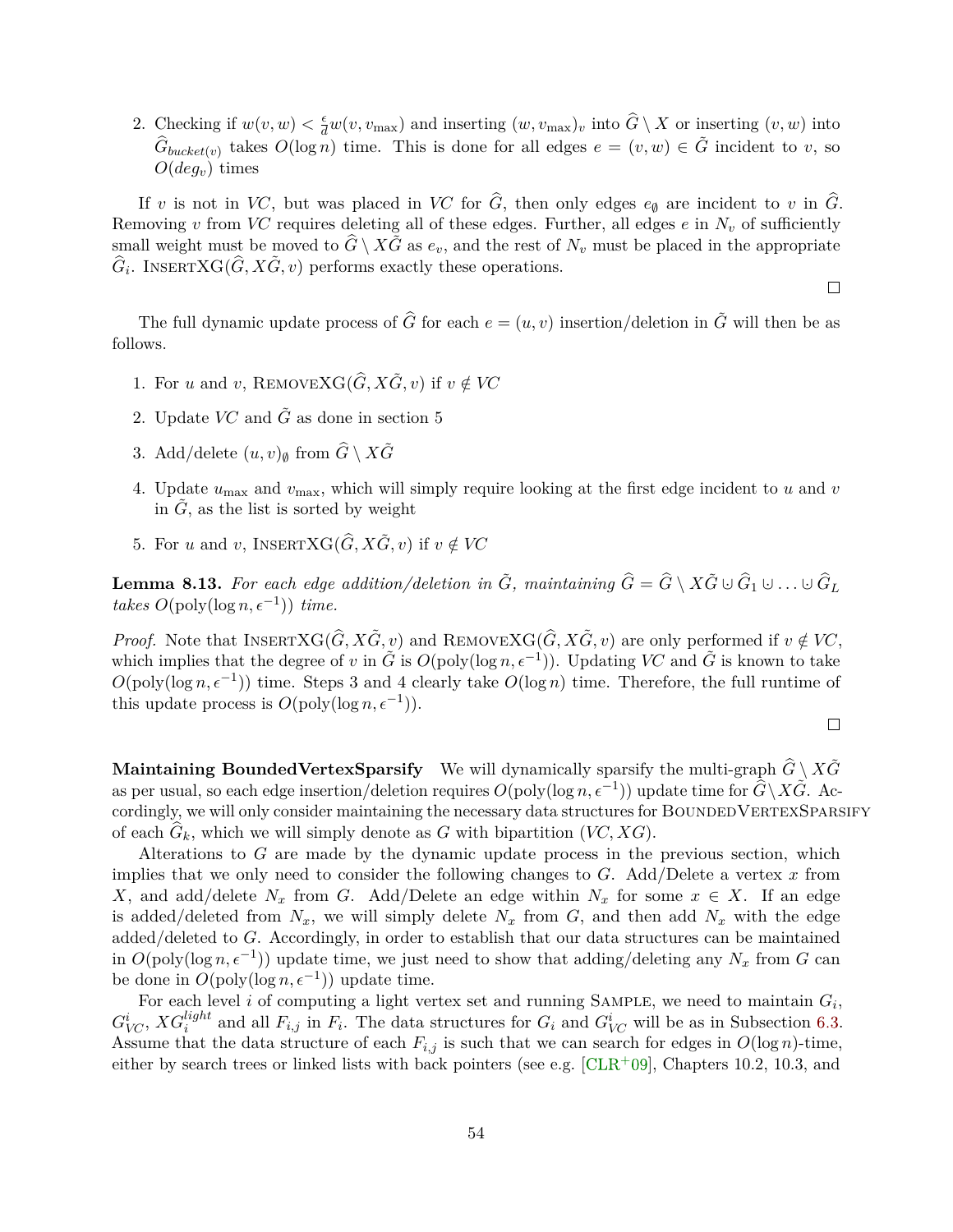$\text{INSERTSTAR}(G_i, XG_i, XG_i^{light}, N_x)$ 

- 1. Update  $G_i \leftarrow G_i \cup N_x$ ,  $XG_i \leftarrow XG_i \cup x$ , and insert  $K_x$  into  $G_{VC}^i$
- 2. For the first  $e_x \in K_x$  that can be added to some  $F_{i,j}$ : Update  $F_{i,j} \leftarrow F_{i,j} \cup e_x$ ,  $XG_i^{light} \leftarrow$  $XG_i^{light} \cup x$ , and remove  $K_x$  from  $G_{VC}^i$
- 3. If no  $e_x \in K_x$  can be added to any  $F_{i,j}$ , with probability  $\frac{1}{2}$ <br>INSERTSTAR $(G_{i+1}, XG_{i+1}, XG_{i+1}^{light}, 2N_x)$ : run

<span id="page-56-0"></span>Figure 17: Add 
$$
N_x
$$
 to  $G_i$ 

13). The data structure each  $XG_i^{light}$  will just be a list of vertices with insertion/deletion taking  $O(\log n)$  time.

We will still assume edge additions/deletions in  $G_i$ ,  $G^i_{VC}$  can be maintained in  $O(\text{poly}(\log n, \epsilon^{-1}))$ , as was shown in Subsection [6.3.](#page-37-0) Most of the time complexity analysis will then follow from this, and we just need to establish that the additions/deletions will not multiply as we move down the pipeline. This will ultimately follow from our construction of the *t*-clique forests.

**Adding some**  $N_x$  to  $G_i$  The algorithm in Figure [17](#page-56-0) will add a vertex x to  $G_i$ , along with the corresponding *Nx*.

**Lemma 8.14.** INSERT $\text{STAR}(G_i, XG_i, XG_i^{light}, N_x)$  adds  $N_x$  to  $G_i$  while maintaining t-clique forest  $F_i$ 

*Proof.* If some  $e_x \in K_x$  can be added to some  $F_{i,j}$ , then by construction,  $F_i \cap K_x = e_x$  and  $x \in XG_i^{light}$ . Therefore,  $F_i$  is still a *t*-clique forest, and  $x \in XG_i^{light}$  implies  $x \notin XG_{i+1}$ , so it is only necessary to add  $e_x$  to  $F_{i,j}$  and  $x$  to  $XG_i^{light}$ .

If no  $e_x \in K_x$  can be added to any  $F_{i,j}$ , then  $F_i \cap K_x = \emptyset$  and  $x \in XG_i^{heavy}$ . Therefore,  $F_i$  is still a *t*-clique forest, and  $x \in XG_i^{heavy}$  implies a coin must be flipped to determine whether *x* is added to  $\hat{X}G_{i+1}$  and  $2N_x$  is added to  $G_{i+1}$ .

Furthermore, we still maintain  $G_{VC}^i = \bigcup_{x \in XG_i^{heavy}} K_x$ 

**Deleting some**  $N_x$  **from**  $G_i$  The algorithm in Figure [18](#page-57-1) will delete a vertex  $x$  from  $G_i$ , along with the corresponding  $N_x$ .

 ${\bf Lemma~8.15.~REMOVESTAR}(G_i, XG_i, XG_i^{light}, N_x)$  removes  $N_x$  from  $G_i$  while maintaining t-clique *forest F<sup>i</sup>*

*Proof.* If we had  $F_i \cap K_x = e_x$ , then *x* was in  $XG_i^{light}$ , so  $e_x$  must be removed from some  $F_{i,j}$  and *x* must be removed from  $XG_i^{light}$ .  $F_i$  was a *t*-clique forest and  $G_{VC}^i = \bigcup_{x \in XG_i^{heavy}} K_x$  (as was noted), implying that multiple edges in  $G_{VC}^i$  cannot be added to  $F_{i,j}$  without creating a cycle. If  $f_y$  is added

 $\Box$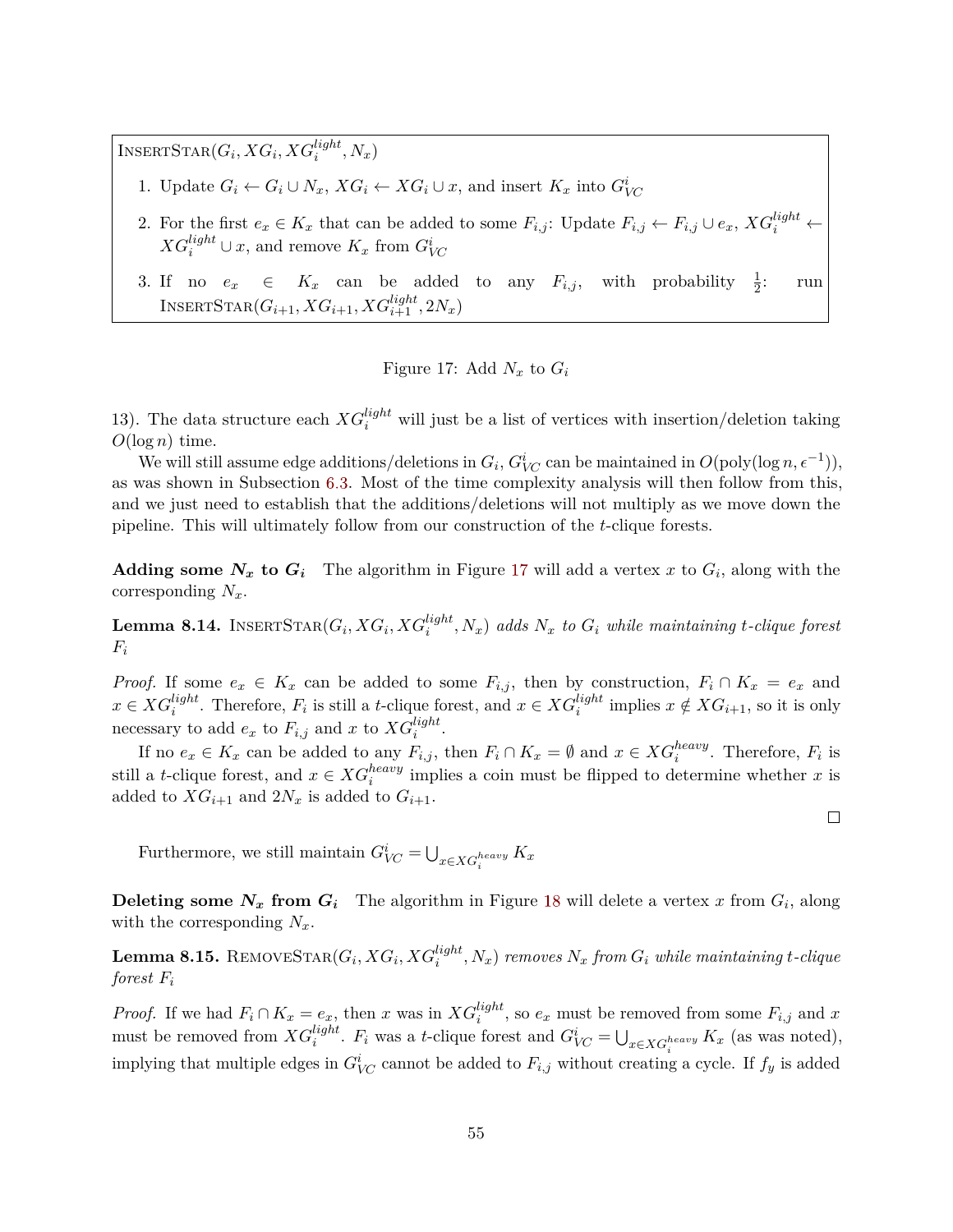$\text{REMOVESTAR}(G_i, XG_i, XG_i^{light}, N_x)$ 

- 1. Update  $G_i \leftarrow G_i \setminus N_x$ ,  $XG_i \leftarrow XG_i \setminus x$ , and remove  $K_x$  from  $G_{VC}^i$
- 2. If some  $e_x$  is in some  $F_{i,j}$ 
	- (a) Update  $F_{i,j} \leftarrow F_{i,j} \setminus e_x$ ,  $XG_i^{light} \leftarrow XG_i^{light} \setminus x$
	- (b) If some edge  $f_y \in G^i_{VC}$  can be added to  $F_{i,j}$ 
		- Update  $F_{i,j} \leftarrow F_{i,j} \cup f_y$ ,  $XG_i^{light} \leftarrow XG_i^{light} \cup y$ , and remove  $K_y$  from  $G_{VC}^i$
		- run REMOVESTAR( $G_{i+1}, XG_{i+1}, XG_{i+1}^{light}, 2N_y$ ) if  $y \in XG_{i+1}$

3. If no  $e_x \in K_x$  is in any  $F_{i,j}$ , run REMOVESTAR $(G_{i+1}, XG_{i+1}, XG_{i+1}^{light}, 2N_x)$  if  $x \in XG_{i+1}$ 

<span id="page-57-1"></span>Figure 18: Remove  $N_x$  from  $G_i$ 

to  $F_{i,j}$  then *y* is added to  $XG_i^{light}$  and  $F_i \cap K_y = f_y$ . Therefore,  $F_i$  is still a *t*-clique forest, and because  $y \in XG_i^{light}$ , it is now necessary to remove  $2N_y$  from  $G_{i+1}$  if  $y \in XG_{i+1}$ .

*i* and *F*<sup>*i*</sup> ∈ *XG*<sup>*i*</sup><sub>*i*</sub> + *i* E *i* s interpreted in  $x \in XG_i^{heavy}$  and *F<sub>i</sub>* is still a *t*-clique forest. Further  $XG_{i+1} \subseteq XG_i$ , if we have  $F_i \cap K_x = ∅$ , then  $x \in XG_i^{heavy}$  and  $F_i$  is still a *t*-clique forest. so it is necessary to remove  $2N_x$  from  $G_{i+1}$  if  $x \in XG_{i+1}$ .

Furthermore, we still maintain  $G_{VC}^i = \bigcup_{x \in XG_i^{heavy}} K_x$ 

<span id="page-57-2"></span>**Lemma 8.16.** For any addition/deletion of some x from  $XG_0$  and  $N_x$  from  $G_0$ , maintaining H  $takes \ O(t \cdot \text{poly}(\log n, \epsilon^{-1})) \ time$ 

*Proof.* Checking each forest for an edge insertion/deletion takes *O*(*t*log *n*) time. It follows almost immediately from the analysis in Subsection [6.3](#page-37-0) that the rest of the computation in one iteration of INSERTSTAR and REMOVESTAR takes  $O(\text{poly}(\log n, \epsilon^{-1}))$  time. Furthermore, both can make at most one recursive call to themselves, so adding/deleting  $N_x$  from  $G_0$  takes  $O(l \cdot t \cdot \text{poly}(\log n, \epsilon^{-1}))$ time where  $l = O(\log n)$ .

 $\Box$ 

 $\Box$ 

**Proof of Theorem [8.10](#page-53-0)** : Any edge insertion/deletion in  $\tilde{G}$  requires  $O(\text{poly}(\log n, \epsilon^{-1}))$  update time for  $\widehat{G}$  and *VC* from Lemma [8.13.](#page-55-0) Therefore, there are at most  $O(\text{poly}(\log n, \epsilon^{-1}))$  additions/deletions of some  $N_x$  to some  $\hat{G}_i$ , which will require  $O(t \cdot \text{poly}(\log n, \epsilon^{-1}))$  update time from Lemma [8.16,](#page-57-2) where  $t = O(\text{poly}(\log n, \epsilon^{-1}))$ . Thus, the full dynamic update process of all data structures takes  $O(\text{poly}(\log n, \epsilon^{-1}))$  time per dynamic update of  $\tilde{G}$ .

## **References**

<span id="page-57-0"></span>[ACD+16] Ittai Abraham, Shiri Chechik, Daniel Delling, Andrew V. Goldberg, and Renato F. Werneck. ["On Dynamic Approximate Shortest Paths for Planar Graphs with Worst-](http://dx.doi.org/10.1137/1.9781611974331.ch53)[Case Costs".](http://dx.doi.org/10.1137/1.9781611974331.ch53) In: *Symposium on Discrete Algorithms (SODA)*. 2016, pp. 740–753 (cit. on p. [1\)](#page-2-1).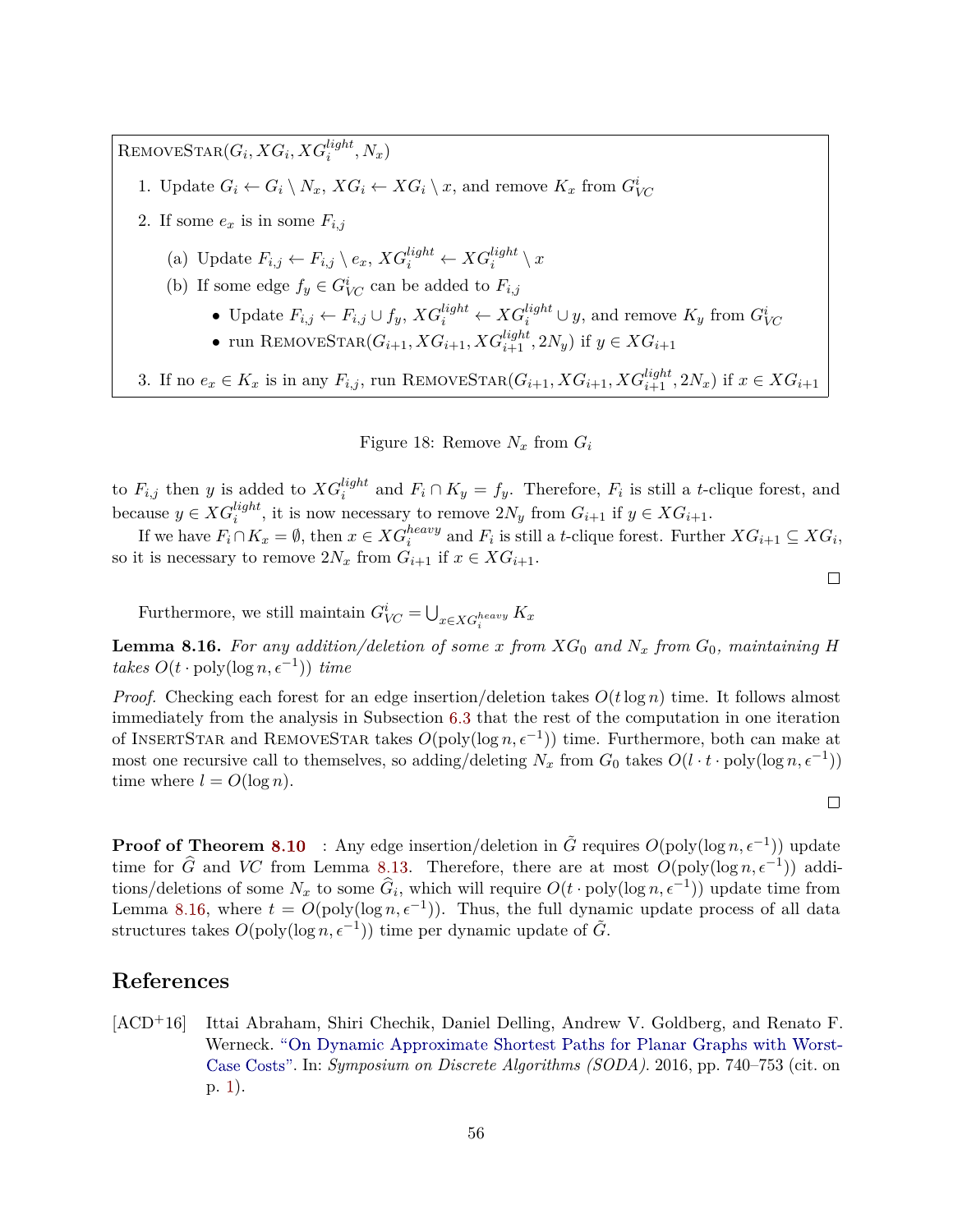- <span id="page-58-1"></span>[ACL06] Reid Andersen, Fan Chung, and Kevin Lang. ["Local Graph Partitioning using PageRank](http://dx.doi.org/10.1109/FOCS.2006.44) [Vectors".](http://dx.doi.org/10.1109/FOCS.2006.44) In: *Symposium on Foundations of Computer Science (FOCS)*. 2006, pp. 475– 486 (cit. on p. [1\)](#page-2-1).
- <span id="page-58-11"></span>[AG09] Kook Jin Ahn and Sudipto Guha. ["Graph Sparsification in the Semi-streaming Model".](http://dx.doi.org/10.1007/978-3-642-02930-1_27) In: *International Colloquium on Automata, Languages, and Programming (ICALP)*. 2009, pp. 328–338 (cit. on p. [7\)](#page-8-1).
- <span id="page-58-8"></span>[AGK14] Alexandr Andoni, Anupam Gupta, and Robert Krauthgamer. "Towards  $(1+\epsilon)$ -Approximate [Flow Sparsifiers".](http://dx.doi.org/10.1137/1.9781611973402.20) In: *Symposium on Discrete Algorithms (SODA)*. 2014, pp. 279–293 (cit. on pp. [2,](#page-3-4) [10,](#page-11-2) [11,](#page-12-2) [39,](#page-40-1) [40\)](#page-41-0).
- <span id="page-58-12"></span>[AGM12a] Kook Jin Ahn, Sudipto Guha, and Andrew McGregor. ["Analyzing graph structure via](http://dx.doi.org/10.1137/1.9781611973099.40) [linear measurements".](http://dx.doi.org/10.1137/1.9781611973099.40) In: *Symposium on Discrete Algorithms (SODA)*. 2012, pp. 459– 467 (cit. on p. [7\)](#page-8-1).
- <span id="page-58-13"></span>[AGM12b] Kook Jin Ahn, Sudipto Guha, and Andrew McGregor. ["Graph sketches: sparsification,](http://dx.doi.org/10.1145/2213556.2213560) [spanners, and subgraphs".](http://dx.doi.org/10.1145/2213556.2213560) In: *Symposium on Principles of Database Systems (PODS)*. 2012, pp. 5–14 (cit. on p. [7\)](#page-8-1).
- <span id="page-58-10"></span>[AGM13] Kook Jin Ahn, Sudipto Guha, and Andrew McGregor. ["Spectral Sparsification in Dy](http://dx.doi.org/10.1007/978-3-642-40328-6_1)[namic Graph Streams".](http://dx.doi.org/10.1007/978-3-642-40328-6_1) In: *Workshop on Approximation Algorithms for Combinatorial Optimization Problems (APPROX)*. 2013, pp. 1–10 (cit. on p. [5\)](#page-6-3).
- <span id="page-58-2"></span>[AP09] Reid Andersen and Yuval Peres. ["Finding Sparse Cuts Locally Using Evolving Sets".](http://dx.doi.org/10.1145/1536414.1536449) In: *Symposium on Theory of Computing (STOC)*. 2009, pp. 235–244 (cit. on p. [1\)](#page-2-1).
- <span id="page-58-6"></span>[AVW14] Amir Abboud and Virginia Vassilevska Williams. ["Popular conjectures imply strong](http://dx.doi.org/10.1109/FOCS.2014.53) [lower bounds for dynamic problems".](http://dx.doi.org/10.1109/FOCS.2014.53) In: *Symposium on Foundations of Computer Science (FOCS)*. 2014, pp. 434–443 (cit. on p. [1\)](#page-2-1).
- <span id="page-58-0"></span>[BBC+12] Christian Borgs, Michael Brautbar, Jennifer Chayes, and Shang-Hua Teng. "A Sublinear Time Algorithm for PageRank Computations". In: *Algorithms and Models for the Web Graph*. Springer, 2012, pp. 41–53 (cit. on p. [1\)](#page-2-1).
- <span id="page-58-3"></span>[BGS15] Surender Baswana, Manoj Gupta, and Sandeep Sen. ["Fully Dynamic Maximal Matching](http://dx.doi.org/10.1137/130914140) in *O*(log *n*) [Update Time".](http://dx.doi.org/10.1137/130914140) In: *SIAM Journal on Computing* 44.1 (2015). Announced at FOCS'11, pp. 88–113 (cit. on pp. [1,](#page-2-1) [9\)](#page-10-1).
- <span id="page-58-4"></span>[BHI15] Sayan Bhattacharya, Monika Henzinger, and Giuseppe F. Italiano. ["Deterministic Fully](http://dx.doi.org/10.1137/1.9781611973730.54) [Dynamic Data Structures for Vertex Cover and Matching".](http://dx.doi.org/10.1137/1.9781611973730.54) In: *Symposium on Discrete Algorithms (SODA)*. 2015, pp. 785–804 (cit. on p. [1\)](#page-2-1).
- <span id="page-58-9"></span>[bHS16] Marcel K. de bSilva, Nicholas J. A. Harvey, and Cristiane M. Sato. ["Sparse Sums of](http://dx.doi.org/10.1145/2746241) [Positive Semidefinite Matrices".](http://dx.doi.org/10.1145/2746241) In: *ACM Transactions on Algorithms* 12.1 (2016), p. 9 (cit. on p. [5\)](#page-6-3).
- <span id="page-58-7"></span>[BK15] András A. Benczúr and David R. Karger. ["Randomized Approximation Schemes for](http://dx.doi.org/10.1137/070705970) [Cuts and Flows in Capacitated Graphs".](http://dx.doi.org/10.1137/070705970) In: *SIAM Journal on Computing* 44.2 (2015), pp. 290–319 (cit. on pp. [1,](#page-2-1) [4,](#page-5-2) [7,](#page-8-1) [27,](#page-28-4) [40\)](#page-41-0).
- <span id="page-58-5"></span>[BKS12] Surender Baswana, Sumeet Khurana, and Soumojit Sarkar. ["Fully Dynamic Randomized](http://dx.doi.org/10.1145/2344422.2344425) [Algorithms for Graph Spanners".](http://dx.doi.org/10.1145/2344422.2344425) In: *ACM Transactions on Algorithms* 8.4 (2012). Announced at ESA'06 and SODA'08, 35:1–35:51 (cit. on pp. [1,](#page-2-1) [6,](#page-7-1) [12,](#page-13-2) [13,](#page-14-1) [16–](#page-17-2)[19,](#page-20-0) [22\)](#page-23-4).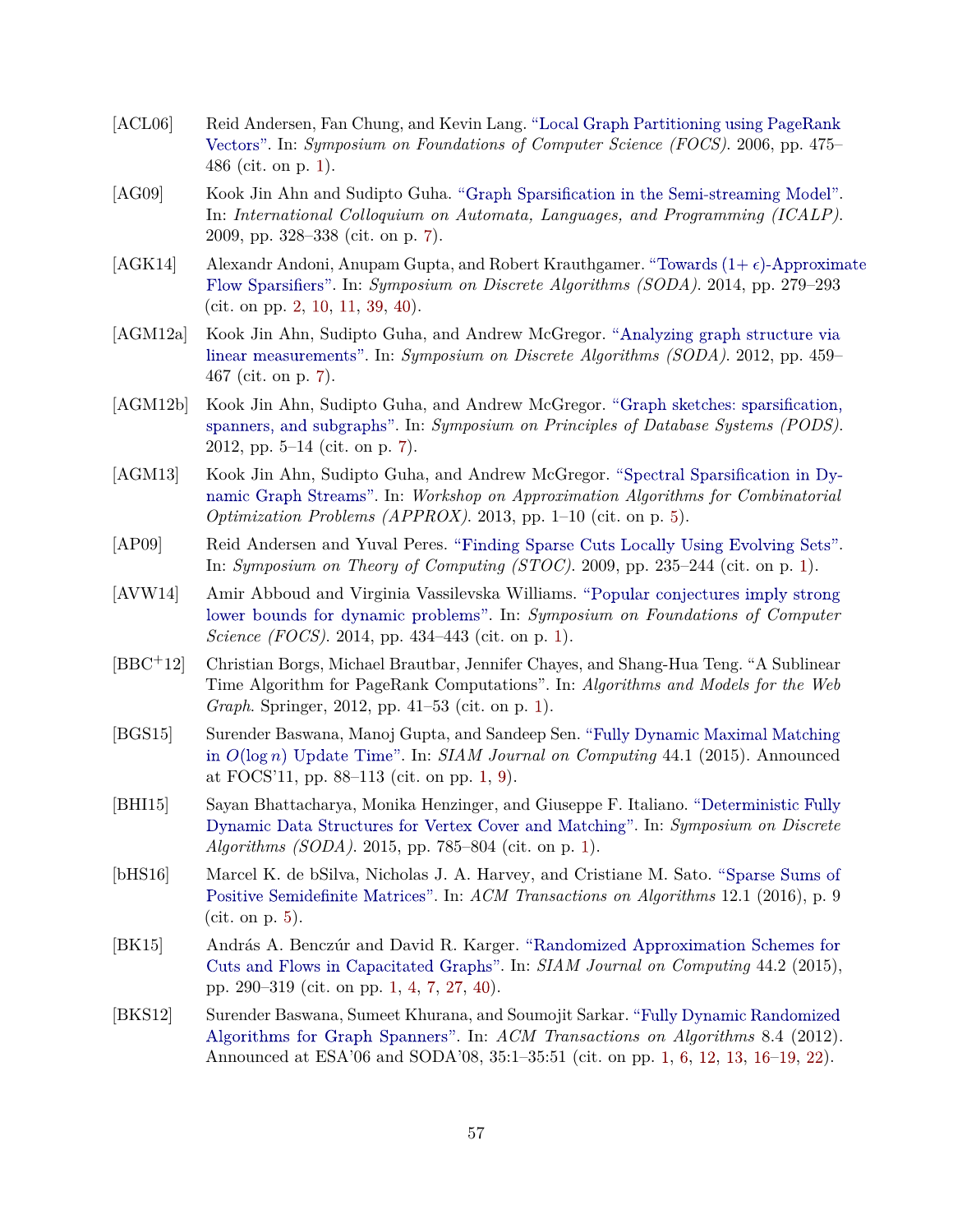- <span id="page-59-8"></span>[BS16] Aaron Bernstein and Cliff Stein. ["Faster Fully Dynamic Matchings with Small Approx](http://dx.doi.org/10.1137/1.9781611974331.ch50)[imation Ratios".](http://dx.doi.org/10.1137/1.9781611974331.ch50) In: *Symposium on Discrete Algorithms (SODA)*. 2016, pp. 692–711 (cit. on p. [9\)](#page-10-1).
- <span id="page-59-3"></span>[BSS+13] Joshua Batson, Daniel A. Spielman, Nikhil Srivastava, and Shang-Hua Teng. ["Spectral](http://dx.doi.org/10.1145/2492007.2492029) [Sparsification of Graphs: Theory and Algorithms".](http://dx.doi.org/10.1145/2492007.2492029) In: *Communications of the ACM* 56.8 (2013), pp. 87–94 (cit. on pp. [1,](#page-2-1) [5\)](#page-6-3).
- <span id="page-59-4"></span>[CCL+15] Dehua Cheng, Yu Cheng, Yan Liu, Richard Peng, and Shang-Hua Teng. ["Efficient](http://jmlr.org/proceedings/papers/v40/Cheng15.pdf) [Sampling for Gaussian Graphical Models via Spectral Sparsification".](http://jmlr.org/proceedings/papers/v40/Cheng15.pdf) In: *Conference on Learning Theory (COLT)*. 2015, pp. 364–390 (cit. on p. [1\)](#page-2-1).
- <span id="page-59-13"></span>[CLR+09] Thomas H. Cormen, Charles E. Leiserson, Ronald L. Rivest, and Clifford Stein. *Introduction to Algorithms, Third Edition*. The MIT Press, 2009 (cit. on p. [54\)](#page-55-1).
- <span id="page-59-14"></span>[DDH09] John Dabney, Brian C. Dean, and Stephen T. Hedetniemi. ["A Linear-Time Algorithm](http://dx.doi.org/10.1002/net.20275) [for Broadcast Domination in a Tree".](http://dx.doi.org/10.1002/net.20275) In: *Networks* 53.2 (2009), pp. 160–169 (cit. on p. [64\)](#page-65-1).
- <span id="page-59-5"></span>[EES+08] Michael Elkin, Yuval Emek, Daniel A. Spielman, and Shang-Hua Teng. ["Lower-stretch](http://dx.doi.org/10.1002/net.20275) [spanning trees".](http://dx.doi.org/10.1002/net.20275) In: *SIAM Journal on Computing* 38.2 (2008), pp. 608–628 (cit. on p. [2\)](#page-3-4).
- <span id="page-59-10"></span>[ES81] Shimon Even and Yossi Shiloach. ["An On-Line Edge-Deletion Problem".](http://dx.doi.org/10.1145/322234.322235) In: *Journal of the ACM* 28.1 (1981), pp. 1–4 (cit. on p. [17\)](#page-18-4).
- <span id="page-59-6"></span>[FHH+11] Wai Shing Fung, Ramesh Hariharan, Nicholas J. A. Harvey, and Debmalya Panigrahi. ["A](http://dx.doi.org/10.1145/1993636.1993647) [General Framework for Graph Sparsification".](http://dx.doi.org/10.1145/1993636.1993647) In: *Symposium on Theory of Computing (STOC)*. 2011, pp. 71–80 (cit. on pp. [7,](#page-8-1) [10,](#page-11-2) [25,](#page-26-4) [40,](#page-41-0) [41,](#page-42-1) [44\)](#page-45-0).
- <span id="page-59-11"></span>[GKK+15] David Gibb, Bruce M. Kapron, Valerie King, and Nolan Thorn. ["Dynamic graph](http://arxiv.org/abs/1509.06464) [connectivity with improved worst case update time and sublinear space".](http://arxiv.org/abs/1509.06464) In: *CoRR* abs/1509.06464 (2015) (cit. on p. [27\)](#page-28-4).
- <span id="page-59-7"></span>[GP13] Manoj Gupta and Richard Peng. "Fully Dynamic  $(1 + \epsilon)$ -Approximate Matchings". In: *Symposium on Foundations of Computer Science (FOCS)*. 2013, pp. 548–557 (cit. on p. [9\)](#page-10-1).
- <span id="page-59-12"></span>[GS09] Manoj Gupta and Ankit Sharma. "An *O*(*log*(*n*)) [Fully Dynamic Algorithm for Maximum](http://arxiv.org/abs/0901.2900) [matching in a tree".](http://arxiv.org/abs/0901.2900) In: *CoRR* abs/0901.2900 (2009) (cit. on pp. [33,](#page-34-1) [64\)](#page-65-1).
- <span id="page-59-0"></span>[GT12] Shayan Oveis Gharan and Luca Trevisan. ["Approximating the Expansion Profile and](http://dx.doi.org/10.1109/FOCS.2012.85) [Almost Optimal Local Graph Clustering".](http://dx.doi.org/10.1109/FOCS.2012.85) In: *Symposium on Foundations of Computer Science (FOCS)*. 2012, pp. 187–196 (cit. on p. [1\)](#page-2-1).
- <span id="page-59-9"></span>[Har12] Nick Harvey. *[Matrix Concentration and Sparsification](http://www.drineas.org/RandNLA/slides/Harvey_RandNLA@FOCS_2012.pdf)*. Workshop on "Randomized Numerical Linear Algebra (RandNLA): Theory and Practice". 2012 (cit. on p. [15\)](#page-16-3).
- <span id="page-59-1"></span>[HK99] Monika Rauch Henzinger and Valerie King. ["Randomized Fully Dynamic Graph Algo](http://dx.doi.org/10.1145/320211.320215)[rithms with Polylogarithmic Time per Operation".](http://dx.doi.org/10.1145/320211.320215) In: *Journal of the ACM* 46.4 (1999). Announced at STOC'95, pp. 502–516 (cit. on p. [1\)](#page-2-1).
- <span id="page-59-2"></span>[HKN+15] Monika Henzinger, Sebastian Krinninger, Danupon Nanongkai, and Thatchaphol Saranurak. ["Unifying and Strengthening Hardness for Dynamic Problems via the Online](http://dx.doi.org/10.1145/2746539.2746609) [Matrix-Vector Multiplication Conjecture".](http://dx.doi.org/10.1145/2746539.2746609) In: *Symposium on Theory of Computing (STOC)*. 2015, pp. 21–30 (cit. on p. [1\)](#page-2-1).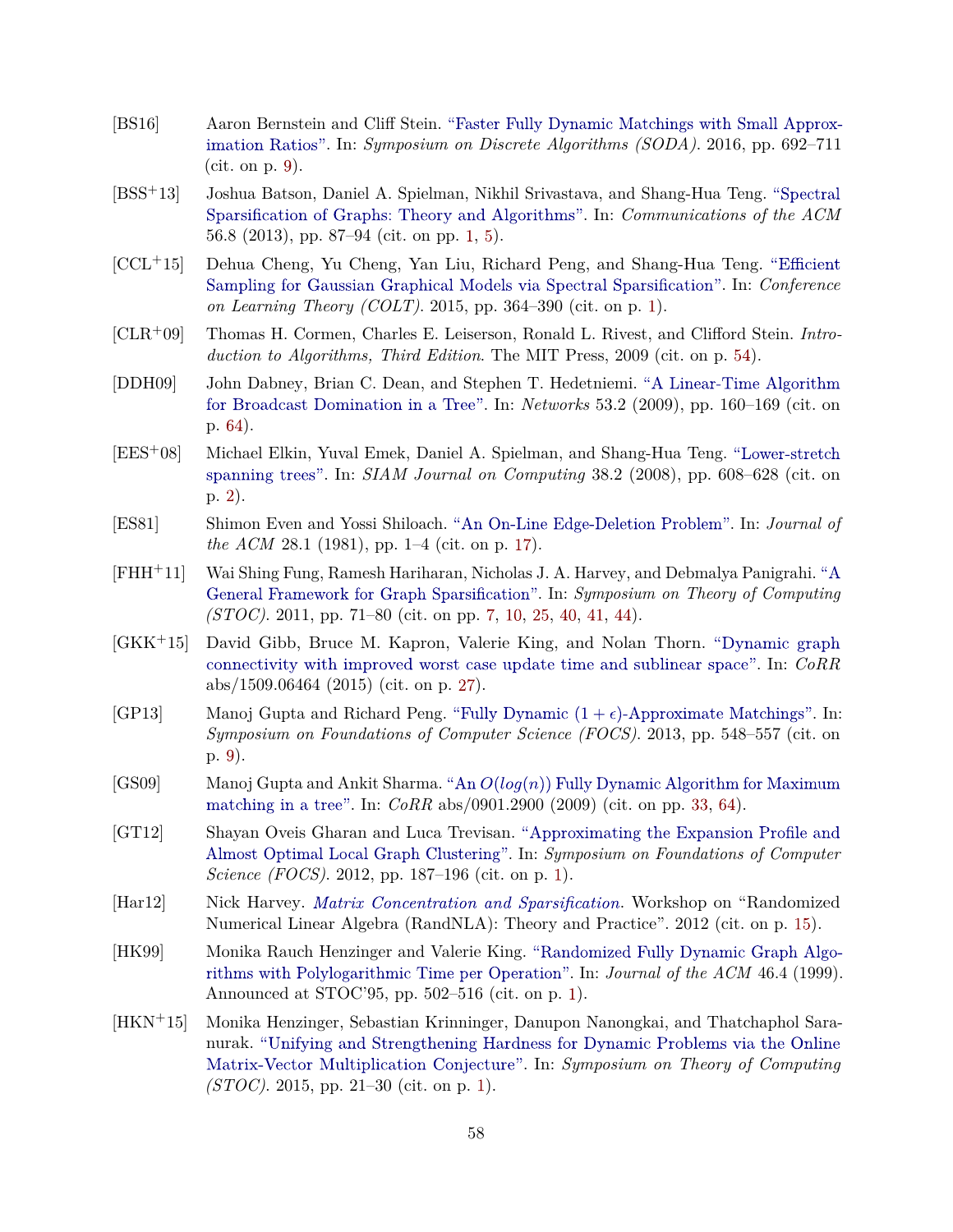- <span id="page-60-0"></span>[HLT01] Jacob Holm, Kristian Lichtenberg, and Mikkel Thorup. ["Poly-Logarithmic Deterministic](http://dx.doi.org/10.1145/502090.502095) [Fully-Dynamic Algorithms for Connectivity, Minimum Spanning Tree,](http://dx.doi.org/10.1145/502090.502095) 2-Edge, and [Biconnectivity".](http://dx.doi.org/10.1145/502090.502095) In: *Journal of the ACM* 48.4 (2001). Announced at STOC'98, pp. 723– 760 (cit. on pp. [1,](#page-2-1) [8,](#page-9-1) [24,](#page-25-1) [28\)](#page-29-1).
- <span id="page-60-9"></span>[JK15] Gorav Jindal and Pavel Kolev. ["Faster Spectral Sparsification of Laplacian and SDDM](http://arxiv.org/abs/1507.07497) [Matrix Polynomials".](http://arxiv.org/abs/1507.07497) In: *CoRR* abs/1507.07497 (2015) (cit. on p. [1\)](#page-2-1).
- <span id="page-60-12"></span>[Kar00] David R. Karger. ["Minimum Cuts in Near-linear Time".](http://dx.doi.org/10.1145/331605.331608) In: *Journal of the ACM* 47.1 (2000). Announced at STOC'96, pp. 46–76 (cit. on p. [9\)](#page-10-1).
- <span id="page-60-13"></span>[KK15] Dmitry Kogan and Robert Krauthgamer. ["Sketching Cuts in Graphs and Hypergraphs".](http://dx.doi.org/10.1145/2688073.2688093) In: *Conference on Innovations in Theoretical Computer Science (ITCS)*. 2015, pp. 367– 376 (cit. on p. [10\)](#page-11-2).
- <span id="page-60-1"></span>[KKM13] Bruce M. Kapron, Valerie King, and Ben Mountjoy. ["Dynamic graph connectivity](http://dx.doi.org/10.1137/1.9781611973105.81) [in polylogarithmic worst case time".](http://dx.doi.org/10.1137/1.9781611973105.81) In: *Symposium on Discrete Algorithms (SODA)*. 2013, pp. 1131–1142 (cit. on pp. [1,](#page-2-1) [2,](#page-3-4) [7,](#page-8-1) [8,](#page-9-1) [24,](#page-25-1) [27\)](#page-28-4).
- <span id="page-60-6"></span>[KL13] Jonathan A. Kelner and Alex Levin. ["Spectral Sparsification in the Semi-streaming](http://dx.doi.org/10.1007/s00224-012-9396-1) [Setting".](http://dx.doi.org/10.1007/s00224-012-9396-1) In: *Theory of Computing Systems* 53.2 (2013). Announced at STACS'11, pp. 243–262 (cit. on pp. [1,](#page-2-1) [5\)](#page-6-3).
- <span id="page-60-8"></span>[KLM+14] Michael Kapralov, Yin Tat Lee, Cameron Musco, Christopher Musco, and Aaron Sidford. ["Single Pass Spectral Sparsification in Dynamic Streams".](http://dx.doi.org/10.1109/FOCS.2014.66) In: *Symposium on Foundations of Computer Science (FOCS)*. 2014, pp. 561–570 (cit. on pp. [1,](#page-2-1) [5\)](#page-6-3).
- <span id="page-60-2"></span>[KLO+14] Jonathan A. Kelner, Yin Tat Lee, Lorenzo Orecchia, and Aaron Sidford. ["An Almost-](http://dx.doi.org/10.1137/1.9781611973402.16)[Linear-Time Algorithm for Approximate Max Flow in Undirected Graphs, and its](http://dx.doi.org/10.1137/1.9781611973402.16) [Multicommodity Generalizations".](http://dx.doi.org/10.1137/1.9781611973402.16) In: *Symposium on Discrete Algorithms (SODA)*. 2014, pp. 217–226 (cit. on pp. [1,](#page-2-1) [9,](#page-10-1) [11,](#page-12-2) [32\)](#page-33-3).
- <span id="page-60-7"></span>[KLP12] Ioannis Koutis, Alex Levin, and Richard Peng. ["Improved Spectral Sparsification and](http://dx.doi.org/10.4230/LIPIcs.STACS.2012.266) [Numerical Algorithms for SDD Matrices".](http://dx.doi.org/10.4230/LIPIcs.STACS.2012.266) In: *Symposium on Theoretical Aspects of Computer Science (STACS)*. 2012, pp. 266–277 (cit. on p. [1\)](#page-2-1).
- <span id="page-60-3"></span>[KLP+16] Rasmus Kyng, Yin Tat Lee, Richard Peng, Sushant Sachdeva, and Daniel A. Spielman. ["Sparsified Cholesky and Multigrid Solvers for Connection Laplacians".](http://dx.doi.org/10.1145/2897518.2897640) In: *Symposium on Theory of Computing (STOC)*. 2016, pp. 842–850 (cit. on pp. [1,](#page-2-1) [5,](#page-6-3) [10\)](#page-11-2).
- <span id="page-60-11"></span>[KOS+13] Jonathan A. Kelner, Lorenzo Orecchia, Aaron Sidford, and Zeyuan Allen Zhu. ["A](http://dx.doi.org/10.1145/2488608.2488724) [simple, combinatorial algorithm for solving SDD systems in nearly-linear time".](http://dx.doi.org/10.1145/2488608.2488724) In: *Symposium on Theory of Computing (STOC'13)*. 2013, pp. 911–920 (cit. on p. [5\)](#page-6-3).
- <span id="page-60-4"></span>[Kou14] Ioannis Koutis. ["Simple parallel and distributed algorithms for spectral graph sparsifi](http://dx.doi.org/10.1145/2612669.2612676)[cation".](http://dx.doi.org/10.1145/2612669.2612676) In: *Symposium on Parallelism in Algorithms and Architectures (SPAA)*. 2014, pp. 61–66 (cit. on pp. [1,](#page-2-1) [5,](#page-6-3) [7,](#page-8-1) [13,](#page-14-1) [15\)](#page-16-3).
- <span id="page-60-5"></span>[KRS+15] Rasmus Kyng, Anup Rao, Sushant Sachdeva, and Daniel A. Spielman. ["Algorithms](http://jmlr.org/proceedings/papers/v40/Kyng15.html) [for Lipschitz Learning on Graphs".](http://jmlr.org/proceedings/papers/v40/Kyng15.html) In: *Conference on Learning Theory (COLT)*. 2015, pp. 1190–1223 (cit. on p. [1\)](#page-2-1).
- <span id="page-60-10"></span>[KW14] Michael Kapralov and David P. Woodruff. ["Spanners and sparsifiers in dynamic streams".](http://dx.doi.org/10.1145/2611462.2611497) In: *Symposium on Principles of Distributed Computing (PODC)*. 2014, pp. 272–281 (cit. on p. [5\)](#page-6-3).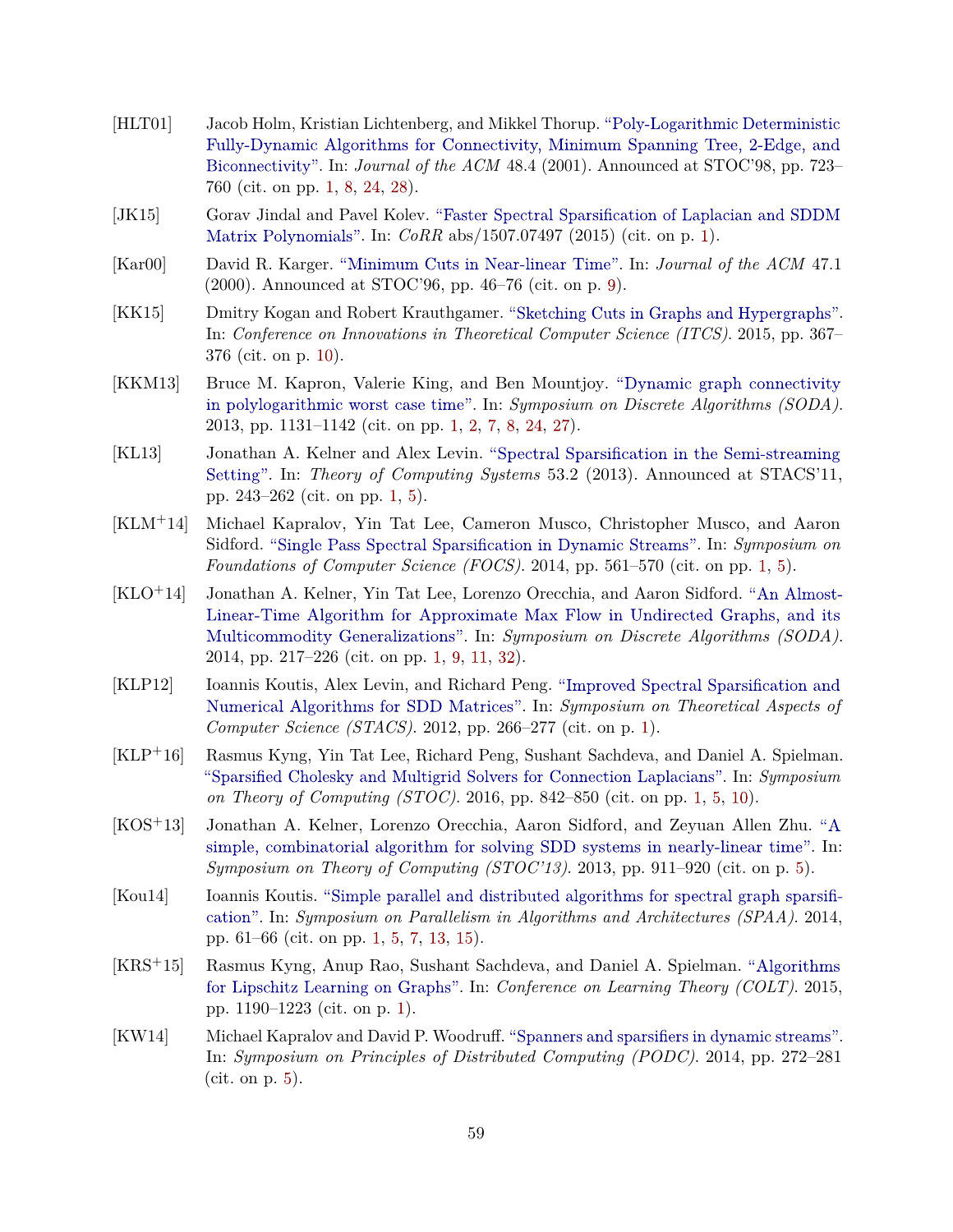- <span id="page-61-13"></span>[LS13] Yin Tat Lee and Aaron Sidford. ["Efficient Accelerated Coordinate Descent Methods](http://dx.doi.org/10.1109/FOCS.2013.24) [and Faster Algorithms for Solving Linear Systems".](http://dx.doi.org/10.1109/FOCS.2013.24) In: *Symposium on Foundations of Computer Science (FOCS)*. 2013, pp. 147–156 (cit. on p. [5\)](#page-6-3).
- <span id="page-61-10"></span>[LS15] Yin Tat Lee and He Sun. ["Constructing Linear-Sized Spectral Sparsification in Almost-](http://dx.doi.org/10.1109/FOCS.2015.24)[Linear Time".](http://dx.doi.org/10.1109/FOCS.2015.24) In: *Symposium on Foundations of Computer Science (FOCS)*. 2015, pp. 250–269 (cit. on pp. [1,](#page-2-1) [5\)](#page-6-3).
- <span id="page-61-4"></span>[Mad10] Aleksander Mądry. ["Fast Approximation Algorithms for Cut-Based Problems in Undi](http://dx.doi.org/10.1109/FOCS.2010.30)[rected Graphs".](http://dx.doi.org/10.1109/FOCS.2010.30) In: *Symposium on Foundations of Computer Science (FOCS)*. 2010, pp. 245–254 (cit. on p. [1\)](#page-2-1).
- <span id="page-61-2"></span>[NS13] Ofer Neiman and Shay Solomon. ["Simple Deterministic Algorithms for Fully Dynamic](http://dx.doi.org/10.1145/2488608.2488703) [Maximal Matching".](http://dx.doi.org/10.1145/2488608.2488703) In: *Symposium on Theory of Computing (STOC)*. 2013, pp. 745– 754 (cit. on pp. [1,](#page-2-1) [2,](#page-3-4) [9,](#page-10-1) [11\)](#page-12-2).
- <span id="page-61-1"></span>[OR10] Krzysztof Onak and Ronitt Rubinfeld. ["Maintaining a Large Matching and a Small](http://dx.doi.org/10.1145/1806689.1806753) [Vertex Cover".](http://dx.doi.org/10.1145/1806689.1806753) In: *Symposium on Theory of Computing (STOC)*. 2010, pp. 457–464 (cit. on pp. [1,](#page-2-1) [9\)](#page-10-1).
- <span id="page-61-9"></span>[OSV12] Lorenzo Orecchia, Sushant Sachdeva, and Nisheeth K. Vishnoi. ["Approximating the](http://dx.doi.org/10.1145/2213977.2214080) [Exponential, the Lanczos Method and an](http://dx.doi.org/10.1145/2213977.2214080)  $\tilde{O}(m)$ -Time Spectral Algorithm for Balanced [Separator".](http://dx.doi.org/10.1145/2213977.2214080) In: *Symposium on Theory of Computing (STOC)*. 2012, pp. 1141–1160 (cit. on p. [1\)](#page-2-1).
- <span id="page-61-0"></span>[OV11] Lorenzo Orecchia and Nisheeth K. Vishnoi. ["Towards an SDP-based Approach to](http://dx.doi.org/10.1137/1.9781611973082.42) [Spectral Methods: A Nearly-Linear-Time Algorithm for Graph Partitioning and Decom](http://dx.doi.org/10.1137/1.9781611973082.42)[position".](http://dx.doi.org/10.1137/1.9781611973082.42) In: *Symposium on Discrete Algorithms (SODA)*. 2011, pp. 532–545 (cit. on p. [1\)](#page-2-1).
- <span id="page-61-3"></span>[Pat10] Mihai Pǎtrascu. ["Towards Polynomial Lower Bounds for Dynamic Problems".](http://dx.doi.org/10.1145/1806689.1806772) In: *Symposium on Theory of Computing (STOC)*. 2010, pp. 603–610 (cit. on p. [1\)](#page-2-1).
- <span id="page-61-7"></span>[Pen16] Richard Peng. ["Approximate Undirected Maximum Flows in](http://dx.doi.org/10.1137/1.9781611974331.ch130) *O*(*m* polylog *n*) Time". In: *Symposium on Discrete Algorithms (SODA)*. 2016, pp. 1862–1867 (cit. on pp. [1,](#page-2-1) [32\)](#page-33-3).
- <span id="page-61-6"></span>[PS14] Richard Peng and Daniel A. Spielman. ["An Efficient Parallel Solver for SDD Linear](http://dx.doi.org/10.1145/2591796.2591832) [Systems".](http://dx.doi.org/10.1145/2591796.2591832) In: *Symposium on Theory of Computing (STOC)*. 2014, pp. 333–342 (cit. on pp. [1,](#page-2-1) [5\)](#page-6-3).
- <span id="page-61-11"></span>[PS16] David Peleg and Shay Solomon. "Dynamic  $(1 + \epsilon)$ -Approximate Matchings: A Density-[Sensitive Approach".](http://dx.doi.org/10.1137/1.9781611974331.ch51) In: *Symposium on Discrete Algorithms (SODA)*. 2016, pp. 712–729 (cit. on pp. [2,](#page-3-4) [9,](#page-10-1) [11\)](#page-12-2).
- <span id="page-61-8"></span>[She09] Jonah Sherman. ["Breaking the Multicommodity Flow Barrier for](http://dx.doi.org/10.1109/FOCS.2009.66)  $O(\sqrt{\log n})$ -Approximations [to Sparsest Cut".](http://dx.doi.org/10.1109/FOCS.2009.66) In: *Symposium on Foundations of Computer Science (FOCS)*. 2009, pp. 363–372 (cit. on p. [1\)](#page-2-1).
- <span id="page-61-5"></span>[She13] Jonah Sherman. ["Nearly Maximum Flows in Nearly Linear Time".](http://dx.doi.org/10.1109/FOCS.2013.36) In: *Symposium on Foundations of Computer Science (FOCS)*. 2013, pp. 263–269 (cit. on pp. [1,](#page-2-1) [32\)](#page-33-3).
- <span id="page-61-12"></span>[SS11] Daniel A. Spielman and Nikhil Srivastava. ["Graph Sparsification by Effective Re](http://dx.doi.org/10.1137/080734029)[sistances".](http://dx.doi.org/10.1137/080734029) In: *SIAM Journal on Computing* 40.6 (2011). Announced at STOC'08, pp. 1913–1926 (cit. on pp. [2,](#page-3-4) [4,](#page-5-2) [5,](#page-6-3) [50\)](#page-51-1).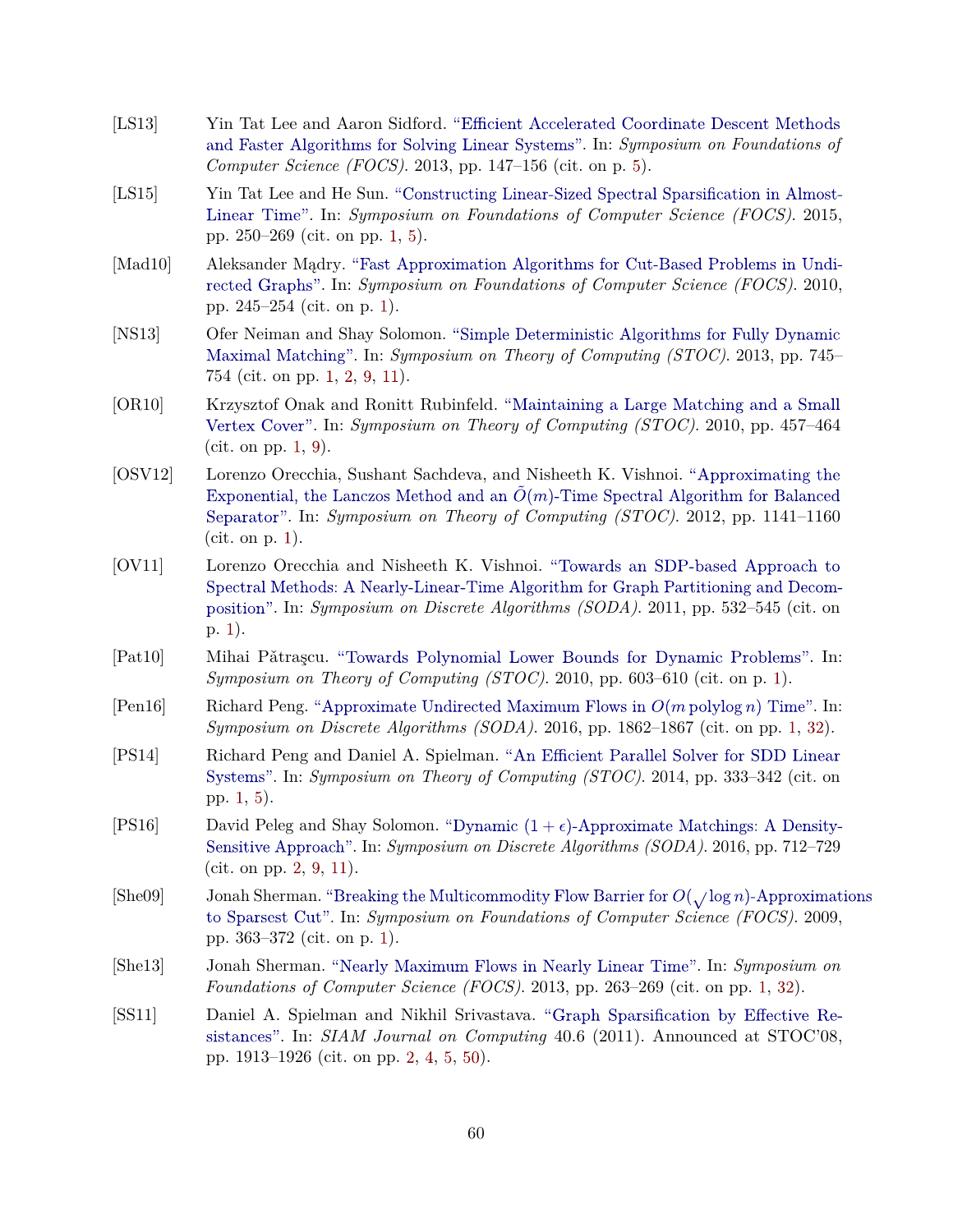- <span id="page-62-1"></span>[ST11] Daniel A. Spielman and Shang-Hua Teng. ["Spectral Sparsification of Graphs".](http://dx.doi.org/10.1137/08074489X) In: *SIAM Journal on Computing* 40.4 (2011). Announced at STOC'04, pp. 981–1025 (cit. on pp. [1,](#page-2-1) [5\)](#page-6-3).
- <span id="page-62-0"></span>[ST13] Daniel A. Spielman and Shang-Hua Teng. ["A Local Clustering Algorithm for Massive](http://dx.doi.org/10.1137/080744888) [Graphs and Its Application to Nearly Linear Time Graph Partitioning".](http://dx.doi.org/10.1137/080744888) In: *SIAM Journal on Computing* 42.1 (2013), pp. 1–26 (cit. on p. [1\)](#page-2-1).
- <span id="page-62-2"></span>[ST14] Daniel A. Spielman and Shang-Hua Teng. ["Nearly Linear Time Algorithms for Precon](http://dx.doi.org/10.1137/090771430)[ditioning and Solving Symmetric, Diagonally Dominant Linear Systems".](http://dx.doi.org/10.1137/090771430) In: *SIAM Journal on Matrix Analysis and Applications* 35.3 (2014), pp. 835–885 (cit. on p. [1\)](#page-2-1).
- <span id="page-62-6"></span>[Tho07] Mikkel Thorup. ["Fully-Dynamic Min-Cut".](http://dx.doi.org/10.1007/s00493-007-0045-2) In: *Combinatorica* 27.1 (2007). Announced at STOC'01, pp. 91–127 (cit. on p. [9\)](#page-10-1).
- <span id="page-62-7"></span>[TK00] Mikkel Thorup and David R. Karger. ["Dynamic Graph Algorithms with Applications".](http://dx.doi.org/10.1007/3-540-44985-X_1) In: *Scandinavian Workshop on Algorithm Theory (SWAT)*. 2000, pp. 1–9 (cit. on p. [9\)](#page-10-1).
- <span id="page-62-4"></span>[Tro12] Joel A. Tropp. ["User-Friendly Tail Bounds for Sums of Random Matrices".](http://dx.doi.org/10.1007/s10208-011-9099-z) In: *Foundations of Computational Mathematics* 12.4 (2012), pp. 389–434 (cit. on pp. [4,](#page-5-2) [6,](#page-7-1) [15,](#page-16-3) [43\)](#page-44-1).
- <span id="page-62-3"></span>[ZLO15] Zeyuan Allen Zhu, Zhenyu Liao, and Lorenzo Orecchia. ["Spectral Sparsification and](http://dx.doi.org/10.1145/2746539.2746610) [Regret Minimization Beyond Matrix Multiplicative Updates".](http://dx.doi.org/10.1145/2746539.2746610) In: *Symposium on Theory of Computing (STOC)*. 2015, pp. 237–245 (cit. on pp. [1,](#page-2-1) [5\)](#page-6-3).
- <span id="page-62-5"></span>[Zou12] Anastasios Zouzias. ["A Matrix Hyperbolic Cosine Algorithm and Applications".](http://dx.doi.org/10.1007/978-3-642-31594-7_71) In: *International Colloquium on Automata, Languages, and Programming (ICALP)*. 2012, pp. 846–858 (cit. on p. [5\)](#page-6-3).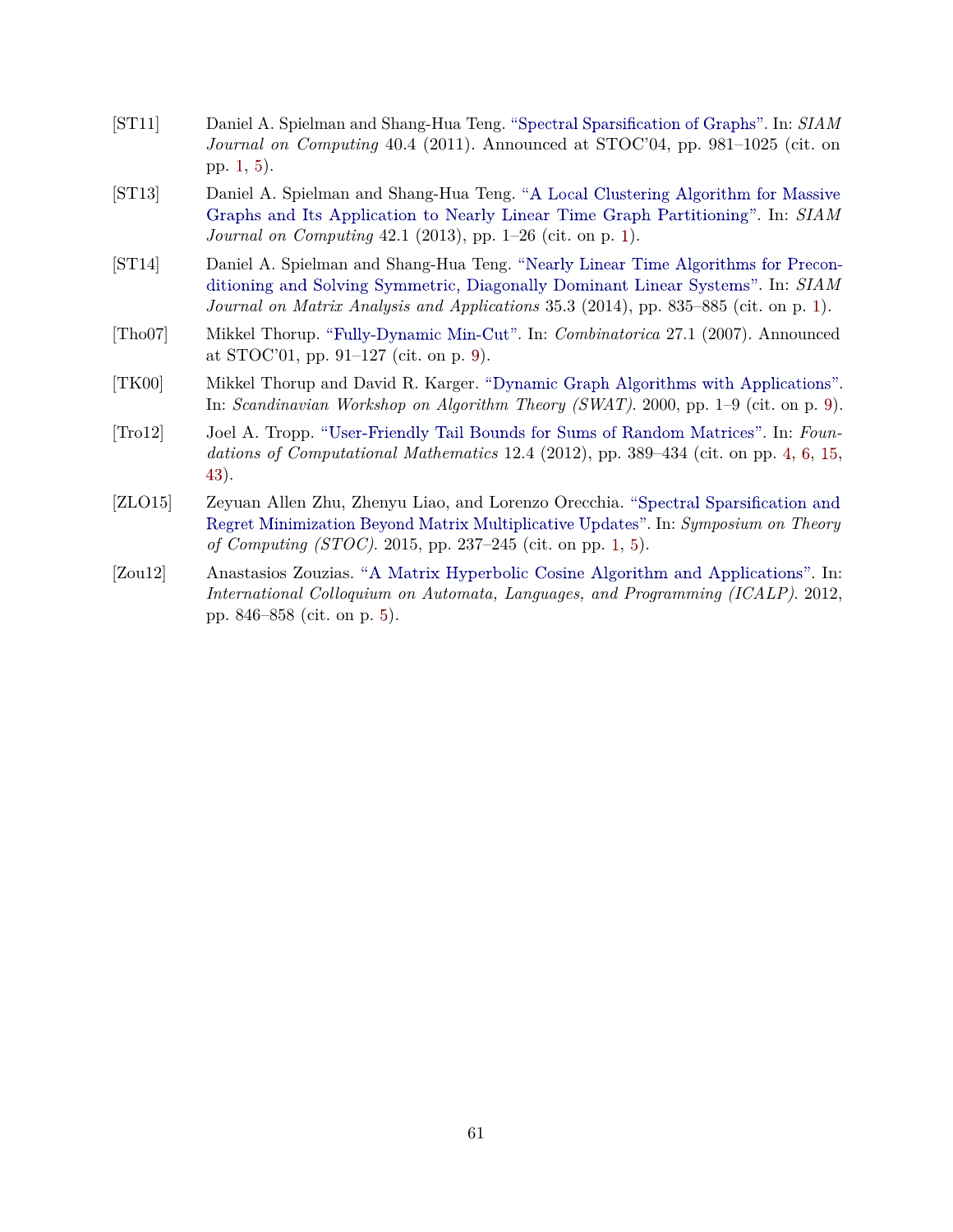# <span id="page-63-0"></span>**A Omitted Proofs of Section [4.2](#page-14-0)**

In the following we give the omitted proofs of section Section [4.2,](#page-14-0) which mainly use standard arguments.

**Lemma 4.5.** *The output H of* LIGHT-SPECTRAL-SPARSIFY *is a*  $(1 \pm \epsilon)$ -spectral sparsifier with *probability at least*  $1 - n^{-(c+1)}$  *for any input graph G that is independent of the random choices of the algorithm.*

*Proof.* Let

$$
R = \frac{\epsilon^2}{3(c+1)\ln n}.
$$

For every edge  $e \in G \setminus B$ , let  $X_e$  be the random variable that is  $4w_G(e) \cdot \mathcal{L}_e$  with probability  $1/4$ and 0 with probability 3/4. We further set  $\mathcal{L}_{B(j)}$  for every  $1 \leq j \leq \lceil 1/R \rceil$  as follows:

$$
\mathcal{L}_{B_i^{(j)}} = \begin{cases} R \cdot \mathcal{L}_{B_i} & \text{if } 1 \le j \le \lfloor 1/R \rfloor \\ \mathcal{L}_{B_i} - \lfloor 1/R \rfloor R \cdot \mathcal{L}_{B_i} & \text{if } j = \lceil 1/R \rceil \end{cases}
$$

Note that this definition simply guarantees that  $\sum_{j=1}^{\lceil 1/R \rceil} \mathcal{L}_{B(j)} = \mathcal{L}_{B_i}$  and  $\mathcal{L}_{B_i^{(j)}} \leq R \cdot \mathcal{L}_{B_i}$  for every  $1 \leq j \leq \lceil 1/R \rceil$ . We now want to apply Theorem [4.4](#page-16-4) with the random variables  $Y =$  $\sum_{e \in G \setminus B} X_e + \sum_{j=1}^{\lceil 1/R \rceil} \mathcal{L}_{B^{(j)}}$  and  $Z = \mathcal{L}_G$ . Observe that

$$
\mathbb{E}[Y] = E\left[\sum_{e \in G \setminus B} X_e + \sum_{j=1}^{\lceil 1/R \rceil} \mathcal{L}_{B^{(j)}}\right]
$$
  
= 
$$
\sum_{e \in G \setminus B} \mathbb{E}[X_e] + \sum_{j=1}^{\lceil 1/R \rceil} \mathcal{L}_{B^{(j)}}
$$
  
= 
$$
\sum_{e \in G \setminus B} \mathcal{L}_e + \mathcal{L}_B = \mathcal{L}_G = Z.
$$

For every edge  $e \in G \setminus B$ , using Lemma [4.3,](#page-14-2) we have

$$
X_e \preceq 4w_G(e) \cdot \mathcal{L}_e \preceq \frac{\alpha}{t} \cdot \mathcal{L}_G \leq R \cdot \mathcal{L}_G.
$$

Furthermore, using  $B \preceq G$ , we have

$$
\mathcal{L}_{B_i^{(j)}} \leq R \cdot \mathcal{L}_{B_i} \preceq R \cdot \mathcal{L}_{G_{i-1}}
$$

for every  $1 \leq j \leq \lceil 1/R \rceil$ . Thus, the preconditions of Theorem [4.4](#page-16-4) are satisfied. We conclude that we have  $\mathcal{L}_{G_H} \preceq (1 + \epsilon) \mathcal{L}_G$  with probability at least

$$
n \cdot \exp(-\epsilon^2/2R) \ge n \cdot \exp((c+1)\ln n) = 1/n^{c+1}
$$

A symmetric argument can be used for  $(1 - \epsilon)\mathcal{L}_G \preceq \mathcal{L}_H$ .

**Lemma 4.6.** *The output H of algorithm* SPECTRAL-SPARSIFY *is a*  $(1 \pm \epsilon)$ -spectral sparsifier with *probability at least*  $1 - 1/n^{c+1}$  *for any input graph G that is independent of the random choices of the algorithm.*

 $\Box$ 

*.*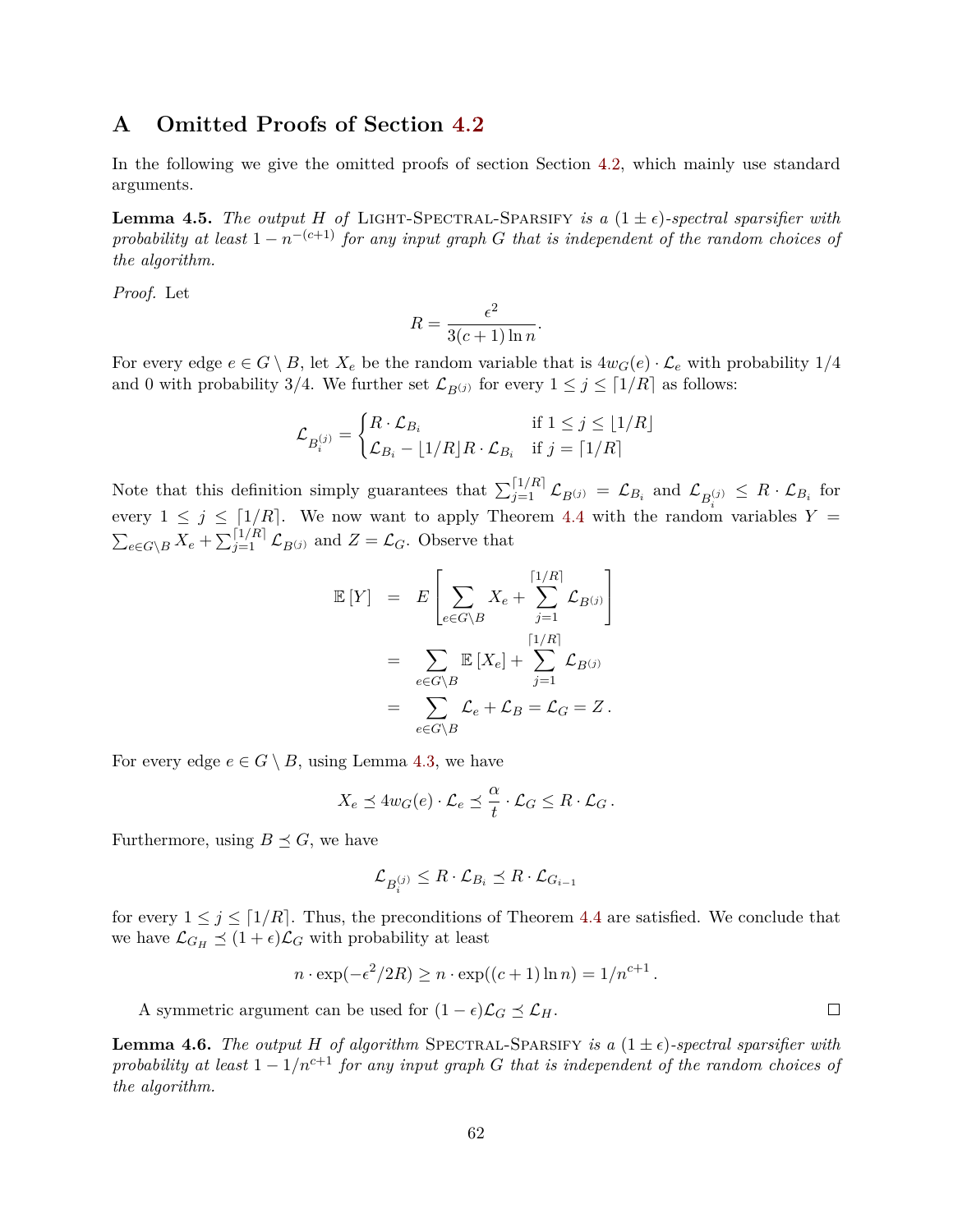*Proof.* Note that since  $H = \bigcup_{i=1}^{k} B_i \cup G_k$  we have

$$
\mathcal{L}_H = \mathcal{L}_{G_k} + \sum_{i=1}^k \mathcal{L}_{B_i} \,.
$$

We now prove by induction on *j* that  $\mathcal{L}_{G_k} + \sum_{i=k-j+1}^k \mathcal{L}_{B_i} \preceq (1 + \epsilon/(2k))^j \mathcal{L}_{G_{k-j}}$ . This claim is trivially true for  $j = 0$ . For  $1 \leq j \leq k$ , we use the induction hypothesis and Lemma [4.5,](#page-16-1) which both hold with high probability, to get

$$
\mathcal{L}_{G_k} + \sum_{i=k-j+1}^k \mathcal{L}_{B_i} = \mathcal{L}_{G_k} + \sum_{i=k-j+2}^k \mathcal{L}_{B_i} + \mathcal{L}_{B_{k-j+1}}
$$
  
\n
$$
\leq (1 + \epsilon/(2k))^{j-1} \mathcal{L}_{G_{k-j+1}} + \mathcal{L}_{B_{k-j+1}}
$$
  
\n
$$
\leq (1 + \epsilon/(2k))^{j-1} (\mathcal{L}_{G_{k-j+1}} + \mathcal{L}_{B_{k-j+1}})
$$
  
\n
$$
\leq (1 + \epsilon/(2k))^{j} \mathcal{L}_{G_{k-j}}.
$$

We now have  $\mathcal{L}_H \preceq (1 + \epsilon/(2k))^k \mathcal{L}_G$  with high probability by setting  $j = k$ . Using symmetric arguments we can prove  $(1 - \epsilon/(2k))^k$   $\mathcal{L}_G$   $\preceq$   $\mathcal{L}_H$ . Since  $(1 - \epsilon/(2k))^k$  ≥  $1 - \epsilon$  and  $(1 + \epsilon/(2k))^k$  ≤  $1 + \epsilon$ , the claim follows.  $\Box$ 

**Lemma 4.7.** *With probability at least*  $1-2n^{-c}$ , *the number of iterations before algorithm* SPECTRAL-SPARSIFY *terminates* is

 $\min\{\lceil \log \rho \rceil, \lceil \log m/((c+1) \log n) \rceil\}.$ 

*Moreover the size of H is*

$$
O\left(\sum_{1\leq j\leq i}|B_i|+m/\rho+c\log n\right),\,
$$

*and the size of the third output of the graph is at most*  $\max\{O(c \log n), O(m/\rho)\}.$ 

*Proof.* We will show that, with probability  $1 - 2n^{-c+1}$ , every iteration *j* computes a graph  $G_{j+1}$ with half the number of edges in  $G_j$ . By a union bound, the probability that this fails to be true for any  $j < n$  is at most  $2n^{-c}$ . This implies all claims.

We use the following standard Chernoff bound: Let  $X = \sum_{k=1}^{N} X_k$ , where  $X_k = 1$  with probability  $p_k$  and  $X_k = 0$  with probability  $1 - p_k$ , and all  $X_k$  are independent. Let  $\mu = \mathbb{E}[X] = \sum_{k=1}^{N} p_k$ . Then  $\mathbb{P}[X \geq (1+\delta)\mu] \leq \exp(-\frac{\delta^2}{2\sigma^2})$  $\frac{\delta^2}{2+\delta}\mu$ ) for all  $\delta > 0$ .

We apply this bound on the output of LIGHT-SPECTRAL-SPARSIFY for every *j*. Concretely, we assign a random variable to each edge *e* of  $G_j$ , with  $X_e = 1$  if and only if *e* is added to  $G_{j+1}$ . Then  $\mathbb{E}[X] = N/4$ . By construction, the number of edges in  $G_j$  is  $N \ge (c+1) \log n$ . Applying the Chernoff bound with  $\delta = 2$  we get

$$
\mathbb{P}\left[X \ge 2N\right] \le \frac{1}{e^{N/4}} \le \frac{1}{e^{((c+1)\log n)/4}} = \frac{1}{e^{1/4}n^{c+1}} \le \frac{1}{2n^{c+1}}.
$$

 $\Box$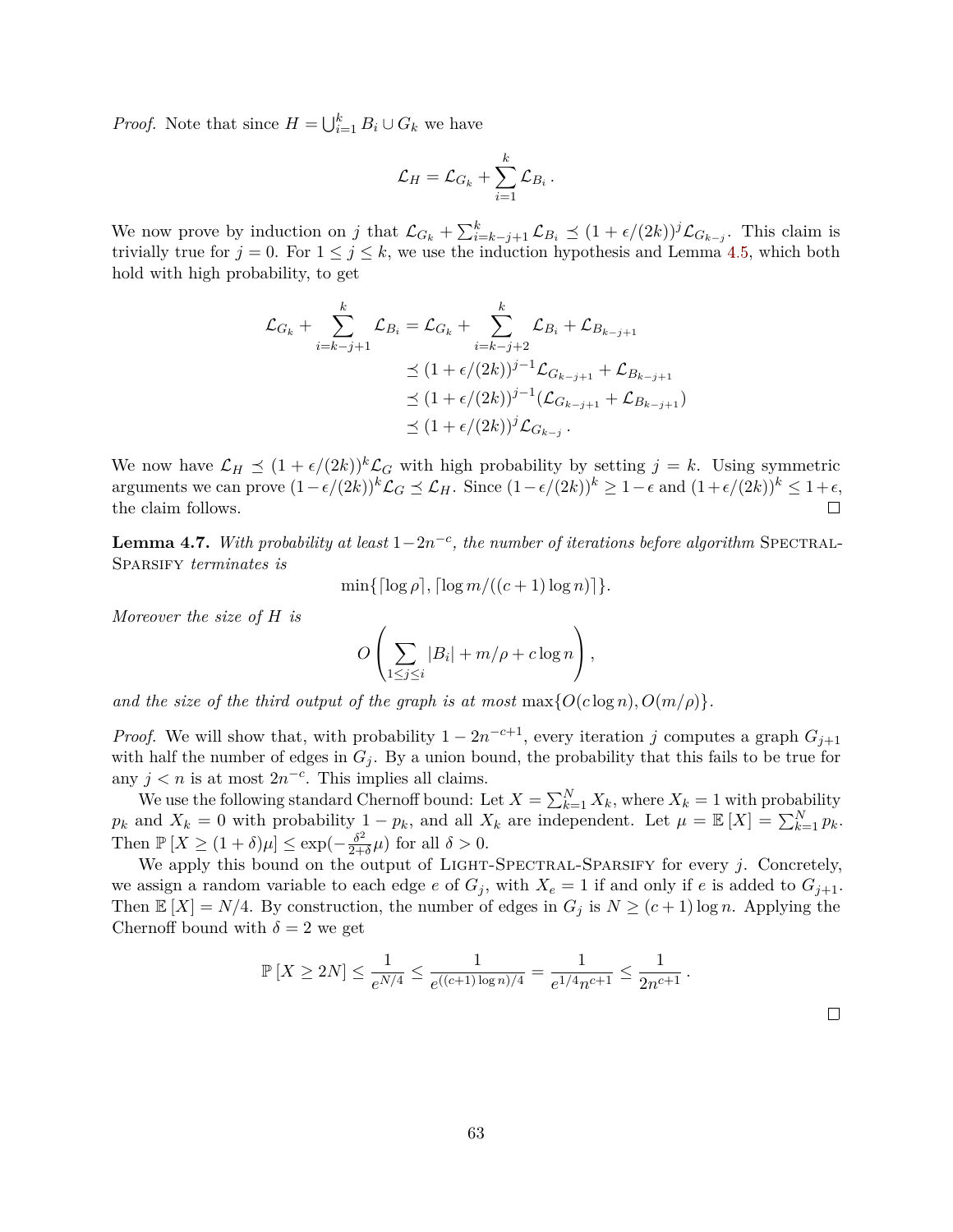# <span id="page-65-1"></span><span id="page-65-0"></span>**B Guarantees of Combinatorial Reductions**

We show some of the structural results necessary for the reductions in Sections [6,](#page-33-0) [7,](#page-40-0) and [8.](#page-46-0) We first show the guarantees of *Kx*:

*Proof.* (of Theorem [6.9\)](#page-35-3) For any  $x \in X$  and  $S_{VC} \subset VC$ , let  $w_{K_x}(S_{VC})$  denote the weight of cutting  $S_{VC}$  in  $K_x$ . Consequently, for any  $S_{VC} \subset VC$ ,  $\Delta_{G_{VC}}(S_{VC}) = \Delta_{G \setminus X}(S_{VC}) + \sum_{x \in X} w_{K_x}(S_{VC})$ , and it suffices to show that for all  $x \in X$ ,  $\frac{1}{2}w^{(x)}(S_{VC}) \leq w_{K_x}(S_{VC}) \leq w^{(x)}(S_{VC})$ .  $\Box$ 

**Lemma B.1.** *For any*  $x \in X$  *and*  $S \subset VC$ *, we have*  $\frac{1}{2}w_{K_x}(S) \leq w^{(x)}(S) \leq w_{K_x}(S)$ 

*Proof.* Without loss of generality, assume  $w(x, S) \leq w(x, VC \setminus S)$ , so  $w^{(x)}(S) = w(x, S)$  $\sum_{u \in S \cap N(x)} w(x, u)$ 

$$
w_{K_x}(S) = \sum_{u \in S \cap N(x)} \sum_{v \in (VC \setminus S) \cap N(x)} \frac{w(x, u)w(x, v)}{\sum_{i \in N(x)} w(x, i)} = \sum_{u \in S \cap N(x)} w(x, u) \frac{w(x, VC \setminus S)}{\sum_{i \in N(x)} w(x, i)}
$$

where by definition  $\sum_{i \in N(x)} w(x, i) = w(x, S) + w(x, VC \setminus S)$  and so by assumption

$$
\frac{1}{2} \le \frac{w(x, V\!C \setminus S)}{\sum_{i \in N(x)} w(x, i)} \le 1
$$

*Proof.* (of Lemma [6.10\)](#page-35-2) Each edge in  $(u, v)_x \in G_{VC}$  has weight

$$
w_{(u,v)_x} = \frac{w(x,v)w(x,u)}{\sum_{i \in N(x)} w(x,i)}
$$

 $, w(x, v)w(x, u) \geq \gamma^2$  and  $\sum_{i \in N(x)} w(x, i) \leq \gamma U d$ . Also,  $\sum_{i \in N(x)} w(x, i) \geq \max\{w(x, v)w(x, u)\},$ implying

$$
\frac{w(x,v)w(x,u)}{\sum_{i\in N(x)} w(x,i)} \le \frac{\max\{w(x,v)w(x,u)\}^2}{\sum_{i\in N(x)} w(x,i)} \le \max\{w(x,v)w(x,u)\}
$$

Next we bound the size of the vertex cover formed by removing all leaves, compared to the optimum.

*Proof.* (of Lemma [6.2\)](#page-34-2) From [\[GS09,](#page-59-12) [DDH09\]](#page-59-14), given a tree  $T_0$  with root  $r_0$ , leaves  $l(T_0)$ , and parents of the leaves  $p(T_0)$ , the greedy algorithm of taking  $p(T_0)$  and iterating on  $T_1 = T_0 \setminus \{l(T_0) \cup p(T_0)\}\$ , with  $r_1 = r_0$  or  $r_1$  arbitrary if  $r_0 \in p(T_0)$ , will give a minimum vertex cover of  $T_0$ . If  $T_1$  is a forest, iterate on each tree of the forest, where  $r_0$  is the root of whichever tree it is contained in, and the remaining trees are arbitrarily rooted. Assume that if  $T_i = r_i$  for some *i*, then  $p(T_i) = \emptyset$ .

Set  $T = T_0$  and  $r = r_0$ , and suppose  $T_0$  can be decomposed into  $T_0 \dots T_d$  as above. Therefore,  $\bigcup_{i=0}^d p(T_i)$  is a minimum vertex cover, and *VC* is  $p(T_d) \cup \bigcup_{i=0}^{d-1} (p(T_i) \cup l(T_{i+1}))$ 

By construction, all  $p(T_i)$  and  $l(T_i)$  are disjoint, and we claim that  $|p(T_i)| \geq |l(T_{i+1})|$  for all *i*. Assume  $T_i$  is a tree, and this will clearly still hold if  $T_i$  is a collection of disjoint trees. Each vertex in  $l(T_{i+1})$  was not a leaf in  $T_i$  and is now a leaf in  $T_{i+1}$ . Further,  $r_i \notin l(T_{i+1})$  because if  $r_i \in T_{i+1}$ ,

 $\Box$